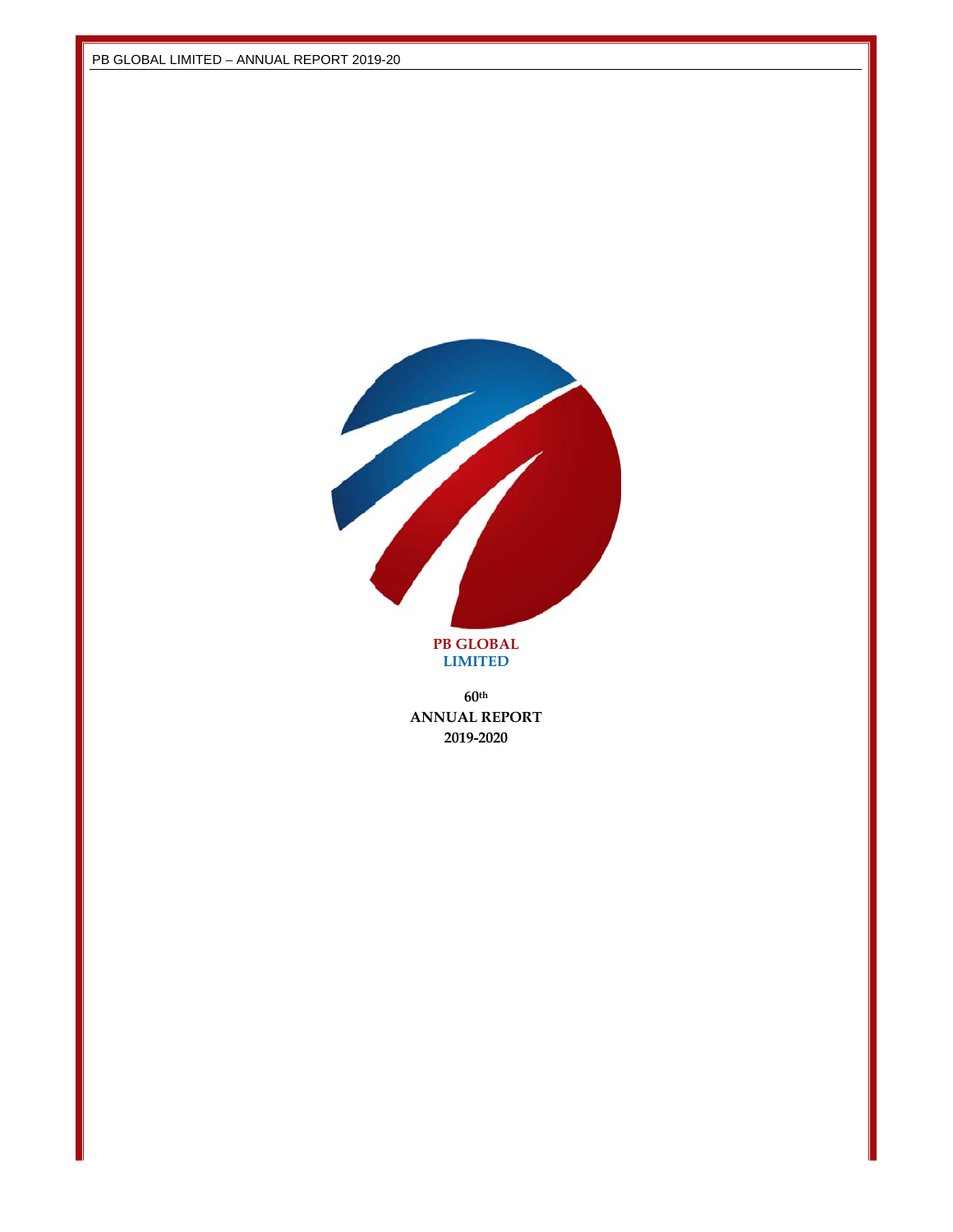| <b>CORPORATE INFORMATION</b>                  | $\mathfrak{Z}$ |
|-----------------------------------------------|----------------|
| <b>NOTICES</b>                                |                |
| Notice of Annual General Meeting (AGM)        | 4              |
| Annexure to Notice Of AGM                     | 8              |
| <b>MANAGEMENT REPORTS</b>                     |                |
| Directors' Report and Annexures               | 9              |
| Report on Corporate Governance                | 32             |
| Management Discussion & Analysis Report       | 41             |
| Managing Directors Certification              | 43             |
| Declaration by Board Members                  | 44             |
| Auditor's Certificate on Corporate Governance | 45             |
| Secretarial Compliance Report                 | 46             |
| STANDALONE FINANCIAL STATEMENTS               |                |
| Independent Auditor's Report                  | 49             |
| <b>Balance Sheet</b>                          | 55             |
| Profit & Loss Statement                       | 56             |
| <b>Cashflow Statement</b>                     | 57             |
| Notes to the Financial Statements             | 59             |
|                                               |                |
| CONSOLIDATED FINANCIAL STATEMENTS             |                |
| Independent Auditor's Report                  | 81             |
| <b>Balance Sheet</b>                          | 86             |
| Profit & Loss Statement                       | 87             |
| <b>Cashflow Statement</b>                     | 89             |
| Notes to the Financial Statements             | 90             |
|                                               |                |
| <b>FORMS</b>                                  |                |
| Attendance Slip                               | 107            |
| Proxy Form                                    | 108            |

# **TABLE OF CONTENTS**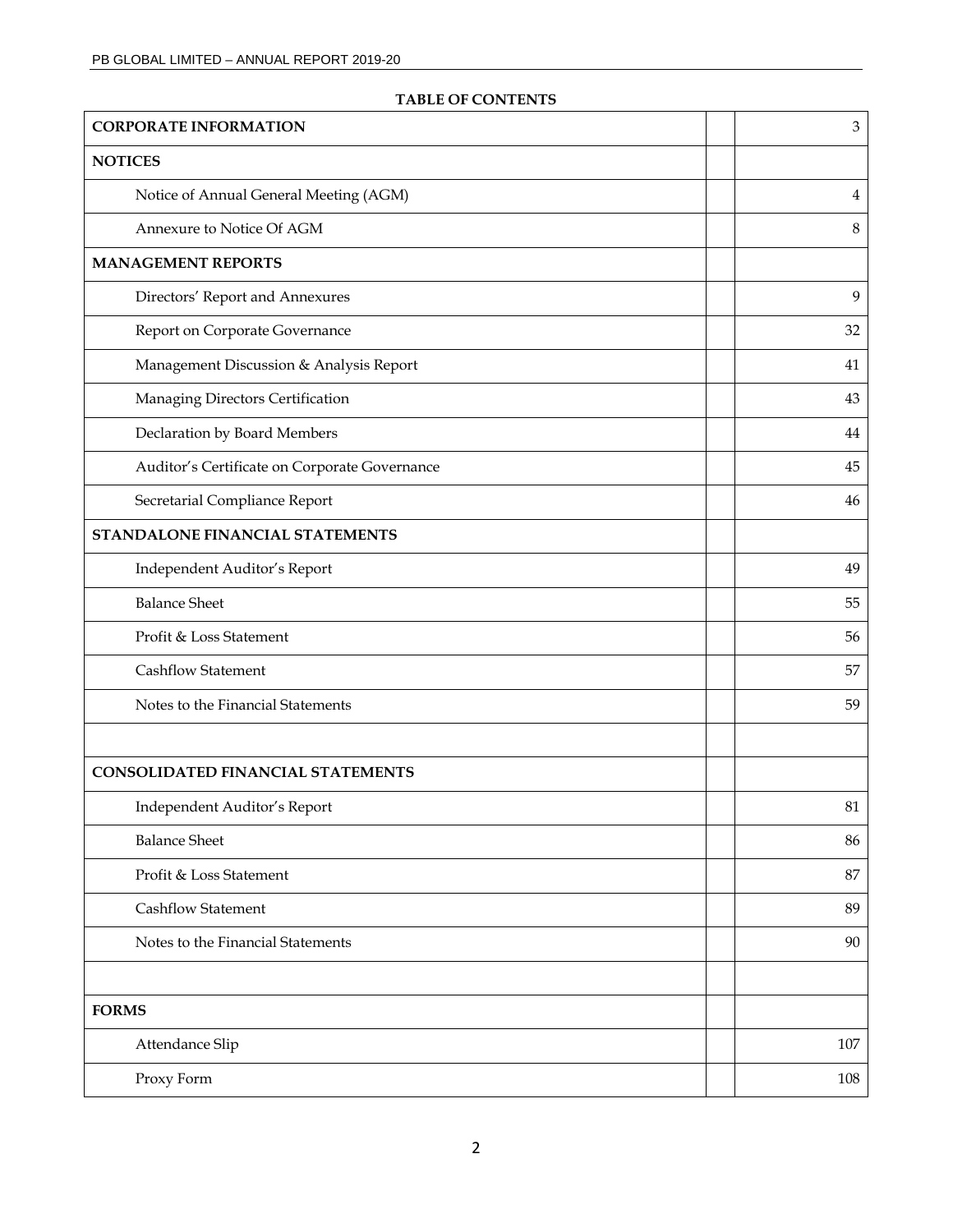### **CORPORATE INFORMATION**

#### **BOARD OF DIRECTORS**

Mr. Parimal Mehta Managing Director

Mrs. Riddhi Mehta Executive Director

Non-Executive & Independent Directors Mr. Pratik Didwania Mr. RajendrakumarAgarwal Ms. LavnyaPatil

### **COMPANY SECRETARY**

Ms. Anuja More

### **AUDITORS**

S S R V & Associates Chartered Accountants Mumbai

### **BANKERS**

Union Bank of India

## **REGISTERED OFFICE**

Chitalsar, Manpada, Swami Vivekananda Road, Thane - 400607, Maharashtra, India

Email ID: compliance@pbltd.in Website: www.pbltd.in CIN: L99999MH1960PLC011864

#### **COMMITTEES OF THE BOARD OF DIRECTORS**

### AUDIT COMMITTEE

| Mr. Pratik Didwania | : Chairman | őτ |
|---------------------|------------|----|
|                     | Member     |    |
| Mr. Parimal Mehta   | : Member   |    |
| Ms. LavnyaPatil     | : Member   |    |

#### NOMINATION & REMUNERATION COMMITTEE

| Ms. LavnyaPatil      |             | : Chairman | & |
|----------------------|-------------|------------|---|
|                      |             | Member     |   |
| Mr.                  | $\bullet$ . | Member     |   |
| RajendrakumarAgarwal |             |            |   |
| Mr. Pratik Didwania  |             | : Member   |   |

# STAKEHOLDERS RELATIONSHIP COMMITTEE

| Ms. LavnyaPatil      | : Chairman | & |
|----------------------|------------|---|
|                      | Member     |   |
| Mr. Parimal Mehta    | : Member   |   |
| Mr.                  | : Member   |   |
| RajendrakumarAgarwal |            |   |

### **BRANCH OFFICES**

| Ahmedabad | Indore        |
|-----------|---------------|
| Bangalore | Kanpur        |
| Chennai   | Pune          |
| Goa       | Thane         |
| Hyderabad | Visakhapatnam |

### **SUBSIDIARIES**

Techstar India Limited, Mumbai La Rambla Lifestyle Private Limited, Mumbai

### **REGISTRARS & SHARE TRANSFER AGENTS**

Satellite Corporate Services Private Limited Unit No. 49, Bldg. No. 13-A-B, 2nd Floor Samhita Commercial Co-Op. Soc. Ltd. Off. AndheriKurla Lane, MTNL Lane Sakinaka, Mumbai – 400072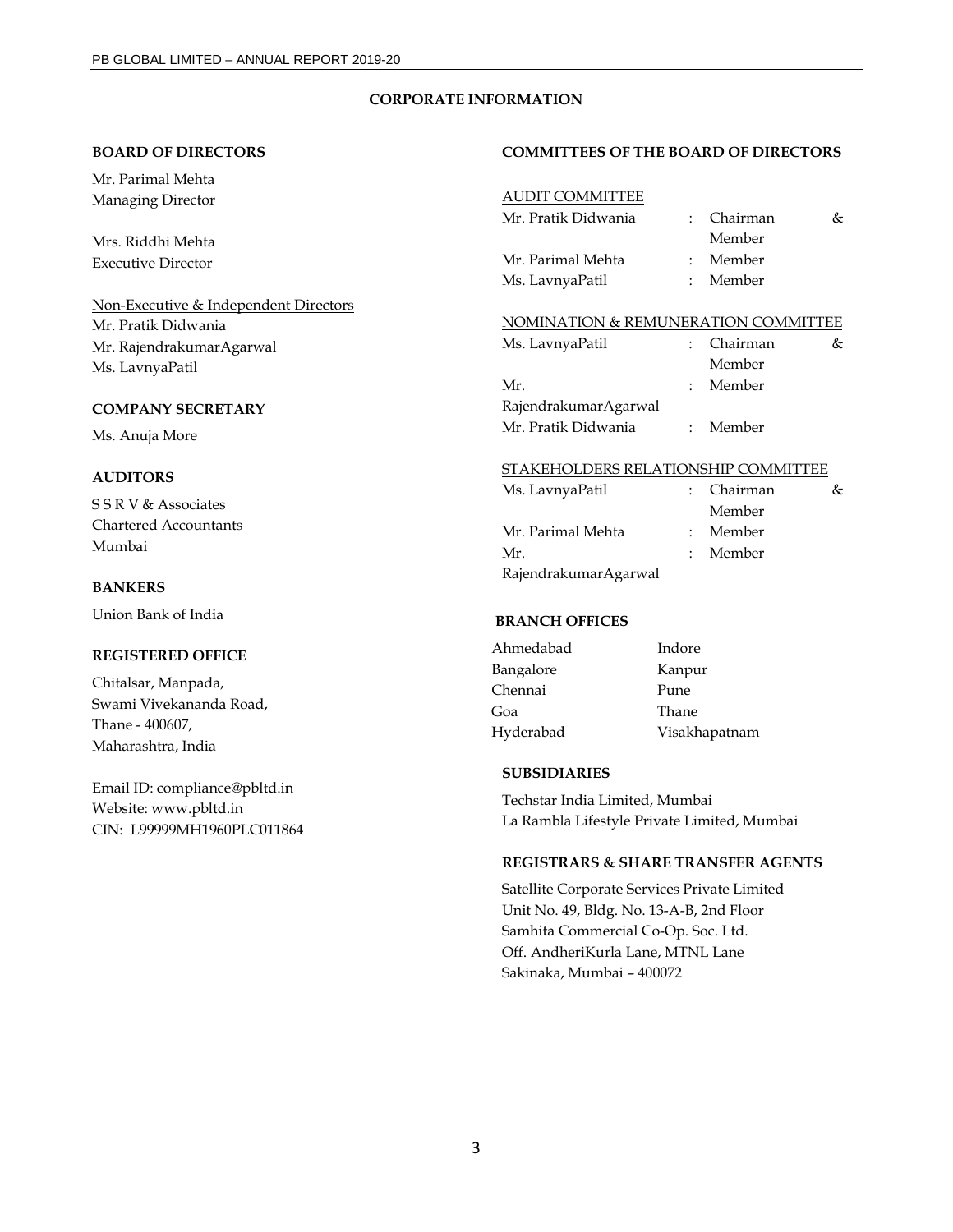### **NOTICE OF ANNUAL GENERAL MEETING**

NOTICE is hereby given that the 60<sup>th</sup> Annual General Meeting of the Members of PB Global Limited will be held on Wednesday, the 30<sup>th</sup> day of December, 2020 at 10.00 A.M at Chitalsar, Manpada Swami Vivekananda Road, Thane 400607 to transact the following business:

### **ORDINARY BUSINESS:**

1. (i) To receive, consider and adopt the Audited Standalone Financial Statements of the Company for the Financial Year ended 31<sup>st</sup> March 2020, along with the Board of Directors Report and Auditors Report thereon.

(ii) To receive, consider and adopt the Audited Consolidated Financial Statements of the Company for the financial year ended 31st March, 2020 together with the Report of the Auditor thereon.

2. To appoint a Director in place of Mr.Rajendra Kumar Agarwal, (DIN 01879869) who retires by rotation and being eligible, offers herself for re-appointment;

**RESOLVED THAT**, pursuant to the provisions of Section 152 and other applicable provisions of the Companies Act, 2013, Mr.Rajendra Kumar Agarwal, (DIN 01879869), who retires by rotation, be and is hereby re-appointed as a director liable to retire by rotation.

3. To ratify appointment of M/s. S S R V & Associates, Chartered Accountants as Statutory Auditors of the Company for financial year 2020-2021 and to fix their remuneration and to consider and if thought fit, to pass the following resolution as an Ordinary Resolution:

"**RESOLVED THAT** pursuant to the provisions of Section 139 and other applicable provisions, if any, of the Companies Act, 2013 and the Companies (Audit and Auditors) Rules, 2014 (including any statutory modification(s) or re-enactment(s) thereof, for the time being in force), S S R V & Associates, Chartered Accountants, Mumbai (FRN –135901W), be and are hereby appointed as Statutory Auditor of the Company from the conclusion of ensuing this AGM of Company till the conclusion of its 61stAGM; subject to approval of their appointment by the members in ensuing AGM and subsequent AGMs of the Company till the expiry of their term, as may be applicable and the Board of Directors of the Company be and is hereby authorized to fix their remuneration for the respective period(s) on mutually agreed terms and reimbursement of actual out of pocket expenses etc. as may be incurred in the performance of their duties."

#### **SPECIAL BUSINESS:**

### **4. Appointment of Ms. LavnyaPatil as a Director:**

To consider and if thought fit, to convey assent or dissent to the following Ordinary Resolution:

**RESOLVED THAT** pursuant to the provisions of Section 152 and other applicable provisions, if any, of the Companies Act, 2013 ('the Act') and the Companies (Appointment and Qualifications of Directors) Rules, 2014, as amended from time to time, Ms.LavnyaPatil (DIN: 07028380), who was appointed as an Additional Director by the Board on 05th September, 2020 and who holds office upto the date of this Annual General Meeting in terms of Section 161 of the Act, and in respect of whom the Company has received a notice in writing from a Member under Section 160 of the Act, signifying its intention to propose Ms.LavnyaPatil as a candidate for the office of Director of the Company, be and is hereby appointed as a Director of the Company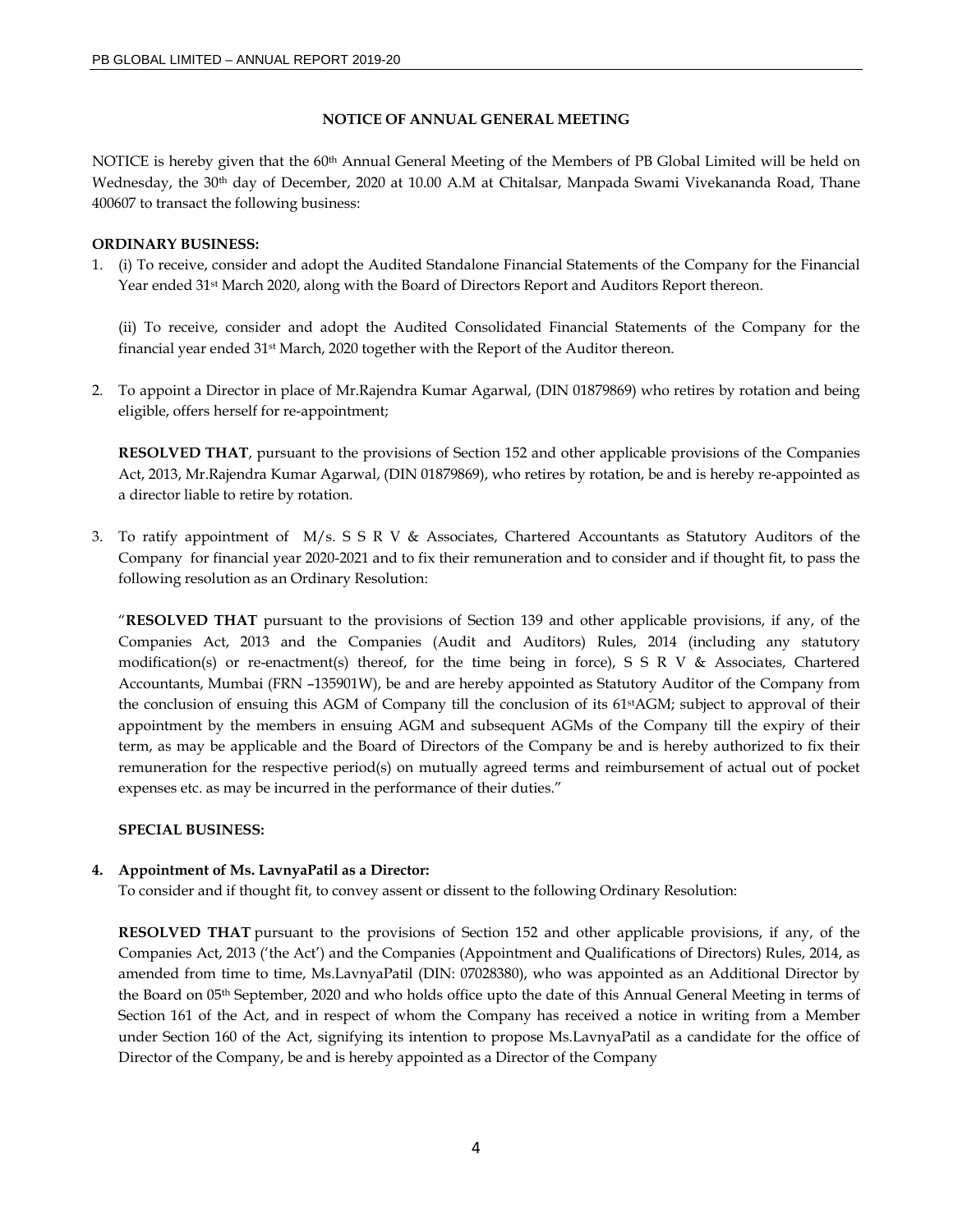**By Order of the Board** 

**Sd/- Parimal Mehta Managing Director** (**DIN:03514645)** 

Date: 04.12.2020 Registered Office: Chitalsar, Manpada Swami Vivekananda Road Thane 400607 (CIN: L99999MH1960PLC011864)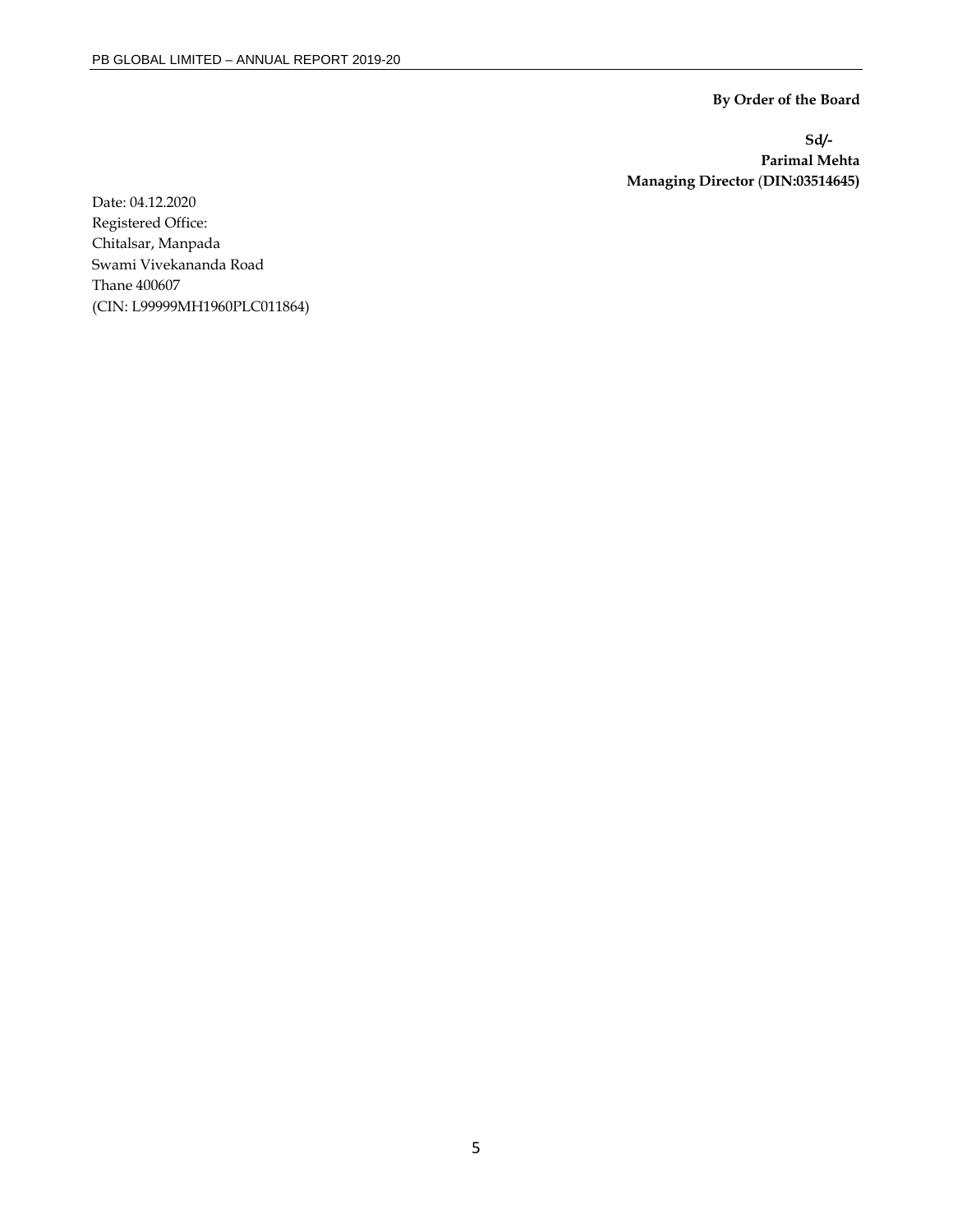#### **NOTES**

# **A MEMBER ENTITLED TO ATTEND AND VOTE IS ENTITLED TO APPOINT A PROXY AND VOTE ON A POLL INSTEAD OF HIMSELF/HERSELF AND A PROXY NEED NOT BE A MEMBER OF THE COMPANY. THE INSTRUMENT APPOINTING A PROXY IN ORDER TO BE VALID MUST BE DULY FILLED IN ALL RESPECTS ANDSHOULD BE DEPOSITED AT THE REGISTERED OFFICE OF THE COMPANY NOT LATER THAN 48 HOURS BEFORE THE COMMENCEMENT OF THE MEETING.**

A person can act as proxy on behalf of Members not exceeding 50 (fifty) in number and holding in the aggregate not more than ten percent of the total issued and paid up share capital of the Company. Proxies submitted on behalf of the companies, societies, etc., must be supported by an appropriate resolution / authority, as applicable. A member holding more than 10% of the total issued and paid up share capital of the Company may appoint a single person as proxy and such person shall not act as a proxy for any other person or member.

- 1. The relevant explanatory Statements to be annexed to the Notice pursuant to Section 102 of the Companies Act, 2013 (hereinafter called "the Act"), which sets out details relating to the Special Business to be transacted at the meeting is annexed hereto.
- 2. In view of the COVID 19 pandemic, the Ministry of Corporate Affairs vide its Circular dated 5th May, 2020 read with Circulars dated 8th April, 2020 and 13th April, 2020 (collectively referred to as 'Circulars'), has introduced certain measures enabling companies to convene their Annual General Meetings (AGM/ Meeting) through Video Conferencing (VC) or Other Audio Visual Means (OAVM) and the Company will send the Notice of the 60th AGM along with the Annual Report 2019-20 on Friday, December 4, 2020, through electronic mode to those Members whose e-mail addresses are registered with the Company or Registrar & Transfer Agent and Depositories and although dispatchment of physical copy is dispensed with vide MCA Circulars and the SEBI Circular, Company will send physical copies of the Notice of the AGM as maximum number of shareholders of the company are not conversant with electronic means of communications. Hence, for such shareholders, Company will be held its upcoming Annual General Meeting through physical mode.The Notice has also been hosted on the website of the Company www.pbltd.in.
- 3. In compliance with the said Circulars, the Company has also published a public notice by way of an advertisement made dated 07.12.2020 in Business Standard and Mumbai Lakshdeep, both having a wide circulation along with their electronic editions, inter alia, advising the members whose e-mail ids are not registered with the Company, its Registrar and Share Transfer Agent (RTA) or Depository Participant(s) (DPs), as the case may be, to register their e-mail ids with them
- 4. The members who have not yet registered their e- mail ids with the Company may contact on compliance@pbltd.in or 022-49335800 for registering their e- mail ids on or before **23rdDecember, 2020**.
- 5. Bodies Corporate, who are the members of the Company, are requested to send in advance duly certified copy of Board Resolution authorizing their representative to attend and vote at the Annual General Meeting.
- 6. The Register of Members and the Transfer Book of the Company will remain closed from **24thDecember, 2020 to 30thDecember, 2020** (both days inclusive).
- 7. The Securities & Exchange Board of India (SEBI) has mandated submission of Permanent Account Number (PAN) by every participant in securities market. Members holding shares in electronic form, are therefore requested to submit their PAN to their Depository Participants with whom they are maintaining their Demat Account. Members holding their shares in Physical Form can submit their PAN details to the share transfer agent of the Company (Satellite Corporate Services Private Limited).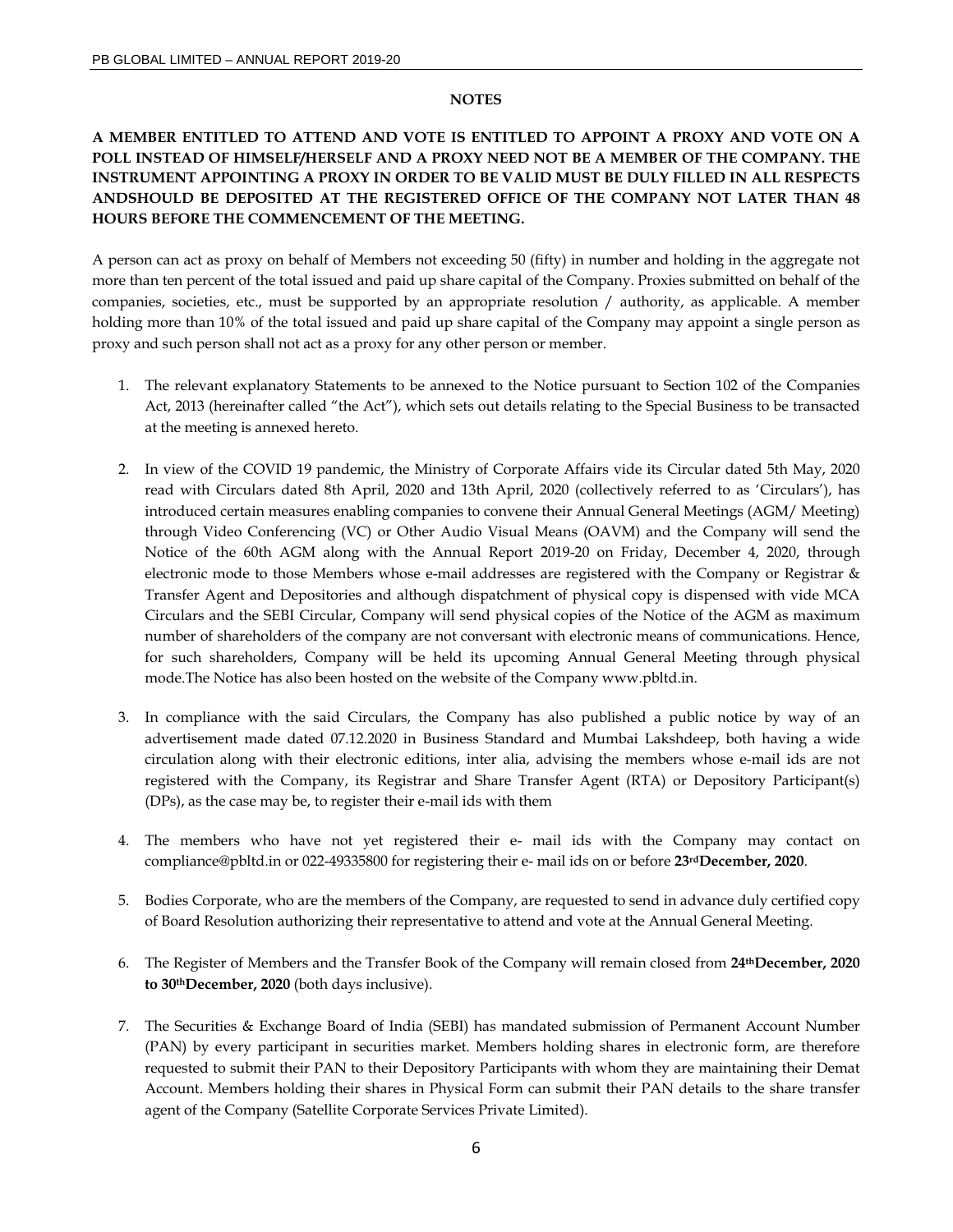- 8. Members are requested to notify immediately any change in their address details to the Company's Registrar and share transfer agents for shares held in demat/physical form at: Satellite Corporate Services Private Limited
- 9. Pursuant to the provisions of Sections 101 and 136 of the Act read with 'The Companies (Accounts) Rules, 2014' electronic copy of the Annual Report for financial year 2019-2020will be sent to those members whose email IDS are registered with their respective Depository Participant(s) (DPs), the Company or Satellite Corporate Services Pvt. Ltd and a hard copy of the same for members who have not registered their email address so far, are requested to promptly intimate the same to their respective DPs or to the Company/ Satellite Corporate Services Pvt. Ltd., as the case maybe. Physical copies of the Annual Report for the year 2019-2020 will be sent in the permitted mode in cases where the email addresses are not available with the Company.
- 10. Members may also note that the Notice of the 60th Annual General Meeting and the Annual Report for 2019- 2020 is also available on the Company's website www.Pbltd.in, which can be downloaded from the site. The physical copies of the aforesaid documents will also be available at the Company's registered office for inspection during normal business hours on all the working days except Saturdays.
- 11. Voting through electronic means:
	- I. In compliance with provisions of Section 108 of the Act, Rule 20 of the Companies (Management and Administration) Rules, 2014 and Regulation 44 of the SEBI (Listing Obligations & Disclosure Requirements) Regulations, 2015, the Company provides to its members, the facility to exercise their right to vote on resolutions proposed to be considered at the 60<sup>th</sup> Annual General Meeting (AGM) by electronic means and the business may be transacted through e-voting services. The facility of casting the votes by the members using an electronic voting system from a place other than venue of the AGM ("remote e-voting") will be provided by Central Depository Services (India)Limited (CDSL) to provide the facility of voting through electronic means to the members to enable them to cast their votes electronically in respect of all the businesses to be transacted at the aforesaid Meeting.
	- II. The Company shall be providing the facility of voting through E-mail which shall be sent to the designated e- mail id of the Scrutinizer i.e. compliance@sarkcs.in, to those members who do not cast their vote through remote e- voting, Members who cast their votes by remote e-voting may attend the Meeting through VC, but will not be entitled to cast their votes at the Meeting once again.
	- III. The facility of e-voting through the same portal provided by CDSL will be available during the Meeting through VC also to those Members who do not cast their votes by remote e-voting prior to the Meeting. Members, who cast their votes by remote e-voting, may attend the Meeting through VC but will not be entitled to cast their votes once again.
	- IV. Voting rights of the members (for voting through remote e-voting or e-voting system provide in the Meeting itself shall be in proportion to shares of the paid-up equity share capital of the Company as on the cut-off date i.e. **23rdDecember, 2020**. A person, whose name is recorded in the Register of Members or in the Register of Beneficial owners (as at the end of the business hours) maintained by the RTA as on the cut-off date shall only be entitled to avail the facility of remote e-voting or e- voting system provide in the Meeting.

### **Process and manner for remote e-voting are as under:**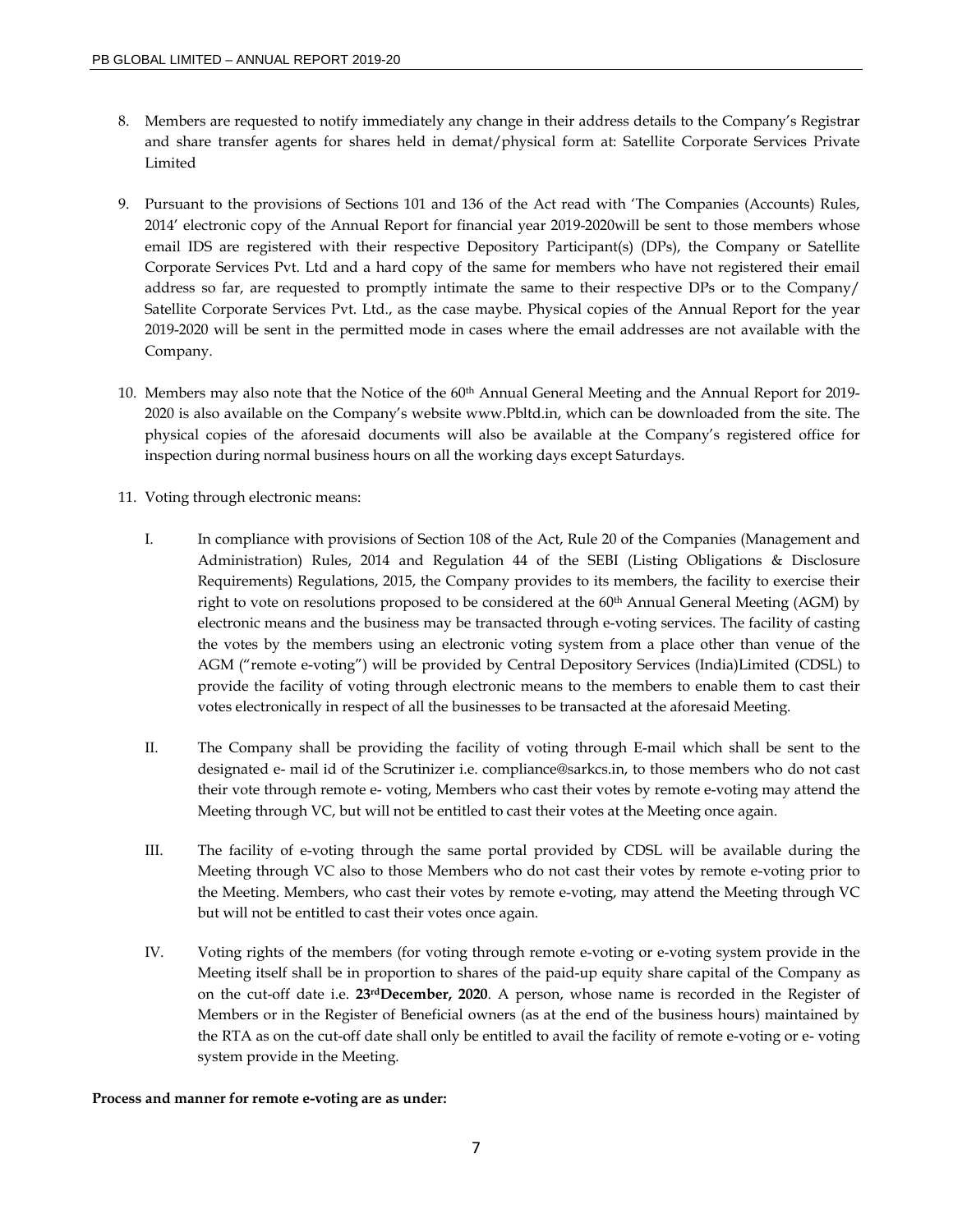- 1. In case a member receives an e-mail from CDSL [for members whose email addresses are registered with the Company/Depository Participants(s)]:
	- i. Open e-mail and open PDF file viz; "PB e-voting.pdf" with your client ID or Folio No. as password. The said pdf file contains your User ID and password / PIN for remote e-voting. Please note that the password is an initial password.
	- ii. Launch internet browser by typing the following URL: https://www.evoting.cdsl.com/
	- iii. Click on member- Login
	- iv. Insert user ID and password as initial password noted in step 1 above. Click Login
	- v. Password change menu appears. Change the password / PIN with new password of your choice with minimum 8 digit / characters or combination thereof. Note new password. It is strongly recommended not to share your password with any other person and take utmost care to keep your password confidential.
	- vi. Home page of e-voting opens. Click on e-voting. Active e-voting cycles.
	- vii. Select "EVEN" of PB Global Limited.
	- viii. Now you are ready for e-voting and cast vote page opens.
	- ix. Cast your vote by selecting appropriate option and click on "Submit" and also "Confirm" when prompted.
	- x. Upon confirmation, the message "Vote caste successfully" will be displayed.
	- xi. Once you have voted on the resolution, you will not be allowed to modify your vote.
	- xii. Institutional shareholder(s) i.e. other than individuals, HUF, NRI, etc. are required to send scanned copy (PDF/JPG Format) of the relevant Board Resolution /authorization letter etc. together with attested specimen signature of the authorized signatory /signatories who are authorized to vote, to the scrutinizer via e-mail compliance@pbltd.in with a copy marked to evoting@CDSL.co.in.
- 2. For members whose email IDs are not registered with the company/ Depository participant(s) who receive physical ballot forms, the following instructions may be noted:
- b. Please follow all the steps from i to xii mentioned above, to cast your vote.
	- V. In case of any queries you may refer to the Frequently Asked Questions (FAQs) and e-voting user manual for Members available in the 'Downloads' section of www.evoting.CDSL.com or contact CDSL by email at evoting@CDSL.co.in
	- VI. Login to the e-voting website will be disabled upon five unsuccessful attempts to key in the correct password. In such an event, you will need to go through the 'Forgot password' option available on the site to reset the password.
	- VII. If you are already registered with CDSL for e-voting, then you can use your existing user ID and password for casting your vote.
	- VIII. The e-voting period commences on **27thDecember, 2020 (Sunday)** at 9:00 A.M. and ends on **29thDecember, 2020 (Tuesday)**, at 5:00 P.M. During this period, members of the company holding shares either in physical form or in dematerialized form, as on the cutoff / relevant date i.e. **23rdDecember, 2020** may cast their vote electronically. The e-voting module shall be disabled by CDSL for voting thereafter. Once the vote on a resolution is cast by a member, he or she will not be allowed to change it subsequently.
	- IX. Any person, who becomes a member of the Company after dispatch of the Notice of AGM and holding shares as of the cut-off date i.e., **23rdDecember, 2020**, may obtain the login ID and password by sending a request at evoting@cdsl.co.in or compliance@pbltd.in However, if such member is already registered with CDSL for remote e-voting then he/she/it can use his/her/its existing user ID and password for casting the vote. The facility to reset the forgotten password is also provided by CDSL by using "Forgot User Details/Password" option available on www.evoting.CDSL.com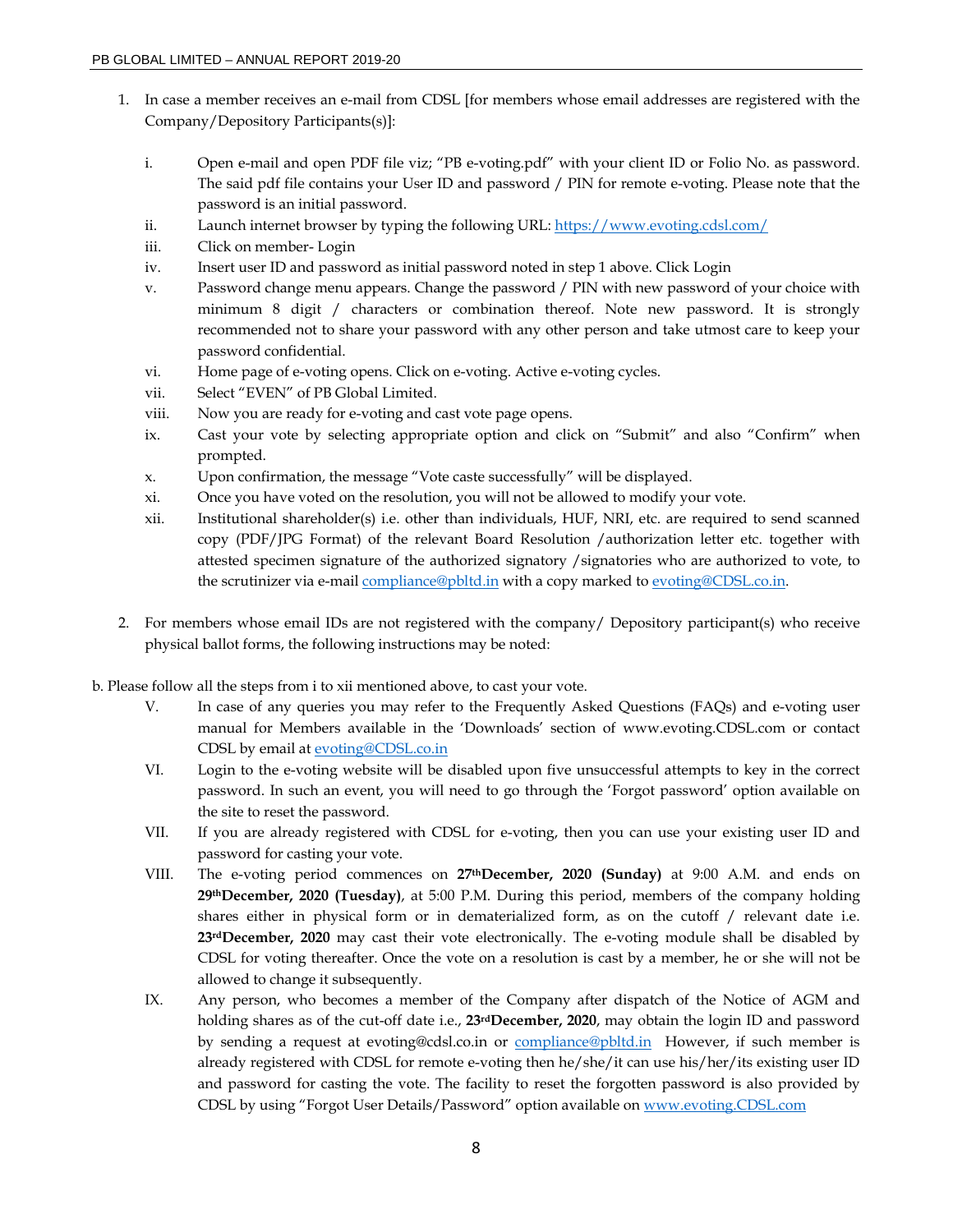- X. A person, whose name is recorded in the register of members or in the register of beneficial owners maintained by the depositories as on the cut-off date, viz., **23rd December, 2020**only shall be entitled to avail the facility of remote e-voting as well as voting at the AGM through ballot paper.
- XI. Mr. SumitKhanna, Company Secretary (COP No. 9304 and Membership No. 22135), Partner of M/s. SARK & Associates, Mumbai has been appointed as the Scrutinizer by the Board of Directors of the Company to scrutinize the voting and e-voting process in a fair and transparent manner.
- XII. The Scrutinizer shall after the conclusion of voting at the AGM, will first count the votes cast at the meeting and thereafter unblock the votes cast through remote e-voting in the presence of at least two witnesses not in the employment of the Company and shall make, not later than three days of the conclusion of the AGM, a consolidated Scrutinizer's report of the total votes cast in favour or against, if any, to the Chairman or a person authorized by the Chairman in writing, who shall countersign the same and declare the result of the voting forthwith.
- XIII. The Results declared along with the report of the Scrutinizer will be placed on the website of the Company www.pbltd.in and on the website of CDSL immediately after the declaration of results by the Chairman or by a person duly authorized. The results shall also be immediately forwarded to the BSE Limited, where the equity shares of the Company are listed.
- 12. In accordance with the aforementioned MCA Circulars, the Company will provide the VC facility to the members for participating in the Meeting. The members are requested to follow the following instructions in order to participate in the Meeting through VC mechanism:

a. The login-id and password for joining the meeting ismentioned in point (g) as below;

b. The facility for joining the Meeting shall be kept open 15 minutes before the time scheduled to start the meeting i.e. 9.45 AM and 15 minutes after the expiry of the said scheduled time i.e. till 10.15 AM;

c. Members who hold shares in dematerialized form are requested to furnish their Client ID and DP ID Nos. and members who hold shares in physical form are requested to furnish their folio number for easy identification of attendance at the Meeting;

d. Participation of single member shall only be allowed at a time;

e. Queries on the accounts and operations of the Company or the businesses covered under the Notice may be sent to [o]at least seven days in advance of the meeting so that the answers may be made readily available at the meeting; .

f. Members are requested to e-mail at compliance@pbltd.in or call at 022-249335800 in case of any technical assistance required at the time of log in/ assessing/ voting at the Meeting through VC; g. Zoom ID and Password-Meeting ID: 787 8759 2209 / Passcode: 125795

13. In view of the MCA Circulars, no proxy shall be appointed by the members. However, corporate members are required to send to the Company/ RTA/ Scrutinizer, a certified copy of the Board Resolution, pursuant to section 113 of the Companies Act 2013, authorizing their representative to attend and vote at the Meeting through VC.

> **By Order of the Board Sd/- Parimal Mehta Managing Director** (**DIN:03514645)**

**Date: 04.12.2020 Registered Office: Chitalsar, Manpada Swami Vivekananda Road Thane 400607 (CIN: L99999MH1960PLC011864)**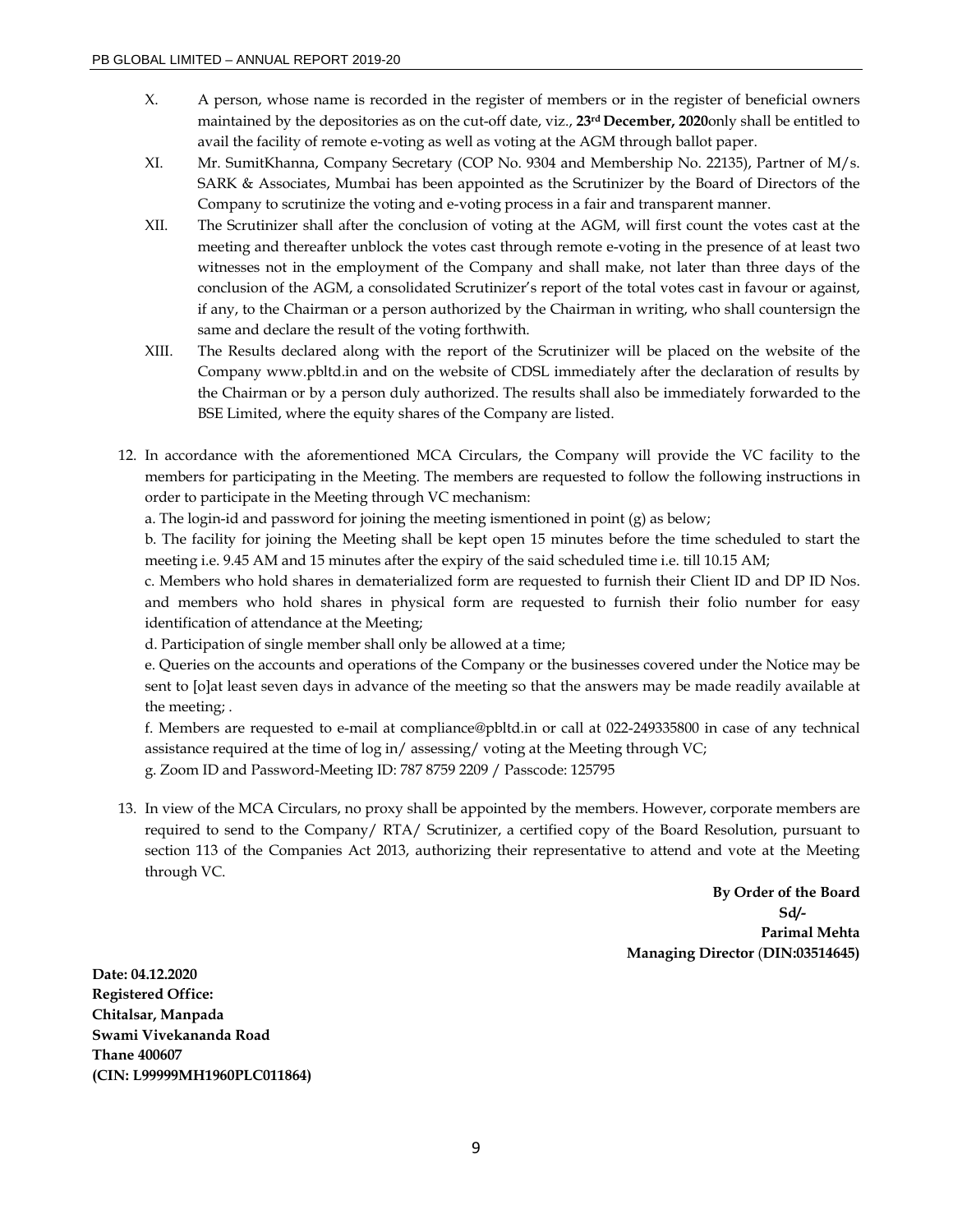### **EXPLANATORY STATEMENT PURSUANT TO SECTION 102 0F THE COMPANIES ACT,2013**

Item No.4:

Board of Directors of the company through resolution passed in their meeting held on 5<sup>th</sup> day of September, 2020 has appointed Ms.LavnyaPatil (DIN. 07028380) as Additional Director of the company till the date of the next annual general meeting. Accordingly, in terms of the provisions of Companies Act, 2013 approval of the members of the company is required for regularization of Ms.LavnyaPatil as Director of the company.

None of the Directors of the company interested in the resolution.

The Board recommends the resolution set forth in item no.4 for the approval of the members.

**By Order of the Board Sd/- Parimal Mehta Managing Director** (**DIN:03514645)** 

**Date: 04.12.2020 Registered Office: Chitalsar, Manpada Swami Vivekananda Road Thane 400607 (CIN: L99999MH1960PLC011864)**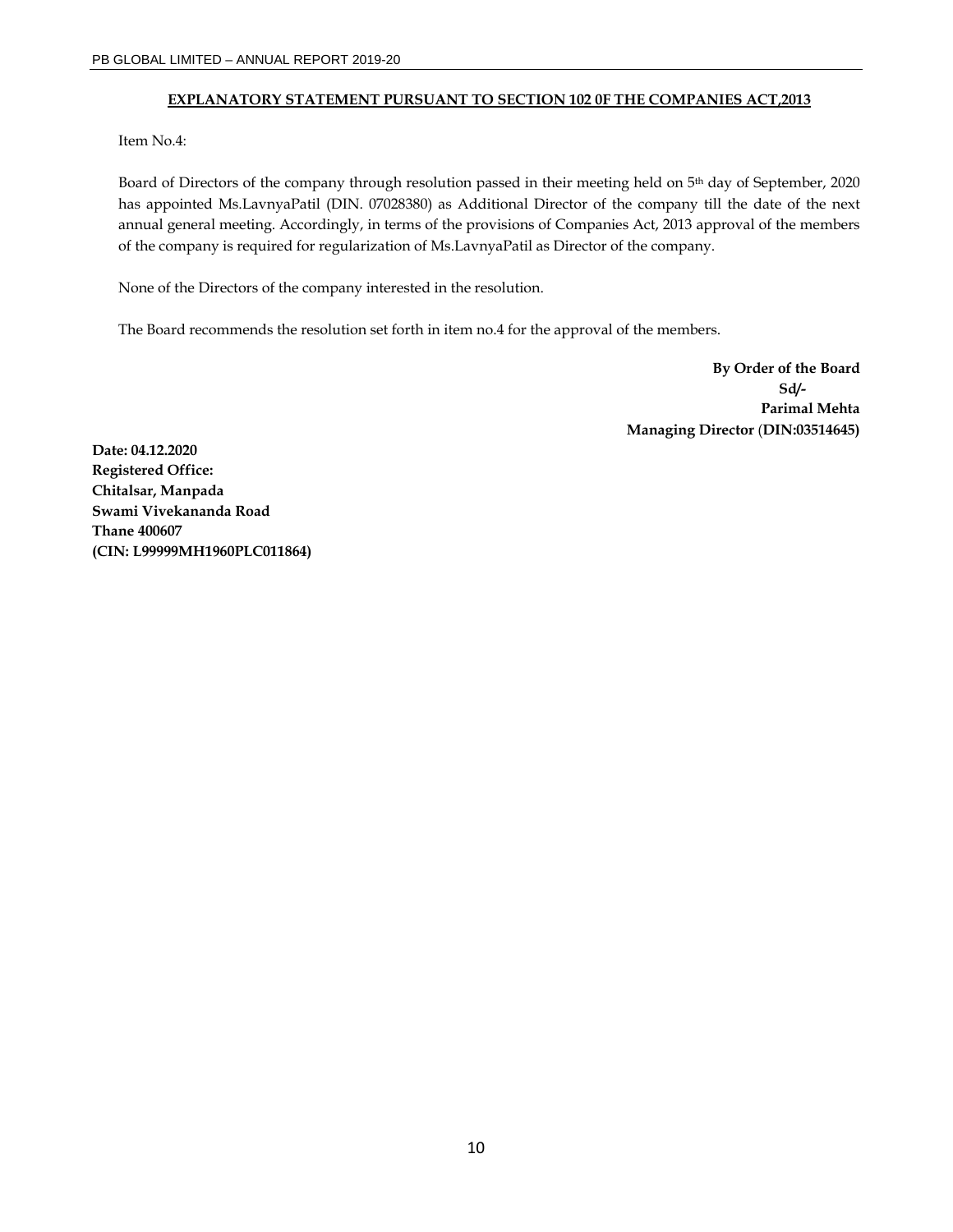### **VENUE OF AGM**

Chitalsar, Manpada Swami Vivekananda Road Thane 400607, Maharashtra

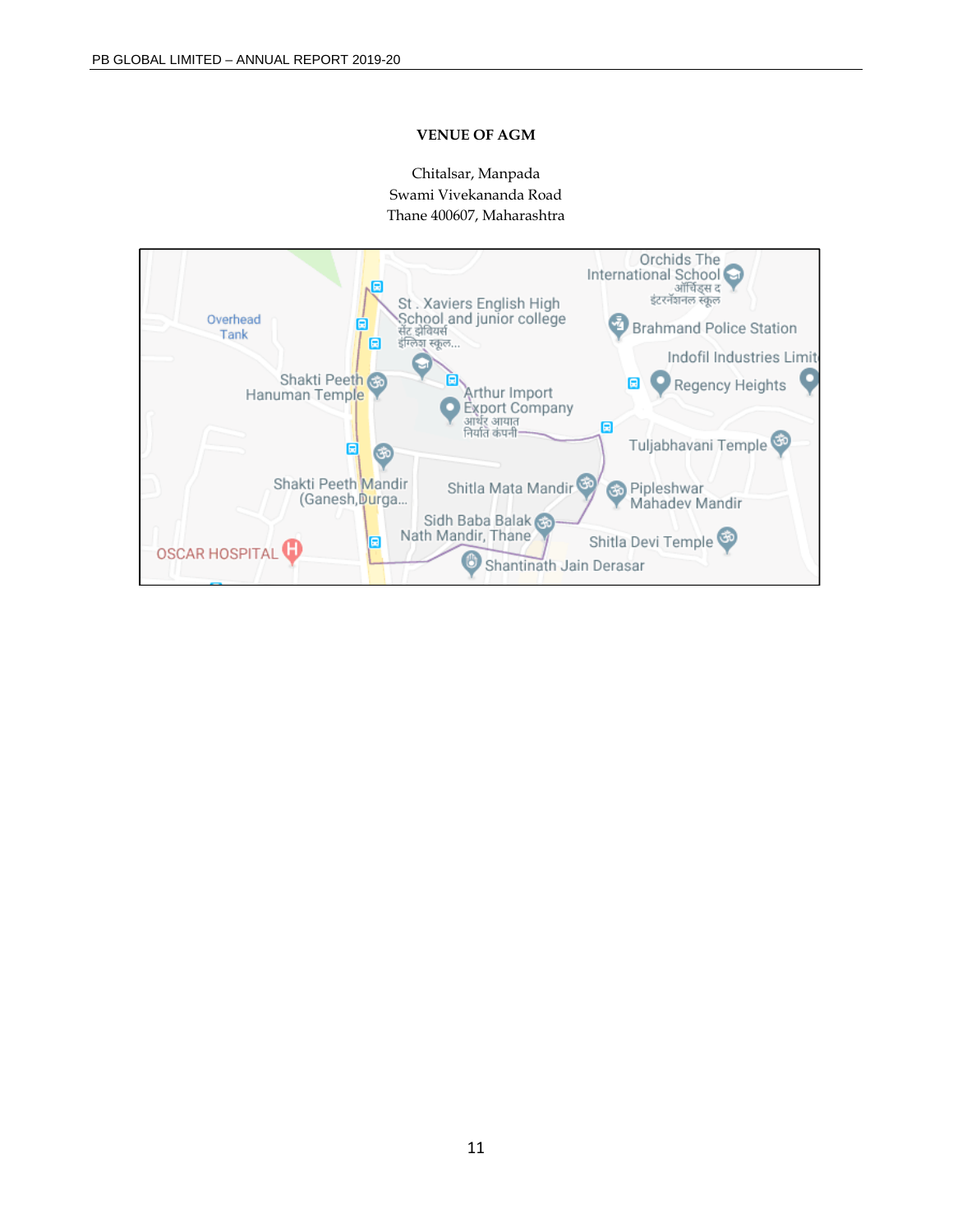Dear Members,

Your Directors have pleasure in presenting their 60thAnnual Report on the business and operations of your Company together with the Audited Accounts for the Financial Year ended 31st March, 2020.

### **1. FINANCIAL AND OPERATIONAL RESULTS**

### **A. Financial results (Standalone)**

Financial and Operational Results of the Company for the Financial Year ended 31st March, 2020 as compared to the previous financial year, is summarized as herein below:

|                             |            | Rs. in Lacs |
|-----------------------------|------------|-------------|
| Particulars                 | 31.03.2020 | 31.03.2019  |
| Gross sales/operations      | 52185.93   | 61665.09    |
| Expenditure                 | 51662.96   | 70792.07    |
| (Excluding depreciation)    |            |             |
| Depreciation                | 39.59      | 35.56       |
| Total Expenditure           | 51702.56   | 61115.03    |
| Profit Before Tax (PBT)     | 483.36     | 550.06      |
| Provision for tax including | 116.30     | 131.05      |
| Deferred Tax                |            |             |
| Net Profit After Tax (PAT)  | 367.06     | 419.01      |

### **B. Financial results (Consolidated)**

Financial and Operational Results of the Company for the Financial Year ended 31st March, 2020 as compared to the previous financial year, is summarized as herein below:

|                             |            | Rs. in Lacs |
|-----------------------------|------------|-------------|
| Particulars                 | 31.03.2020 | 31.03.2019  |
| Gross sales/operations      | 52287.26   | 63243.31    |
| Expenditure                 | 51762.35   | 78123.69    |
| (Excluding depreciation)    |            |             |
| Depreciation                | 41.38      | 36.46       |
| <b>Total Expenditure</b>    | 51803.73   | 62691.84    |
| Profit Before Tax (PBT)     | 483.53     | 551.47      |
| Provision for tax including | 116.09     | 131.41      |
| Deferred Tax                |            |             |
| Net Profit After Tax (PAT)  | 367.44     | 420.06      |

# **2. REPORT ON PERFORMANCE OF SUBSIDIARIES, ASSOCIATES AND JOINT VENTURE COMPANIES:**

Pursuant to Section 129(3) of Companies Act, 2013 read with Rule 5 of Companies (Accounts) Rules, 2014, there are 3 subsidiaries – Techstar India Ltd (India), LA Rambla Lifestyle Private Limited (India) during F.Y. 2019-20, wherein the Company holds 100% of the paid up equity share capital. The Report on the performance and Statement containing salient feature of Financial Statement of aforesaid subsidiary company is separately attached with this Annual Report in Form No. AOC-1. In accordance with Section 136 of Companies Act, 2013 the Financial Statements of the Company including the Consolidated Financial Statements related to its subsidiary entity are available at Company's website (www.pbltd.in)

### **3. DIVIDEND**

**DIRECTORS' REPORT** 

The Company is focusing on growth and expansion. Hence, your Directors do not recommend dividend for the year under review.

### **4. SHARE CAPITAL**

There are no changes in the Share Capital of the Company during the financial year.

### **5. TRASNFER TO RESERVES**

The Company has transferred profit amount to Reserves in Financial year 2019-2020.

### **6. DEPOSITS**

Your Company has not accepted any deposits from the public falling within the ambit of Section 73 and 74 of the Companies Act, 2013 read together with the Companies (Acceptance of Deposits) Rules, 2014.

# **7. PARTICULARS OF LOANS, GUARANTEES AND INVESTMENTS**

The particulars of loans, guarantees and investments have been disclosed in the Financial Statement.

# **8. MATERIAL CHANGES AND COMMITMENT AFFECTING THE FINANCIAL POSITION OF THE COMPANY**

There have been no material changes and commitments affecting the financial position of the Company which have occurred between 31st March, 2020 and the date of this report other than those disclosed in this report.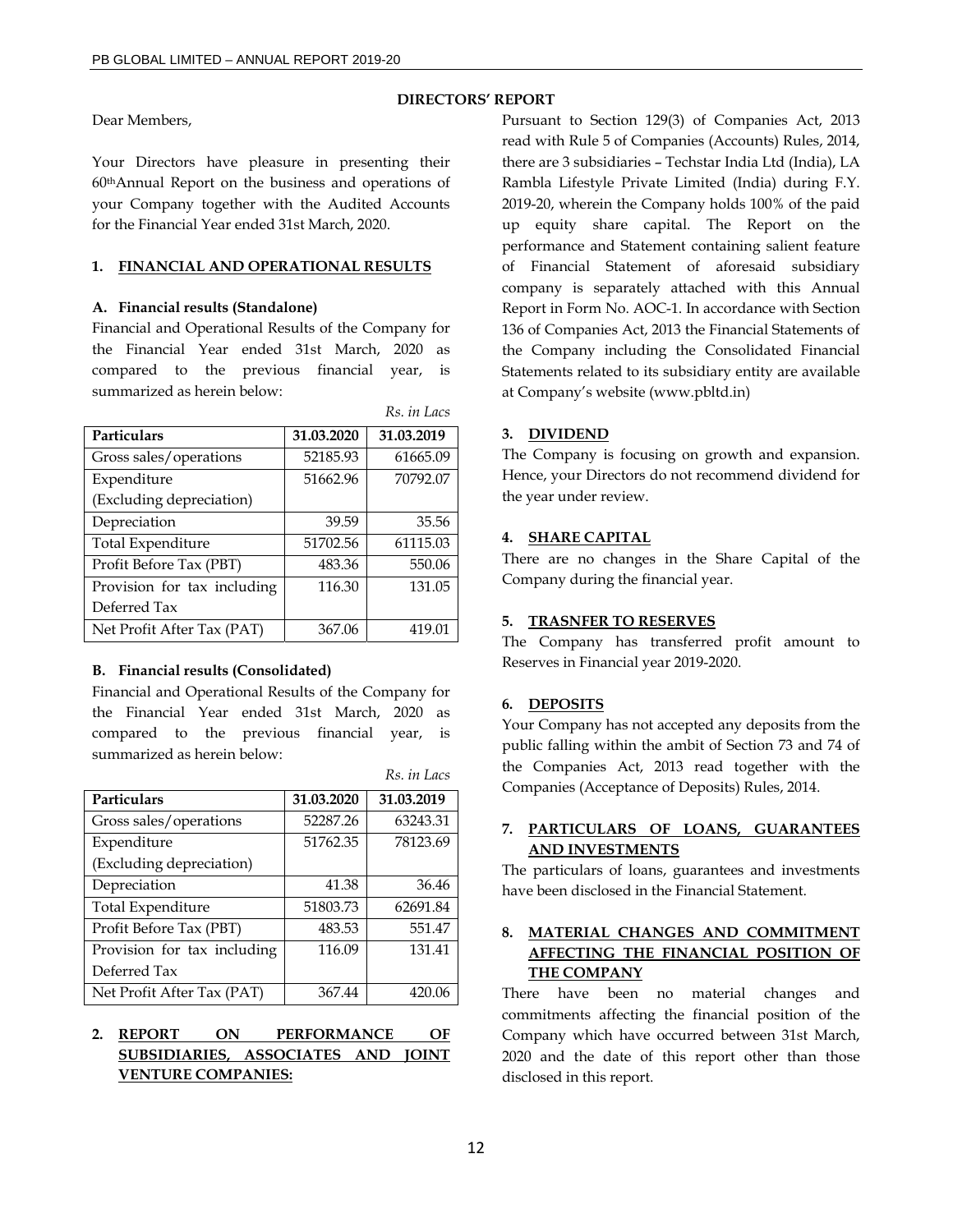# **9. SIGNIFICANT AND MATERIAL ORDERS PASSED BY THE REGULATORS OR COURTS OR TRIBUNALS**

There are no significant material orders passed by the Regulators or Courts or Tribunal which would impact the going concern status of your Company and its future operations

# **10. DETAILS OF REMUNERATION TO DIRECTORS**

Disclosure with respect to the remuneration of Directors and employees as required under Section 197 of the Companies Act and Rule 5(1) of the Companies (Appointment and Remuneration of Managerial Personnel) Amendment Rules, 2016 has been appended as **ANNEXURE – I** 

### **11. EXTRACT OF ANNUAL RETURN**

Pursuant to the requirements under Section 92(3) and Section 134(3) of the Act read with Rule 12 of Companies (Management and Administration) Rules, 2014, an extract of Annual Return in prescribed Form MGT-9 is given in the Report as **ANNEXURE – II** and also provided on the website of the Company www.pbltd.in

#### **12. AUDITORS**

#### **1. Statutory Auditors**

M/s. S S R V & Associates, Chartered Accountants, Mumbai (FRN –135901W) as Statutory Auditors of the Company at the Annual General Meeting held on 30th September, 2019 for the FY 2019-2020 from conclusion of this Annual General Meeting until Conclusion of Annual General Meeting to be held in year 2020 and fix the remuneration, Subject to re-appointment in upcoming AGM to be held on 30thDecember, 2020.

#### **2. Secretarial Auditor**

Pursuant to the provisions of Section 204 of the Companies Act, 2013 and the Companies (Appointment and Remuneration of Managerial Personnel) Rules, 2014, the Board of Directors had appointed M/s. SARK & Associates, Company Secretaries in Practice to undertake the Secretarial Audit of the Company for the financial year 2019-20.

The Report of the Secretarial Auditor is annexed herewith as **ANNEXURE III** and forms an integral part of this Report.

### **13. PARTICULARS OF CONTRACTS OR ARRANGEMENTS WITH RELATED PARTIES**

The particulars of contracts or arrangements with related parties referred to in Section 188(1), as prescribed in Form AOC - 2 are appended as **ANNEXURE IV.** 

### **14. BOARD OF DIRECTORS**

The Board of Directors of the Company is duly constituted as per the provisions of the Companies Act, 2013 & applicable provisions, rules & regulations of SEBI (LODR) Regulations, 2015, during the year 2019-20.

Mr.Rajendra Kumar Agarwal was appointed as a nonexecutive and Non Independent Director of Company w.e.f28thFebruary, 2020 and Ms.LavnyaPatil as an Independent Director w.e.f 05th September, 2020.

# **15. DECLARATIONS GIVEN BY INDEPENDENT DIRECTORS**

All Independent Directors have submitted the declaration of Independence as required under Section 149(7) of the Companies Act, 2013 confirming that they meet the criteria of independence as laid down under Section149(6) of the Companies Act, 2013 and Regulation 16 (1) (b) of the SEBI (LODR) Regulations, 2015.

# **16. ADEQUACY OF INTERNAL FINANCIAL CONTROL WITH REFERENCE TO THE FINANCIAL STATEMENTS**

The Company has an Internal Financial Control System commensurate with the size, scale and complexity of its operations. Your Company has in place a mechanism to identify, assess, monitor and mitigate various risks to key business objectives. Major risks identified by the businesses and functions are systematically addressed through mitigating action on continuing basis. The Internal Financial Control System has been routinely tested and certified by Statutory as well as Internal Auditors. Significant Audit observations and follow up actions thereon are reported to the Audit Committee.

# **17. POLICIES ON DIRECTORS' APPOINTMENT AND REMUNERATION**

The policies of the Company on Directors' appointment and remuneration including criteria for determining qualifications, positive attributes,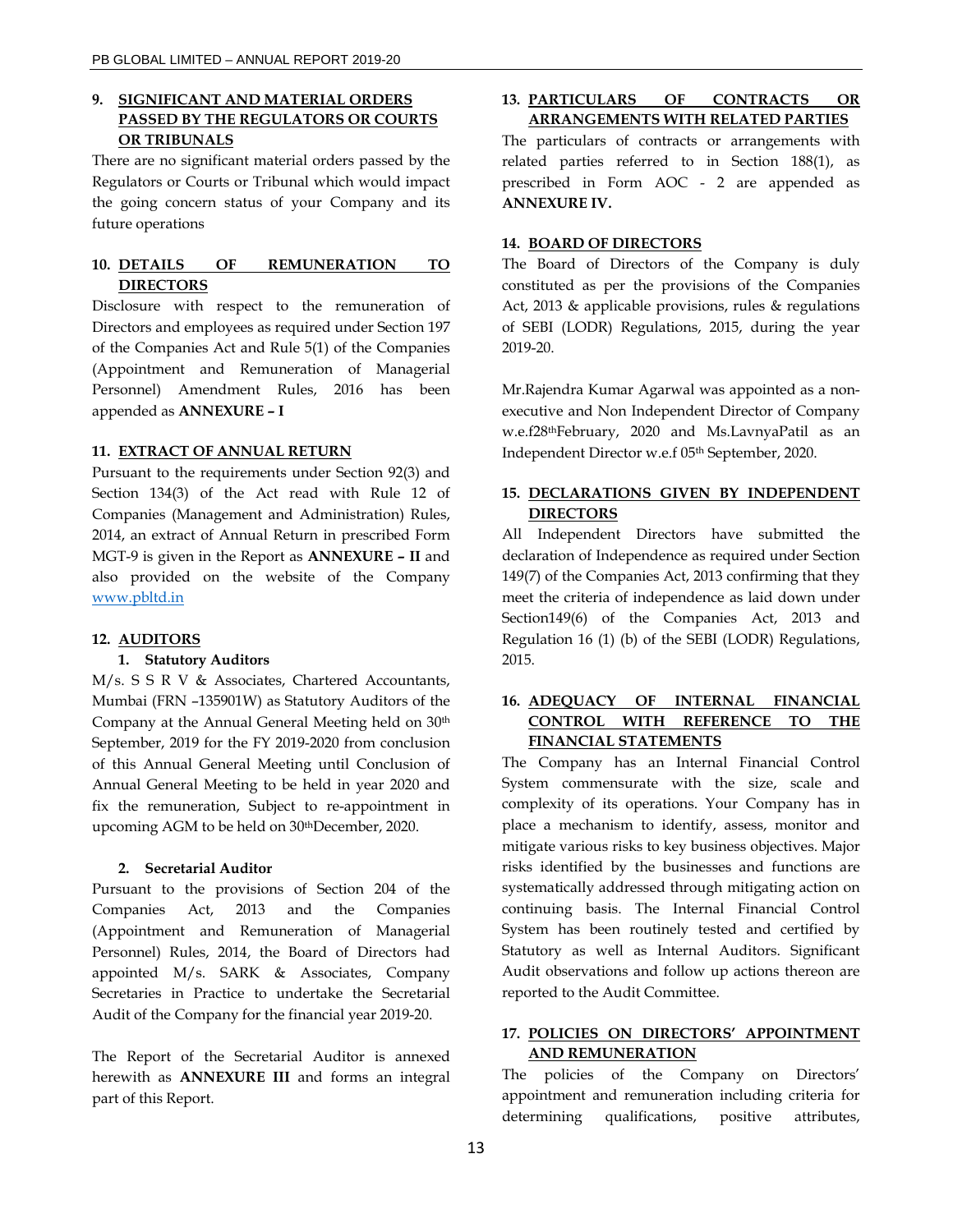independence of a Director and other matters provided under sub-section (3) of Section 178 of the Act forms part of Corporate Governance Report . Gist of this policy is given in **ANNEXURE – V** to this report. The detailed policy is available on the Company's website www.pbltd.in.

### **18. EVALUATION OF BOARD OF DIRECTORS**

Pursuant to the provisions of the Companies Act, 2013 read with rules issued thereunder, Regulation 17(10) of the Listing Regulations and guidance note issued by SEBI, the Independent Directors of the Board carried out the annual evaluation of the performance of the Board as a whole, the Directors individually as well as of various Committees of the Board. The performance evaluation of the Independent Directors was carried out by the Nomination and Remuneration Committee and noted in turn by the Board.

### **19. BOARD COMMITTEES**

Your Company has following Committees of Board, viz,

1. Audit Committee

2. Stakeholders' Relationship Committee

3. Nomination and Remuneration Committee

Details of all the Committees along with their composition, terms of reference and meetings held during the year are provided in Report on Corporate Governance' forming part of the Annual Report.

#### **20. DIRECTORS' RESPONSIBILITY STATEMENT**

Pursuant to the requirements under Section 134(3)(c) read with Section 134(5) of the Act with respect to Directors' Responsibility Statement, your Directors hereby confirm that:

- in the preparation of the annual accounts, the applicable accounting standards have been followed;
- appropriate accounting policies have been selected and applied consistently and estimates and judgments made are reasonable and prudent so as to give a true and fair view of the state of affairs of the Company at the end of the financial year and of the profit of the Company for that period;
- proper and sufficient care for maintenance of adequate accounting records in accordance with the provisions of Act have been taken for safeguarding the assets of the Company and

for preventing and detecting frauds and other irregularities;

- the annual accounts have been prepared on a going concern basis; and
- proper systems have been devised to ensure compliance with the provisions of all applicable laws and that such systems were adequate and operating effectively.

# **21. RISK MANAGEMENT AND INTERNAL CONTROLS**

The Company has a well-defined risk management framework in place. The details of the risks faced by the Company and the mitigation thereof are discussed in detail in the Management Discussion and Analysis report that forms part of the Annual Report.

# **22. REPORTS ON CORPORATE GOVERNANCE AND MANAGEMENT DISCUSSION & ANALYSIS**

The reports on Corporate Governance and Management Discussion and Analysis for the year under review, as stipulated under regulation 34 of the SEBI (LODR) Regulations, 2015 forms part of the Annual Report. The certificate from the Auditors of the Company confirming compliance with the conditions of Corporate Governance is annexed to the Corporate Governance Report.

### **23. BOARD MEETINGS**

The Board meets at regular intervals to discuss and decide on the Company's policies and strategy apart from other Board matters.

During the financial year 2019-20, 8 (Eight) board meetings were held on22.04.2019, 30.05.2019,14.08.2019, 16.09.2019, 09.10.2019, 14.11.2019, 12.12.2019, 14.02.2020. The gap between the two board meetings did not exceed 120 days.

# **24. CONSERVATION OF ENERGY, TECHNOLOGY ABSORPTION, FOREIGN EXCHANGE EARNINGS AND OUTGO**

The details relating to nature of activities which are being carried on by the Company, the particulars as prescribed under Section 134(3)(m) of the Act read with Companies' (Accounts) Rules, 2014 regarding Conservation of Energy and Technology Absorption, and research and development are as follows: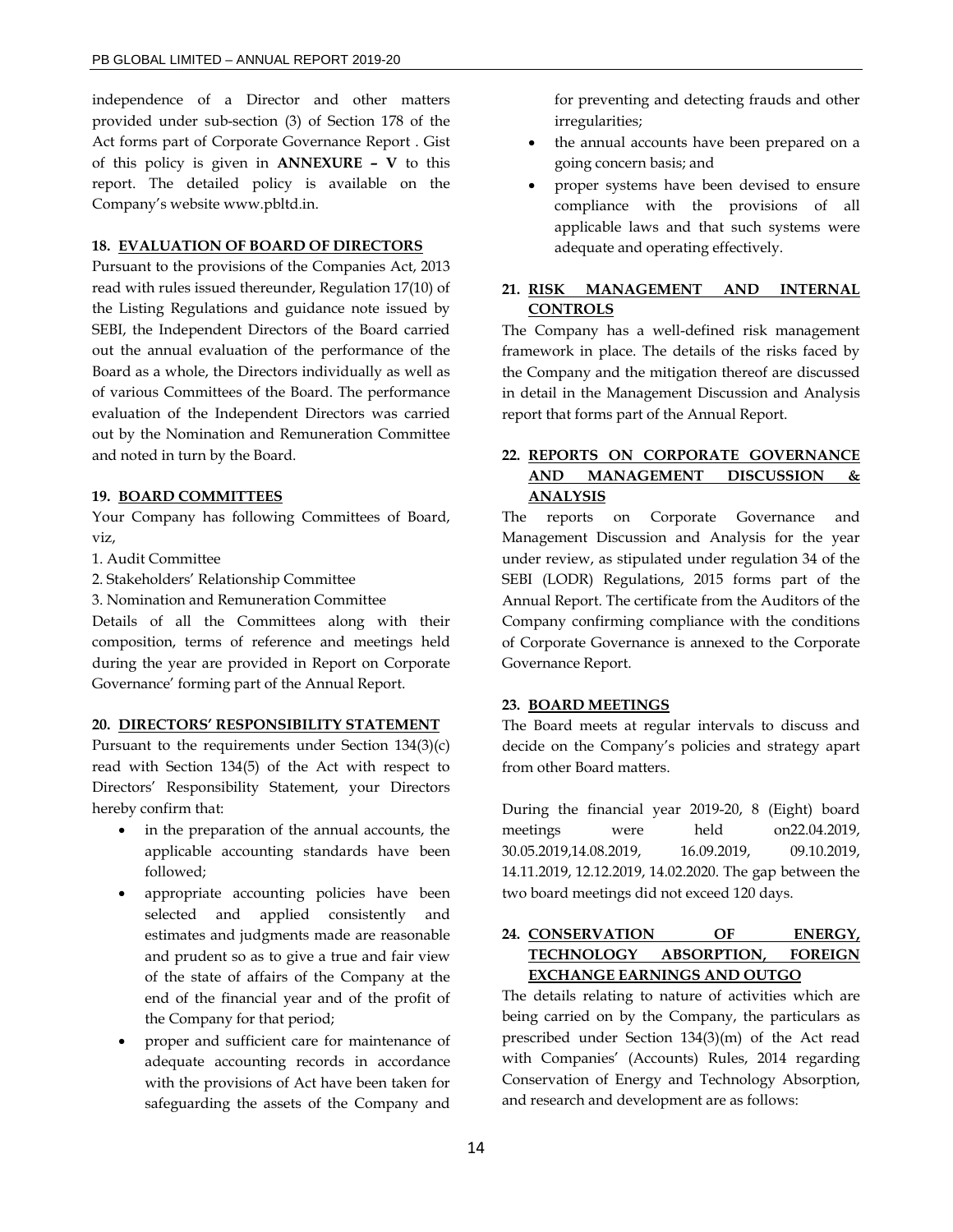#### **25. RESEARCH & DEVELOPMENT**

During the year the Company has not conducted any Research & Development activity.

### **26. TECHNOLOGY ABSORPTION, ADAPTATION AND INNOVATION**

Efforts are being made towards Technology adaption and innovation. The Company at present does not have any formal technical collaboration.

# **27. FOREIGN EXCHANGE EARNINGS AND OUTGO**

| Particulars                | 2018-19   | 2019-20 |
|----------------------------|-----------|---------|
| Foreign Exchange Earnings  | NIL       | NIL     |
| Foreign Exchange Outgoings | 12,879.43 | NIL     |

### **28. LISTING OF SHARES OF THE COMPANY**

The Equity Shares of your Company continue to remain listed on Bombay Stock Exchange Ltd.

### **29. VIGIL MECHANISM/WHISTLE BLOWER POLICY:**

The Company has established a vigil mechanism to provide appropriate avenues to the Directors and employees to bring to the attention of the Management, the concerns about behaviour of employees that raise concerns including fraud by using the mechanism provided in the Whistle Blower Policy. The details of the said Policy are included in the Report on Corporate Governance which forms part of the Annual Report. During the financial year 2019- 20, no cases under this mechanism were reported in the Company and any of its subsidiaries/ associates.

# **30. DISCLOSURE UNDER THE SEXUAL HARASSMENT OF WOMEN AT WORKPLACE (PREVENTION, PROHIBITION AND REDRESSAL) ACT, 2013**

The Company has in place an Anti-Sexual Harassment Policy in line with the requirements of the Sexual Harassment of Women at the workplace (Prevention, Prohibition and Redressal) Act, 2013. Complaint Redressal Committee has been set up to redress complaints received regarding sexual harassment. All employees (permanent, contractual, temporary, trainees) are covered under this policy. The policy is available on the Company's website www.pbltd.in.

#### **Constitution of POSH Committee:**

| # | Post of   | Employee   | Desig-         | Mobile #   |
|---|-----------|------------|----------------|------------|
|   | Committe  | Name       | nation         | Email      |
|   | e Member  |            |                |            |
| 1 | Presiding | Riddhi     | Director       |            |
|   | officer   | Mehta      |                |            |
| 2 | Member    | PrernaPden | <b>HR</b> Asst | 9867790378 |
|   |           | ekar       |                |            |
| 3 | External  | Yashashree | Outsider       | 9820211913 |
|   | Member    | Ukidave    |                | yshreepara |
|   |           |            |                | njape@gma  |
|   |           |            |                | il.com     |

The following is summary of sexual harassment complaints received and disposed off during the calendar year:

| No. of Complaints received     | Nil |
|--------------------------------|-----|
| No. of Complaints disposed off | Nil |

### **31. MANAGEMENT DISCUSSION AND ANALYSIS REPORT**

Further, a separate Management Discussion and Analysis Report covering a wide range of issues relating to Industry Trends, Company Performance, SWOT analysis, Corporate Process, Business Outlook among others is annexed to this Report.

### **32. ACKNOWLEDGEMENTS**

The Directors express their sincere gratitude to the BSE Limited, Ministry of Finance, Ministry of Corporate Affairs, Registrar of Companies, National Securities Depository Limited, other government and regulatory authorities, financial institutions and the bankers of the company for their ongoing support. The Directors also place on record their sincere appreciation for the continued support extended by the Company's stakeholders and trust reposed by them in the Company.

The Directors sincerely appreciate the commitment displayed by the employees of the Company resulting in satisfactory performance during the year.

**By Order of the Board Sd/- Parimal Mehta Director (DIN 03514645) Date: 04.12.2020 Registered Office:Chitalsar, Manpada S V Rd Thane 400607 (CIN: L99999MH1960PLC011864)**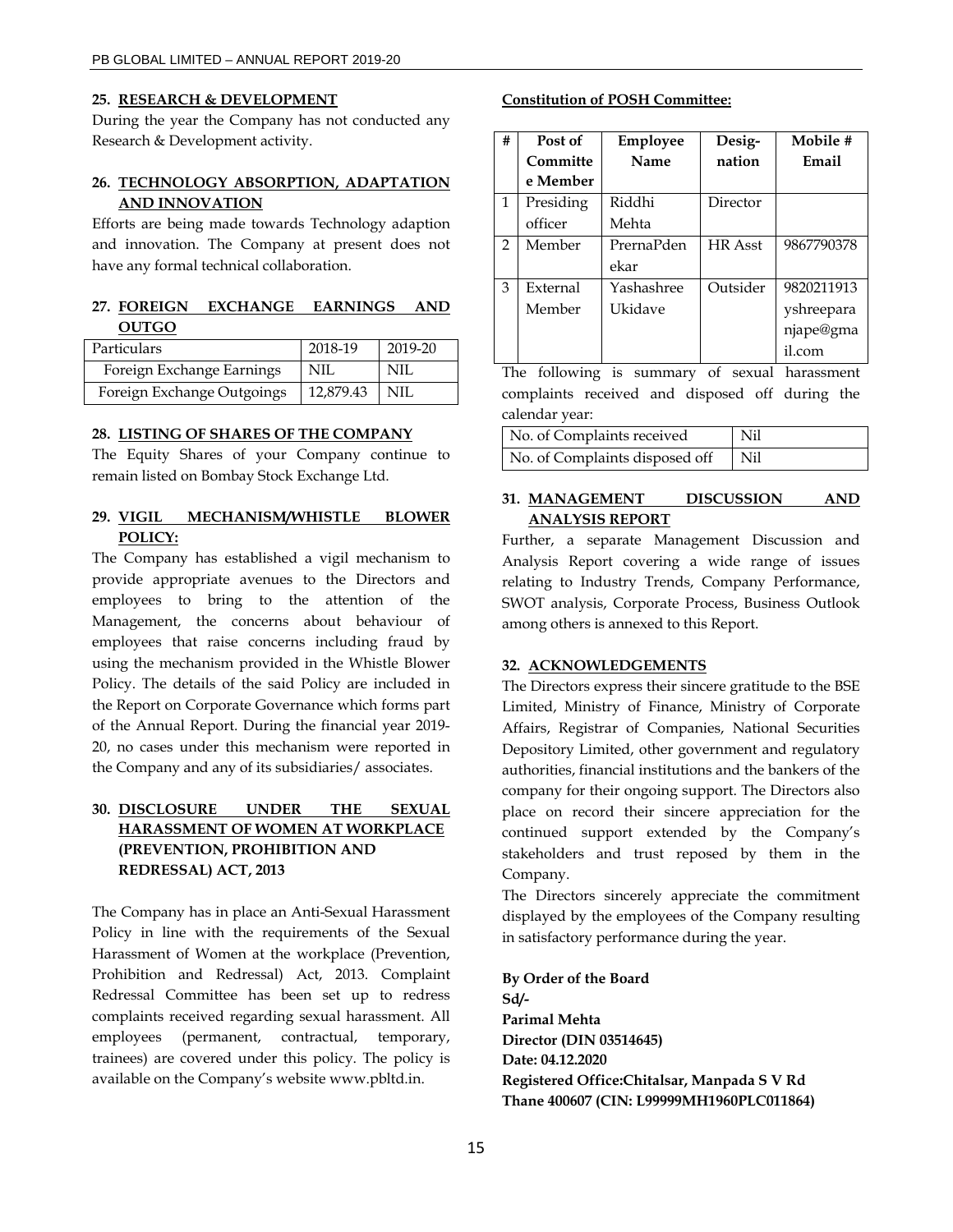# **FORM AOC 1**

| Name of Company             | <b>TECHSTAR INDIA</b><br><b>LIMITED</b> | <b>LA RAMBLA LIFESTYLE</b><br><b>PRIVATE LIMITED</b> |  |
|-----------------------------|-----------------------------------------|------------------------------------------------------|--|
| Incorporated In             | India                                   | India                                                |  |
| Currency                    | <b>INR</b>                              | <b>INR</b>                                           |  |
| <b>Share Capital</b>        | 4,00,00,000                             | 10,00,000                                            |  |
| Reserve & Surplus           | 1489035                                 | 1480783                                              |  |
| <b>Trade Payables</b>       | 6814669                                 | 2567035                                              |  |
| <b>Trade Receivables</b>    | 9499879                                 | 8337077                                              |  |
| Cash And Cash<br>Equivalent | 2096600                                 | 3829494                                              |  |
| <b>Total Assets</b>         | 48670221                                | 44857036                                             |  |
| <b>Total Liabilities</b>    | 48670221                                | 44857036                                             |  |

### **REPORT ON PERFORMANCE OF SUBSIDIARY COMPANIES**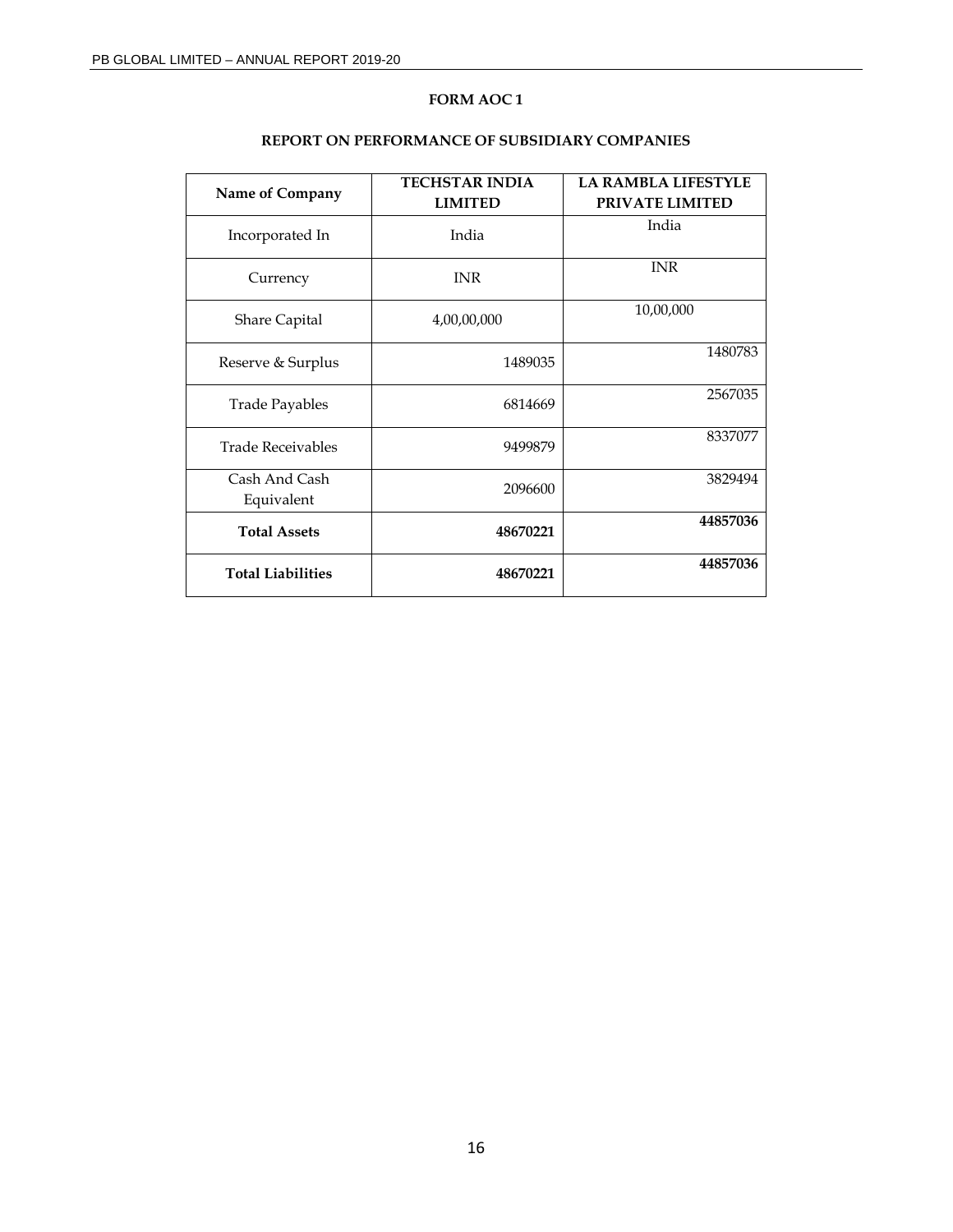| TECHSTAR INDIA LIMITED                             |                    |                                 |                                                               |  |
|----------------------------------------------------|--------------------|---------------------------------|---------------------------------------------------------------|--|
| CIN: U74120MH2015PLC271204                         |                    |                                 |                                                               |  |
| <b>BALANCE SHEET AS AT 31st March 2020</b>         |                    |                                 |                                                               |  |
| Particulars                                        | <b>Note</b><br>No. | As At 31st<br><b>March 2020</b> | $(A$ <i>mount in Rs.</i> )<br>As At 31st<br><b>March 2019</b> |  |
| <b>ASSETS</b>                                      |                    |                                 |                                                               |  |
| (1) Non-current assets                             |                    |                                 |                                                               |  |
| (a) Property, Plant and Equipment                  | 2                  | 29,265                          | 57,578                                                        |  |
| (b) Deferred tax assets (net)                      |                    | 21,303                          | 19,739                                                        |  |
| (2) Current assets                                 |                    |                                 |                                                               |  |
| (a) Inventories                                    | $\mathfrak{Z}$     | 6,797,010                       | 6,413,237                                                     |  |
| (b) Trade receivables                              | 4                  | 9,499,879                       | 8,337,077                                                     |  |
| (c) Cash and cash equivalents                      | 5                  | 2,096,600                       | 3,829,494                                                     |  |
| (d) Advances                                       | 6                  | 19,965,468                      | 19,236,921                                                    |  |
| (e) Other current assets                           | 7                  | 10,260,695                      | 6,962,991                                                     |  |
| <b>Total Assets</b>                                |                    | 48,670,221                      | 44,857,036                                                    |  |
|                                                    |                    |                                 |                                                               |  |
| <b>EQUITY AND LIABILITIES</b>                      |                    |                                 |                                                               |  |
| (1) Equity                                         |                    |                                 |                                                               |  |
| (a) Equity Share capital                           | 8                  | 40,000,000                      | 40,000,000                                                    |  |
| (b) Reserves & Surplus                             | 9                  | 1,489,035                       | 1,480,783                                                     |  |
| (2) LIABILITIES                                    |                    |                                 |                                                               |  |
| (i) Current liabilities                            |                    |                                 |                                                               |  |
| (a) Trade payables                                 | $10\,$             | 6,814,669                       | 2,567,035                                                     |  |
| (b) Other current liabilities                      | 11                 | 362,055                         | 761,836                                                       |  |
| (c) Short Term Provisions                          | $12\,$             | 4,462                           | 47,382                                                        |  |
|                                                    |                    |                                 |                                                               |  |
| <b>Total Equity and Liabilities</b>                |                    | 48,670,221                      | 44,857,036                                                    |  |
| See accompanying notes to the financial statements | $\mathbf{1}$       |                                 |                                                               |  |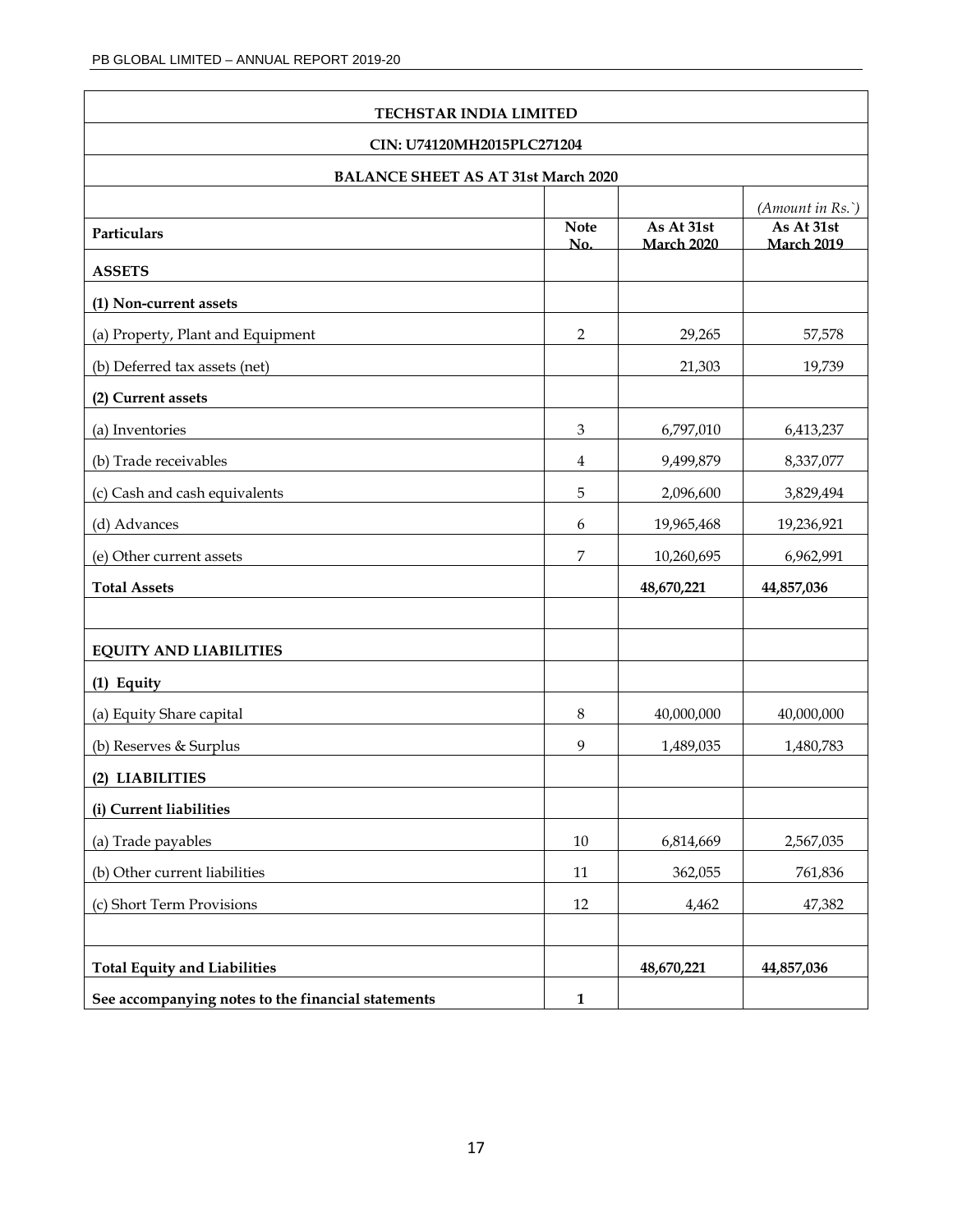| As per our separate report of even date |                           |                      |
|-----------------------------------------|---------------------------|----------------------|
| <b>For SSRV and Associates</b>          | For and On behalf of      |                      |
| <b>Chartered Accountants</b>            | <b>Board of Directors</b> |                      |
| <b>ICAI FRN. 135901W</b>                |                           |                      |
| $SD/-$                                  | $SD/-$                    | $SD/-$               |
| Vishnu Kabra                            | <b>Director</b>           | <b>Director</b>      |
| Partner                                 | AnantBerlia               | <b>Parimal Mehta</b> |
| Membership No. 403437                   | DIN: 07649704             | DIN: 03514645        |
| Place: Mumbai                           |                           |                      |
| Date:- 30-07-2020                       |                           |                      |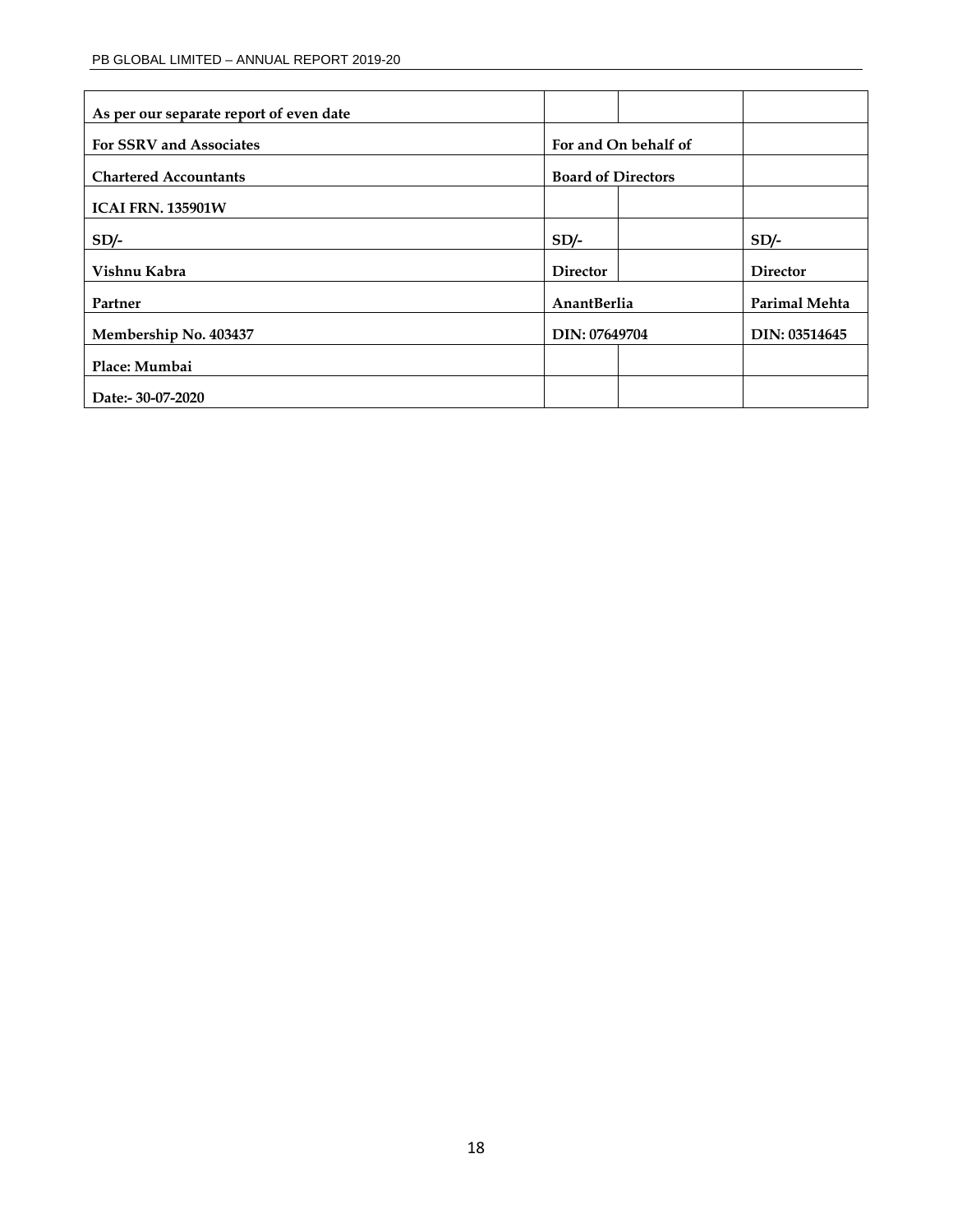|                           | <b>TECHSTAR INDIA LIMITED</b><br>CIN: U74120MH2015PLC271204       |                |                          |                          |  |  |
|---------------------------|-------------------------------------------------------------------|----------------|--------------------------|--------------------------|--|--|
|                           | Statement of Profit and Loss for the period ended 31st March 2020 |                |                          |                          |  |  |
|                           |                                                                   |                |                          | (Amount in Rs.)          |  |  |
|                           | Particulars                                                       | Note No.       | As at                    | As at                    |  |  |
|                           |                                                                   |                | 31st March, 2020         | 31st March, 2019         |  |  |
| Ι                         | Revenue From Operations                                           | 13             | 10,984,534               | 157,542,664              |  |  |
| $_{\rm II}$               | Other Income                                                      |                | $\overline{\phantom{m}}$ | $\overline{\phantom{a}}$ |  |  |
| $\rm III$                 | Total Income (I+II)                                               |                | 10,984,534               | 157,542,664              |  |  |
| ${\rm IV}$                | <b>EXPENSES</b>                                                   |                |                          |                          |  |  |
|                           | Purchases of Stock-in-Trade                                       | 14             | 9,978,868                | 148,339,930              |  |  |
|                           | Changes in inventories of finished goods                          | 15             | (383, 774)               | 4,527,243                |  |  |
|                           | Employee benefits expense                                         | 16             | 807,361                  | 2,849,224                |  |  |
|                           | Finance costs                                                     | 17             | 44,843                   | (47, 655)                |  |  |
|                           | Depreciation and amortization expense                             | $\overline{2}$ | 28,313                   | 81,754                   |  |  |
|                           | Other expenses                                                    | 18             | 497,772                  | 1,661,078                |  |  |
|                           | Total expenses (IV)                                               |                | 10,973,383               | 157,411,574              |  |  |
| $\ensuremath{\mathbf{V}}$ | Profit/(loss) before exceptional items and                        |                |                          |                          |  |  |
|                           | $tax$ (I-IV)                                                      |                | 11,151                   | 131,090                  |  |  |
| $\rm{VI}$                 | <b>Exceptional Items</b>                                          |                |                          |                          |  |  |
| VII                       | Profit/(loss) before tax (V-VI)                                   |                | 11,151                   | 131,090                  |  |  |
| <b>VIII</b>               | Tax expense:                                                      |                |                          |                          |  |  |
|                           | $(1)$ Current tax                                                 | 12             | 4,462                    | 47,382                   |  |  |
|                           | (2) Deferred tax                                                  |                | (1, 563)                 | (15, 959)                |  |  |
| $\text{IX}$               | Profit (Loss) for the period from                                 |                |                          |                          |  |  |
|                           | continuing operations (VII-VIII)                                  |                | 8,253                    | 99,666                   |  |  |
|                           | See accompanying notes to the financial statements                | $\mathbf{1}$   |                          |                          |  |  |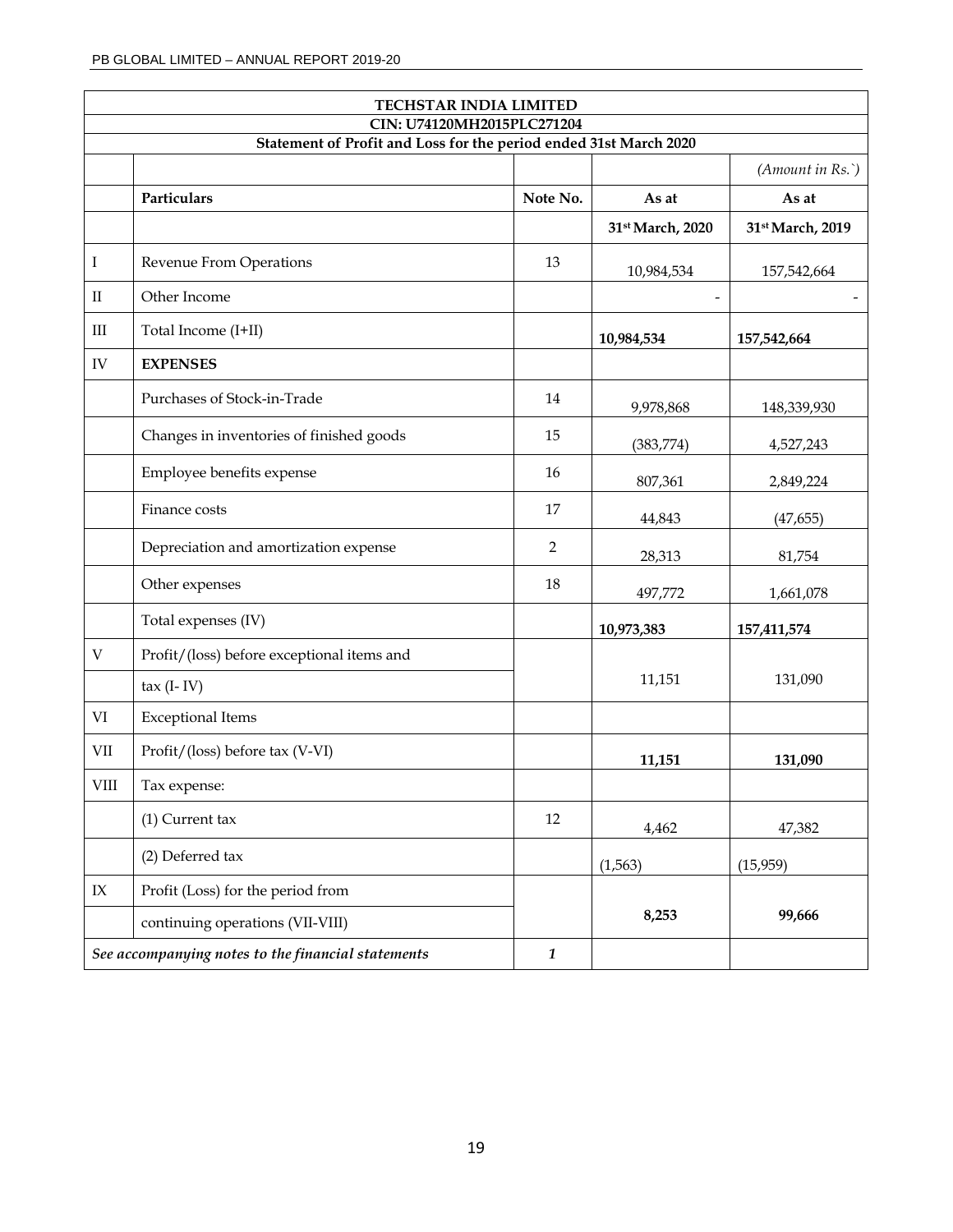| As per our separate report of even date |                           |                 |  |  |
|-----------------------------------------|---------------------------|-----------------|--|--|
| <b>For SSRV and Associates</b>          | For and On behalf of      |                 |  |  |
| <b>Chartered Accountants</b>            | <b>Board of Directors</b> |                 |  |  |
| <b>ICAI FRN. 135901W</b>                |                           |                 |  |  |
| $SD/-$                                  | $SD/-$                    | $SD/-$          |  |  |
| Vishnu Kabra                            | <b>Director</b>           | <b>Director</b> |  |  |
| Partner                                 | <b>AnantBerlia</b>        | Parimal Mehta   |  |  |
| Membership No. 403437                   | DIN: 07649704             | DIN: 03514645   |  |  |
| Place: Mumbai                           |                           |                 |  |  |
| Date:- 30-07-2020                       |                           |                 |  |  |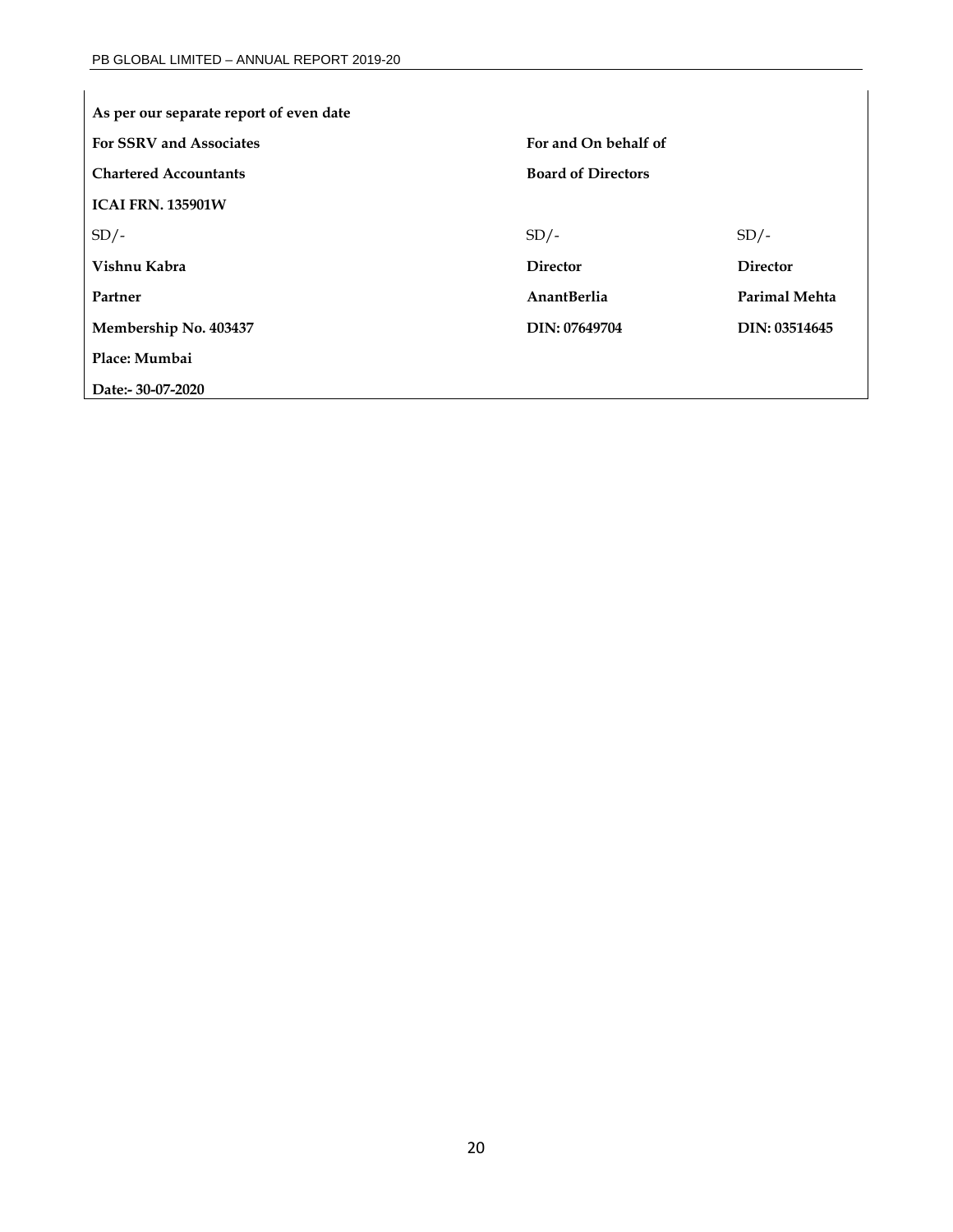|                                                                       | LA RAMBLA LIFESTYLE PRIVATE LIMITED |                                                   |                          |  |  |  |  |
|-----------------------------------------------------------------------|-------------------------------------|---------------------------------------------------|--------------------------|--|--|--|--|
| CIN: U74999MH2018PTC306549                                            |                                     |                                                   |                          |  |  |  |  |
| <b>BALANCE SHEET AS AT 31st MARCH 2020</b>                            |                                     |                                                   |                          |  |  |  |  |
|                                                                       |                                     |                                                   | $(A$ mount in $Rs$ )     |  |  |  |  |
| Particulars                                                           | <b>Note</b><br>No.                  | As At 31st<br>March 2020                          | As At 31st March<br>2019 |  |  |  |  |
| <b>ASSETS</b>                                                         |                                     |                                                   |                          |  |  |  |  |
|                                                                       |                                     |                                                   |                          |  |  |  |  |
| (1) Non-current assets                                                |                                     |                                                   |                          |  |  |  |  |
| (a) Property, Plant and Equipment                                     | $\overline{2}$                      | 92,231                                            | 223,020                  |  |  |  |  |
| (b) Other Intangible Assets                                           | $\overline{2}$                      | 10,143                                            | 9,548                    |  |  |  |  |
| (c) Other Non-Current Assets                                          | 3                                   | 36,000                                            |                          |  |  |  |  |
|                                                                       |                                     |                                                   |                          |  |  |  |  |
| (2) Current assets                                                    |                                     |                                                   |                          |  |  |  |  |
| (a) Inventories                                                       | 4                                   | 4,082,162                                         |                          |  |  |  |  |
| (b) Trade receivables                                                 | 5                                   | 3,306,121                                         | 329,403                  |  |  |  |  |
| (c) Cash and cash equivalents                                         | 6                                   | 156,638                                           | 58,501                   |  |  |  |  |
| (d) Advances                                                          | 7                                   | 70,000                                            |                          |  |  |  |  |
| (e) Other current assets                                              | 8                                   | 11,610,050                                        | 1,665,827                |  |  |  |  |
|                                                                       |                                     |                                                   |                          |  |  |  |  |
| <b>Total Assets</b>                                                   |                                     | 19,363,346                                        | 2,286,299                |  |  |  |  |
|                                                                       |                                     |                                                   |                          |  |  |  |  |
| <b>EQUITY AND LIABILITIES</b>                                         |                                     |                                                   |                          |  |  |  |  |
|                                                                       |                                     |                                                   |                          |  |  |  |  |
| (1) Equity                                                            |                                     |                                                   |                          |  |  |  |  |
| (a) Equity Share capital                                              | 9                                   | 1,000,000                                         | 1,000,000                |  |  |  |  |
| (b) Reserves & Surplus                                                | 10                                  | 35,380                                            | 5,691                    |  |  |  |  |
|                                                                       |                                     |                                                   |                          |  |  |  |  |
| (2) NON CURRENT LIABILITIES                                           |                                     |                                                   |                          |  |  |  |  |
| (a) Deferred Tax Liabilities                                          |                                     | (21, 103)                                         | 4,500                    |  |  |  |  |
|                                                                       |                                     |                                                   |                          |  |  |  |  |
| (3) CURRENT LIABILITIES                                               |                                     |                                                   |                          |  |  |  |  |
| (a) Short Term Borrowings                                             | 11                                  | 50,000                                            | 50,000                   |  |  |  |  |
| (b) Trade payables                                                    | 12                                  | 3,126,206                                         | 512,228                  |  |  |  |  |
| (c) Other current liabilities                                         | 13                                  | 15,171,428                                        | 713,880                  |  |  |  |  |
| (d) Provisions                                                        | 14                                  | 1,436                                             |                          |  |  |  |  |
|                                                                       |                                     |                                                   |                          |  |  |  |  |
| <b>Total Equity and Liabilities</b>                                   |                                     | 19,363,346                                        | 2,286,299                |  |  |  |  |
| See accompanying notes to the financial statements                    | $\mathbf{1}$                        |                                                   |                          |  |  |  |  |
|                                                                       |                                     |                                                   |                          |  |  |  |  |
| As per our separate report of even date                               |                                     |                                                   |                          |  |  |  |  |
| For SSRV and Associates<br>For<br>and On behalf of Board of Directors |                                     |                                                   |                          |  |  |  |  |
|                                                                       |                                     | For and on behalf of<br><b>Board of Directors</b> |                          |  |  |  |  |
| <b>Chartered Accountants</b>                                          |                                     |                                                   |                          |  |  |  |  |
| <b>ICAI FRN. 135901W</b>                                              |                                     |                                                   |                          |  |  |  |  |
| $SD/-$                                                                | $SD/-$                              |                                                   | $SD/-$                   |  |  |  |  |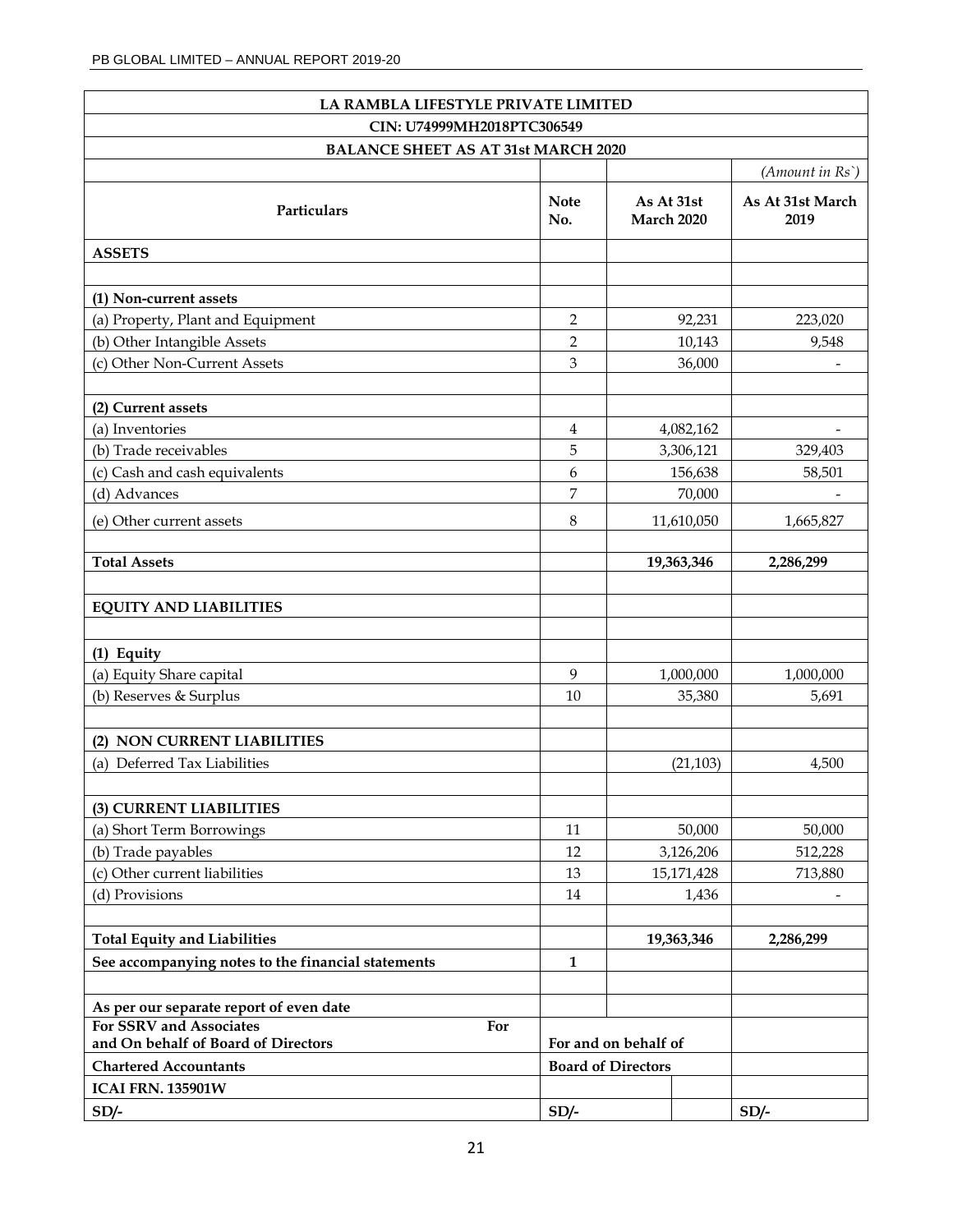| Vishnu Kabra          | <b>Director</b><br><b>Director</b> |               |
|-----------------------|------------------------------------|---------------|
| Partner               | <b>AnantBerlia</b>                 | Parimal Mehta |
| Membership No. 403437 | DIN: 07649704                      | DIN: 03514645 |
| Place: Mumbai         |                                    |               |
| Date:- 30-07-2020     |                                    |               |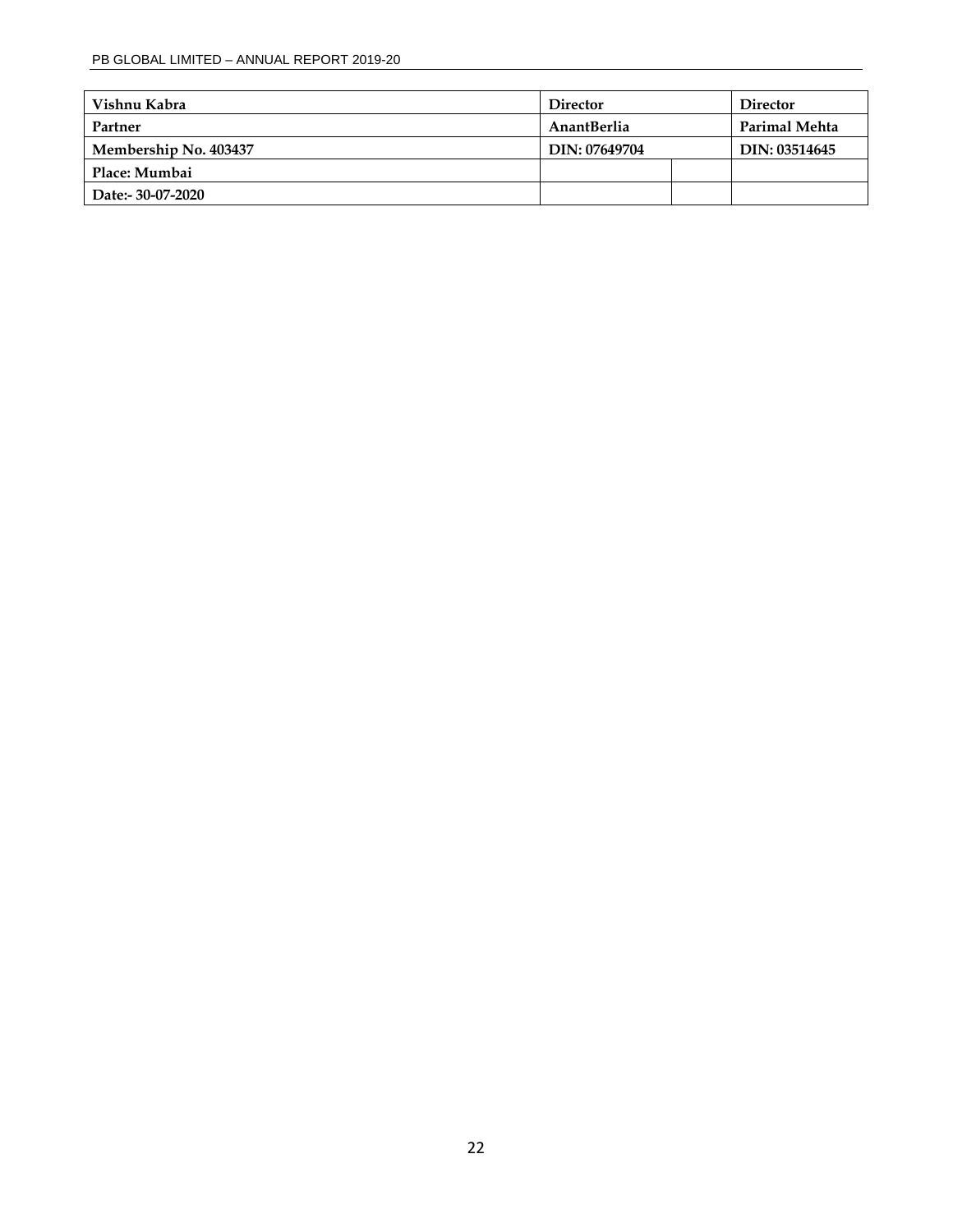|                                 | LA RAMBLA LIFESTYLE PRIVATE LIMITED                               |                |                     |                     |  |  |  |
|---------------------------------|-------------------------------------------------------------------|----------------|---------------------|---------------------|--|--|--|
|                                 | CIN: U74999MH2018PTC306549                                        |                |                     |                     |  |  |  |
|                                 | Statement of Profit and Loss for the period ended 31st March 2020 |                |                     |                     |  |  |  |
|                                 |                                                                   |                |                     | (Amount in Rs)      |  |  |  |
|                                 | Particulars                                                       | Note No.       | As at               | As at               |  |  |  |
|                                 |                                                                   |                | 31st March,<br>2020 | 31st March,<br>2019 |  |  |  |
| I                               | Revenue From Operations                                           | 15             | 7,917,744           | 279,157             |  |  |  |
| $\rm II$                        | Other Income                                                      |                |                     |                     |  |  |  |
| Ш                               | Total Income (I+II)                                               |                | 7,917,744           | 279,157             |  |  |  |
| IV                              | <b>EXPENSES</b>                                                   |                |                     |                     |  |  |  |
|                                 | Purchases of Stock-in-Trade                                       | 16             | 10,324,946          | 199,397             |  |  |  |
|                                 | Changes in inventories of finished goods                          | 17             | (4,082,162)         |                     |  |  |  |
|                                 | Employee benefits expense                                         | 18             | 52,584              |                     |  |  |  |
|                                 | Finance costs                                                     | 17             | 5,536               | 885                 |  |  |  |
|                                 | Depreciation and amortization expense                             | $\overline{2}$ | 150,194             | 7,869               |  |  |  |
|                                 | Other expenses                                                    | 18             | 1,461,125           | 60,814              |  |  |  |
|                                 | Total expenses (IV)                                               |                | 7,912,223           | 268,966             |  |  |  |
| $\ensuremath{\mathbf{V}}$       | Profit/(loss) before exceptional items and                        |                |                     | 10,191              |  |  |  |
|                                 | $\text{tax}$ (I-IV)                                               |                | 5,521               |                     |  |  |  |
| $\rm VI$                        | <b>Exceptional Items</b>                                          |                |                     |                     |  |  |  |
| VII                             | Profit/(loss) before tax (V-VI)                                   |                | 5,521               | 10,191              |  |  |  |
| <b>VIII</b>                     | Tax expense:                                                      |                |                     |                     |  |  |  |
|                                 | Income Tax                                                        |                | 1,436               |                     |  |  |  |
|                                 | Deferred tax                                                      |                | (25, 603)           | 4,500               |  |  |  |
| $\ensuremath{\text{IX}}\xspace$ | Profit (Loss) for the period from                                 |                |                     |                     |  |  |  |
|                                 | continuing operations (VII-VIII)                                  |                | 29,689              | 5,691               |  |  |  |

 $\overline{\phantom{0}}$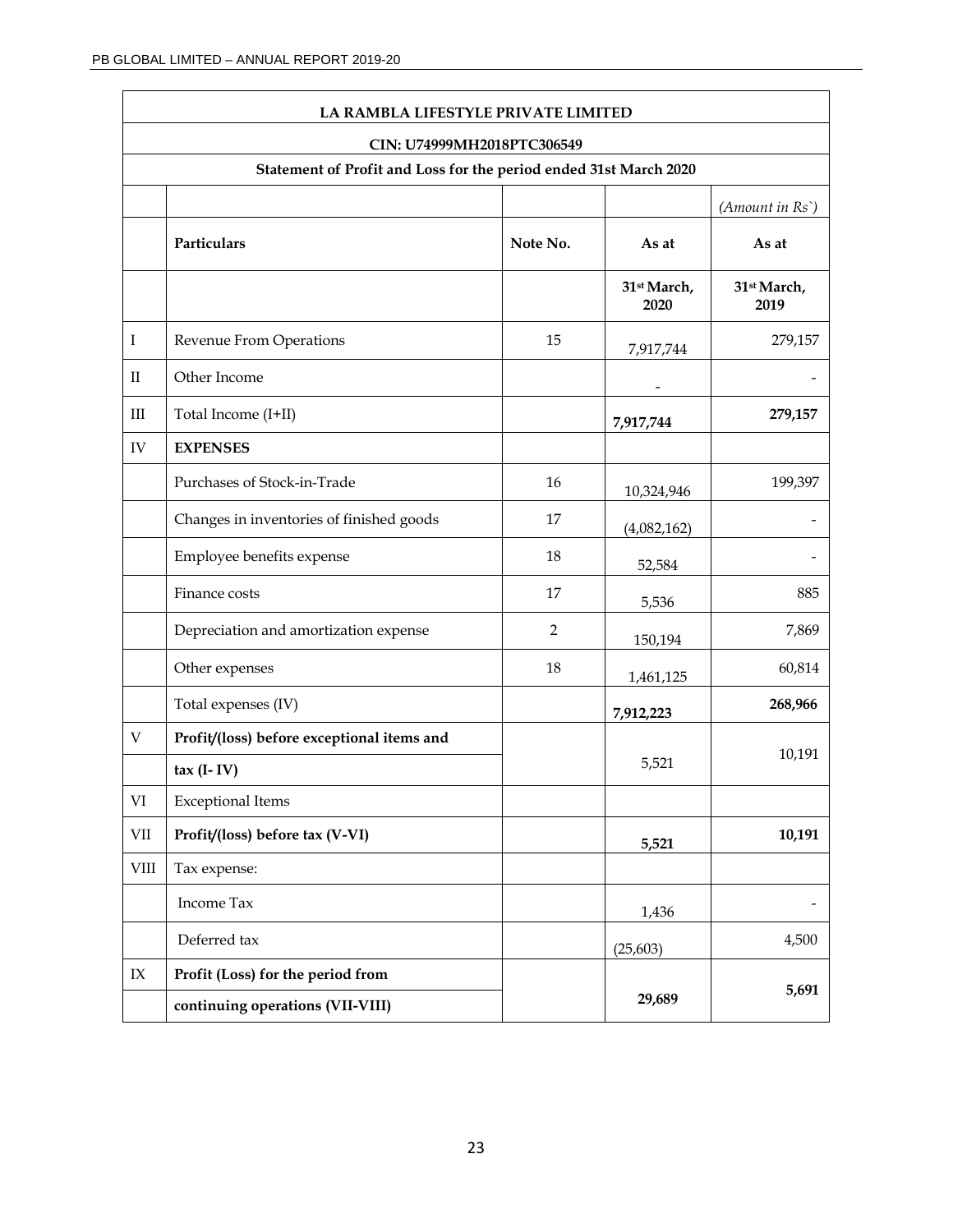| See accompanying notes to the financial statements | 1                         |                 |
|----------------------------------------------------|---------------------------|-----------------|
| As per our separate report of even date            |                           |                 |
|                                                    | For and on behalf of      |                 |
| For SSRV and Associates                            |                           |                 |
|                                                    | <b>Board of Directors</b> |                 |
| <b>Chartered Accountants</b>                       |                           |                 |
| <b>ICAI FRN. 135901W</b>                           |                           |                 |
| $SD/-$                                             | $SD/-$                    | $SD/-$          |
|                                                    | <b>Director</b>           |                 |
| Vishnu Kabra                                       |                           | <b>Director</b> |
|                                                    | AnantBerlia               |                 |
| Partner                                            |                           | Parimal Mehta   |
|                                                    | DIN: 07649704             |                 |
| Membership No. 403437                              |                           | DIN: 03514645   |
| Place: Mumbai                                      |                           |                 |
| Date:- 30-07-2020                                  |                           |                 |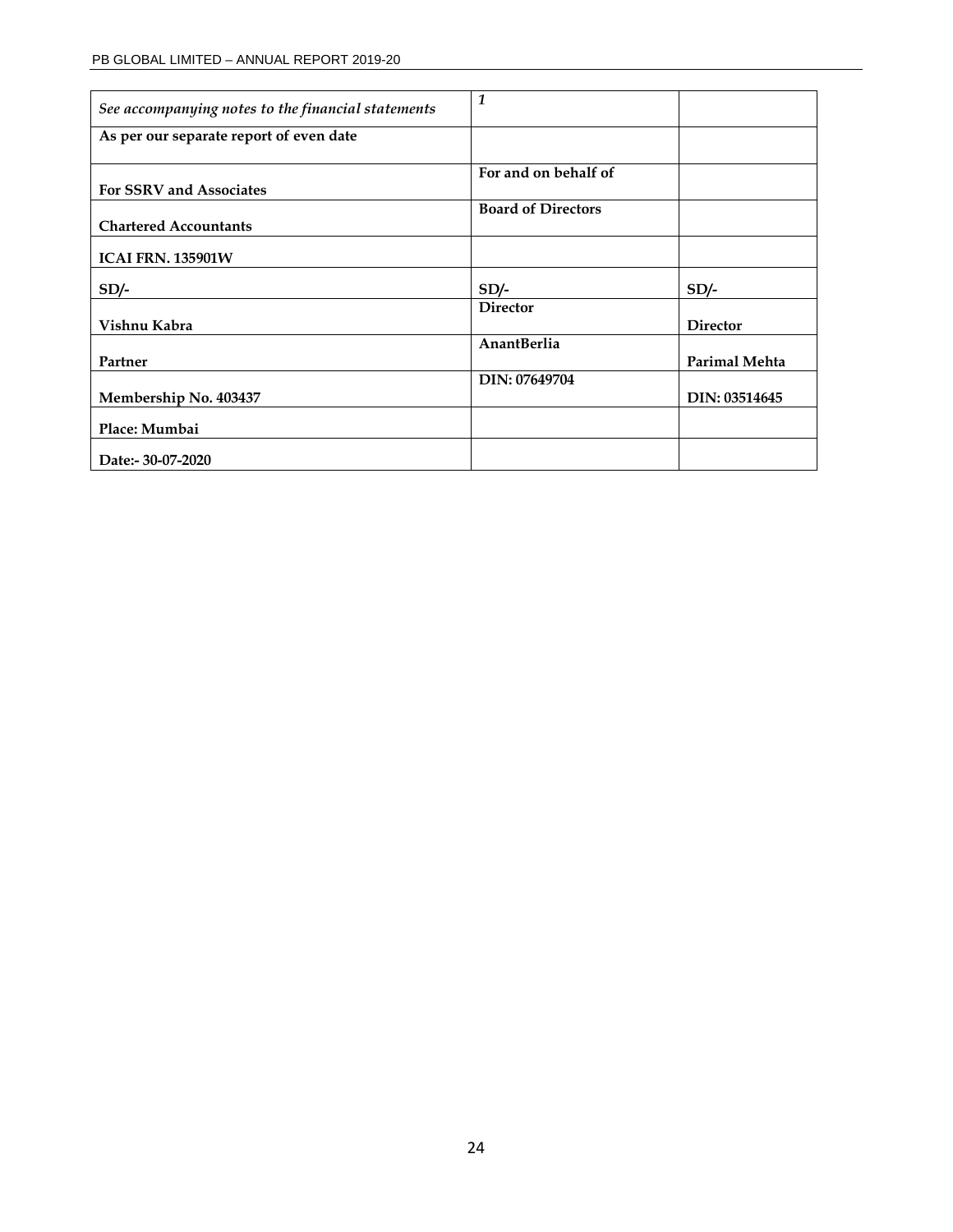### **ANNEXURE I**

### Details of Remuneration of Director

Details Pertaining to Remuneration as required under Section 197(12) of the Companies Act, 2013 read with Rule 5(1) of the Companies (Appointment and Remuneration of Managerial Personnel) Amended Rules, 2016

I. The percentage increase in remuneration of each Director, Chief Financial Officer and Company Secretary during the financial year 2019-20, ratio of remuneration of each Director to the median remuneration of the employees of the Company for the financial year 2018-19 and are as under :

| Sr.            | Name of Director | Remuneration of     | Remuneration of    | in<br>$\%$<br>increase |
|----------------|------------------|---------------------|--------------------|------------------------|
| No.            | /KMP<br>and      | Director/KMP for    | Director/KMP       | in<br>Remuneration     |
|                | Designation      | financial<br>year   | for financial year | the Financial Year     |
|                |                  | 2019-20 (` in lacs) | 2018-19 (`in lacs) | 2019-20                |
| $\mathbf{1}$   | ParimalVibhash   | 28.75               | 30.00              | <b>NA</b>              |
|                | Mehta, Managing  |                     |                    |                        |
|                | Director         |                     |                    |                        |
| $\mathcal{P}$  | Savla,<br>Bharat | 19.63               | 20.64              | <b>NA</b>              |
|                | <b>CFO</b>       |                     |                    |                        |
| 3              | Anuja More CS    | 4.80                | 3.60               |                        |
| $\overline{4}$ | Riddhi<br>Mehta, | 8.28                | 5.76               | 43.75%                 |
|                | Director         |                     |                    |                        |

Notes:

I. It is hereby affirmed that the remuneration paid during the year ended 31st March, 2020 is as per the Nomination & Remuneration Policy of the Company.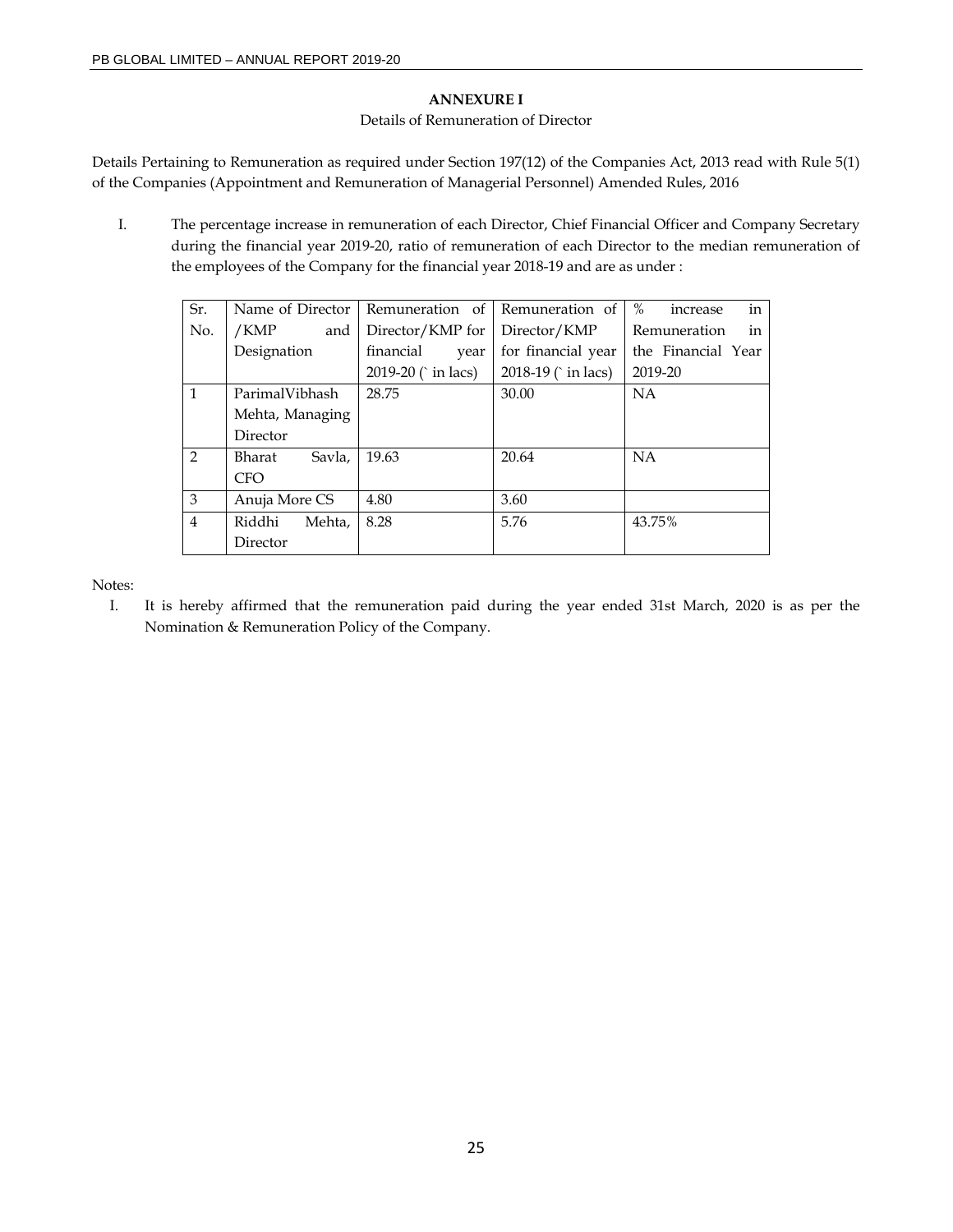# **ANNEXURE – II Form No. MGT – 9 EXTRACT OF ANNUAL RETURN As on the financial year ended on March 31, 2020 [Pursuant to Section 92(3) of the Companies Act, 2013 and Rule 12(1) of the Companies (Management and Administration) Rules, 2014]**

|                         | <b>REGISTRATION &amp; OTHER DETAILS:</b>                                      |                                                                                                                 |
|-------------------------|-------------------------------------------------------------------------------|-----------------------------------------------------------------------------------------------------------------|
|                         | <b>CIN</b>                                                                    | L99999MH1960PLC011864                                                                                           |
| $\mathbf{ii}$           | <b>Registration Date</b>                                                      | 28th October, 1960                                                                                              |
| iii                     | Name of the Company                                                           | PB Global Limited                                                                                               |
| $\overline{\mathbf{V}}$ | Category/Sub-category of the Company                                          | Company listed by Shares                                                                                        |
| $\mathbf{v}$            | Address of the Registered office<br>& contact details                         | Chitalsar, Manpada, Swami Vivekananda Road,<br>Thane - 400607, Maharashtra, India<br>Email: compliance@pbltd.in |
| vi                      | Whether listed company                                                        | Yes                                                                                                             |
| vii                     | Name, Address & contact details of the Registrar<br>& Transfer Agent, if any. | Satellite Corporate Services Private Limited                                                                    |

# **II PRINCIPAL BUSINESS ACTIVITIES OF THE COMPANY**

All the business activities contributing 10% or more of the total turnover of the company shall be stated.

|                             | Name & Description of main                  | NIC Code of the   | % to total turnover of the |  |  |
|-----------------------------|---------------------------------------------|-------------------|----------------------------|--|--|
| Sr.No.<br>products/services |                                             | Product / Service | company                    |  |  |
|                             | Chemicals Distribution & Trading            | 615               | 64.7%                      |  |  |
|                             | Consumer Electronics Distribution & Trading | 622               | 35.1%                      |  |  |

| III        | PARTICULARS OF HOLDING, SUBSIDIARY & ASSOCIATE COMPANIES                                                          |                       |                                        |                                 |                        |  |  |  |  |
|------------|-------------------------------------------------------------------------------------------------------------------|-----------------------|----------------------------------------|---------------------------------|------------------------|--|--|--|--|
| Sr.<br>No. | Name & Address of the<br>Company                                                                                  | CIN/GLN               | Holding /<br>Subsidiary /<br>Associate | $%$ of<br><b>Shares</b><br>Held | Applicabl<br>e Section |  |  |  |  |
|            | M/s Techstar India Limited<br>B 205, Business Point, Paliram<br>Road Nr. BMC Office, Andheri<br>W Mumbai - 400058 | U74120MH2015PLC271204 | Subsidiary                             | 100                             | 2(87)                  |  |  |  |  |
| 2          | La Rambla Lifestyle P L                                                                                           | U74999MH2018PTC306549 | Subsidiary                             | 100                             | 2(87)                  |  |  |  |  |

| IV. SHAREHOLDING PATTERN (Equity Share capital Break up as % to total Equity) |                                                 |          |       |                                              |           |          |            |                                       |                       |
|-------------------------------------------------------------------------------|-------------------------------------------------|----------|-------|----------------------------------------------|-----------|----------|------------|---------------------------------------|-----------------------|
| (i) Category of<br><b>Shareholders</b>                                        | No. of Shares held at the beginning of the year |          |       | No. of Shares held at the end of<br>the year |           |          | chang<br>e | $^{0}/_{0}$<br>chang<br>e             |                       |
|                                                                               | Demat                                           | Physical | Total | $\%$ of<br>Total<br><b>Share</b><br>s        | Dem<br>at | Physical | Total      | $\%$ of<br>Total<br><b>Share</b><br>S | during<br>the<br>year |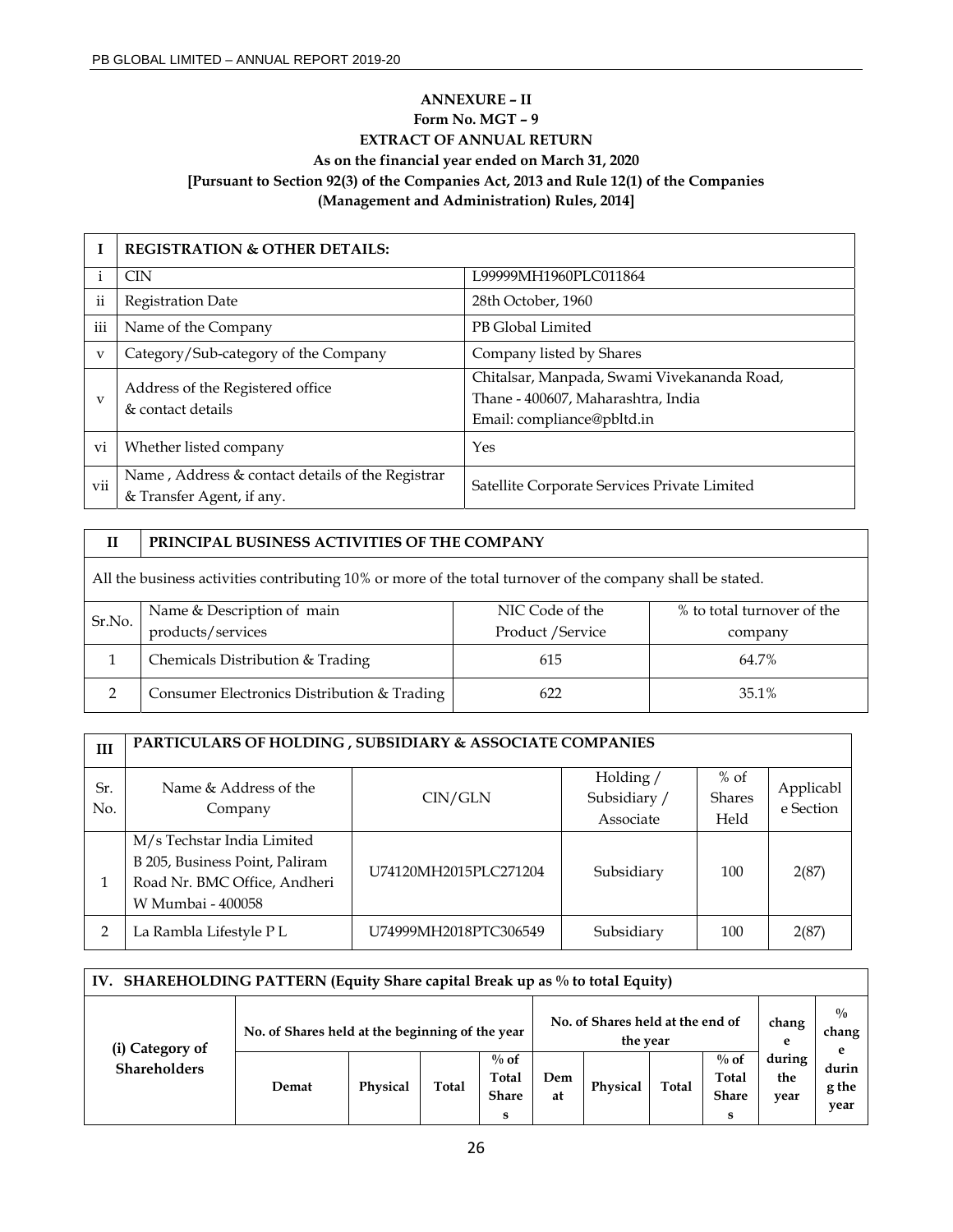| A. Promoters              |                                      |                                      |                                      |                                      |                                      |                                    |                  |                  |                  |                  |
|---------------------------|--------------------------------------|--------------------------------------|--------------------------------------|--------------------------------------|--------------------------------------|------------------------------------|------------------|------------------|------------------|------------------|
| $(1)$ Indian              |                                      |                                      |                                      |                                      |                                      |                                    |                  |                  |                  |                  |
| a) Individual/HUF         | $\boldsymbol{0}$                     | $\boldsymbol{0}$                     | $\mathbf{0}$                         | $\boldsymbol{0}$                     | $\boldsymbol{0}$                     | $\boldsymbol{0}$                   | $\boldsymbol{0}$ | $\boldsymbol{0}$ | $\mathbf{0}$     | $\mathbf{0}$     |
| b) Central Govt.or        |                                      |                                      |                                      |                                      |                                      |                                    |                  |                  |                  |                  |
| State Govt.               | $\mathbf{0}$                         | $\theta$                             | $\theta$                             | $\Omega$                             | $\mathbf{0}$                         | $\theta$                           | $\theta$         | $\theta$         | $\theta$         | $\theta$         |
| c) Bodies Corporates      | $\boldsymbol{0}$                     | $\boldsymbol{0}$                     | $\mathbf{0}$                         | $\theta$                             | $\boldsymbol{0}$                     | $\boldsymbol{0}$                   | 0                | $\mathbf{0}$     | $\theta$         | $\boldsymbol{0}$ |
| d) Bank/ $\overline{FI}$  | $\boldsymbol{0}$                     | 2000                                 | 2000                                 | 0.19                                 | $\mathbf{0}$                         | 2000                               | 2000             | 0.19             | $\Omega$         | $\boldsymbol{0}$ |
| e) Any other              | $\boldsymbol{0}$                     | $\boldsymbol{0}$                     | $\boldsymbol{0}$                     | $\theta$                             | $\boldsymbol{0}$                     | $\boldsymbol{0}$                   | $\boldsymbol{0}$ | $\mathbf{0}$     | $\boldsymbol{0}$ | $\boldsymbol{0}$ |
|                           |                                      |                                      |                                      |                                      |                                      |                                    |                  |                  |                  |                  |
| SUB TOTAL:(A)(1)          | $\mathbf{0}$                         | 2000                                 | 2000                                 | 0.19                                 | $\mathbf{0}$                         | 2000                               | 2000             | 0.19             | $\Omega$         | $\mathbf{0}$     |
|                           |                                      |                                      |                                      |                                      |                                      |                                    |                  |                  |                  |                  |
| (2) Foreign               |                                      |                                      |                                      |                                      |                                      |                                    |                  |                  |                  |                  |
| a) NRI- Individuals       | $\boldsymbol{0}$                     | $\boldsymbol{0}$                     | $\boldsymbol{0}$                     | $\theta$                             | $\mathbf{0}$                         | $\boldsymbol{0}$                   | $\boldsymbol{0}$ | $\boldsymbol{0}$ | $\boldsymbol{0}$ | $\boldsymbol{0}$ |
| b) Other Individuals      | $\boldsymbol{0}$                     | $\boldsymbol{0}$                     | $\boldsymbol{0}$                     | $\boldsymbol{0}$                     | $\boldsymbol{0}$                     | $\boldsymbol{0}$                   | $\boldsymbol{0}$ | $\boldsymbol{0}$ | $\boldsymbol{0}$ | $\boldsymbol{0}$ |
| c) Bodies Corp.           | $\boldsymbol{0}$                     | $\boldsymbol{0}$                     | $\boldsymbol{0}$                     | $\boldsymbol{0}$                     | $\boldsymbol{0}$                     | $\boldsymbol{0}$                   | $\boldsymbol{0}$ | $\boldsymbol{0}$ | $\boldsymbol{0}$ | $\boldsymbol{0}$ |
| d) Banks/FI               | $\mathbf{0}$                         | $\boldsymbol{0}$                     | $\mathbf{0}$                         | $\mathbf{0}$                         | $\boldsymbol{0}$                     | $\mathbf{0}$                       | $\mathbf{0}$     | $\boldsymbol{0}$ | $\boldsymbol{0}$ | $\boldsymbol{0}$ |
| e) Any other              | $\boldsymbol{0}$                     | $\mathbf{0}$                         | $\boldsymbol{0}$                     | $\boldsymbol{0}$                     | $\boldsymbol{0}$                     | $\boldsymbol{0}$                   | $\boldsymbol{0}$ | $\boldsymbol{0}$ | $\boldsymbol{0}$ | $\boldsymbol{0}$ |
|                           |                                      |                                      |                                      |                                      |                                      |                                    |                  |                  |                  |                  |
| SUB TOTAL (A) (2)         | $\mathbf{0}$                         | $\boldsymbol{0}$                     | $\boldsymbol{0}$                     | $\boldsymbol{0}$                     | $\mathbf{0}$                         | $\mathbf{0}$                       | $\boldsymbol{0}$ | $\boldsymbol{0}$ | $\boldsymbol{0}$ | $\boldsymbol{0}$ |
|                           |                                      |                                      |                                      |                                      |                                      |                                    |                  |                  |                  |                  |
| <b>Total Shareholding</b> |                                      |                                      |                                      |                                      |                                      |                                    |                  |                  |                  |                  |
| of Promoter               | $\mathbf{0}$                         | $\theta$                             | $\theta$                             | $\theta$                             | $\theta$                             | $\mathbf{0}$                       | $\boldsymbol{0}$ | $\theta$         | $\mathbf{0}$     | $\boldsymbol{0}$ |
| $(A)=(A)(1)+(A)(2)$       |                                      |                                      |                                      |                                      |                                      |                                    |                  |                  |                  |                  |
|                           |                                      |                                      |                                      |                                      |                                      |                                    |                  |                  |                  |                  |
| <b>B.</b> Public          |                                      |                                      |                                      |                                      |                                      |                                    |                  |                  |                  |                  |
| Shareholding              |                                      |                                      |                                      |                                      |                                      |                                    |                  |                  |                  |                  |
| (1) Institutions          | $\boldsymbol{0}$                     | $\boldsymbol{0}$                     | $\boldsymbol{0}$                     | $\boldsymbol{0}$                     | $\boldsymbol{0}$                     | $\boldsymbol{0}$                   | $\boldsymbol{0}$ | $\boldsymbol{0}$ | $\boldsymbol{0}$ | $\boldsymbol{0}$ |
| a) Mutual Funds           | $\boldsymbol{0}$                     | $\boldsymbol{0}$                     | $\boldsymbol{0}$                     | $\boldsymbol{0}$                     | $\boldsymbol{0}$                     | $\boldsymbol{0}$                   | $\boldsymbol{0}$ | $\theta$         | $\boldsymbol{0}$ | $\boldsymbol{0}$ |
| b) Banks/FI               | 0                                    | $\boldsymbol{0}$                     | $\boldsymbol{0}$                     | $\boldsymbol{0}$                     | $\mathbf{0}$                         | $\mathbf{0}$                       | $\theta$         | $\boldsymbol{0}$ | $\boldsymbol{0}$ | $\boldsymbol{0}$ |
| C) Central govt           | 0                                    | $\boldsymbol{0}$                     | $\boldsymbol{0}$                     | $\boldsymbol{0}$                     | $\boldsymbol{0}$                     | $\boldsymbol{0}$                   | $\boldsymbol{0}$ | $\boldsymbol{0}$ | $\boldsymbol{0}$ | $\boldsymbol{0}$ |
| d) State Govt.            | $\mathbf{0}$                         | $\mathbf{0}$                         | $\mathbf{0}$                         | $\mathbf{0}$                         | $\mathbf{0}$                         | $\mathbf{0}$                       | $\overline{0}$   | $\theta$         | $\theta$         | $\boldsymbol{0}$ |
| e) Venture Capital        |                                      |                                      |                                      |                                      |                                      |                                    |                  |                  |                  |                  |
| Fund                      | 0                                    | $\boldsymbol{0}$                     | $\boldsymbol{0}$                     | $\boldsymbol{0}$                     | $\boldsymbol{0}$                     | $\boldsymbol{0}$                   | $\boldsymbol{0}$ | $\boldsymbol{0}$ | $\boldsymbol{0}$ | $\boldsymbol{0}$ |
| f) Insurance              |                                      |                                      |                                      |                                      |                                      |                                    |                  |                  |                  |                  |
| Companies                 | $\boldsymbol{0}$                     | $\boldsymbol{0}$                     | $\boldsymbol{0}$                     | $\boldsymbol{0}$                     | $\boldsymbol{0}$                     | $\boldsymbol{0}$                   | $\boldsymbol{0}$ | $\boldsymbol{0}$ | $\boldsymbol{0}$ | $\boldsymbol{0}$ |
| $g)$ FIIS                 | $\overline{0}$                       | $\boldsymbol{0}$                     | $\overline{0}$                       | $\boldsymbol{0}$                     | $\overline{0}$                       | $\mathbf{0}$                       | $\boldsymbol{0}$ | $\overline{0}$   | $\boldsymbol{0}$ | $\boldsymbol{0}$ |
|                           |                                      |                                      |                                      |                                      |                                      |                                    |                  |                  |                  |                  |
| h) Foreign Venture        | $\boldsymbol{0}$                     | $\mathbf{0}$                         | $\boldsymbol{0}$                     | $\boldsymbol{0}$                     | $\boldsymbol{0}$                     | $\boldsymbol{0}$                   | $\boldsymbol{0}$ | $\boldsymbol{0}$ | $\boldsymbol{0}$ | $\boldsymbol{0}$ |
| Capital Funds             |                                      |                                      | $\mathbf{0}$                         |                                      |                                      |                                    |                  |                  |                  |                  |
| i) Others (specify)       | $\boldsymbol{0}$                     | $\boldsymbol{0}$                     |                                      | $\boldsymbol{0}$                     | $\mathbf{0}$                         | $\overline{0}$                     | $\boldsymbol{0}$ | $\boldsymbol{0}$ | $\boldsymbol{0}$ | $\boldsymbol{0}$ |
| SUB TOTAL (B)(1):         | $\boldsymbol{0}$                     | $\boldsymbol{0}$                     | $\boldsymbol{0}$                     | $\boldsymbol{0}$                     | $\boldsymbol{0}$                     | $\boldsymbol{0}$                   | $\boldsymbol{0}$ | $\boldsymbol{0}$ | $\boldsymbol{0}$ | $\mathbf{0}$     |
|                           |                                      |                                      |                                      |                                      |                                      |                                    |                  |                  |                  |                  |
|                           |                                      |                                      |                                      |                                      |                                      |                                    |                  |                  |                  |                  |
| (2) Non Institutions      | $\boldsymbol{0}$                     | $\boldsymbol{0}$                     | $\boldsymbol{0}$                     | $\boldsymbol{0}$                     | $\boldsymbol{0}$                     | $\boldsymbol{0}$                   | $\boldsymbol{0}$ | $\boldsymbol{0}$ | $\boldsymbol{0}$ | $\boldsymbol{0}$ |
|                           | $\boldsymbol{0}$                     | 540047                               | 540047                               | 51.43                                | 650                                  | 541147                             | 541147           | 51.60            | $\boldsymbol{0}$ |                  |
| a) Bodies corporate       |                                      |                                      |                                      |                                      |                                      |                                    |                  |                  |                  | $\boldsymbol{0}$ |
| i) Indian<br>ii) Overseas | $\boldsymbol{0}$<br>$\boldsymbol{0}$ | $\boldsymbol{0}$<br>$\boldsymbol{0}$ | $\boldsymbol{0}$<br>$\boldsymbol{0}$ | $\boldsymbol{0}$<br>$\boldsymbol{0}$ | $\boldsymbol{0}$<br>$\boldsymbol{0}$ | $\boldsymbol{0}$<br>$\overline{0}$ | $\boldsymbol{0}$ | $\boldsymbol{0}$ | $\boldsymbol{0}$ | $\boldsymbol{0}$ |
|                           |                                      |                                      |                                      |                                      |                                      |                                    | $\mathbf{0}$     | $\boldsymbol{0}$ | $\boldsymbol{0}$ | $\boldsymbol{0}$ |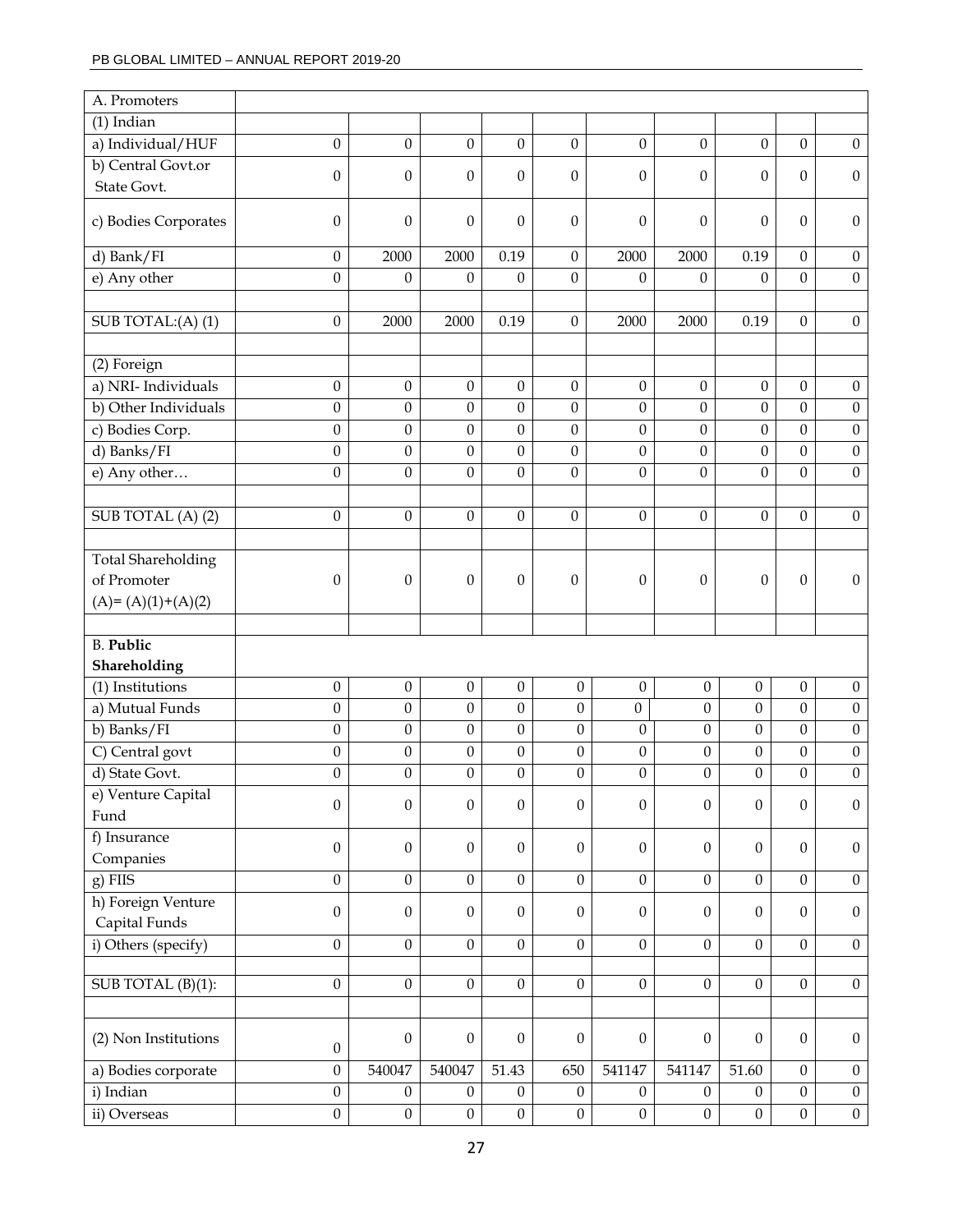| b) Individuals         | $\Omega$         | $\Omega$         | $\Omega$         | $\Omega$         | $\Omega$       | 0                | $\Omega$         | $\theta$     | $\mathbf{0}$     | $\mathbf{0}$     |
|------------------------|------------------|------------------|------------------|------------------|----------------|------------------|------------------|--------------|------------------|------------------|
| i) Individual          | 2310             | 282643           | 284953           | 27.14            | 2360           | 278493           | 280853           | 26.75        |                  |                  |
| shareholders           |                  |                  |                  |                  |                |                  |                  |              |                  |                  |
| holding nominal        |                  |                  |                  |                  |                |                  |                  |              | $\mathbf{0}$     | $\boldsymbol{0}$ |
| share capital upto     |                  |                  |                  |                  |                |                  |                  |              |                  |                  |
| Rs.2 lakhs             |                  |                  |                  |                  |                |                  |                  |              |                  |                  |
| ii) Individuals        |                  | 225000           | 225000           | 21.43            | $\theta$       | 225000           | 225000           | 21.43        |                  |                  |
| shareholders           |                  |                  |                  |                  |                |                  |                  |              |                  |                  |
| holding nominal        | $\theta$         |                  |                  |                  |                |                  |                  |              | $\theta$         | $\mathbf{0}$     |
| share capital in       |                  |                  |                  |                  |                |                  |                  |              |                  |                  |
| excess of Rs. 2 lakhs  |                  |                  |                  |                  |                |                  |                  |              |                  |                  |
| c) Others (specify)    | $\mathbf{0}$     | $\boldsymbol{0}$ | $\mathbf{0}$     | $\boldsymbol{0}$ | $\mathbf{0}$   | 350              | 350              | 0.03         | $\mathbf{0}$     | $\mathbf{0}$     |
| <b>NRI</b>             | $\mathbf{0}$     | $\boldsymbol{0}$ | $\overline{0}$   | $\boldsymbol{0}$ | $\overline{0}$ | 0                | $\theta$         | 0            | $\mathbf{0}$     | $\mathbf{0}$     |
| <b>Clearing Member</b> | $\Omega$         | $\Omega$         | $\Omega$         | $\Omega$         | $\Omega$       | 0                | $\Omega$         | $\theta$     | $\mathbf{0}$     | $\mathbf{0}$     |
|                        |                  | 10476            | 105000           | 100              | 3010           | 104699           | 105000           | 100          | $\Omega$         | $\mathbf{0}$     |
| SUB TOTAL (B)(2):      | 2310             | 90               | $\Omega$         |                  |                | 0                | $\Omega$         |              |                  |                  |
| <b>Total Public</b>    | $\mathbf{0}$     | $\Omega$         | $\mathbf{0}$     | $\Omega$         | $\mathbf{0}$   | 0                | $\Omega$         | $\mathbf{0}$ |                  |                  |
| Shareholding           |                  |                  |                  |                  |                |                  |                  |              | $\theta$         | $\bf{0}$         |
| $(B)=(B)(1)+(B)(2)$    |                  |                  |                  |                  |                |                  |                  |              |                  |                  |
|                        |                  | $\boldsymbol{0}$ | $\overline{0}$   | $\boldsymbol{0}$ | $\overline{0}$ | $\boldsymbol{0}$ | $\boldsymbol{0}$ |              |                  |                  |
| C. Shares held by      |                  | $\Omega$         | $\Omega$         | $\Omega$         | $\theta$       | $\theta$         | $\Omega$         |              |                  |                  |
| Custodian for GDRs     | $\boldsymbol{0}$ |                  |                  |                  |                |                  |                  | 0            | $\theta$         | $\mathbf{0}$     |
| & ADRs                 |                  |                  |                  |                  |                |                  |                  |              |                  |                  |
|                        |                  |                  |                  |                  |                |                  |                  |              |                  |                  |
| <b>Grand Total</b>     | 2360             | 1047690          | 105000           | 100.0            | 3010           | 104699           | 105000           | 100          | $\boldsymbol{0}$ | $\mathbf{0}$     |
| $(A+B+C)$              |                  |                  | $\boldsymbol{0}$ | $\theta$         |                | 0                | $\theta$         |              |                  |                  |

| (ii)       | <b>SHARE HOLDING OF PROMOTERS</b> |                         |                                                                                        |                                                            |                         |                                           |                                                            |                                                     |
|------------|-----------------------------------|-------------------------|----------------------------------------------------------------------------------------|------------------------------------------------------------|-------------------------|-------------------------------------------|------------------------------------------------------------|-----------------------------------------------------|
| Sl.<br>No. | Shareholders<br>Name              |                         | Shareholding at the<br>Shareholding at the<br>beginning of the year<br>end of the year |                                                            |                         |                                           |                                                            |                                                     |
|            |                                   | No. of<br><b>Shares</b> | % of total<br>shares<br>of the<br>company                                              | % of shares<br>pledged<br>encumbered<br>to total<br>shares | No. of<br><b>Shares</b> | % of total<br>shares<br>of the<br>company | % of shares<br>pledged<br>encumbered<br>to total<br>shares | change<br>in share<br>holding<br>during<br>the year |
|            |                                   |                         |                                                                                        | --                                                         |                         |                                           |                                                            |                                                     |

|                                  | (iii) SHAREHOLDING PATTERN OF TOP TEN SHAREHOLDERS (OTHER THAN DIRECTORS, |                  |                                                                  |                                                         |            |  |  |  |
|----------------------------------|---------------------------------------------------------------------------|------------------|------------------------------------------------------------------|---------------------------------------------------------|------------|--|--|--|
| PROMOTERS & HOLDERS OF GDRS ADRS |                                                                           |                  |                                                                  |                                                         |            |  |  |  |
| Sr.<br>No.                       | Name of shareholder                                                       |                  | No. of shares held at the<br>beginning of the year<br>01.04.2018 | No. of shares held at the<br>end of the year 31.03.2019 |            |  |  |  |
|                                  |                                                                           | No. of<br>shares | % of total                                                       | No. of<br>shares                                        | % of total |  |  |  |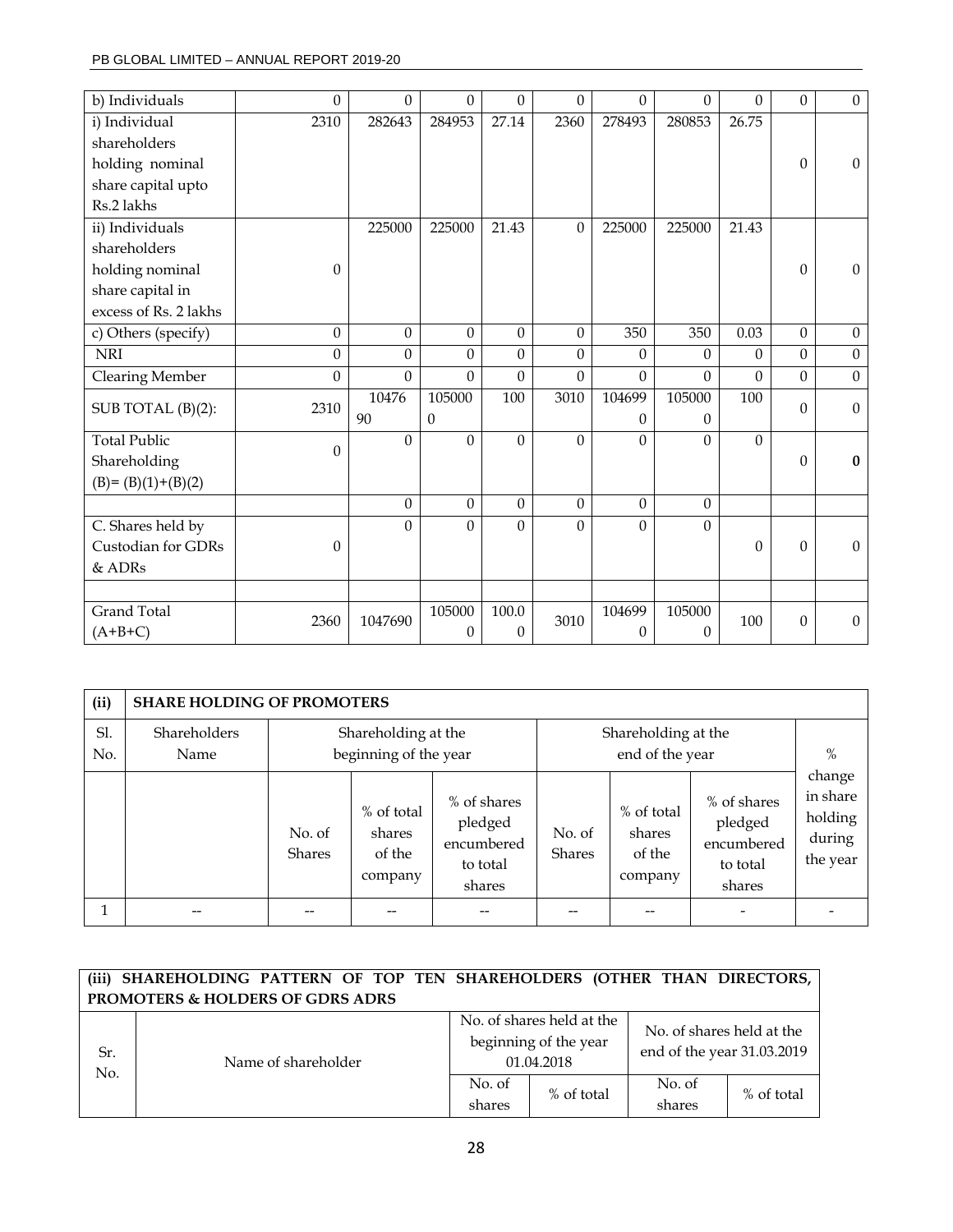|    | Parimal Mehta                     | 200500 | 19.10 | 200500 | 19.10 |
|----|-----------------------------------|--------|-------|--------|-------|
| 2  | Sujata Electronics Ltd            | 100000 | 9.52  | 100000 | 9.52  |
| 3  | Infotech Era (India) Ltd.         | 100000 | 9.52  | 100000 | 9.52  |
| 4  | New Era Fabrics Ltd.              | 100000 | 9.52  | 100000 | 9.52  |
| 5  | Berlia Chemicals and Traders P.L. | 70600  | 6.72  | 70600  | 6.72  |
| 6  | Satvijay Traders P.L.             | 54000  | 5.14  | 54000  | 5.14  |
| 7  | The Barium Chemicals Limited      | 54000  | 5.14  | 54000  | 5.14  |
| 8  | Bichem Investments Ltd            | 41911  | 3.99  | 41911  | 3.99  |
| 9  | Santosh Kumar Jalan               | 24500  | 2.33  | 24500  | 2.33  |
| 10 | SanwarprasadJalan                 | 14300  | 1.36  | 14300  | 1.36  |
|    |                                   |        |       |        |       |

| (iv) SHAREHOLDING PATTERN OF DIRECTORS AND KEY MANAGERIAL PERSONNEL |                     |               |                        |                                                                                  |       |  |  |
|---------------------------------------------------------------------|---------------------|---------------|------------------------|----------------------------------------------------------------------------------|-------|--|--|
| Sr. No.                                                             | Name of shareholder |               |                        | No. of shares held at the beginning $\vert$ No. of shares held at the end of the |       |  |  |
|                                                                     |                     |               | of the year 01.04.2018 | vear 31.03.2019                                                                  |       |  |  |
|                                                                     |                     | No. of Shares | $\%$                   | No. of shares                                                                    | $\%$  |  |  |
|                                                                     | Parimal Mehta       | 200500        | 19.10                  | 200500                                                                           | 19.10 |  |  |

| <b>V. INDEBTEDNESS</b>                                                                     |                                               |                    |                          |                              |  |  |  |  |
|--------------------------------------------------------------------------------------------|-----------------------------------------------|--------------------|--------------------------|------------------------------|--|--|--|--|
| Indebtedness of the Company including interest outstanding/accrued but not due for payment |                                               |                    |                          |                              |  |  |  |  |
|                                                                                            | <b>Secured Loans</b><br>excluding<br>deposits | Unsecured<br>Loans | Deposits                 | Total<br><b>Indebtedness</b> |  |  |  |  |
| Indebtedness at the beginning of the<br>financial year                                     |                                               |                    |                          |                              |  |  |  |  |
| i) Principal Amount                                                                        | 17455440                                      | 165597882          |                          | 183053321                    |  |  |  |  |
| ii) Interest due but not paid                                                              | -                                             |                    | $\overline{a}$           |                              |  |  |  |  |
| iii) Interest accrued but not due                                                          |                                               |                    | $\overline{\phantom{0}}$ |                              |  |  |  |  |
| Total (i+ii+iii)                                                                           | 17455440                                      | 165597882          | $\overline{\phantom{0}}$ | 183053321                    |  |  |  |  |
| Change in Indebtedness during the financial<br>year                                        |                                               |                    |                          |                              |  |  |  |  |
| Additions                                                                                  |                                               | 5,96,06,984        | $\overline{\phantom{a}}$ | 5,96,06,984                  |  |  |  |  |
| Reduction                                                                                  | 20,89,138                                     |                    | $\overline{\phantom{0}}$ | 20,89,138                    |  |  |  |  |
| Net Change                                                                                 | (20, 89, 138)                                 | 5,96,06,984        | $\overline{\phantom{0}}$ | 57517846                     |  |  |  |  |
| Indebtedness at the end of the financial year                                              |                                               |                    | $\overline{\phantom{0}}$ |                              |  |  |  |  |
| i) Principal Amount                                                                        | 15366302                                      | 225204866          |                          | 240571168                    |  |  |  |  |
| ii) Interest due but not paid                                                              |                                               |                    | $\overline{\phantom{0}}$ |                              |  |  |  |  |
| iii) Interest accrued but not due                                                          |                                               |                    | $\overline{a}$           |                              |  |  |  |  |
| Total (i+ii+iii)                                                                           | 15366302                                      | 225204866          | $\overline{\phantom{0}}$ | 240571168                    |  |  |  |  |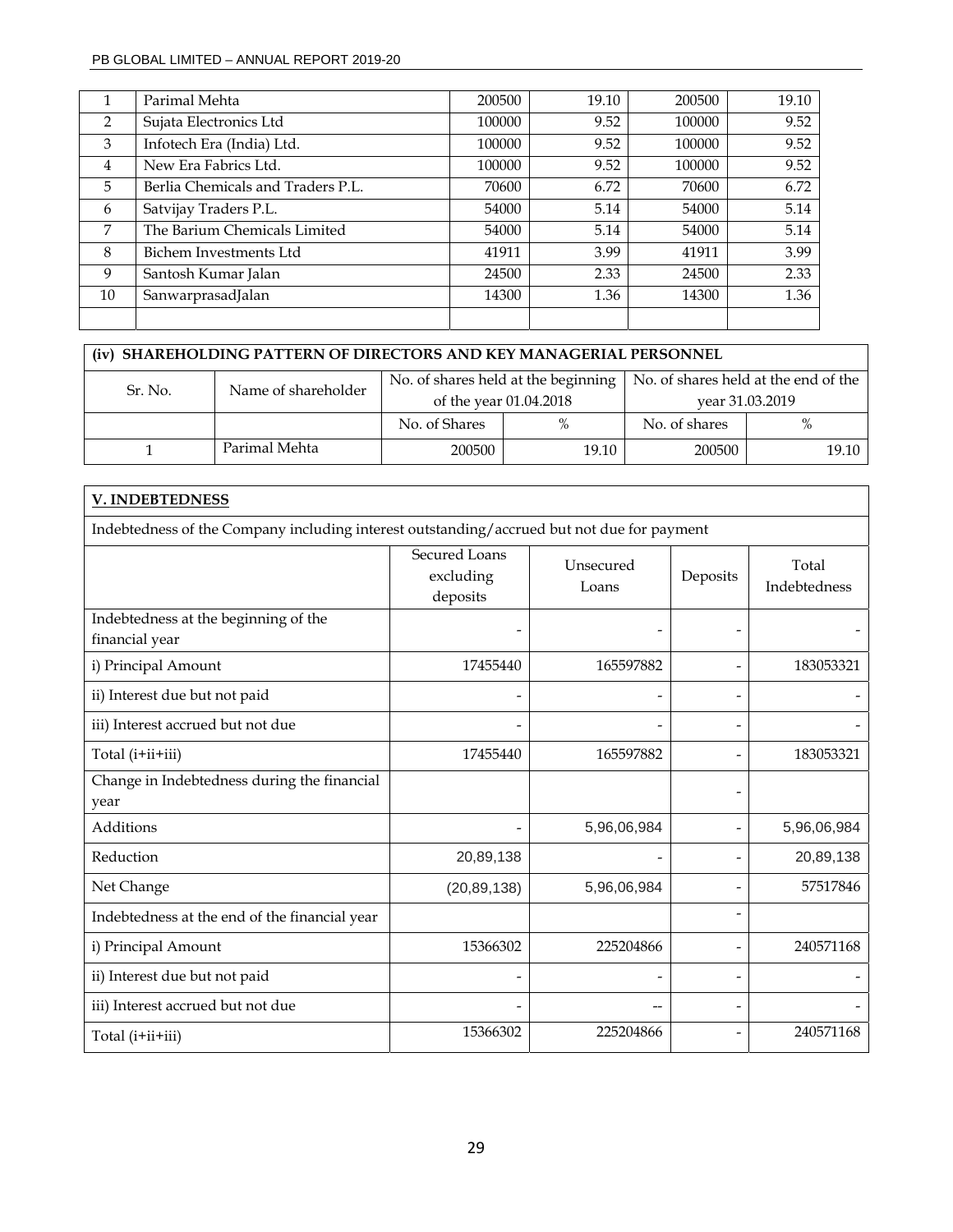# **VI. REMUNERATION OF DIRECTORS AND KEY MANAGERIAL PERSONNEL**

# i. Remuneration to Managing Director, Whole‐time Directors and/or Manager:

| Sr. No.        | Particulars Of Remuneration                                                          | Parimal Mehta<br>Exec. Director | Riddhi Mehta<br>Exec. Director | <b>Total Amount</b> |
|----------------|--------------------------------------------------------------------------------------|---------------------------------|--------------------------------|---------------------|
|                |                                                                                      |                                 |                                |                     |
| 1              | Gross salary                                                                         |                                 |                                |                     |
|                | a)Salary as per provisions contained in<br>section 17(1) of the Income-tax Act, 1961 | 2875100                         | 828000                         | 3703100             |
|                | b) Value of perquisites $u/s$ 17(2)<br>Income-tax Act, 1961                          |                                 |                                |                     |
|                | Profits in lieu of salary under<br>C)<br>section 17(3) Income- tax Act, 1961         |                                 |                                |                     |
| $\overline{2}$ | <b>Stock Option</b>                                                                  |                                 |                                |                     |
| 3              | <b>Sweat Equity</b>                                                                  |                                 |                                |                     |
| 4              | Commission                                                                           |                                 |                                |                     |
|                | - as % of profit                                                                     |                                 |                                |                     |
|                | - others, specify                                                                    |                                 |                                |                     |
| 5              | Others, please specify -                                                             |                                 |                                |                     |
|                | Total (A)                                                                            |                                 |                                |                     |
|                | Ceiling as per the Act                                                               | N.A.                            | N.A.                           | N.A                 |

# ii. Remuneration to Other Directors

| Sr.<br>No.     | Particulars Of<br>Remuneration                |                    |                      | <b>Total Amount</b> |
|----------------|-----------------------------------------------|--------------------|----------------------|---------------------|
|                |                                               | Pratik<br>Didwania | RajendrakumarAgarwal |                     |
| $\mathbf{1}$   | <b>Independent Directors</b>                  |                    |                      |                     |
|                | Fee for attending board                       |                    |                      |                     |
|                | committee meetings                            |                    |                      |                     |
|                | Commission                                    |                    |                      |                     |
|                | Others (Fee for attending                     |                    |                      |                     |
|                | <b>Independent Directors</b>                  |                    |                      |                     |
|                | meeting)                                      |                    |                      |                     |
|                | Total (1)                                     |                    |                      |                     |
| $\overline{2}$ | Other<br>Non-Executive<br><b>Directors</b>    |                    |                      |                     |
|                | Fee for attending board<br>committee meetings |                    |                      |                     |
|                | Commission                                    |                    |                      |                     |
|                | Others, please specify                        |                    |                      |                     |
|                | Total (2)                                     |                    |                      |                     |
|                | Total $(B)=(1+2)$                             |                    |                      |                     |
|                | <b>Total Managerial</b><br>Remuneration       |                    |                      |                     |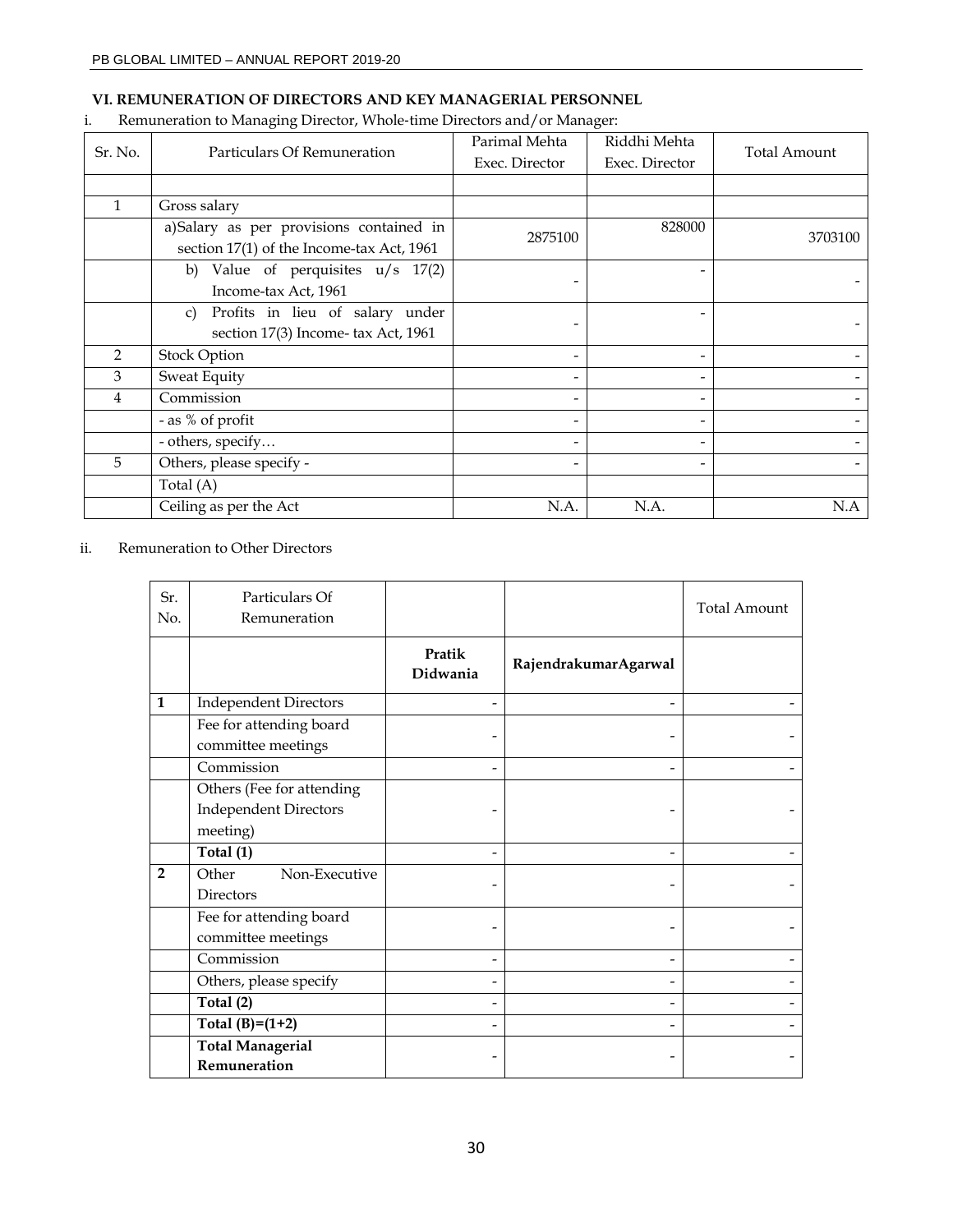| Sr.<br>No.     | Particulars Of Remuneration                                                             | Company<br>Secretary | Chief<br>Financial<br>Officer | Total Amount |
|----------------|-----------------------------------------------------------------------------------------|----------------------|-------------------------------|--------------|
| 1              | Gross salary                                                                            | 480000               | 1963232                       | 2443232      |
|                | Salary as per provisions contained in section 17(1) of<br>a)<br>theIncome-tax Act, 1961 |                      |                               |              |
|                | Value of perquisites u/s 17(2) Income-tax Act, 1961<br>b)                               |                      |                               |              |
|                | Profits in lieu of salary under section 17(3) Income-<br>C)<br>tax Act, 1961            |                      |                               |              |
| 2              | <b>Stock Option</b>                                                                     |                      | -                             |              |
| 3              | <b>Sweat Equity</b>                                                                     |                      |                               |              |
| $\overline{4}$ | Commission                                                                              |                      |                               |              |
|                | - as % of profit                                                                        |                      | -                             |              |
|                | - others, specify                                                                       |                      |                               |              |
| 5              | Others, please specify -                                                                |                      |                               |              |
|                | Total                                                                                   | 480000               | 1963232                       | 2443232      |

# iii. Remuneration to Key Managerial Personnel Other than MD/Manager/WTD: NIL

# iv. Penalties/Punishment/Compounding of Offences

| Type                          | Section of<br>the<br>Companies<br>Act | <b>Brief</b><br>Description | Details of<br>Penalties/Punishment/Compounding<br>fees imposed | Authority<br>(RD/NCLT/Court) | Appeal<br>made,<br>if any<br>(give<br>details) |
|-------------------------------|---------------------------------------|-----------------------------|----------------------------------------------------------------|------------------------------|------------------------------------------------|
| <b>COMPANY</b><br>A.          |                                       |                             |                                                                |                              |                                                |
| Penalty                       |                                       |                             |                                                                |                              |                                                |
| Punishment                    |                                       |                             | None                                                           |                              |                                                |
| Compounding                   |                                       |                             |                                                                |                              |                                                |
| <b>DIRECTORS</b><br><b>B.</b> |                                       |                             |                                                                |                              |                                                |
| Penalty                       |                                       |                             |                                                                |                              |                                                |
| Punishment                    |                                       |                             | None                                                           |                              |                                                |
| Punishment                    |                                       |                             |                                                                |                              |                                                |
| <b>OTHER</b><br>C.            |                                       |                             |                                                                |                              |                                                |
| <b>OFFICERS</b>               |                                       |                             |                                                                |                              |                                                |
| IN                            |                                       |                             |                                                                |                              |                                                |
| <b>DEFAULT</b>                |                                       |                             |                                                                |                              |                                                |
| Penalty                       |                                       |                             |                                                                |                              |                                                |
| Punishment                    |                                       |                             | None                                                           |                              |                                                |
| Compounding                   |                                       |                             |                                                                |                              |                                                |

# **On behalf of the Board of Directors**

**Sd/- Date: 04.12.2020 Managing Director (DIN 03514645)** 

Place: Mumbai **Place: Mumbai Parimal Mehta Parimal Mehta**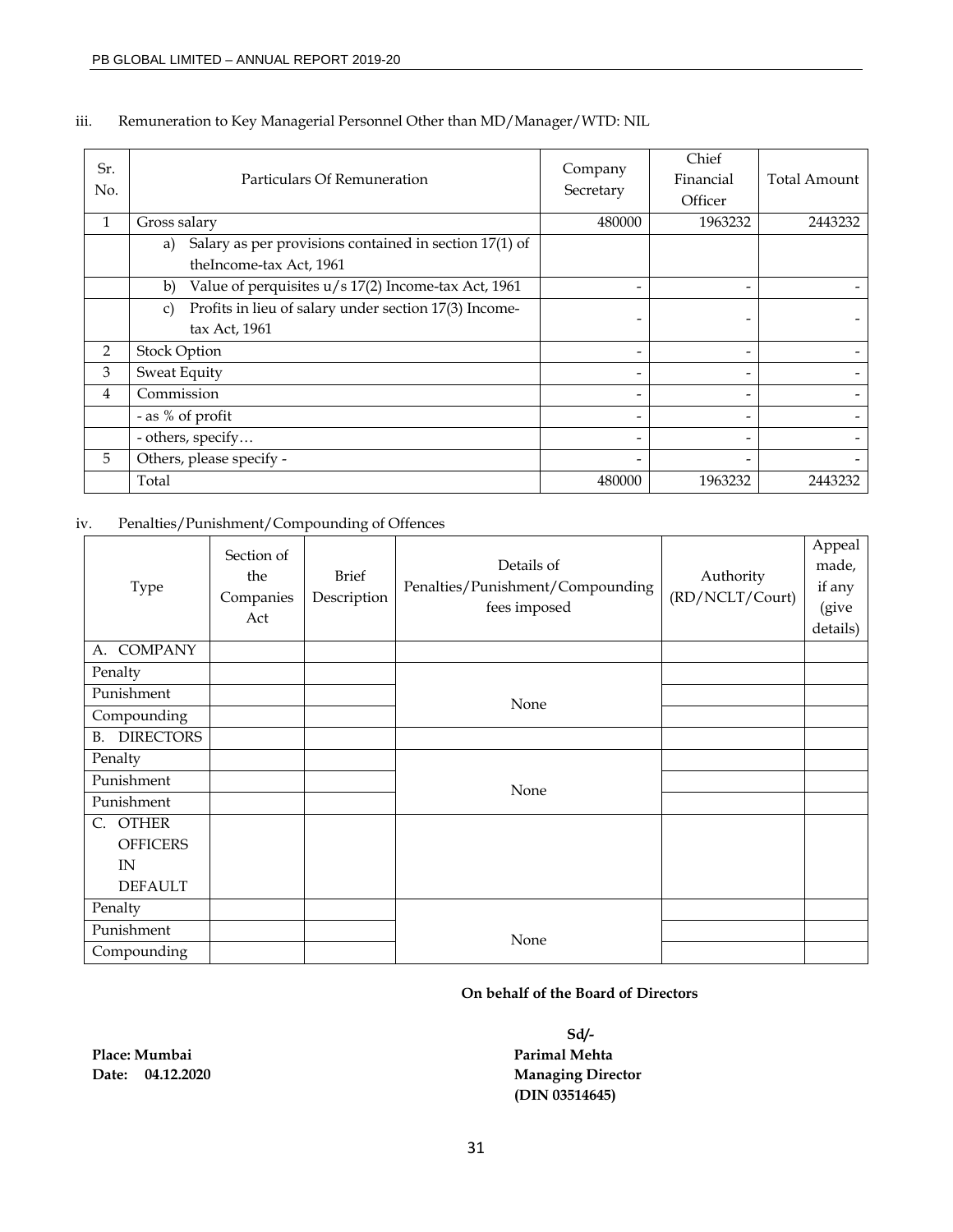#### **ANNEXURE III**

### SECRETARIAL AUDIT REPORT For the Financial Year Ended 31st March, 2020

*[Pursuant to section 204(1) of the Companies Act, 2013 and Rule No.9 of the Companies (Appointment and Remuneration of Managerial Personnel) Rules, 2014]* 

To, The Members PB GLOBAL LIMITED

We have conducted the Secretarial Audit of the compliance of applicable statutory provisions and the adherence to good corporate practices by PB Global Limited (hereinafter called the Company). Secretarial Audit was conducted in a manner that provided us a reasonable basis for evaluating the corporate conducts/statutory compliances and expressing our opinion thereon.

Based on our verification of the Company's books, papers, minute books, forms and returns filed and other records maintained by the Company and also the information provided by the Company, its officers, agents and authorized representatives during the conduct of secretarial audit, We hereby report that in our opinion, the Company has, during the audit period covering the financial year ended on 31<sup>st</sup> March, 2020 complied with the statutory provisions listed hereunder and also that the company has proper Board processes and compliance-mechanism in place to the extent, in the manner and subject to the reporting made hereinafter:

We have examined the books, papers, minute books, forms and returns filed and other records maintained by the Company for the financial year ended on 31st March, 2020 according to the provisions of:

- (i) The Companies Act, 2013 (the Act) and the Rules made thereunder.
- (ii) The Securities Contracts (Regulation) Act, 1956 ('SCRA') and the rules made thereunder;
- (iii) The Depositories Act, 1996 and the Regulations and Bye-laws framed thereunder;
- (iv) Foreign Exchange Management Act, 1999 and the rules and regulations made thereunder to the extent of Foreign Direct Investment, Overseas Direct Investment and External Commercial Borrowings.
- (v) The following Regulations and Guidelines prescribed under the Securities and Exchange Board of India Act, 1992 ('SEBI Act'):
	- a) The Securities and Exchange Board of India (Substantial Acquisition of Shares and Takeovers) Regulations, 2011; - N.A.
	- b) The Securities and Exchange Board of India (Prohibition of Insider Trading) Regulations, 1992;- N.A
	- c) The Securities and Exchange Board of India (Listing Obligations & Disclosure Requirements) Regulations, 2015; - Complied
	- *d)* The Securities and Exchange Board of India (Issue of Capital and Disclosure Requirements) Regulations, 2009; - N.A.
	- *e)* The Securities and Exchange Board of India (Employee Stock Option Scheme and Employee Stock Purchase Scheme) Guidelines, 1999; - N.A*.*
	- *f)* The Securities and Exchange Board of India (Issue and Listing of Debt Securities) Regulations, 2008; N.A
	- g) The Securities and Exchange Board of India (Registrars to an Issue and Share Transfer Agents) Regulations, 1993 regarding the Companies Act and dealing with client; - Appointed;
	- h) The Securities and Exchange Board of India (Delisting of Equity Shares) Regulations, 2009; N.A and
	- *i)* The Securities and Exchange Board of India (Buyback of Securities) Regulations, 1998; N.A*.*
- (vi) Other laws applicable to the company:
	- i. Factories Act, 1948
	- ii. The Standards of Weights and Measures (Enforcement) Act, 1985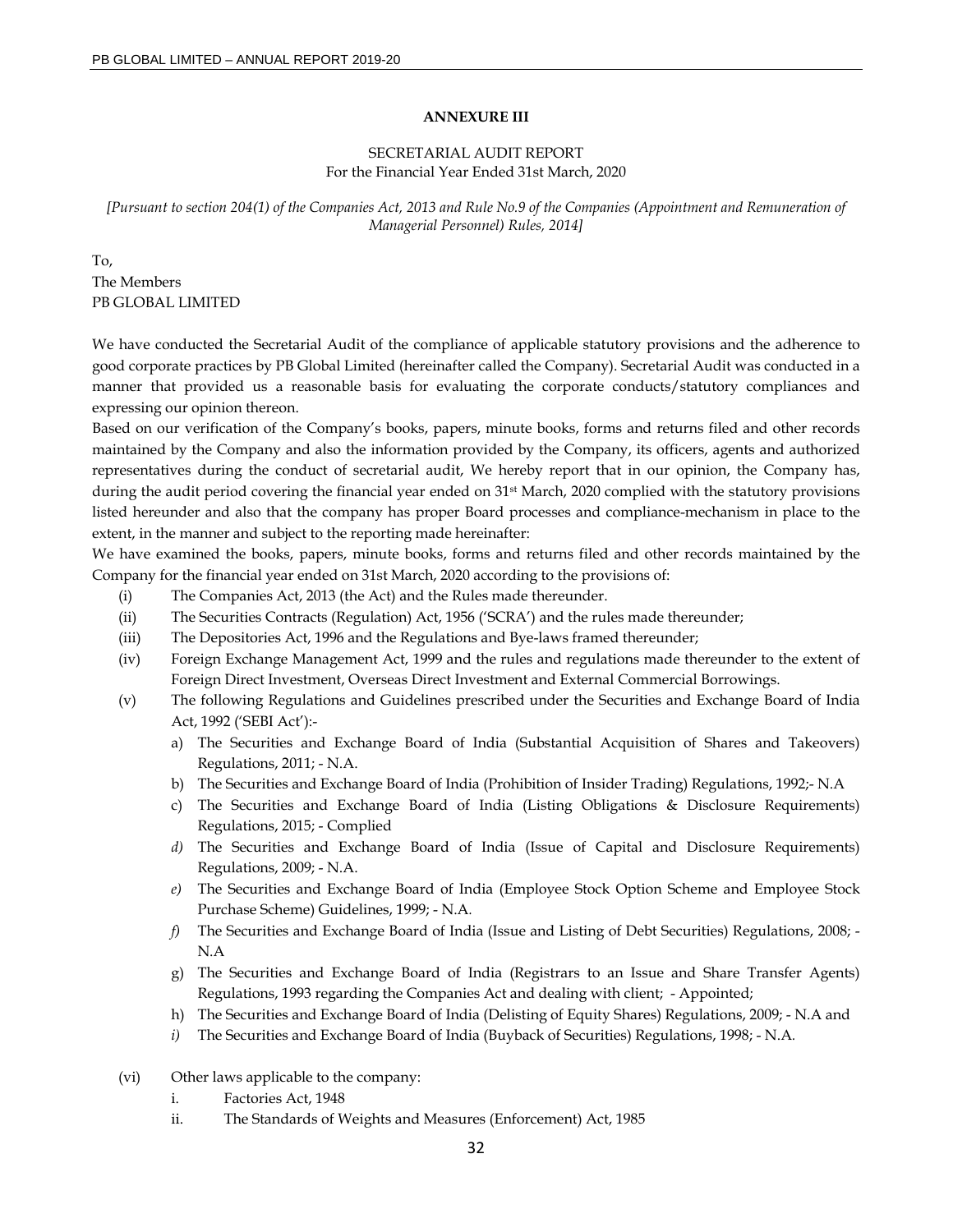- iii. Employees Provident Fund and Miscellaneous Provisions Act, 1952
- iv. Industrial Employment (Standing Orders) Act, 1946
- v. Labour Law (Exemption from Furnishing Returns and Maintaining Registers by Certain Establishment) Act, 1988
- vi. Maharashtra Shops and Establishments Act, 1948
- vii. The Industrial Disputes Act, 1947
- viii. The Minimum Wages Act, 1948
- ix. Central Excise Act, 1944
- x. Goods and Service Tax Act, 2017

We have also examined compliance with the applicable clauses of the following:

a) Secretarial Standards issued by The Institute of Company Secretaries of India.

During the period under review the Company has complied with the provisions of the Act, Rules, Regulations, Guidelines, Standards, etc.

We further report that –

- a) The Board of Directors of the Company is duly constituted with proper balance of Executive Directors, Non-Executive Directors and Independent Directors. The changes in the composition of the Board of Directors that took place during the period under review were carried out in compliance with the provision of the Act.
- b) Company needs to appoint one Independent Director as Audit committee constitution is not complied due to lack of Independent Director on Board of the Company.
- c) Adequate notice is given to all directors to schedule the Board Meetings, agenda and detailed notes on agenda were sent at least seven days in advance and a system exists for seeking and obtaining further information and clarifications on the agenda items before the meeting and for meaningful participation at the meeting.

We further report that there are adequate systems and processes in the Company commensurate with the size and operations of the Company to monitor and ensure compliance with applicable laws, rules, regulations and guidelines.

Place: Mumbai Date: 2nd September, 2020

> For & on behalf of SARK & Associates Company Secretaries

 $SD/-$ SumitKhanna (Partner) M. No. 22135 CP No. 9304 UDIN - **A022135B000650367**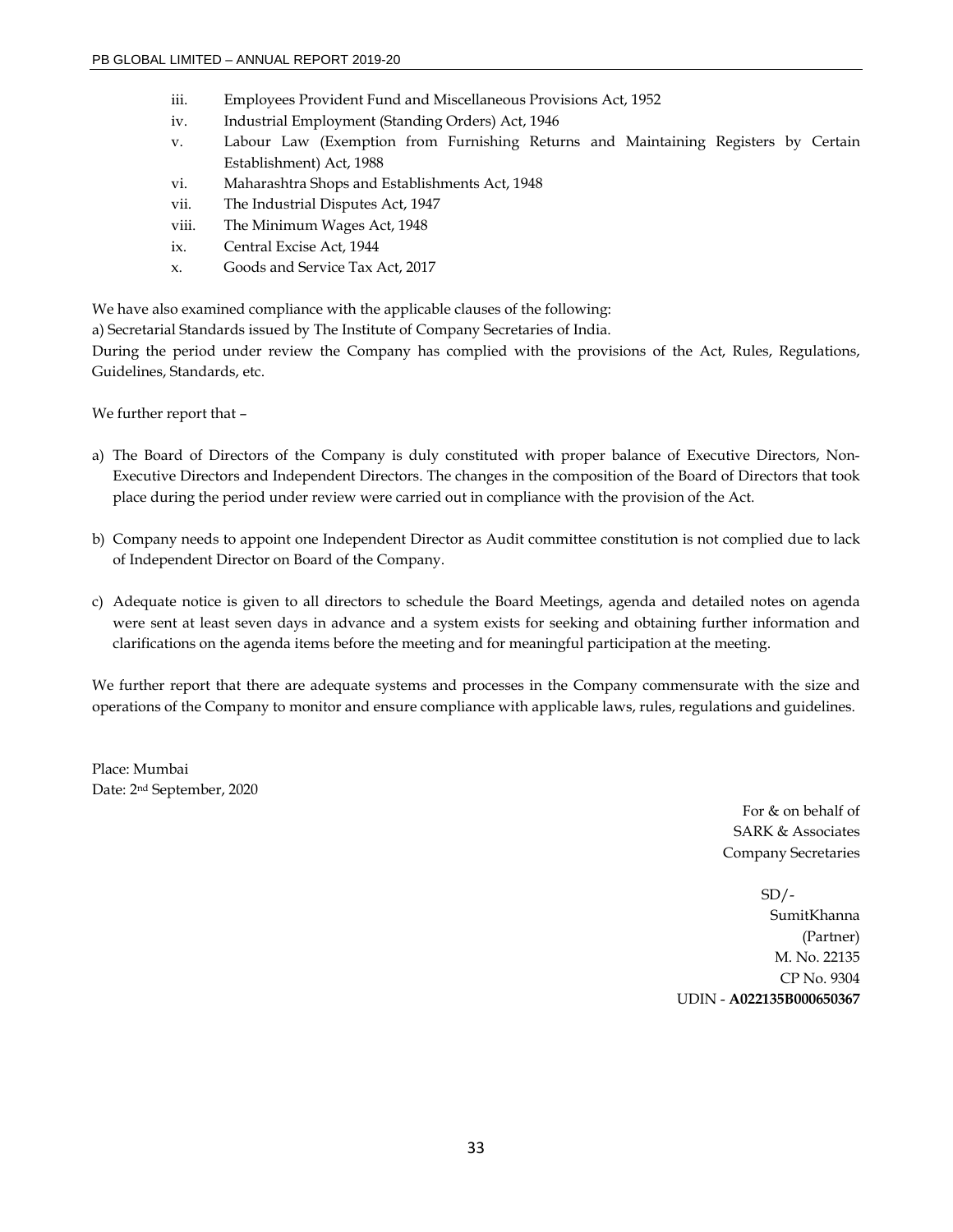### **SECRETARIAL AUDIT CERTIFICATE**

To, The Members PB Global Limited

Our report of even date is to be read along with this letter.

1. Maintenance of secretarial records is the responsibility of the management of the Company. Our responsibility is to express an opinion on these secretarial records based on our audit.

2. We have followed the audit practices and process as were appropriate to obtain reasonable assurance about the correctness of the contents of the secretarial records. The verification was done on test basis to ensure that correct facts are reflected in secretarial records. We believe that the processes and practices, we followed provide a reasonable basis for our opinion.

3. We have not verified the correctness and appropriateness of financial records and Books of Accounts of the Company.

4. Where ever required, we have obtained the Management representation about the compliance of laws, rules and regulations and happening of events etc.

5. The compliance of the provisions of Corporate and other applicable laws, Rules, Regulations, standards is the responsibility of management. Our examination was limited to the verification of procedures on test basis.

6. The Secretarial Audit Report is neither an assurance as to the future viability of the Company nor of the efficacy or effectiveness with which the management has conducted the affairs of the Company.

Place: Mumbai Date: 2ndSeptember, 2020

> For & on behalf of SARK & Associates Company Secretaries

 $SD/-$ SumitKhanna (Partner) M. No. 22135 CP No. 9304 UDIN - **A022135B000650367**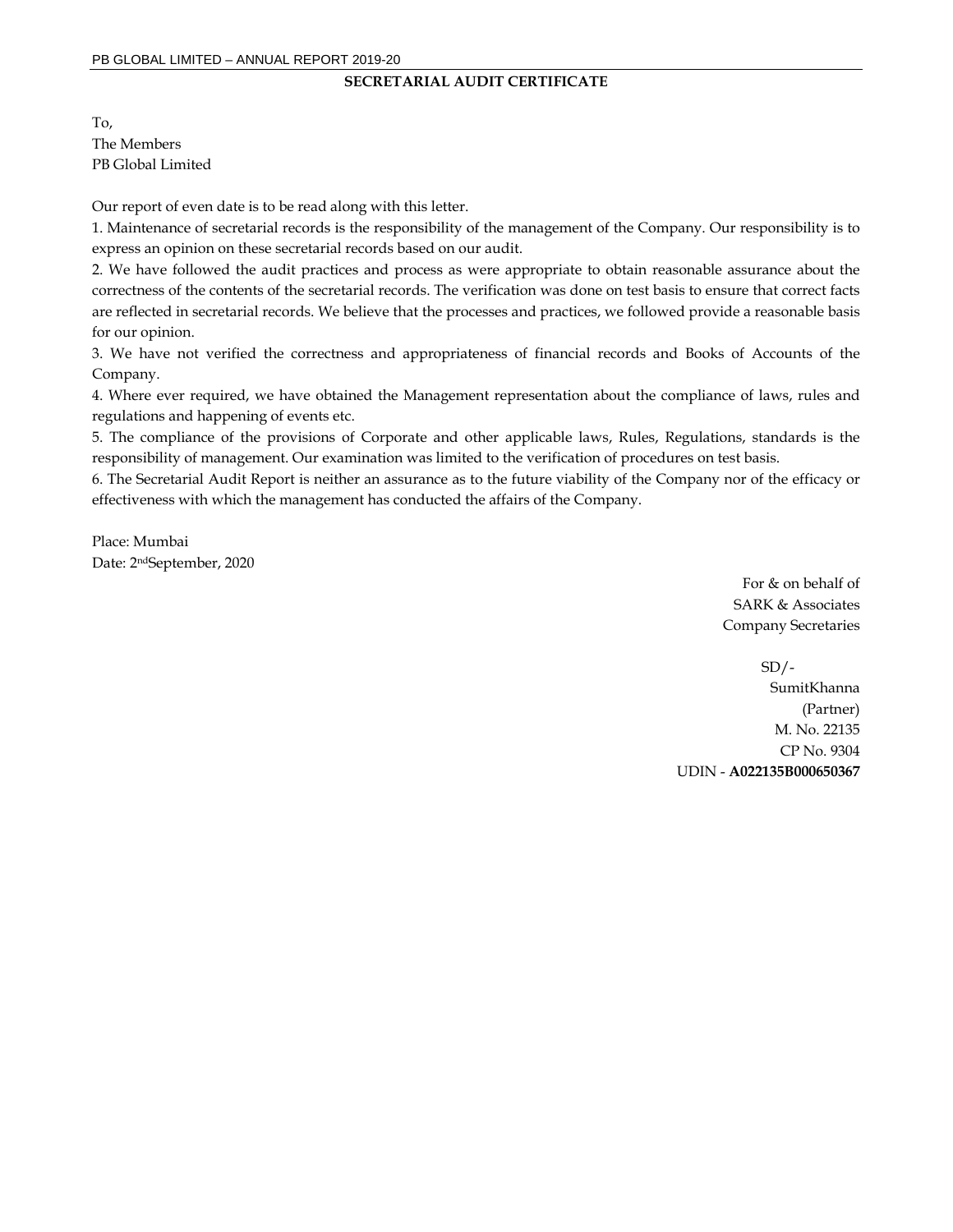# **ANNEXURE – IV**

### Form AOC – 2

(Pursuant to clause (h) of sub-section (3) of Section 134 of the Act and Rule 8(2) of the Companies (Accounts) Rules,

2014

Form for disclosure of particulars of contracts/arrangements entered into by the company with related parties referred to in sub-section (1) of section 188 of the Act including certain arm's length transactions under third proviso thereto:

| <b>Not</b> |                                                                                           |                                 |                              |                                     |           |  |  |
|------------|-------------------------------------------------------------------------------------------|---------------------------------|------------------------------|-------------------------------------|-----------|--|--|
| e          |                                                                                           | Particulars                     |                              |                                     |           |  |  |
|            |                                                                                           |                                 |                              |                                     |           |  |  |
|            | Related party transactions (Ind AS 24)                                                    |                                 |                              |                                     |           |  |  |
|            | Details of related parties:                                                               |                                 |                              |                                     |           |  |  |
|            | Details of related parties:                                                               |                                 |                              |                                     |           |  |  |
|            | Description of relationship                                                               | Names of related parties        |                              |                                     |           |  |  |
|            |                                                                                           |                                 |                              |                                     |           |  |  |
|            | <b>KEY MANAGEMENT PERSONNEL</b>                                                           |                                 |                              |                                     |           |  |  |
|            | Director                                                                                  |                                 | Mr. RajendraKishanlalAgarwal |                                     |           |  |  |
|            | Director                                                                                  | Mr. Pratik Didwania             |                              |                                     |           |  |  |
| 27         | Managing Director                                                                         | Mr. ParimalVibhash Mehta        |                              |                                     |           |  |  |
|            | Director                                                                                  | Mrs. RiddhiParimal Mehta        |                              |                                     |           |  |  |
|            | Company Secretary                                                                         | Ms. Anuja More (From June 2019) |                              |                                     |           |  |  |
|            | <b>Chief Financial Officer</b>                                                            |                                 | Mr. Bharat Savla             |                                     |           |  |  |
|            | Former Company Scretary                                                                   |                                 |                              | Ms. HimgauriPalkar (Till June 2019) |           |  |  |
|            |                                                                                           |                                 |                              |                                     |           |  |  |
|            | <b>SUBSIDIARIES</b>                                                                       |                                 | 1) Techstar India Ltd        |                                     |           |  |  |
|            |                                                                                           |                                 |                              |                                     |           |  |  |
|            | 2) La Rambla Lifestyle Pvt Ltd                                                            |                                 |                              |                                     |           |  |  |
|            | Note: Related parties have been identified by the Management relied upon by the auditors. |                                 |                              |                                     |           |  |  |
|            |                                                                                           |                                 |                              |                                     |           |  |  |
|            | Details of Related Party Transactions during the Year ended 31st March                    |                                 |                              |                                     |           |  |  |
|            | 2020                                                                                      |                                 |                              |                                     | Amount    |  |  |
|            | Particulars                                                                               |                                 | <b>Nature of Transaction</b> |                                     |           |  |  |
|            |                                                                                           |                                 |                              |                                     |           |  |  |
|            | ParimalVibhash Mehta                                                                      |                                 | Remuneration                 |                                     | 2,875,100 |  |  |
| 27.1       |                                                                                           |                                 |                              |                                     |           |  |  |
|            | RiddhiParimal Mehta                                                                       |                                 | Remuneration                 |                                     | 828,000   |  |  |
|            |                                                                                           |                                 |                              |                                     |           |  |  |
|            | Other Key Managerial Personnels                                                           |                                 | Remuneration                 |                                     | 2,443,232 |  |  |
|            |                                                                                           | Sales                           |                              |                                     |           |  |  |
|            | La Rambla Lifestyle Pvt Ltd                                                               |                                 |                              |                                     | 8,537,989 |  |  |
|            | La Rambla Lifestyle Pvt Ltd                                                               | Purchases                       |                              |                                     | 230,570   |  |  |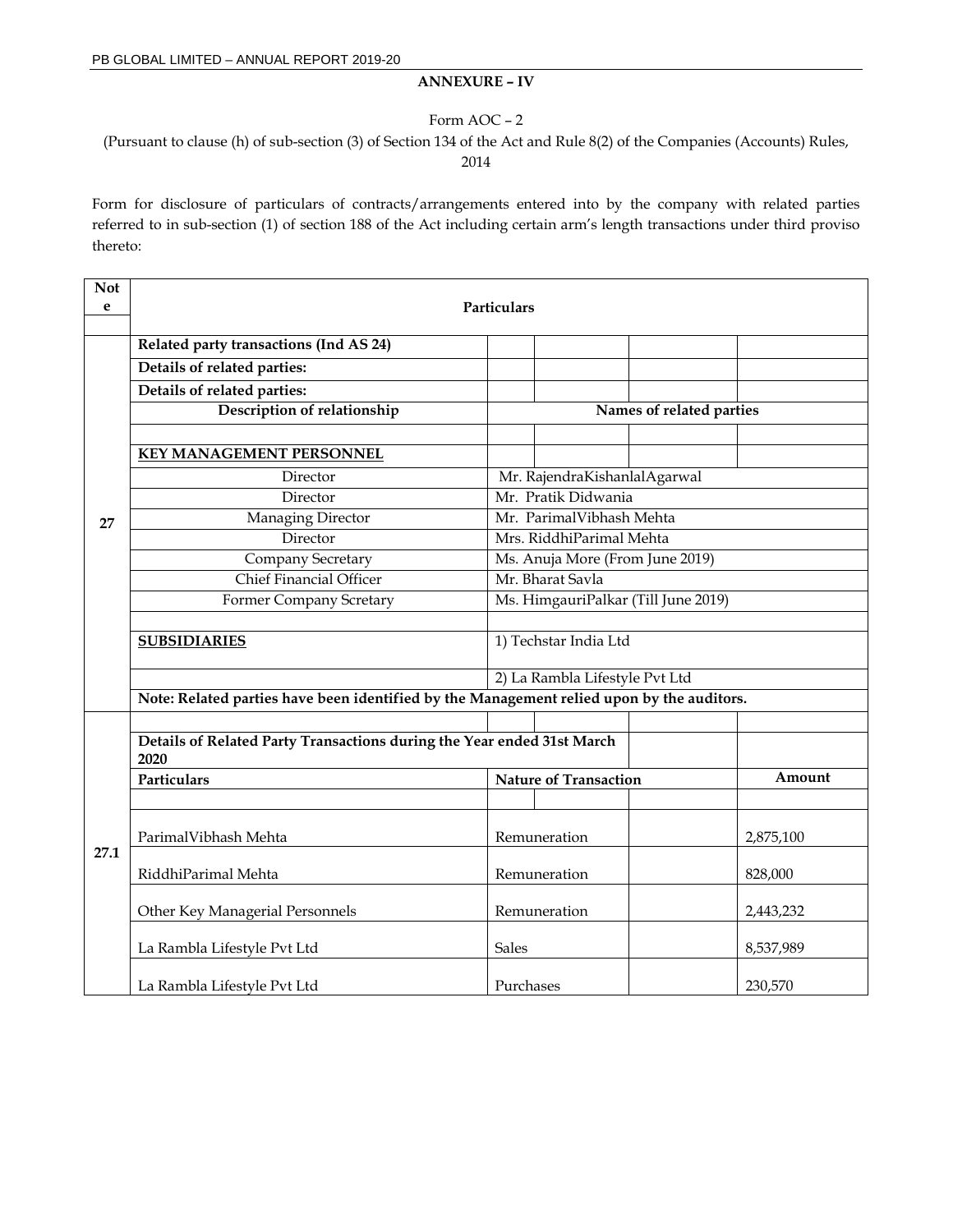### **ANNEXURE V**

Gist of Nomination & Remuneration Policy

POLICY FOR REMUNERATION TO DIRECTORS/KEY MANAGERIAL PERSONNEL/SENIOR MANAGEMENT PERSONNEL

(1) Remuneration to Managing Director/Whole-time Directors:-

(a) The Remuneration/Commission etc. to be paid to Managing Director/ Whole-time Directors, etc. shall be governed as per provisions of the Companies Act, 2013 and rules made there under or any other enactment for the time being in force and the approvals obtained from the Members of the Company.

(b) The Nomination and Remuneration Committee shall make such recommendations to the Board of Directors, as it may consider appropriate with regard to remuneration to Managing Director/Whole-time Directors.

(2) Remuneration to Non-Executive/Independent Directors:-

(a) The Non-Executive/Independent Directors may receive sitting fees and such other remuneration as permissible under the provisions of Companies Act, 2013. The amount of sitting fees shall be such as may be recommended by the Nomination and Remuneration Committee and approved by the Board of Directors.

(b) All the remuneration of the Non-Executive/Independent Directors (excluding remuneration for attending meetings as prescribed under Section 197(5) of the Companies Act, 2013) shall be subject to ceiling/limits as provided under Companies Act, 2013 and rules made there under or any other enactment for the time being in force. The amount of such remuneration shall be such as may be recommended by the Nomination and Remuneration Committee and approved by the Board of Directors or shareholders, as the case may be.

(c) An Independent Director shall not be eligible to get Stock Options and also shall not be eligible to participate in any share based payment schemes of the Company

(d) Any remuneration paid to Non-Executive/Independent Directors for services rendered which are of professional in nature shall not be considered as part of the remuneration for the purposes of clause (b) above if the following conditions are satisfied:

(i) The services are rendered by such Director in his capacity as the professional; and

(ii) In the opinion of the Committee, the director possesses the requisite qualification for the practice of that profession.

(3) Remuneration to Key Managerial Personnel and Senior Management:

(a) The remuneration to Key Managerial Personnel and Senior Management shall consist of fixed pay and incentive pay, in compliance with the provisions of the Companies Act, 2013 and in accordance with the Company's Policy.

(b) The Fixed pay shall include monthly remuneration, employer's contribution to Provident Fund, contribution to pension fund, pension schemes, etc. as decided from to time.

(c) The Incentive pay shall be decided based on the balance between performance of the Company and performance of the Key Managerial Personnel and Senior Management, to be decided annually or at such intervals as may be considered appropriate.

#### IMPLEMENTATION

(1) The Committee may issue guidelines, procedures, formats, reporting mechanism and manuals in supplement and for better implementation of this policy as considered appropriate.

(2) The Committee may delegate any of its powers to one or more of its members.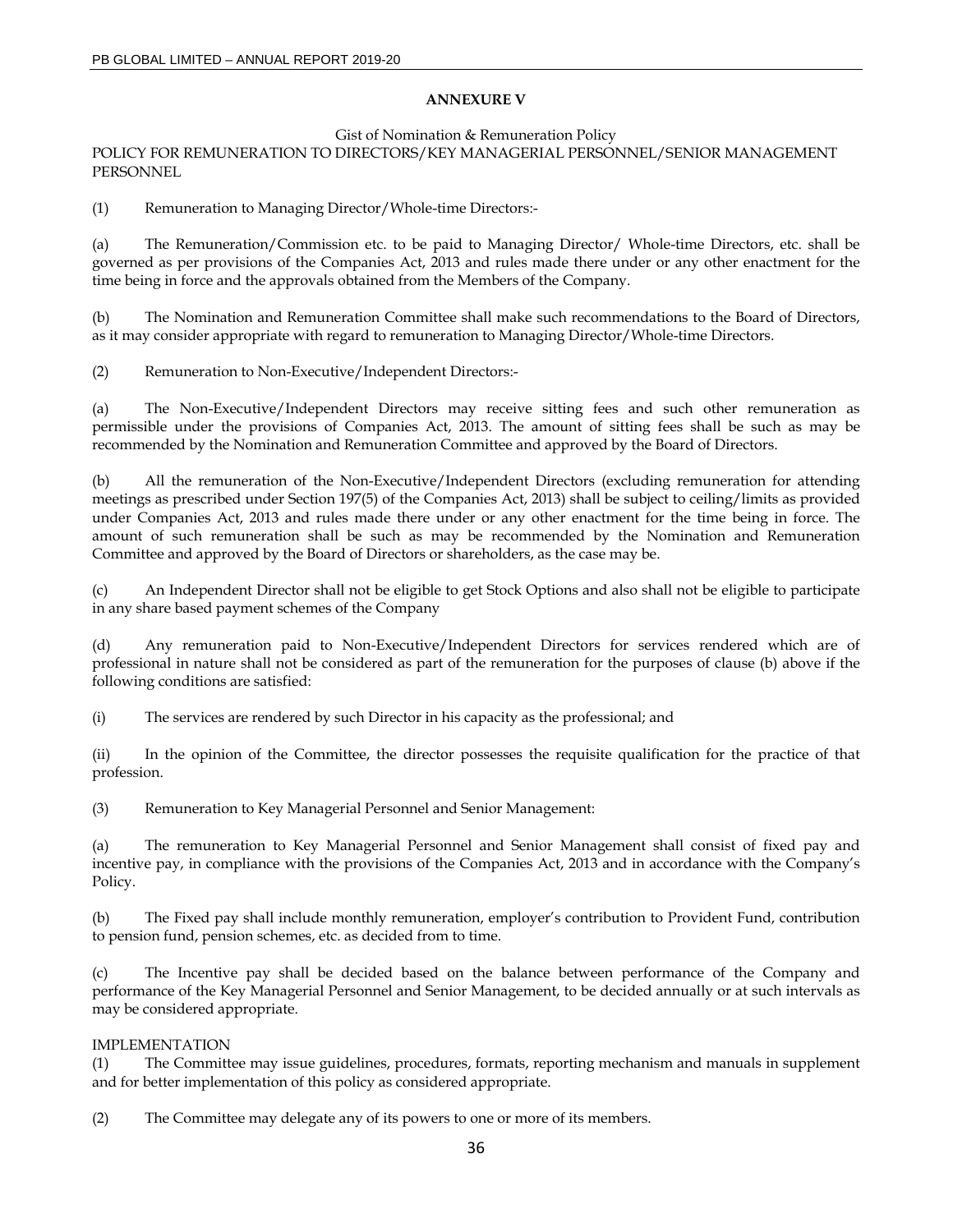## **CORPORATE GOVERNANCE REPORT**

Corporate Governance is creation and enhancing long- term sustainable value for the stakeholders through ethically driven business process. The Company's philosophy on corporate governance oversees business strategies and ensures fiscal accountability, ethical corporate behaviour and fairness to all the stakeholders comprising regulators, employees, customers, vendors, investors and society at large.

The Company has adopted Code of Conduct for its employees and directors. The Company's Corporate Governance Policy, code of conduct for Prevention of Insider Trading and Code of Corporate Disclosure Practices are well laid as per the applicable provisions of Companies Act, 2013.

The Company is in compliance with the requirements stipulated under Regulation 17 to 27 read with Schedule V and clauses (b) to (i) of sub regulation (2) of Regulation 46 of Securities and Exchange Board of India (Listing Obligations and Disclosure Requirements) Regulations, 2015 (SEBI Listing Regulations) as applicable, with regard to corporate governance.

## **BOARD OF DIRECTORS**

As on March 31, 2020 the Company has 4 (Four) Directors, out of 4 Directors, 2 are Executive and 1 is Independent Director and 1 is Non-Executive Director. The profile of Directors is available on Company website. Company needs to appoint one Independent Director to comply with Regulation 17 of the SEBI regulations read with Section 149 of the Act.

None of the Directors on the Board hold Directorships in more than 10 public Companies. Further none of them is a member in more than 10 committees or chairman of more than 5 committees across all the public companies in which he is a Director. Necessary disclosures regarding the committee positions in other public Companies as on March, 2020 have been made by the Directors. None of the Directors are related to each other.

Independent Directors are non-executive directors as defined under regulation 16(1)(b) of the SEBI (LODR) regulation, 2015 read with section 149(6) of the Act. The maximum tenure of independent directors is in compliance with the act. All the independent directors have confirmed that they meet the criteria of independent mentioned under regulation 16(1)(b) of SEBI listing regulations read with section 149(6) of the Act.

During the financial year 2019-20, 8 (Eight) board meetings were held on 22.04.2019, 30.05.2019, 14.08.2019, 16.09.2019, 09.10.2019, 14.11.2019, 12.12.2019, 14.02.2020. The gap between the two board meetings did not exceed 120 days.

For the purpose of determination of limit of board committees, chairperson ship and membership of audit committee and stakeholder relationship committee has been consider as per regulation 26(1)(b) of SEBI listing regulations.

| Name of the | Category             | No. of Board | Whether attend  | No. of Directorship  |  | No. of committee         |                  |  |
|-------------|----------------------|--------------|-----------------|----------------------|--|--------------------------|------------------|--|
| Director    |                      | meetings     | last AGM held   | held in other public |  |                          | position held in |  |
|             |                      | attended     | on $30th$       | companies            |  | other public             |                  |  |
|             |                      | during the   | September, 2019 |                      |  |                          | companies.       |  |
|             |                      | vear 2019-20 |                 |                      |  |                          |                  |  |
| Mr.Parimal  | Managing Director    | 8            | Yes             |                      |  | $\overline{\phantom{a}}$ |                  |  |
| Mehta       | (Executive Director) |              |                 |                      |  |                          |                  |  |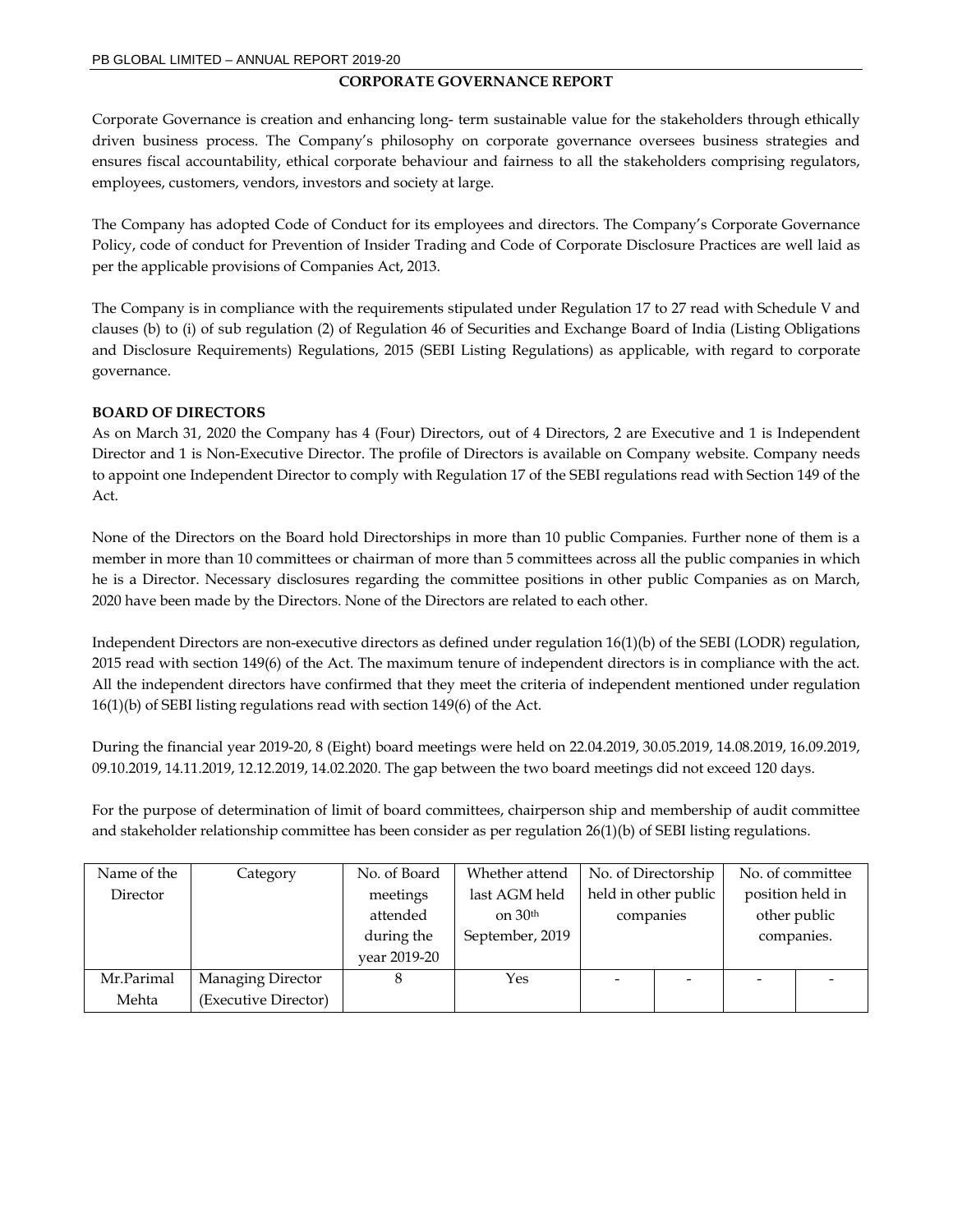| Mrs.Riddhi  | <b>Executive Director</b> | 8 | Yes |  | $\overline{\phantom{0}}$ |  |
|-------------|---------------------------|---|-----|--|--------------------------|--|
| Mehta       |                           |   |     |  |                          |  |
| Mr. Pratik  | Non-Executive             | 8 | No  |  | $\overline{\phantom{a}}$ |  |
| Didwania    | (Independent              |   |     |  |                          |  |
|             | Director)                 |   |     |  |                          |  |
| Mr.Rajendra | Non-executive (Non        | 8 | No  |  | $\overline{\phantom{a}}$ |  |
| Agarwal     | Independent               |   |     |  |                          |  |
|             | Director)                 |   |     |  |                          |  |
|             |                           |   |     |  |                          |  |

During the year 2019-2020, information as mentioned in part A of schedule II of SEBI listing regulations, has been placed before the board for its consideration.

The terms and conditions of appointment of Independent Director, familiarization programme are available on Company website.

During the year 19-20, independent director meeting held on 14.02.2020 to review performance of independent directors, and the boards as whole.

Details of equity shares of the Company held by directors as on 31st March, 2020 are given below:

| Name             | category          | No. of Shares held |
|------------------|-------------------|--------------------|
| Mr.Parimal Mehta | Managing Director | 200500             |

No Director is related to any other Director on the Board in terms of the definition of relative given under the Companies Act, 2013. A brief profile of the Director offering himself for re-appointment at the Annual General Meeting is provided in the annexure annexed to the notice convening the Annual General Meeting for the year 2020.

## **AUDIT COMMITTEE**

The Company has a qualified and independent Audit Committee with majorityof its members being Non-Executive Directors, to oversee the accounting and financial governance of the Company. The Committee acts as a link between the management, statutory auditors and the Board of Directors. The Audit Committee met 5 (five) times during the year 2019-2020 on 27.05.2019, 14.08.2019, 16.08.2019, 14.11.2019, 14.02.2020. Details of Committee meetings held during the year ended 31<sup>st</sup> March, 2020 and attendance of members are as under:

| Sr. No. | Name            | Designation | Category      | No. of Meetings |          |
|---------|-----------------|-------------|---------------|-----------------|----------|
|         |                 |             |               | Held            | Attended |
|         | Pratik Didwania | Chairman &  | Non-Executive | 4               | 4        |
|         |                 | Member      | (Independent  |                 |          |
|         |                 |             | Director)     |                 |          |
| 2       | Ridhhi Mehta    | Member      | Executive     | 4               | 4        |
|         |                 |             | Director      |                 |          |
| 3       | Parimal Mehta   | Member      | Executive     | 4               | 4        |
|         |                 |             | Director      |                 |          |
|         |                 |             |               |                 |          |

The role and terms of reference of the Audit Committee covers the areas mentioned in Part C of Schedule II read with Regulation 18 of the SEBI (LODR) Regulations and Section 177 of the Companies Act, 2013, as amended from time to time, which inter alia includes:

- 1. the recommendation for appointment, remuneration and terms of appointment of auditors of the company;
- 2. review and monitor the auditor's independence and performance, and effectiveness of audit process;
- 3. examination of the financial statement and the auditors' report thereon;
- 4. approval or any subsequent modification of transactions of the company with related parties;
- 5. scrutiny of inter-corporate loans and investments;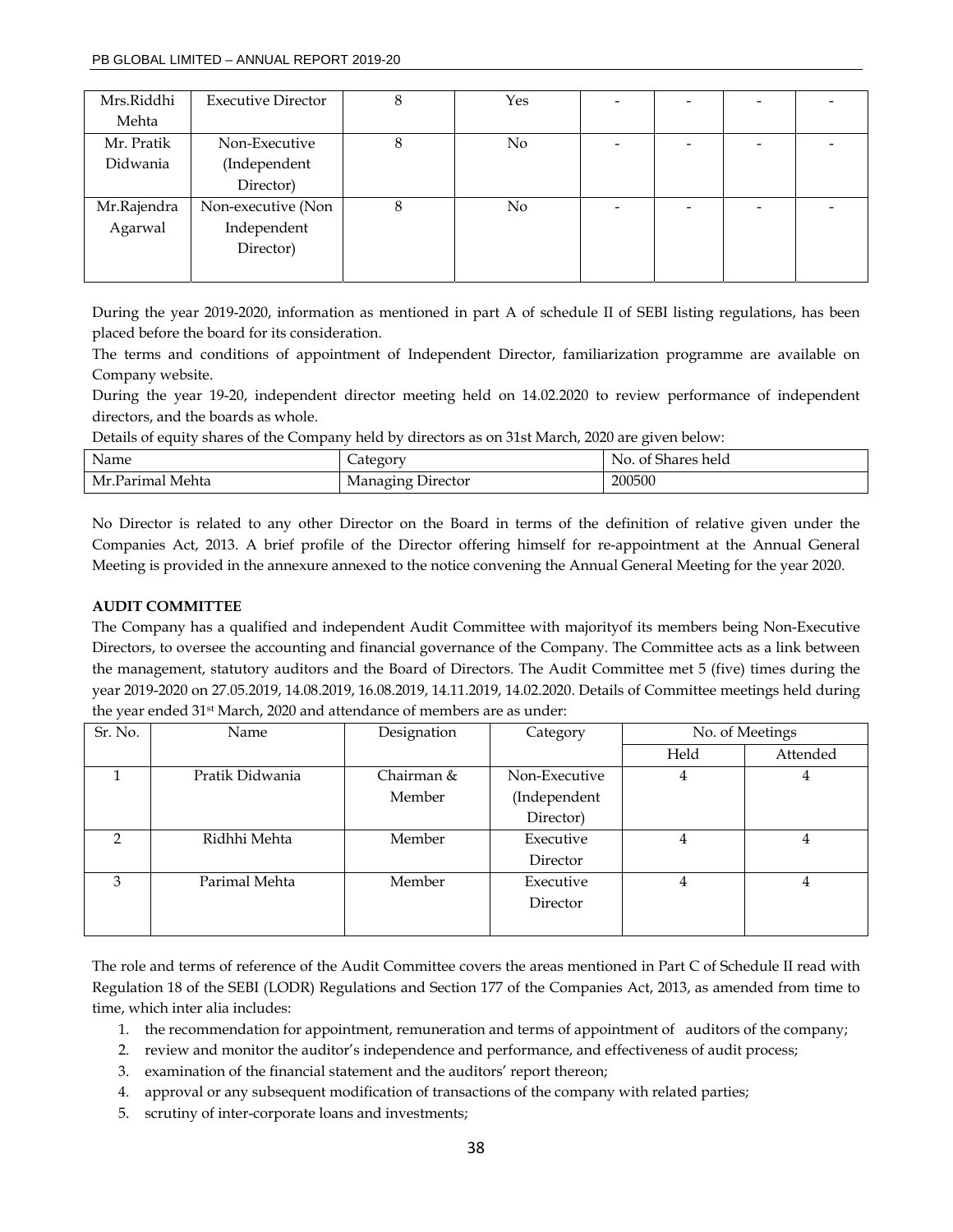- 6. valuation of undertakings or assets of the company, wherever it is necessary;
- 7. evaluation of internal financial controls and risk management systems;
- 8. monitoring the end use of funds raised through public offers and related matters.

## **NOMINATION AND REMUNERATION COMMITTEE**

The Company has constituted Nomination and Remuneration Committee at the Board level with the powers and roles that are in accordance with Section 178 of the Companies Act, 2013 and Regulation 19 of the SEBI (LODR) Regulations. During the year under review, the Committee met 4 (Four) times on 27.05.2019, 16.08.2019, 14.11.2019 and 14.02.2020. Details of attendance by the Committee members are as under:

| Sr.<br>No.    | <b>Name</b>     | Designation          | Category                                   | No. of Meetings |
|---------------|-----------------|----------------------|--------------------------------------------|-----------------|
|               | Pratik Didwania | Chairman &<br>Member | Non-Executive<br>(Independent<br>Director) | 4               |
| $\mathcal{P}$ | RajendraAgarwal | Member               | Non-Executive<br>Director                  | 4               |
| 3             | Parimal Mehta   | Member               | <b>Executive Director</b>                  | 4               |

The terms of reference of the Committee:

- 1. Formulation of the criteria for determining qualifications, positive attributes and independence of a director and recommend to the Board a policy, relating to the remuneration of the directors, key managerial personnel and other employees;
- 2. Formulation of criteria for evaluation of performance of Independent Directors and the Board;
- 3. Devising a policy on Board diversity;
- 4. Identifying persons who are qualified to become directors and who may be appointed in senior management in accordance with the criteria laid down, and recommend to the Board their appointment and removal. The Company shall disclose the remuneration policy and the evaluation criteria in its Annual Report.
- 5. Whether to extend or continue the term of appointment of the independent director, on the basis of the report of performance evaluation of independent directors.

#### Performance Evaluation of Independent Directors:

The Performance Evaluation of Independent Directors was done by the entire Board of Directors excluding the director being evaluated. The evaluation questionnaire form in respect of each independent director was filled up by the directors. The independent directors were evaluated on the basis of criteria such as skills, knowledge, discharge of duties, level of participation in the meetings etc.

#### **Nomination & Remuneration Policy**

The Company has a credible and transparent policy in determining and accounting for the remuneration of Directors. The remuneration policy is aimed at attracting and retaining high calibre talent. Executive Directors are entitled for the remuneration by way of salary and commission not to exceed limits prescribed under the Companies Act, 2013 read with Schedule V of the said Act. The Managing Director is appointed for a period of 5 years w.e.f. 25<sup>th</sup> July, 2016. The details of remuneration paid to Managing Director during the year ended 31st March, 2020, have been provided under Notes on Accounts. Remuneration to Directors as given in Schedule V of Part C Except for drawing remuneration, none of the Directors have any other materially significant related party transactions, pecuniary relationship or transaction with the Company.

No compensation is paid to Non-Executive Directors except sitting fees. No sitting fee is paid to the Executive Director for attending the board meetings.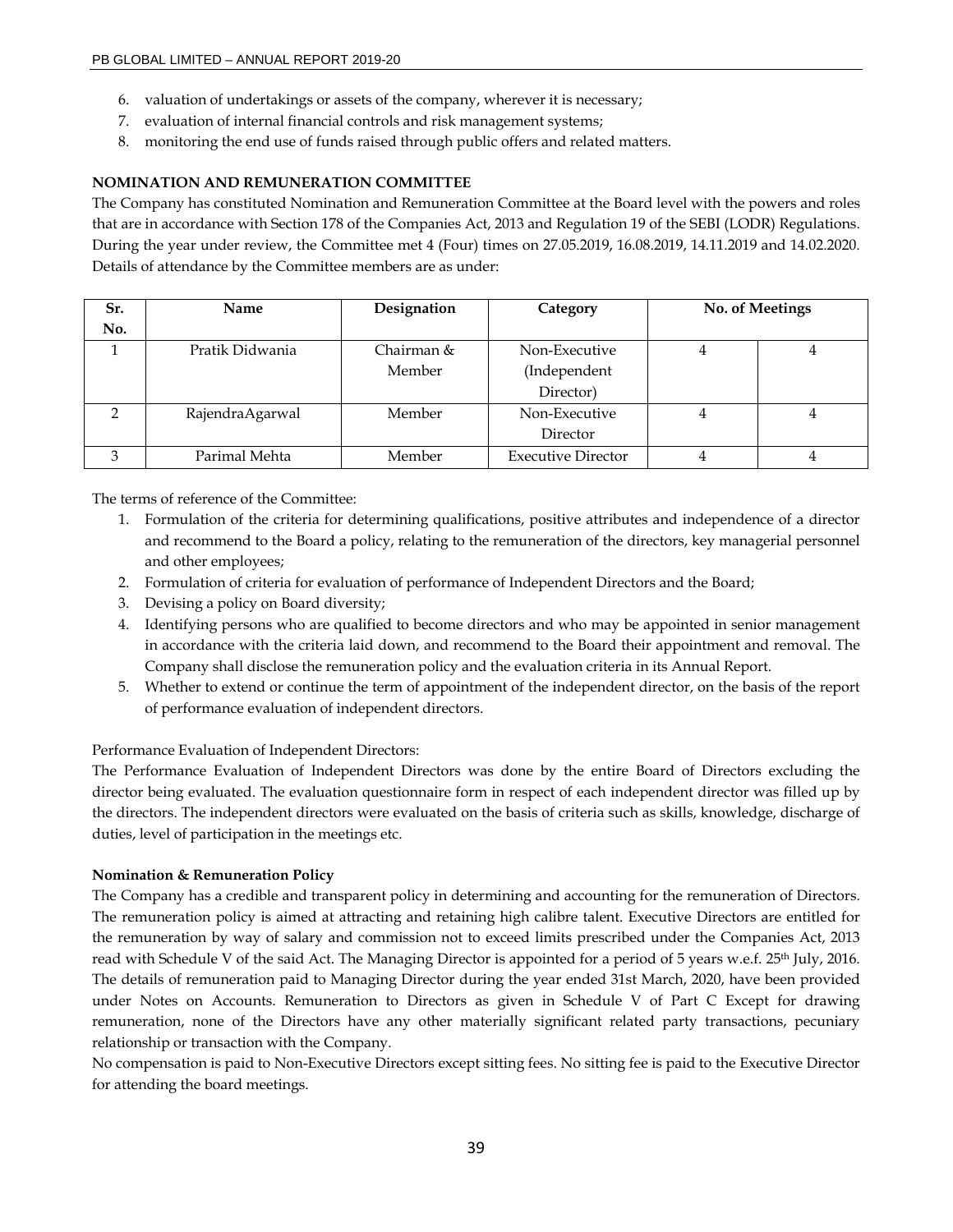#### **STAKEHOLDERS RELATIONSHIP COMMITTEE**

In accordance with Section 178 of Companies Act, 2013 and Regulation 20 of the SEBI (LODR) Regulations, the Company has constituted Stakeholders Relationship Committee to consider transfer of shares and resolve the grievances of security holders of the company including complaints related to transfer of shares, non - receipt of dividends, interest, non-receipt of balance sheet etc. During the year under review, the Committee met 1 (One) time on 14.02.2020 details of attendance by the Committee members are as under:

| Sr. | Name            | Designation | No. of Meetings<br>Category |  |  |
|-----|-----------------|-------------|-----------------------------|--|--|
| No. |                 |             |                             |  |  |
|     | Pratik Didwania | Chairman &  | Non-Executive               |  |  |
|     |                 | Member      | (Independent Director)      |  |  |
|     | Parimal Mehta   | Member      | <b>Executive Director</b>   |  |  |
|     | RajendraAgarwal | Member      | Non-Executive Director      |  |  |

Ms.HImgauriPalkar has resigned as a Company Secretary w.e.f. 27th June, 2019. Ms.Anuja More has appointed as a Company Secretary and Compliance officer of the Company w.e.f. 16th July, 2019.

During the year ended March 31, 2020 the Company has not received any complaint from investors. Status of Investor complaints received during the year under review is as follows:

| Particulars       | Pending as on 1st | Received during the | Disposed during the | Pending as on 31st |
|-------------------|-------------------|---------------------|---------------------|--------------------|
|                   | April, 2019       | vear                | vear                | March, 2020        |
| No. of Complaints | Nil               |                     |                     |                    |

#### **RISK MANAGEMENT COMMITTEE**

Pursuant to Regulation 21 (5) of the SEBI (LODR) Regulations, it is not mandatory for the Company to constitute Risk Management Committee. The Company has formulated and adopted Risk Management Policy to ensure sustainable business growth with stability and to promote a pro-active approach in reporting, evaluating and resolving risks associated with the business. The Risk Management Policy is available on the website of the Company www.pbltd.in.

#### **SUBSIDIARY COMPANY**

During the year under review, the Company has 2 subsidiary companies.

# **DISCLOSURES**

The Board reviews the risk assessment and minimization procedure from time to time. The risk management issues are discussed in detail in the report of Management Discussion and Analysis. The Management Discussion and Analysis Report is prepared in accordance with the requirements laid out in Schedule V of the SEBI (LODR) Regulations.

#### **ELECTRONIC SERVICE OF DOCUMENTS TO MEMBERS AT THE REGISTERED EMAIL ADDRESS**

As a responsible corporate citizen, your Company has been continuously supporting the "Green Initiatives "taken by the Ministry of Corporate Affairs, Government of India (MCA) and Securities and Exchange Board of India (SEBI). Accordingly, in respect of members who have registered their email addresses, the Company have been dispatching all documents vide electronic form.

In accordance with Rule 18 of the Companies (Management and Administration) Rules, 2014 notified under the Companies Act, 2013, the Companies may give Notice of the General Meetings through electronic mode. Further, the said Rules provides that advance opportunity should be given at least once in a financial year to the members for registering their email address and changes therein, as may be applicable.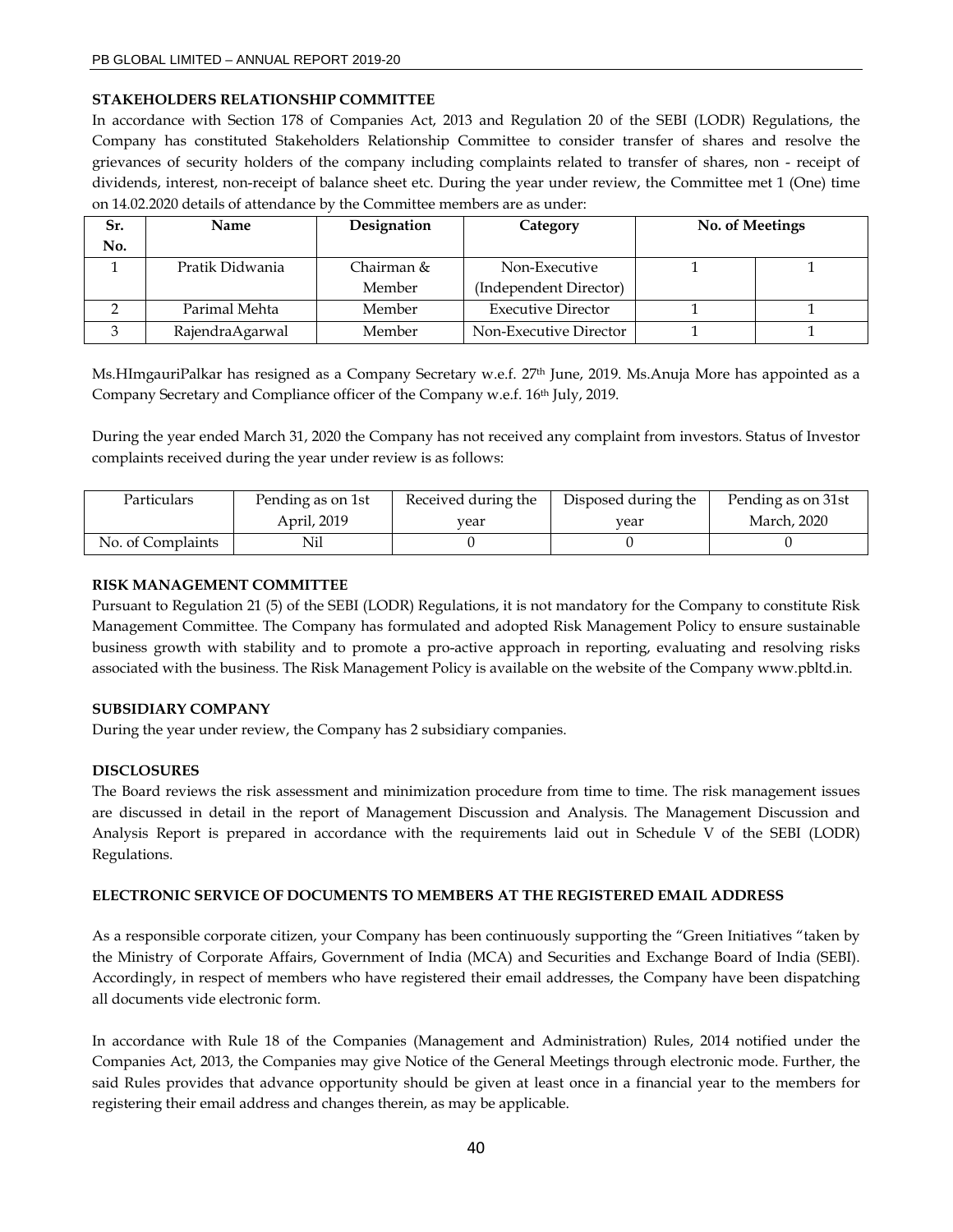Further Rule 11 of the Companies (Accounts) Rules, 2014 notified under the Companies Act, 2013 provides that in case of listed companies, financial statements may be sent by electronic mode to such members whose shareholding is in dematerialized form and whose email Ids are registered with the Depository for communication purposes. As regards members whose shareholding is held in physical form, the financial statements may be sent in electronic mode to those members who have positively consented in writing for receiving by electronic mode.

In view of the above, the Company shall send all documents to members like General Meeting Notices (including AGM), Annual Reports comprising Audited Financial Statements, Directors' Report, Auditors' Report and any other future communication (hereinafter referred as "documents") in electronic form, in lieu of physical form, to all those members, whose email address is registered with Depository Participant (DP)/Registrars & Share Transfer Agents (RTA) (hereinafter "registered email address') and made available to us, which has been deemed to be the member's registered email address for serving the aforesaid documents.

To enable the servicing of documents electronically to the registered email address, we request the members to keep their email addresses validated/updated from time to time. We wish to reiterate that members holding shares in electronic form are requested to please inform any changes in their registered e-mail address to their DP from time to time and members holding shares in physical form have to write to our RTA, M/s Satellite Corporate Services Private Limited at their specified address, so as to update their registered email address from time to time.

Please note that the Annual Report of the Company will also be available on the Company's website www.pbltd.in for viewing/downloading. However, in case you do desire to receive the Annual Report in physical form, you are requested to inform us by sending an email to compliance@pbltd.in indicating your decision. You will be entitled to receive a copy of the annual report at free of cost. Physical copies of the Annual Report will also be available at our Registered Office in Mumbai for inspection during office hours. Physical copies will be sent to those shareholders who do not have valid e-mail address.

#### **MANAGING DIRECTOR AND CFO CERTIFICATION**

Certificate on Financial Statements from Mr.Parimal Mehta, Managing Director of the Company in terms of Regulation 17(8) of the SEBI (LODR) Regulations entered into with the BSE Limited was placed before the Board of Directors of the Company at their meeting held on 30<sup>th</sup> July, 2020.

# **COMPANY SECRETARY'S CERTIFICATE ON CORPORATE GOVERNANCE**

Certificate from M/s. SARK & Associates, Company Secretaries in terms of Part E of Schedule V of the SEBI (LODR) Regulations is attached and forms part of this report.

#### **OTHER DISCLOSURES**

#### **Materially significant related party transactions**

All transactions entered with related parties for the year under review were on arm's length basis and in the ordinary course of business and that the provisions of Section 188 of the Companies Act, 2013 are not attracted. A comprehensive list of related party transactions as required by Indian Accounting Standard (IAS) issued by the Institute of Chartered Accountants of India, forms part of Notes to Financial Statements in the Annual Report.

There were no materially significant related party transactions i.e. transactions of the Company of material nature, with its Promoters, Directors or the Management, their subsidiaries or relatives etc. that may have potential conflict with the interest of the Company at large. There are no material pecuniary transactions with any Non-Executive as well as Independent Directors of the Company that requires a separate disclosure. Pursuant to Regulation 23 of the SEBI (LODR) Regulations the Company has formulated policy on Materiality of Related Party Transactions and the same is available on website of the Company www.pbltd.in.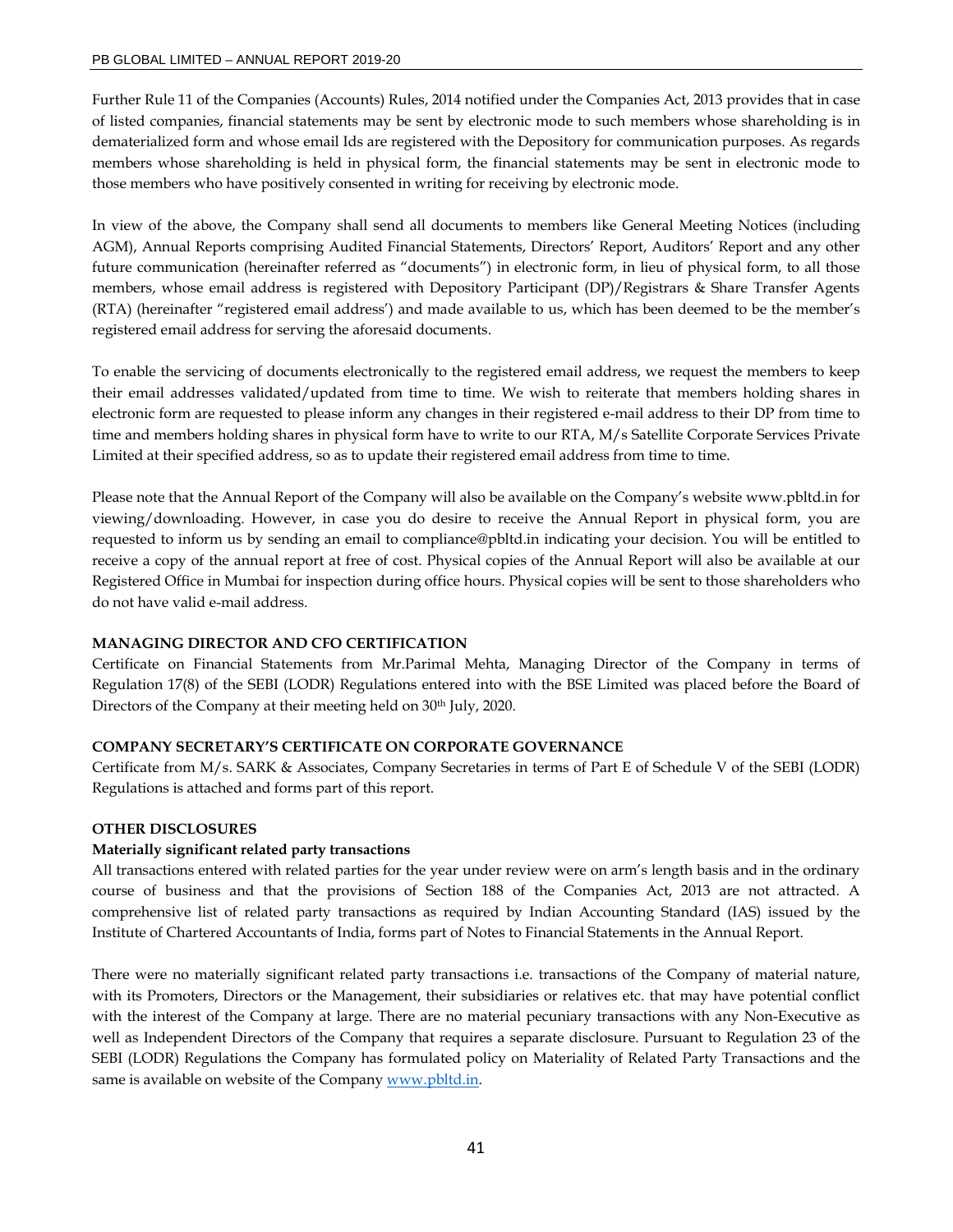## **DETAILS OF NON-COMPLIANCE**

The Company has complied with the requirements of the SEBI (LODR) Regulations as well as the regulations/guidelines prescribed by the Securities and Exchange Board of India. There has been no instance of noncompliance by the Company or no penalties were imposed on the Company by the BSE Limited or SEBI or any other statutory authority on any matter related to capital market during the last three years.

## **WHISTLE BLOWER POLICY/VIGIL MECHANISM**

Your Company's Whistle Blower Policy is in line with the provisions of the Sub-section 9 and 10 of Section 177 of the Companies Act and Regulation 22 of the SEBI LODR Regulations. The Company has adopted a Whistle Blower Policy to provide appropriate avenues to the employees to bring to the attention of the management any issue which is perceived to be in violation of illegal, unethical behaviour or in conflict with the fundamental business principles of the Company. The employees are encouraged to raise any of their concerns by way of whistle blowing and none of the employees have been denied access to the Audit Committee. All cases registered under the Code of Business Principles and the Whistle Blower Policy of the Company, are reported to the members of Audit Committee for their review. The Whistle Blower Policy is available on the website of the Company www.pbltd.in.

## **DISCLOSURES WITH RESPECT TO DEMAT SUSPENSE ACCOUNT /UNCLAIMED SUSPENSE ACCOUNT**

The Company does not have any shares lying in its Demat Suspense Account / Unclaimed Suspense Account. All mandatory requirements as per Chapter IV of the Listing Regulations have been complied with by the Company.

| Year ended 31st | Date of AGM | Time of AGM | Venue                                     |
|-----------------|-------------|-------------|-------------------------------------------|
| March           |             |             |                                           |
| 2019            | 30.09.2019  | 11.30 A.M   | Chitalsar, Manpada Swami Vivekananda Road |
|                 |             |             | Thane 400607                              |
| 2018            | 29.09.2018  | 12.30 P.M.  | Chitalsar, Manpada Swami Vivekananda Road |
|                 |             |             | Thane 400607                              |
| 2017            | 29.09.2017  | 12.30 P.M.  | Chitalsar, Manpada Swami Vivekananda Road |
|                 |             |             | Thane 400607                              |

# **GENERAL BODY MEETINGS**

# **Location and time of last three AGMs held**

# **Means of communications**

All vital information relating to the Company viz. financial results, annual reports, shareholding patterns, press releases, information on new developments and business opportunities are available on the Company's website www.pbltd.in and the copies of the same are also sent to BSE Ltd. Shareholders information forms part of the Annual Report.

#### **GENERAL SHAREHOLDER INFORMATION**

| AGM: Date, Time and Venue                                                                | Wednesday, 30 <sup>th</sup> September, 2020 at 10.00 a.m. at |
|------------------------------------------------------------------------------------------|--------------------------------------------------------------|
|                                                                                          | Chitalsar, Manpada Swami Vivekananda Road Thane              |
|                                                                                          | 400607                                                       |
| Financial Year 1 <sup>st</sup> April to 31 <sup>st</sup> March                           |                                                              |
| Financial reporting for the quarter ending June 30, 2020                                 | On or before September15, 2020                               |
| Financial reporting for the quarter ending September 30,<br>$\sim$                       | On or before November 14, 2020                               |
| 2020                                                                                     |                                                              |
| Financial reporting for the quarter ending December 31,   On or before February 14, 2021 |                                                              |
| 2020                                                                                     |                                                              |
| - Financial reporting for the year ending March 31, 2021                                 | On or before May 30, 2021                                    |
| Date of Book Closure                                                                     | 23rd December, 2020 to 30thDecember, 2020 (both days         |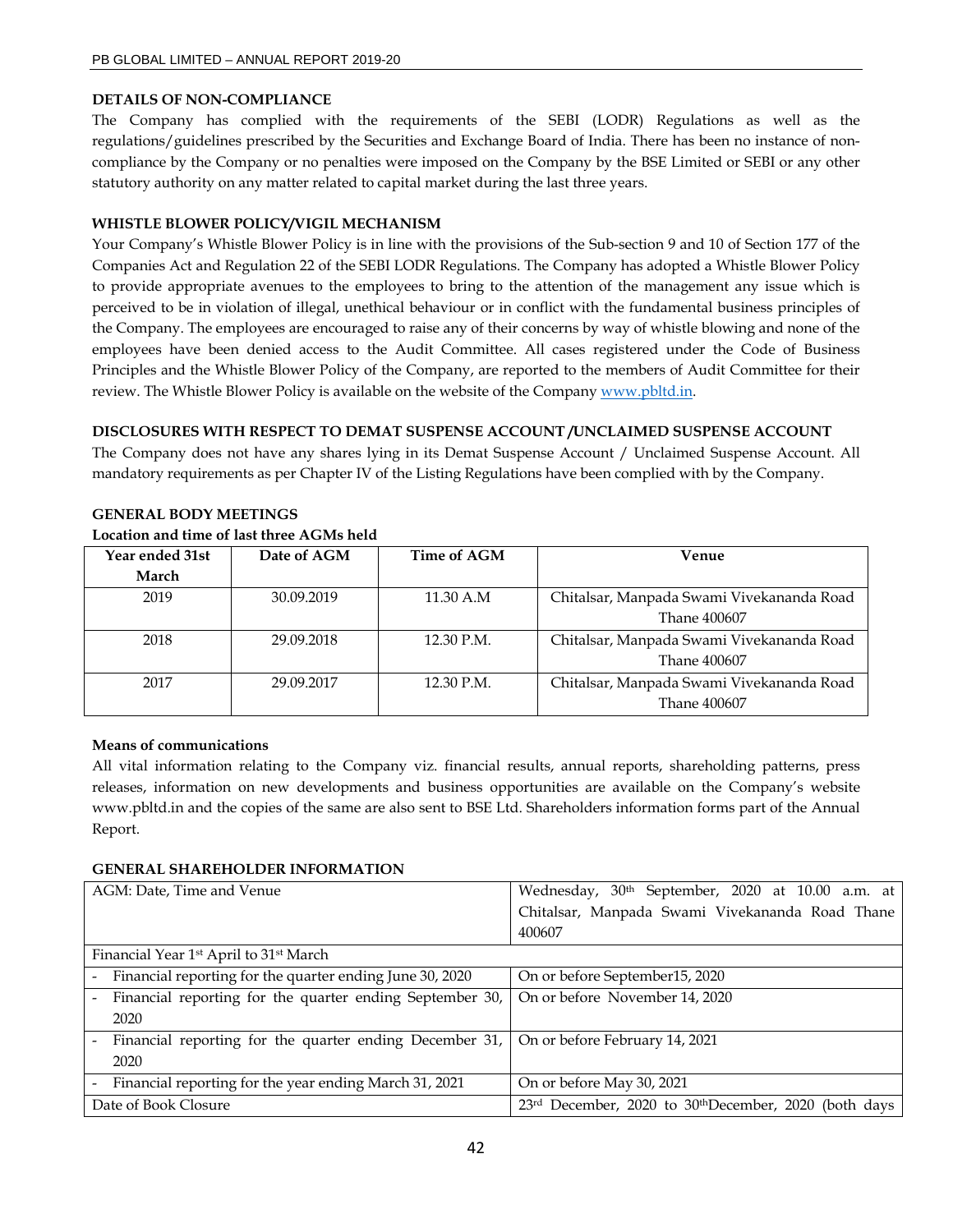|                                     | inclusive)                                                                                                |
|-------------------------------------|-----------------------------------------------------------------------------------------------------------|
| Dividend Payment Date               | N.A.                                                                                                      |
| Listing on Stock Exchanges and      | <b>BSE</b> Limited                                                                                        |
| Address                             | PJ Towers, Dalal Street, Mumbai 400 001                                                                   |
| <b>Stock Code</b>                   | Code - 506580                                                                                             |
| Listing fees                        | The Listing fees not paid to the BSE for the financial year                                               |
|                                     | 2019-20                                                                                                   |
| Market Price data                   | The Company's Shares are listed; in revocation process,                                                   |
|                                     | so trading is not yet started                                                                             |
| Registrar and Share transfer agents | Satellite Corporate Services Pvt. Ltd.                                                                    |
|                                     | No.<br>Unit<br>49,<br>Bldg.<br>No. 13-A-B,<br>Floor<br>2nd                                                |
|                                     | Samhita<br>Commercial<br>Co-Op.<br>Soc.<br>Ltd.                                                           |
|                                     | Off.<br>AndheriKurla<br>Lane,<br><b>MTNL</b><br>Lane                                                      |
|                                     | Sakinaka, Mumbai - 400072.                                                                                |
| Share Transfer System               | Shares transfers in physical form are registered and                                                      |
|                                     | returned within 15 days of lodgement, if documents are                                                    |
|                                     | clear in all respects and demat request are normally<br>confirmed within prescribed time from date of the |
|                                     | receipt.                                                                                                  |
| <b>SEBI Complaints Redress</b>      | The investors' complaints are also being processed                                                        |
| System (SCORES)                     | through the centralized web base complaint redressal                                                      |
|                                     | system. The salient features of SCORES are availability of                                                |
|                                     | centralized data base of the complaints, uploading online                                                 |
|                                     | action taken reports by the Company. Through SCORES                                                       |
|                                     | the investors can view online, the actions taken and                                                      |
|                                     | current status of the complaints.                                                                         |
| Dematerialization of shares and     | The Company's equity shares have been admitted in                                                         |
| Liquidity                           | electronic/dematerialized mode by both Central                                                            |
|                                     | Depository Services (India) Limited under the                                                             |
|                                     | International Securities Identification Number (ISIN)                                                     |
|                                     | INE615W01011                                                                                              |
|                                     | This number is required to be mentioned in each                                                           |
|                                     | correspondence relating to the dematerialization of shares                                                |
|                                     | of the Company. As on 31st March, 2020.<br>In compliance with provisions of Section 108 of the            |
| E-Voting facility to members        | Companies Act, 2013 and Rule 20 of the Companies                                                          |
|                                     | (Management and Administration) Rules, 2014 as                                                            |
|                                     | amended from time to time, the Company is pleased to                                                      |
|                                     | provide members the facility to exercise their right to vote                                              |
|                                     | at the Annual General Meeting (AGM) by electronic                                                         |
|                                     | means and the business may be transacted through e-                                                       |
|                                     | Voting Services provided by Central Depository Services                                                   |
|                                     | (India) Limited (CDSL).                                                                                   |
| Registered Office and Address       | PB Global Limited                                                                                         |
| for correspondence                  | Chitalsar, Manpada Swami Vivekananda Road Thane                                                           |
|                                     | 400607                                                                                                    |
|                                     |                                                                                                           |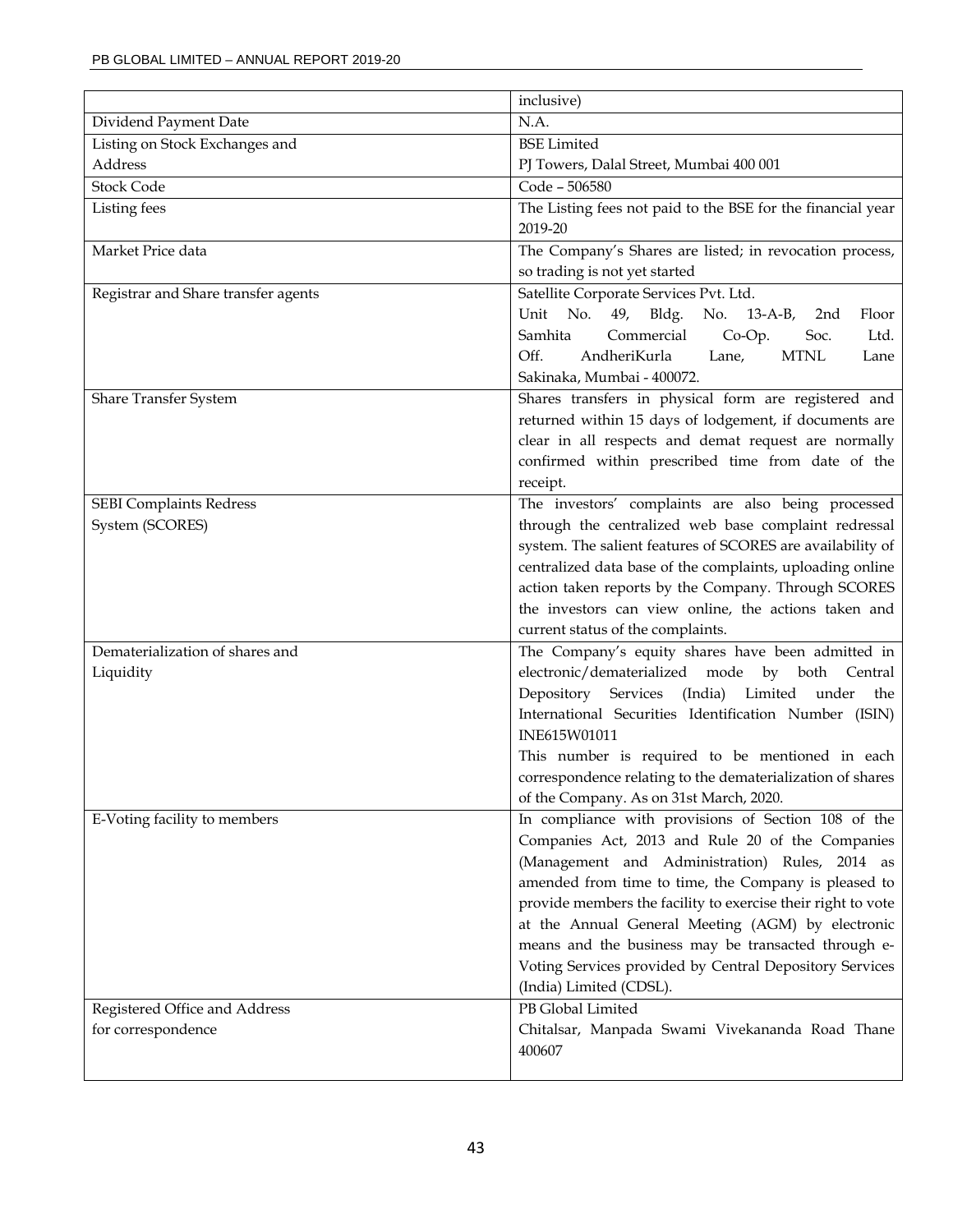| ັ<br><b>NOMINAL</b>                      |                     |         | <b>TOTAL</b>  | <b>AMOUNT</b> |         |
|------------------------------------------|---------------------|---------|---------------|---------------|---------|
| <b>VALUES(RS.)</b>                       | <b>SHAREHOLDERS</b> | $\%AGE$ | <b>SHARES</b> | (RS.)         | $\%AGE$ |
| 5000<br>UPTO<br>$\overline{\phantom{0}}$ | 1903                | 96.99   | 188585        | 1885850       | 17.95   |
| $-10000$<br>5001                         | 25                  | 1.29    | 17808         | 178080        | 1.7     |
| 10001<br>$-20000$                        | 12                  | 0.61    | 17040         | 170400        | 1.62    |
| 20001<br>$-30000$                        | 2                   | 0.1     | 5450          | 54500         | 0.52    |
| 30001<br>$-40000$                        | 4                   | 0.2     | 14271         | 142710        | 1.36    |
| 40001<br>$-50000$                        | 1                   | 0.05    | 4050          | 40500         | 0.39    |
| $-100000$<br>50001                       | 4                   | 0.2     | 31985         | 319850        | 3.05    |
| & Above<br>100001                        | 11                  | 0.56    | 770811        | 7708110       | 73.41   |
| Total:                                   | 1962                | 100     | 1050000       | 10500000      | 100     |

# **Distribution of Shareholding as on March 31, 2020**

#### **Shareholding Pattern as on March 31, 2020**

| Category                                            | No. of Shares held       | Percentage of Shareholding |
|-----------------------------------------------------|--------------------------|----------------------------|
| Promoter's holding                                  |                          |                            |
|                                                     |                          |                            |
| <b>Indian Promoters</b><br>$\overline{\phantom{a}}$ | $\overline{\phantom{0}}$ | $\overline{\phantom{a}}$   |
| Foreign Promoters<br>$\overline{\phantom{a}}$       | -                        | $\overline{\phantom{0}}$   |
| <b>Non-Promoters Holding</b>                        |                          |                            |
| Foreign Institutional Investors                     | $\overline{\phantom{a}}$ | $\overline{\phantom{a}}$   |
| <b>Bodies Corporate</b>                             | 541797                   | 51.60                      |
| Indian Public                                       | 508203                   | 48.40                      |
| Clearing Member                                     |                          | ٠                          |
| Non-Resident Indians                                | -                        | $\overline{\phantom{a}}$   |
| <b>HUF</b>                                          | -                        | $\overline{\phantom{a}}$   |
| <b>Total</b>                                        | 1050000                  | 100                        |

The Company has complied with the corporate governance requirements specified in Regulations 17 to 27 and clauses (b) to (i) of the Regulation 46(2) of SEBI (Listing Obligations and Disclosure Requirements), 2015.

#### **Discretionary Disclosures**

The Company is in compliance with all mandatory requirements of Listing Regulations. In addition, the Company has also adopted the following non mandatory requirements to the extent mentioned below:

- a. Shareholders' Rights: As the quarterly and half yearly financial results are published in the newspaper and are also posted on the Company's website, the same are not being sent separately to the shareholders.
- b. Audit Qualifications: The notes on accounts referred to in the Auditors' Report are self-explanatory and do not require further clarifications by the Board.
- c. Reporting of Internal Auditor: The Internal Auditors of the Company directly report to the Audit Committee.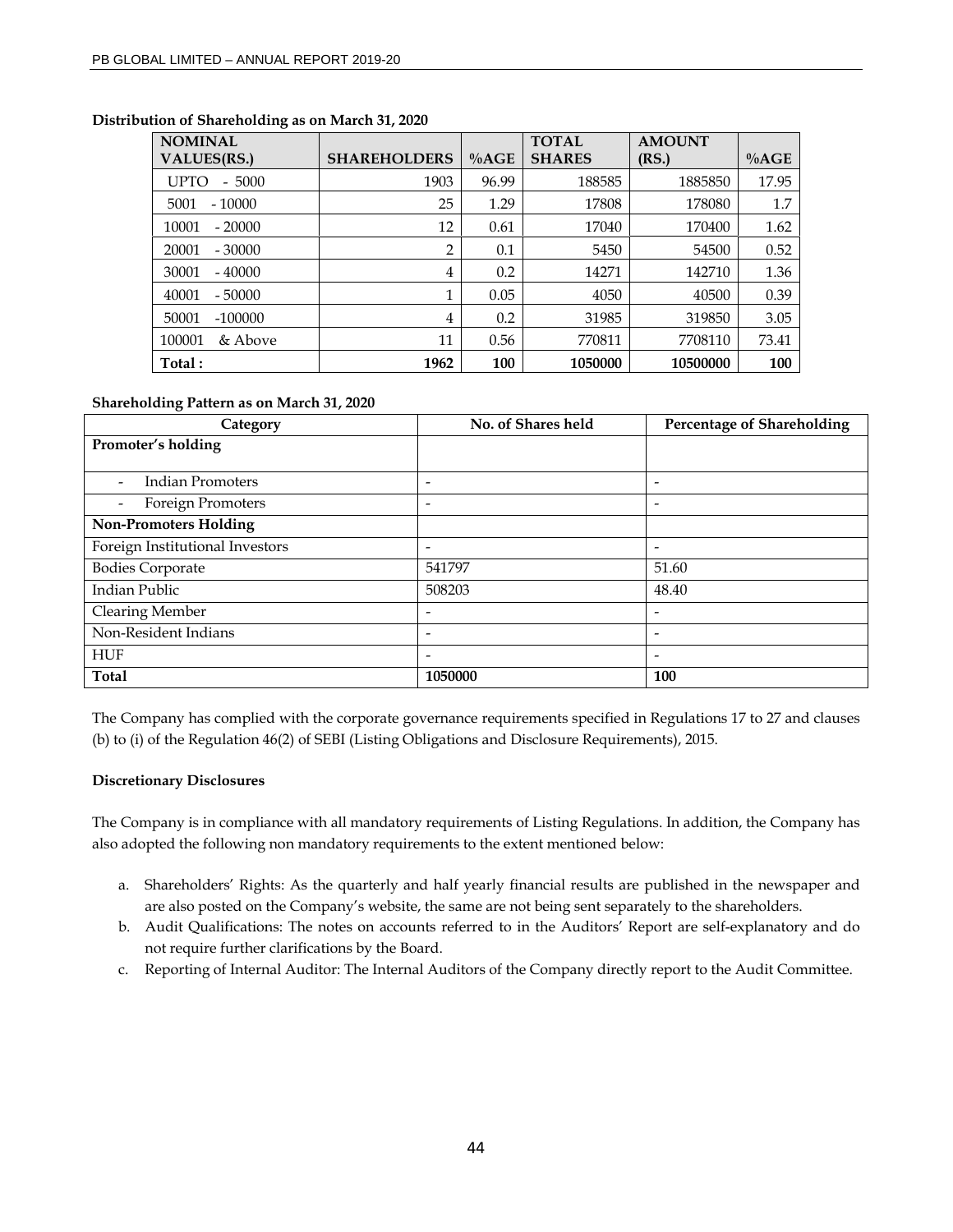#### **CORPORATE GOVERNANCE CERTIFICATE**

The Members, PB Global Limited

1. We have examined the compliance of conditions of Corporate Governance by PB Global Limited. ("the Company"), for the year ended on 31st March, 2020, as stipulated in:

• Regulations 17 to 27 and Clauses (b) to (i) of Regulation 46(2) and para C and D of Schedule V of the SEBI (Listing Obligations and Disclosure Requirements) Regulations, 2015 ("the Listing Regulations").

2. The compliance of conditions of Corporate Governance is the responsibility of the Management. Our examination was limited to the procedures and implementation thereof, adopted by the Company for ensuring compliance with the conditions of the Corporate Governance. It is neither an audit nor an expression of opinion on the financial statements of the Company.

3. We have examined the relevant records of the Company in accordance with the Generally Accepted Auditing Standards in India, to the extent relevant, and as per the Guidance Note on Certification of Corporate Governance issued by the Institute of the Chartered Accountants of India.

4. In our opinion and to the best of our information and according to our examination of the relevant records and the explanations given to us and the representations made by the Directors and the Management, we certify that the Company has complied with the conditions of Corporate Governance as stipulated in regulation 17 to 27 and clauses (b) to (i) of regulation 46(2) and para C, D and E of Schedule V of the Listing Regulations during the year ended March 31, 2020.

5. We state that such compliance is neither an assurance as to the future viability of the Company nor the efficiency or effectiveness with which the Management has conducted the affairs of the Company.

> **For Sark& Associates Company Secretaries**

Sd/ **SumitKhanna Partner Membership no.22135 COP - 9304 Mumbai Date: 30.07.2020 UDIN - A022135B001401799**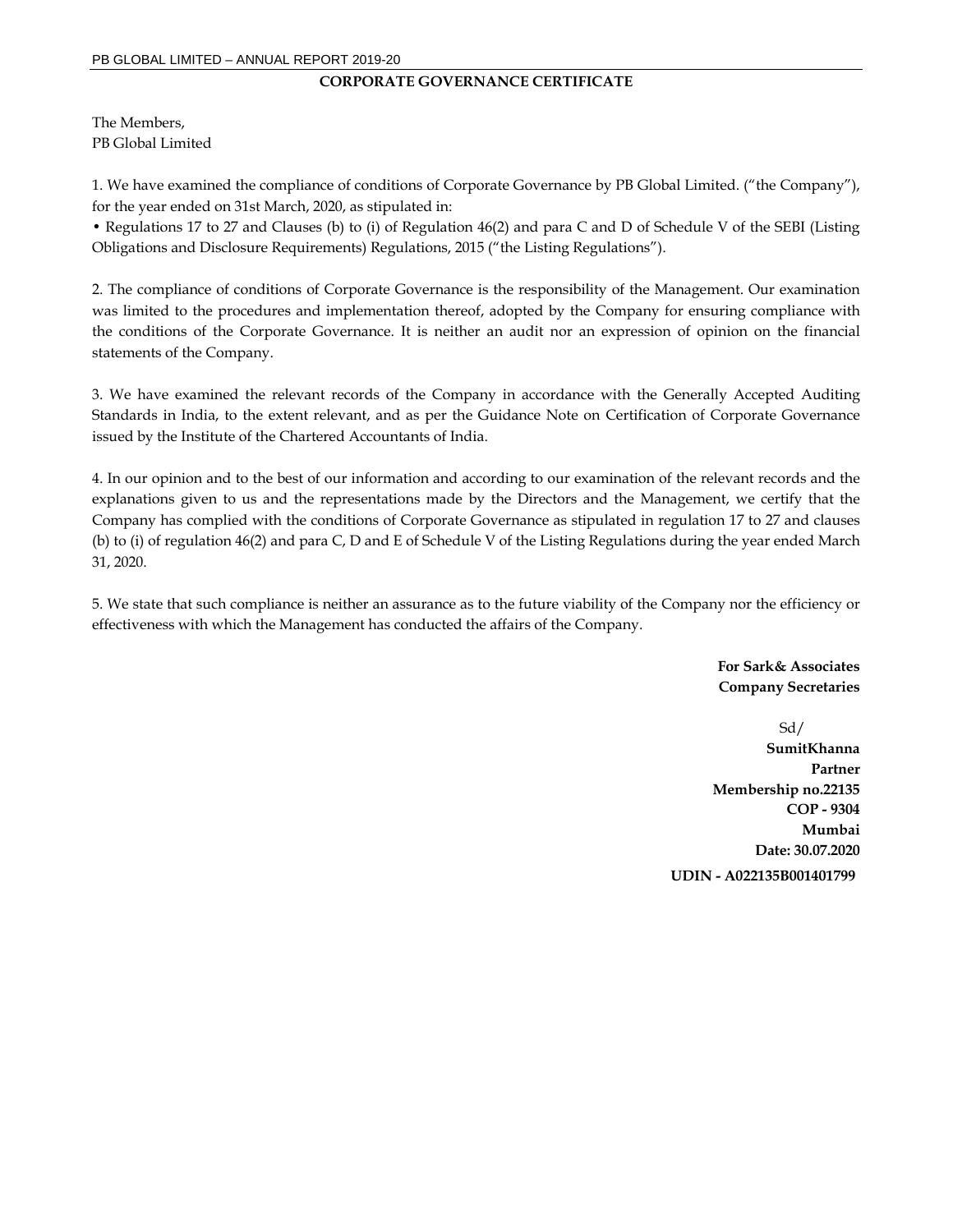#### **CERTIFICATE OF NON-DISQUALIFICATION OF DIRECTORS**

 (Pursuant to Regulation 34(3) and Schedule V Para C clause (10)(i) of the SEBI (Listing Obligations and Disclosure Requirements) Regulations, 2015)

To, The members of PB Global Limited Chitalsar, Manpada Swami Vivekananda road Thane - 400607

We have examined the relevant registers, records, forms, returns and disclosures received from the Directors of PB Global Limited having CIN L99999MH1960PLC011864 and having registered office at Chitalsar, Manpada Swami Vivekananda road, Thane - 400607 (hereinafter referred to as 'the Company'), produced before us by the Company for the purpose of issuing this Certificate, in accordance with Regulation 34(3) read with Schedule V Para-C Sub clause 10(i) of the Securities Exchange Board of India (Listing Obligations and Disclosure Requirements) Regulations, 2015.

In our opinion and to the best of our information and according to the verifications (including Directors Identification Number (DIN) status at the portal www.mca.gov.in) as considered necessary and explanations furnished to us by the Company & its officers, We hereby certify that none of the Directors on the Board of the Company as stated below for the Financial Year ending on 31st March, 2020 have been debarred or disqualified from being appointed or continuing as Directors of companies by the Securities and Exchange Board of India, Ministry of Corporate Affairs, or any such other Statutory Authority.

| DIN      | Name of the Director     | Designation       | Appointed date |
|----------|--------------------------|-------------------|----------------|
| 03514645 | Parimal Mehta            | Managing Director | 28.04.2011     |
| 07812697 | Ridhhi Mehta             | Director          | 30.05.2018     |
|          | 01879869 RajednraAgarwal | Director          | 28.02.2020     |
| 07028380 | LavnyaPatil              | Director          | 05.09.2020     |
|          | 01966886 Pratik Didwania | Director          | 28.04.2011     |

Ensuring the eligibility of for the appointment / continuity of every Director on the Board is the responsibility of the management of the Company. Our responsibility is to express an opinion on these based on our verification. This certificate is neither an assurance as to the future viability of the Company nor of the efficiency or effectiveness with which the management has conducted the affairs of the Company.

> **For SARK & Associates Practicing Company Secretary**

> > **Sd/- SumitKhanna Partner Membership No.: 22135 C P No.: 9304**

**Place: Mumbai Date: 31st July, 2020 UDIN -** A022135B001120861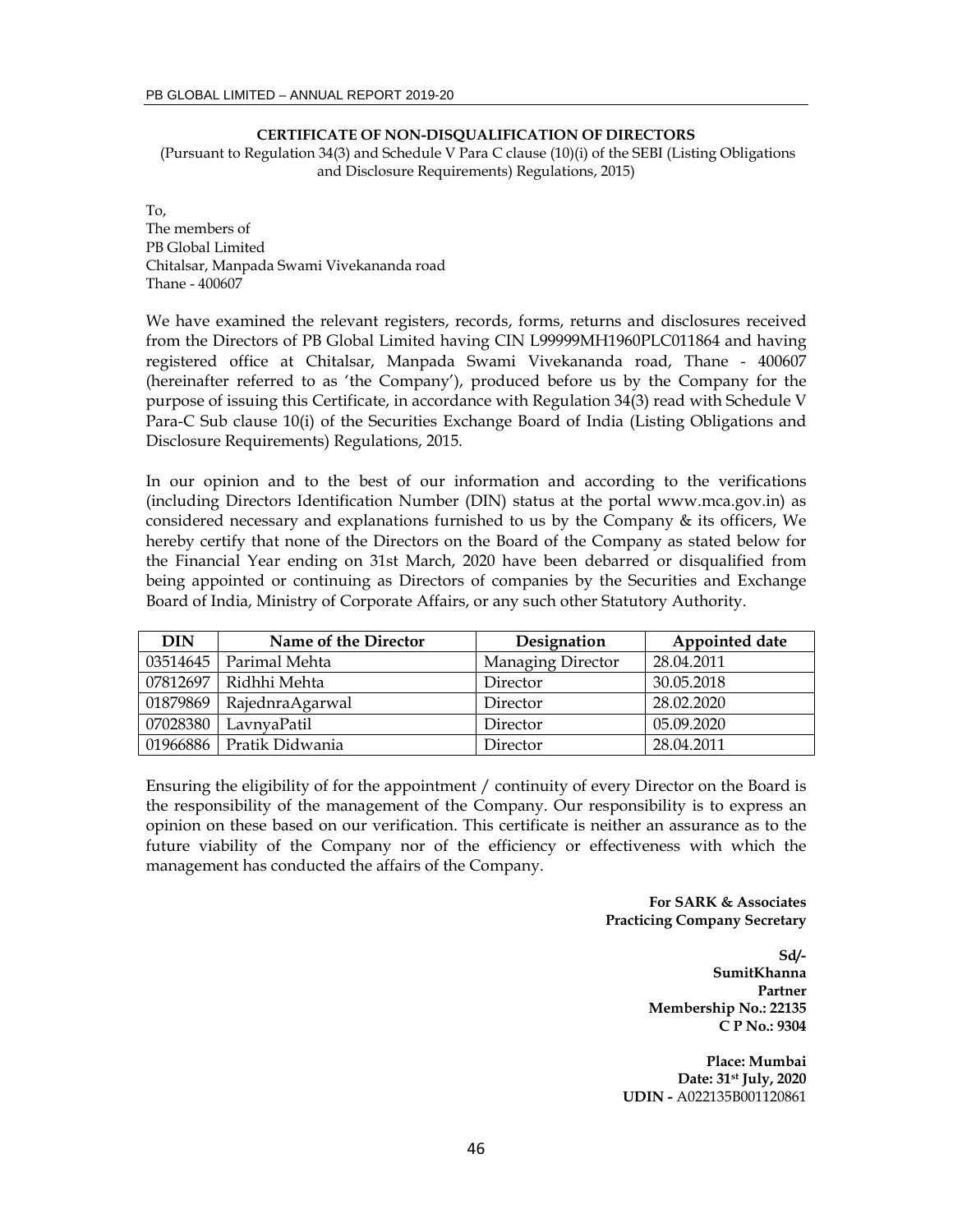## **MANAGING DIRECTOR CERTIFICATION**

**To, The Board of Directors, PB Global Limited** 

I hereby certify that:

1. I have reviewed financial statements and the cash flow statement for the year ended 31st March, 2020 and that to the best of our knowledge and belief;

a. These statements do not contain any materially untrue statement or omit any material fact or contain statements that might be misleading.

b. These statements together present a true and fair view of the Company's affairs and are in compliance with existing accounting standards, applicable laws and regulations.

- 2. No transaction is entered into by the company during the year which is fraudulent, illegal or violative of the Company's Code
- 3. I accept responsibility for establishing and maintaining internal controls for financial reporting and that I have evaluated the effectiveness of the internal control systems of the Company pertaining to financial reporting and I have disclosed to the auditors and the Audit Committee, deficiencies in the design or operation of such internal controls, if any, of which I am aware and the steps and I have taken or propose to take to rectify these deficiencies.
- 4. I have indicated to the auditors and the Audit Committee:

a. Significant changes in internal control over financial reporting during the year.

b. Significant changes in accounting policies during the year and that the same have been disclosed in the notes to the financial statements; and

c. Instances of significant fraud of which I have become aware and the involvement therein, if any, of the management or an employee having a significant role in the Company's internal control system over financial reporting.

> **For PB Global Limited Sd/- Parimal Mehta (Managing Director) (DIN: 03514645) Place: Mumbai Date: 04.12.2020**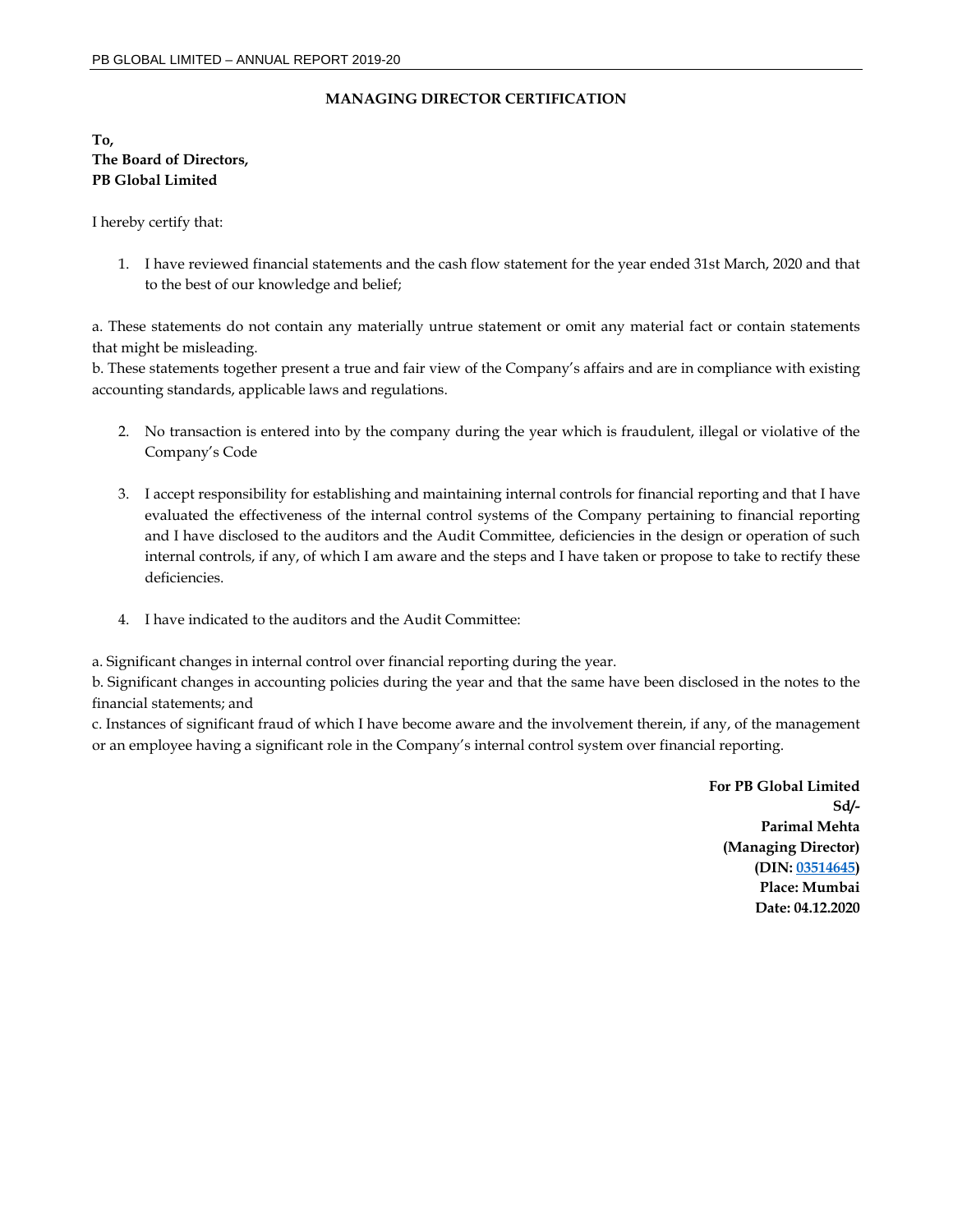# **DECLARATION REGARDING COMPLIANCES OF COMPANY'S CODE OF CONDUCT BY BOARD MEMBERS AND SENIOR MANAGEMENT PERSONNEL OF COMPANY:**

This is to confirm that the Company has adopted a Code of Conduct for its Directors and Senior Management Personnelof the Company.

Based on the declarations received from the respective Directors and Senior Management Personnel of the Company, hereby confirm that the Company have duly complied with the Code of Conduct of Company in respect of Financial Yearended on 31st March, 2020.

For the purpose of this declaration, Senior Team Management includes Managing Director, Executive Director, Chief Financial Officer (CFO), Company Secretary and President Level employees of the Company.

**By Order of the Board** 

**Sd/- Parimal Mehta Director** (**DIN 03514645)** 

**Date: 04.12.2020** 

**Registered Office: Chitalsar, Manpada Swami Vivekananda Road Thane 400607 (CIN:L99999MH1960PLC011864)**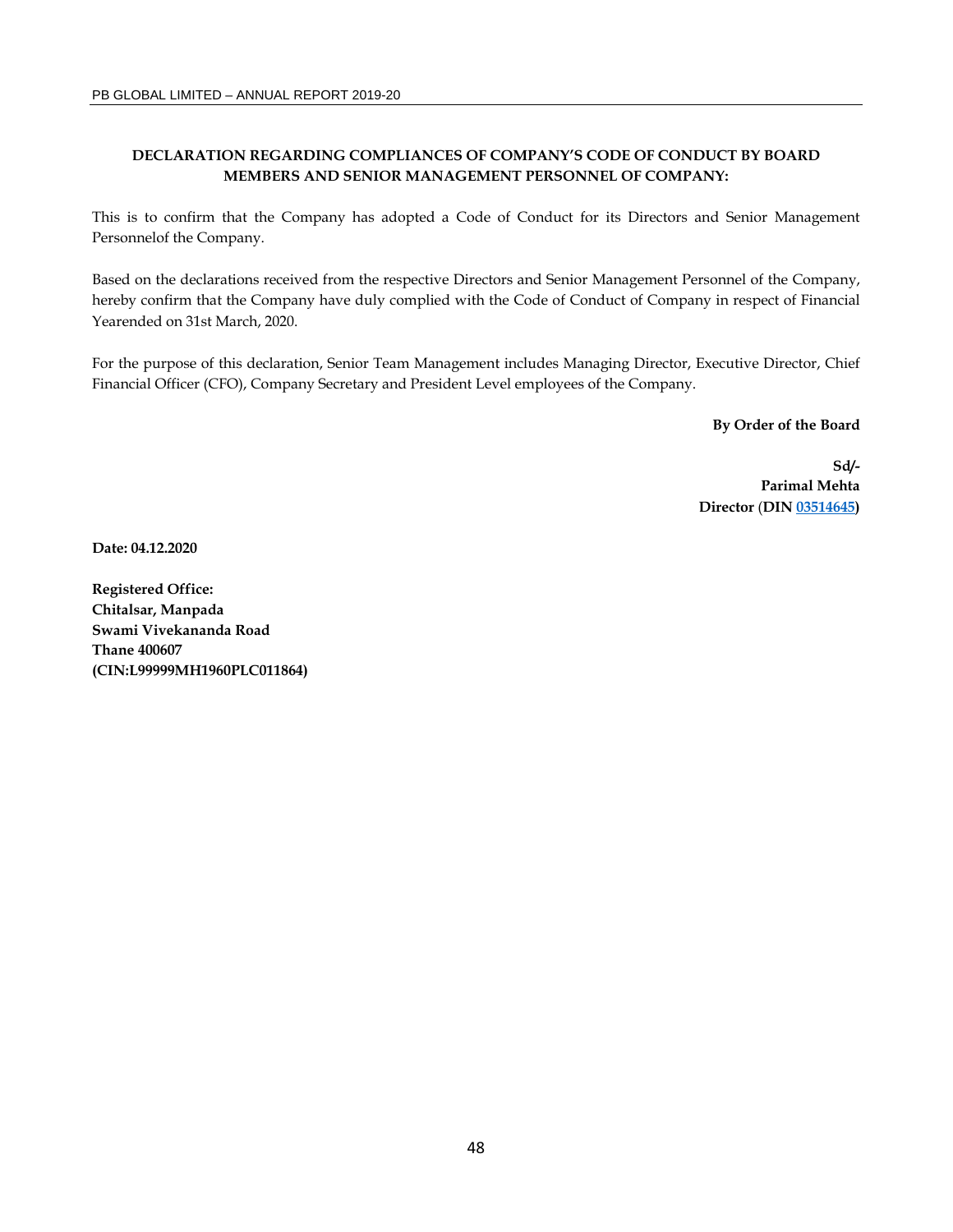#### **MANAGEMENT DISCUSSION AND ANALYSIS REPORT**

Your Directors are pleased to present the Management Discussion and Analysis Report for the year ended 31<sup>st</sup> March, 2020.

The Management Discussion and Analysis have been included in consonance with the Code of Corporate Governance as approved by The Securities and Exchange Board of India (SEBI). Investors are cautioned that these discussions contain certain forward looking statements that involve risk and uncertainties including those risks which are inherent in the Company's growth and strategy. The company undertakes no obligation to publicly update or revise any of the opinions or forward looking statements expressed in this report consequent to new information or developments, events or otherwise.

The management of the company is presenting herein the overview, opportunities and threats, initiatives by the Company and overall strategy of the company and its outlook for the future. This outlook is based on management's own assessment and it may vary due to future economic and other future developments in the country.

#### **Segment-wise Performance**

The Company operates in two reportable segments i.e. trading Business. The Business Segment has been identified as separate segment in accordance with Ind AS 108 'Segment Reporting'.

#### **Risk & Concerns:**

In today's complex business environment, almost every business decision requires executives and managers to balance risk and reward. Effective risk management is therefore critical to an organization's success. Globalization with increasing integration of markets, newer and more complex products and transactions and an increasingly stringent regulatory framework has exposed organizations to and integrated approach to risk management. Timely and effective risk management is of prime importance to our continued success. The sustainability of the business is derived from the following:

- $\triangleright$  Identification of the diverse risks faced by the company.
- $\triangleright$  The evolution of appropriate systems and processes to measure and monitor them.
- $\triangleright$  Risk Management through appropriate mitigation strategies within the policy framework.
- $\triangleright$  Monitoring the progress of the implementation of such strategies and subjecting them to periodical audit and review.
- $\triangleright$  Reporting these risk mitigation results to the appropriate managerial levels.
- $\triangleright$  There is the risk of loss from inadequate or failed systems, processes or procedures. These may be attributed to human failure or technical problems given the increase use of technology and staff turnover. Your company has in place suitable mechanisms to effectively reduce such risks. All these risks are continuously analyzed and reviewed at various levels of management through an effective information system.

#### **Opportunities and Threats:**

Some of the key trends of the industry that are favorable to the company to exploit these emerging opportunities are:

- $\triangleright$  Clients are more comfortable with uniform high quality and quick service and process across the enterprise.
- $\triangleright$  There are good prospects for expanding further activities in this direction.

#### **Some Of The Key Changes In The Industry Unfavourable To The Company Are:**

 $\triangleright$  Heightened competition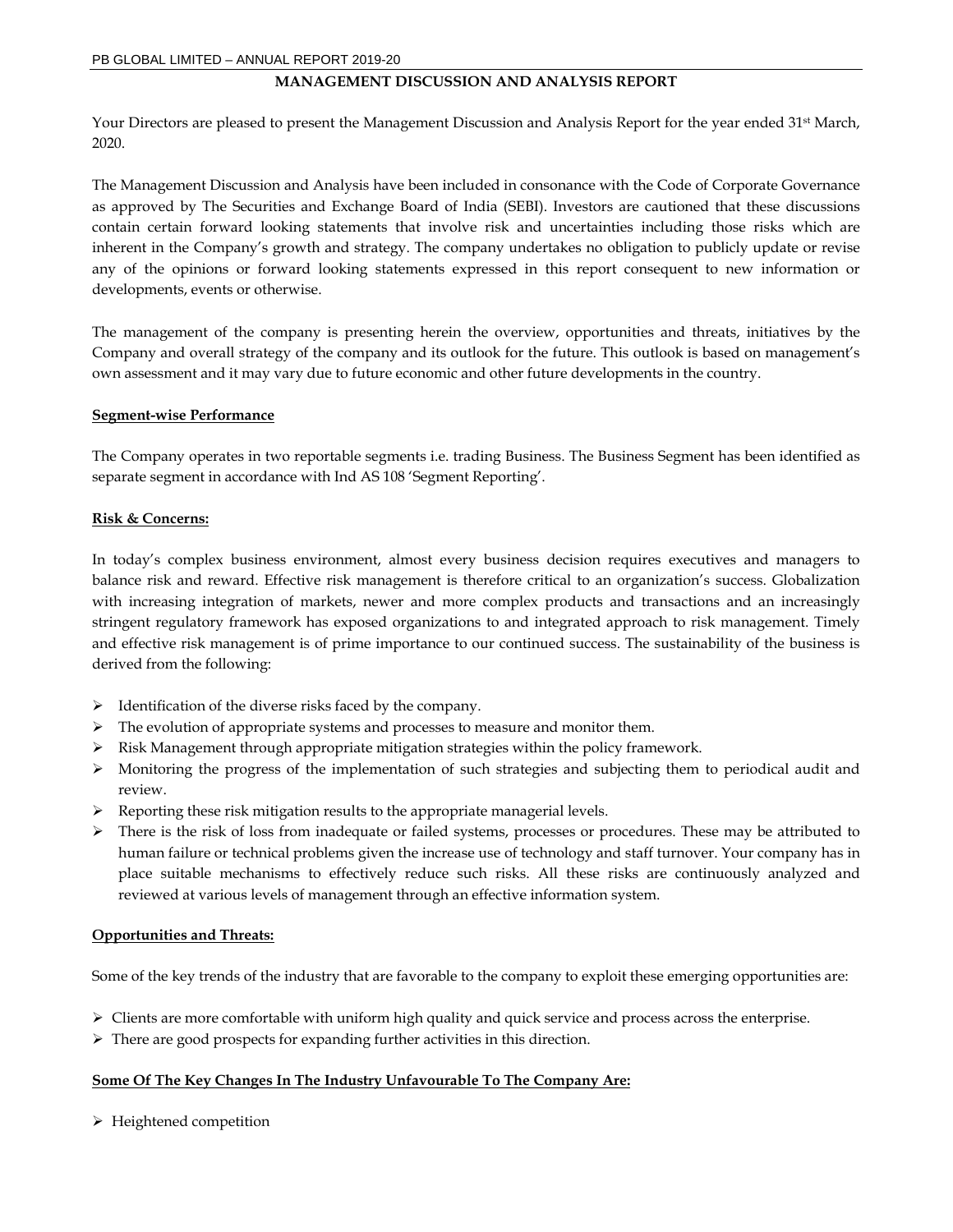- > Increasing Compliances
- > Attraction and retention of human capital.
- $\triangleright$  Regulatory changes.

#### **Internal Control Systems and their Adequacy:**

Internal control systems are embedded in the processes across all functions in the Company. These systems are being regularly reviewed and wherever necessary are modified or redesigned to ensure better efficiency and effectiveness. The systems are subjected to supervision by the Board of Directors and the Audit Committee, duly supported by Corporate Governance.

Company Complies with all Applicable statutes, policies, procedures, listing requirements and management guidelines. It Adheres to applicable accounting standards and polices.

#### **Human Resources:**

- $\triangleright$  The Management believes in maintaining cordial relations with its employees. The management recognizes the importance of Human Resources and effective steps will be taken to strengthen the same depending on the requirements.
- The Company provided excellent working environment so that the individual staff can reach his/her full potential.
- $\triangleright$  The Company is poised to take on the challenges and march towards accomplishing its mission with success.
- $\triangleright$  The Company maintained good Industrial/Business relation in market which enhanced the Creditworthiness of the Company.

#### **Cautionary Statement:**

Statement in the Management Discussion and Analysis describing the Company's objectives exceptions or predications may be forwards looking within the meaning of applicable securities, laws and regulations. Actual results may differ materially from those expressed in the statement. Several factors could make significant difference to the company's operation. These include climatic conditions and economic conditions affecting demand and supply, government regulations and taxation, natural calamities etc. over which the company does not have any control.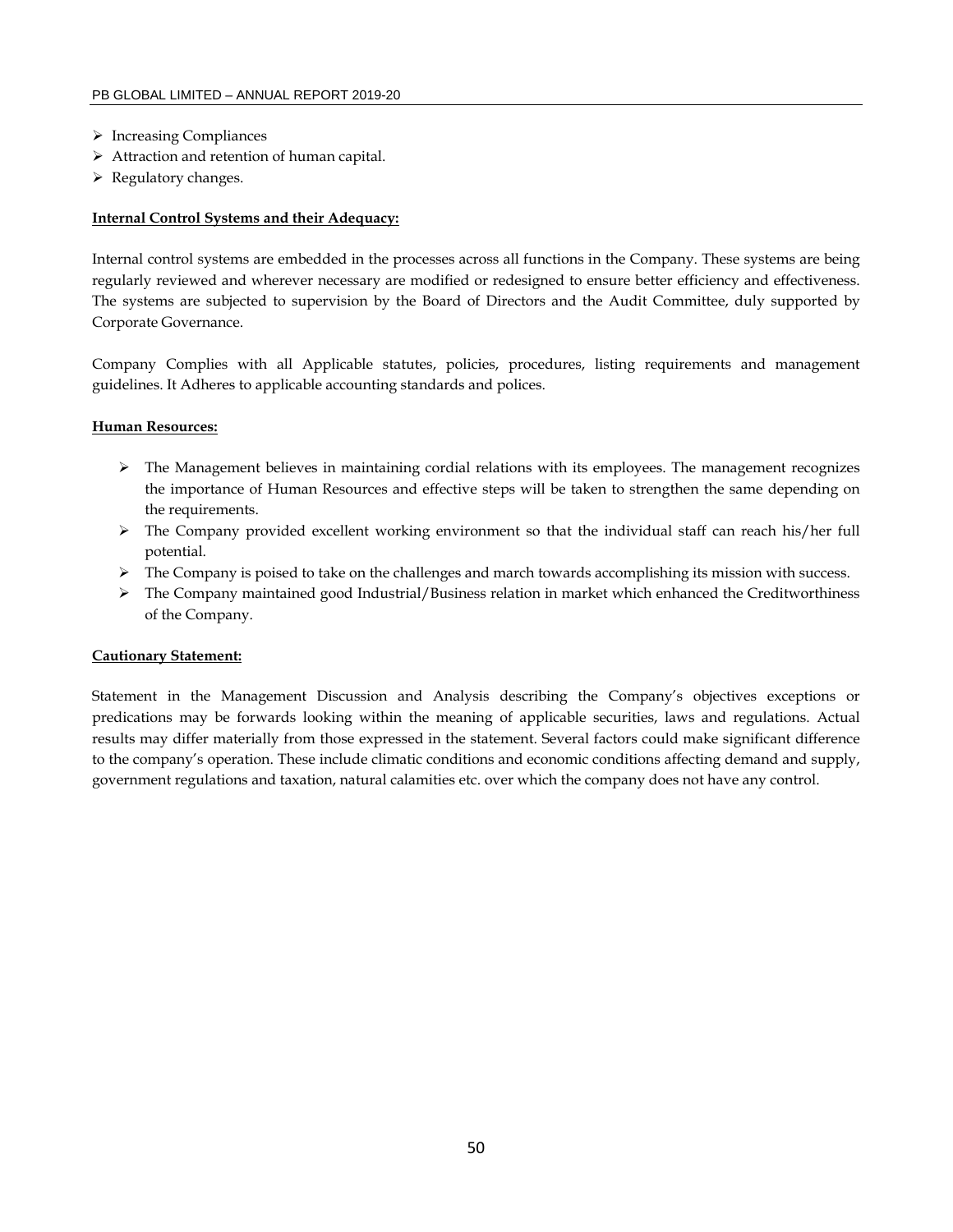## **SECRETARIAL COMPLIANCE REPORT of PB Global Limited For The Year Ended 31st March, 2020**

I, SumitKhanna, Partner of SARK & Associates, Practicing Company Secretaries have examined:

(a) all the documents and records made available to us and explanation provided by PB Global Limited ("the listed entity"),

(b) the filings/ submissions made by the listed entity to the stock exchanges,

(c) website of the listed entity,

(d) any other document/ filing, as may be relevant, which has been relied upon to make this certification,

For the year ended 31.03.2020 ("Review Period") in respect of compliance with the provisions of:

(a) the Securities and Exchange Board of India Act, 1992 ("SEBI Act") and the Regulations, circulars, guidelines issued thereunder; and

(b) the Securities Contracts (Regulation) Act, 1956 ("SCRA"), rules made thereunder and the Regulations, circulars, guidelines issued thereunder by the Securities and Exchange Board of India ("SEBI");

The specific Regulations, whose provisions and the circulars/ guidelines issued thereunder, have been examined, include:-

- (a) Securities and Exchange Board of India (Listing Obligations and Disclosure Requirements) Regulations, 2015;
- *(b)* Securities and Exchange Board of India (Issue of Capital and Disclosure Requirements) Regulations, 2018; *(Not attracted during the year under review)*
- (c) Securities and Exchange Board of India (Substantial Acquisition of Shares and Takeovers) Regulations, 2011; *(Not attracted during the year under review)*
- *(d)* Securities and Exchange Board of India (Buyback of Securities) Regulations, 2018; *(Not attracted during the year under review)*
- *(e)* Securities and Exchange Board of India (Share Based Employee Benefits) Regulations, 2014**;** *(Not attracted during the year under review)*
- *(f)* Securities and Exchange Board of India (Issue and Listing of Debt Securities) Regulations, 2008**;** *(Not attracted during the year under review)*
- *(g)* Securities and Exchange Board of India(Issue and Listing of Non- Convertible and Redeemable Preference Shares) Regulations,2013; *(Not attracted during the year under review)*
- (h) Securities and Exchange Board of India (Prohibition of Insider Trading) Regulations, 2015; *(Not attracted during the year under review)*

And based on the above examination, we hereby report that, during the Review Period:

(a) The listed entity has complied with the provisions of the above Regulations and circulars/ guidelines issued thereunder, except in respect of matters specified below:-

| Sr. | Compliance Requirement                       | Deviations | Observation/remark by     |
|-----|----------------------------------------------|------------|---------------------------|
| no: | (Regulations! circulars!                     |            | <b>Practicing Company</b> |
|     | guidelines including specific                |            | Secretaries               |
|     | clause)                                      |            |                           |
|     | Shareholding Pattern as per Regulation 31 of |            | Filed after due date      |
|     | SEBI (LODR) Regulations, 2015 for the        |            |                           |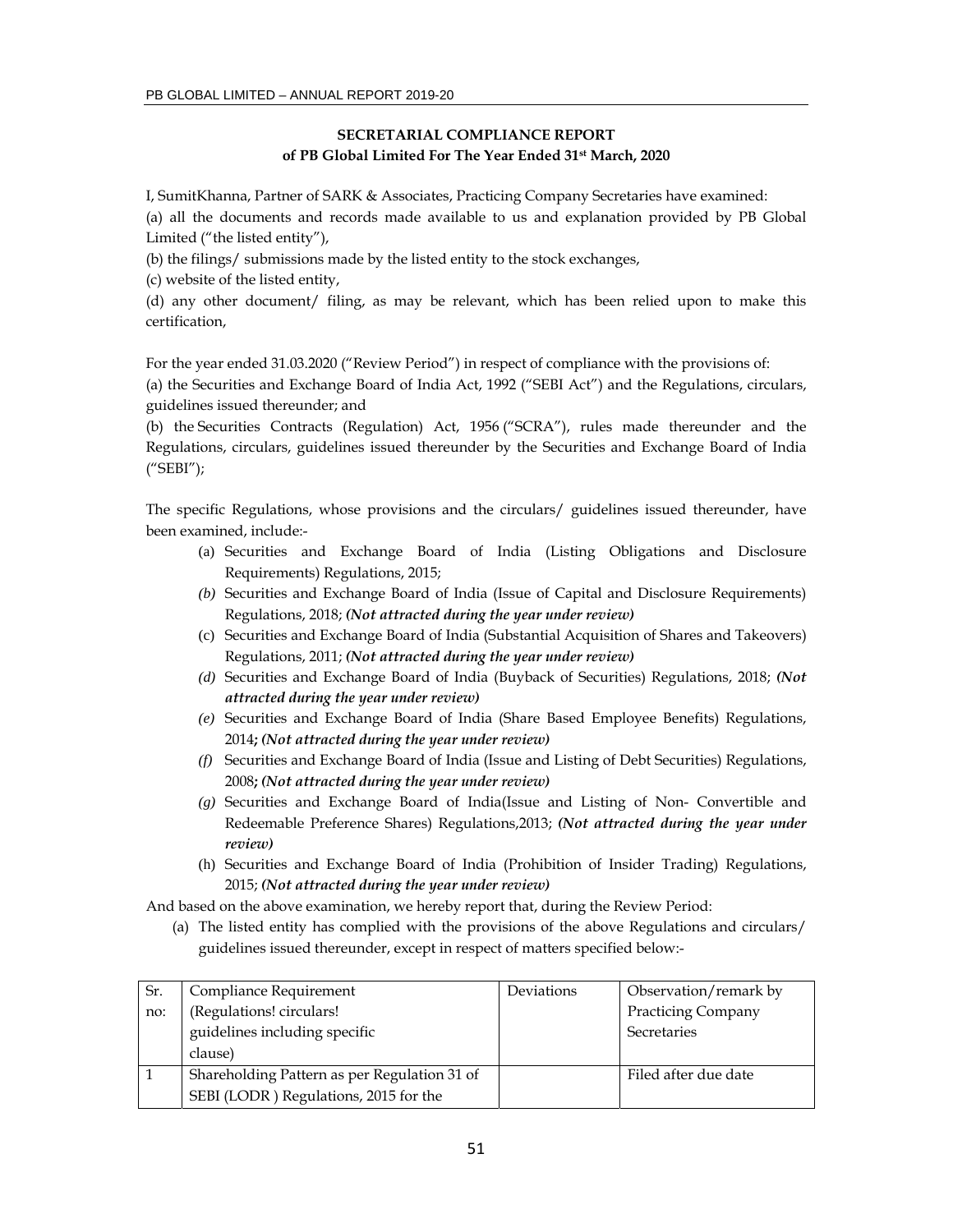|                | quarter ended 30.06.2019                                                                 |                                |
|----------------|------------------------------------------------------------------------------------------|--------------------------------|
| $\overline{2}$ | Board meeting for Consideration and                                                      | <b>Board Meeting Conducted</b> |
|                | approval of Financial Results for the quarter                                            | before due date                |
|                | ended on 30.06.2019 (Regulation 33 of SEBI                                               |                                |
|                | (LODR) Regulations, 2015                                                                 |                                |
| 3              | Corporate Governance Report for the quarter                                              | Filed after due date           |
|                |                                                                                          |                                |
|                | ended on 30.06.2019 (Regulation 27 of SEBI                                               |                                |
|                | (LODR) Regulations, 2015                                                                 | Filed after due date           |
| 4              | Share Reconciliation Audit Report for the                                                |                                |
|                | quarter ended 30.06.2019 (Regulation 55A of                                              |                                |
|                | SEBI (Depositories and Participant)                                                      |                                |
|                | Regulations, 1996                                                                        |                                |
| 5              | Statement of Investor Complaints for the                                                 | Filed after due date           |
|                | quarter ended on 30.09.2019 (Regulation 13 of                                            |                                |
|                | SEBI (LODR) Regulations, 2015)                                                           |                                |
| 6              | Compliance Certificate for the half year ended                                           | Filed before due date          |
|                | on 31.03.2020 (Regulation 7(3) of SEBI                                                   |                                |
|                | (LODR) Regulations, 2015)                                                                |                                |
| 7              | Certificate from Practicing Company                                                      | Filed after due date           |
|                | Secretary for the half year ended on 30.09.2019                                          |                                |
|                | (Regulation 40(9) of SEBI (LODR)                                                         |                                |
|                | Regulations, 2015)                                                                       |                                |
| 8              | Share Reconciliation Audit Report for the                                                | Filed before due date          |
|                | quarter ended 30.09.2019 (Regulation 55A of                                              |                                |
|                | SEBI (Depositories and Participant)                                                      |                                |
|                | Regulations, 1996                                                                        |                                |
| 9              | Shareholding Pattern as per Regulation 31 of                                             | Filed after due date           |
|                | SEBI (LODR) Regulations, 2015 for the                                                    |                                |
|                | quarter ended 30.09.2019                                                                 |                                |
| 10             | Share Reconciliation Audit Report for the                                                | Filed before due date          |
|                | quarter ended 31.12.2019 (Regulation 55A of                                              |                                |
|                | SEBI (Depositories and Participant)                                                      |                                |
|                | Regulations, 1996                                                                        |                                |
|                |                                                                                          | Filed before due date          |
| 11             | Share Reconciliation Audit Report for the<br>quarter ended 31.03.2020 (Regulation 55A of |                                |
|                |                                                                                          |                                |
|                | SEBI (Depositories and Participant)                                                      |                                |
|                | Regulations, 1996                                                                        |                                |
| 12             | Shareholding Pattern as per Regulation 31 of                                             | Filed after due date           |
|                | SEBI (LODR) Regulations, 2015 for the                                                    |                                |
|                | quarter ended 31.03.2020                                                                 |                                |
| 13             | Statement of Investor Complaints for the                                                 | Filed before due date          |
|                | quarter ended on 31.03.2020 (Regulation 13 of                                            |                                |
|                | SEBI (LODR) Regulations, 2015)                                                           |                                |
| 14             | Certificate from Practicing Company                                                      | Filed before due date          |
|                | Secretary for the half year ended on 31.03.2020                                          |                                |
|                | (Regulation 40(9) of SEBI (LODR)                                                         |                                |
|                | Regulations, 2015)                                                                       |                                |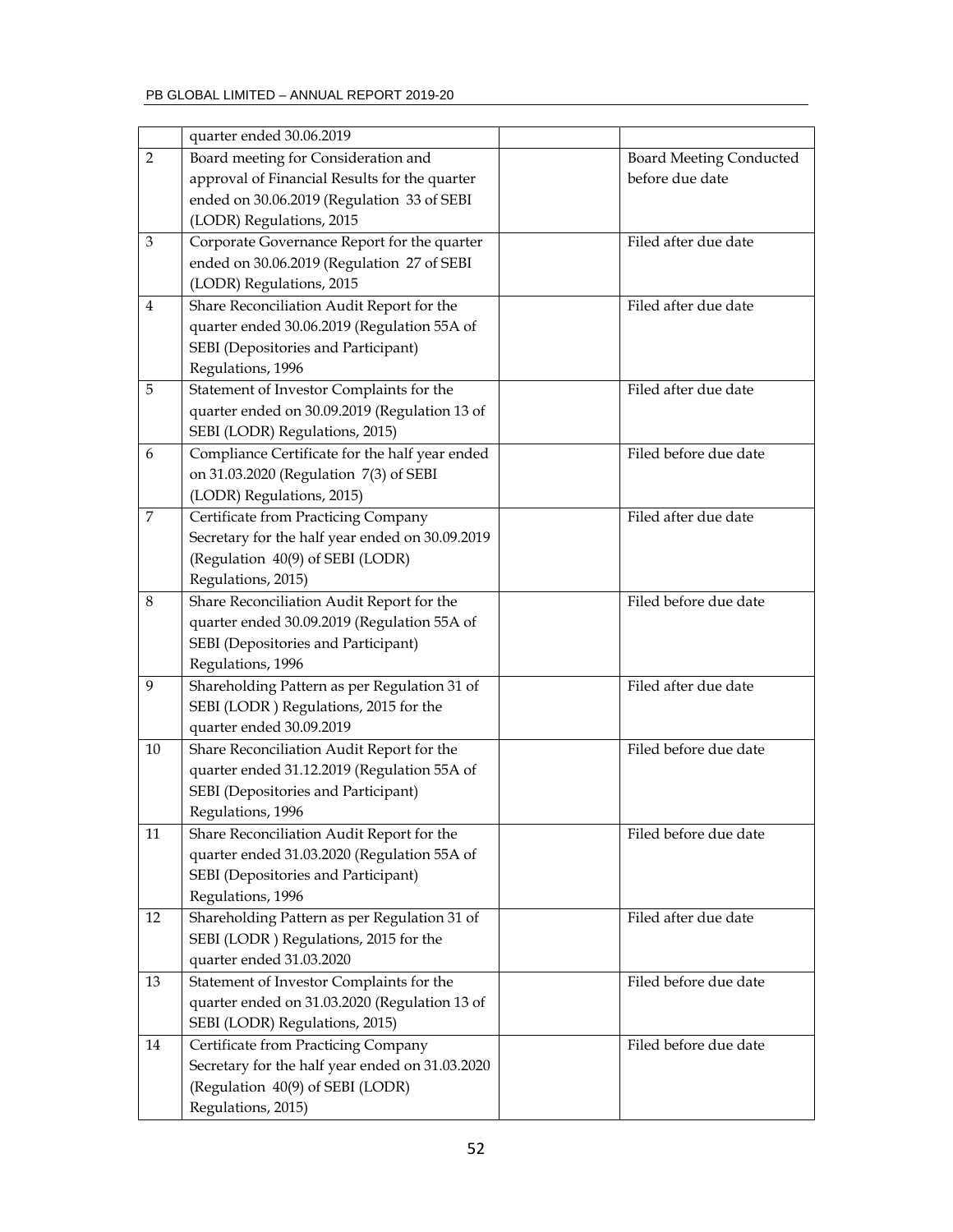- (b) The listed entity has maintained proper records under the provisions of the above Regulations and circulars/ guidelines issued thereunder insofar as it appears from my/our examination of those records.
- (c) The following are the details of actions taken against the listed entity/ its promoters/ directors/ material subsidiaries either by SEBI or by Stock Exchanges *(including under the Standard Operating Procedures issued by SEBI through various circulars)* under the aforesaid Acts/ Regulations and circulars/ guidelines issued thereunder:

| $S_{r}$ . | Action taken by | Details of         | Details of     | Observation/remark         |
|-----------|-----------------|--------------------|----------------|----------------------------|
| no:       |                 | violation          | action taken   | by Practicing              |
|           |                 |                    |                | <b>Company Secretaries</b> |
|           |                 |                    |                |                            |
|           | <b>BSE</b> Ltd  | Payment of         | Company is in  | Company is in              |
|           |                 | Annual listing fee | process of     | process of                 |
|           |                 | is pending         | arrangement of | arrangement of funds.      |
|           |                 |                    | funds          |                            |

(d) The listed entity has taken the following actions to comply with the observations made in previous reports:

| $\overline{S_r}$ | Observation/remark by     | Observations made     | Actions taken by      | Comments of the   |
|------------------|---------------------------|-----------------------|-----------------------|-------------------|
| no:              | <b>Practicing Company</b> | in the secretarial    | the listed entity, if | Practicing        |
|                  | Secretaries               | compliance report     | any                   | Company           |
|                  |                           | for the year          |                       | Secretary on the  |
|                  |                           | 2018-2019             |                       | actions taken by  |
|                  |                           |                       |                       | the listed entity |
| Nil              | <b>BSE LTD</b>            | Payment of            | Reinstatement fee     | The matter was    |
|                  |                           | reinstatement fee was | has been paid         | resolved          |
|                  |                           | pending, related to   | before due date       |                   |
|                  |                           | Revocation matter     |                       |                   |

**For SARK & Associates Practicing Company Secretary** 

**Sd/-** 

**SumitKhanna Partner Membership No.: 22135 C P No.: 9304** 

**Place: Mumbai Date: 31st July, 2020 UDIN - A022135B000539377**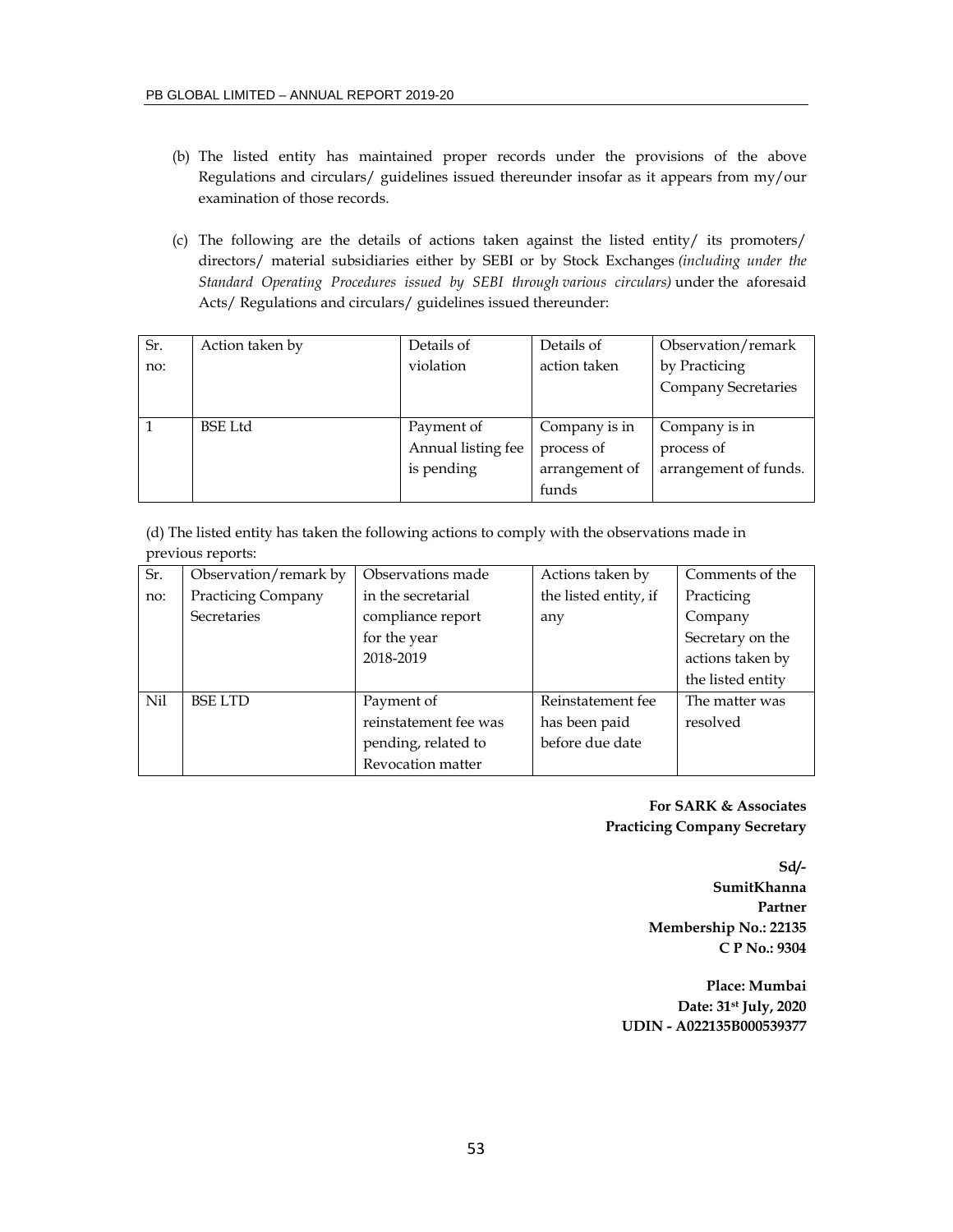## **PBL – STANDALONE AUDITOR'S REPORT**

# Independent Auditor's Report TO THE MEMBERS OF P B GLOBAL LIMITED Report on the Standalone IndAS Financial Statements

We have audited the accompanying standalone IndAS financial statements of P B Global Limited ('the Company'), which comprise the balance sheet as at 31 March 2020, the statement of profit and loss, the statement of cash flows and the statement of changes in equity for the year then ended and a summary of the significant accounting policies and other explanatory information.

## Management's Responsibility for the Standalone Financial Statements

The Company's Board of Directors is responsible for the matters stated in Section 134(5) of the Companies Act, 2013 ("the Act") with respect to the preparation of these standalone Ind AS financial statements that give a true and fair view of the financial position, financial performance including other comprehensive income, cash flows and changes in equity of the Company in accordance with the accounting principles generally accepted in India, including the Indian Accounting Standards prescribed under Section 133 of the Act read with relevant rules issued thereunder.

This responsibility also includes maintenance of adequate accounting records in accordance with the provisions of the Act for safeguarding the assets of the Company and for preventing and detecting frauds and other irregularities; selection and application of appropriate accounting policies; making judgments and estimates that are reasonable and prudent; and design, implementation and maintenance of adequate internal financial controls, that were operating effectively for ensuring the accuracy and completeness of the accounting records, relevant to the preparation and presentation of the standaloneInd AS financial statements that give a true and fair view and are free from material misstatement, whether due to fraud or error.

# Auditor's Responsibility

Our responsibility is to express an opinion on these standalone IndAS financial statements based on our audit.

We have taken into account the provisions of the Act, the accounting and auditing standards and matters which are required to be included in the audit report under the provisions of the Act and the Rules made thereunder.

We conducted our audit in accordance with the Standards on Auditing specified under Section 143(10) of the Act. Those Standards require that we comply with ethical requirements and plan and perform the audit to obtain reasonable assurance about whether the standalone IndAS financial statements are free from material misstatement.

An audit involves performing procedures to obtain audit evidence about the amounts and the disclosures in the standalone IndAS financial statements. The procedures selected depend on the auditor's judgment, including the assessment of the risks of material misstatement of the standalone IndAS financial statements, whether due to fraud or error. In making those risk assessments, the auditor considers internal financial control relevant to the Company's preparation of the standalone IndAS financial statements that give a true and fair view in order to design audit procedures that are appropriate in the circumstances. An audit also includes evaluating the appropriateness of the accounting policies used and the reasonableness of the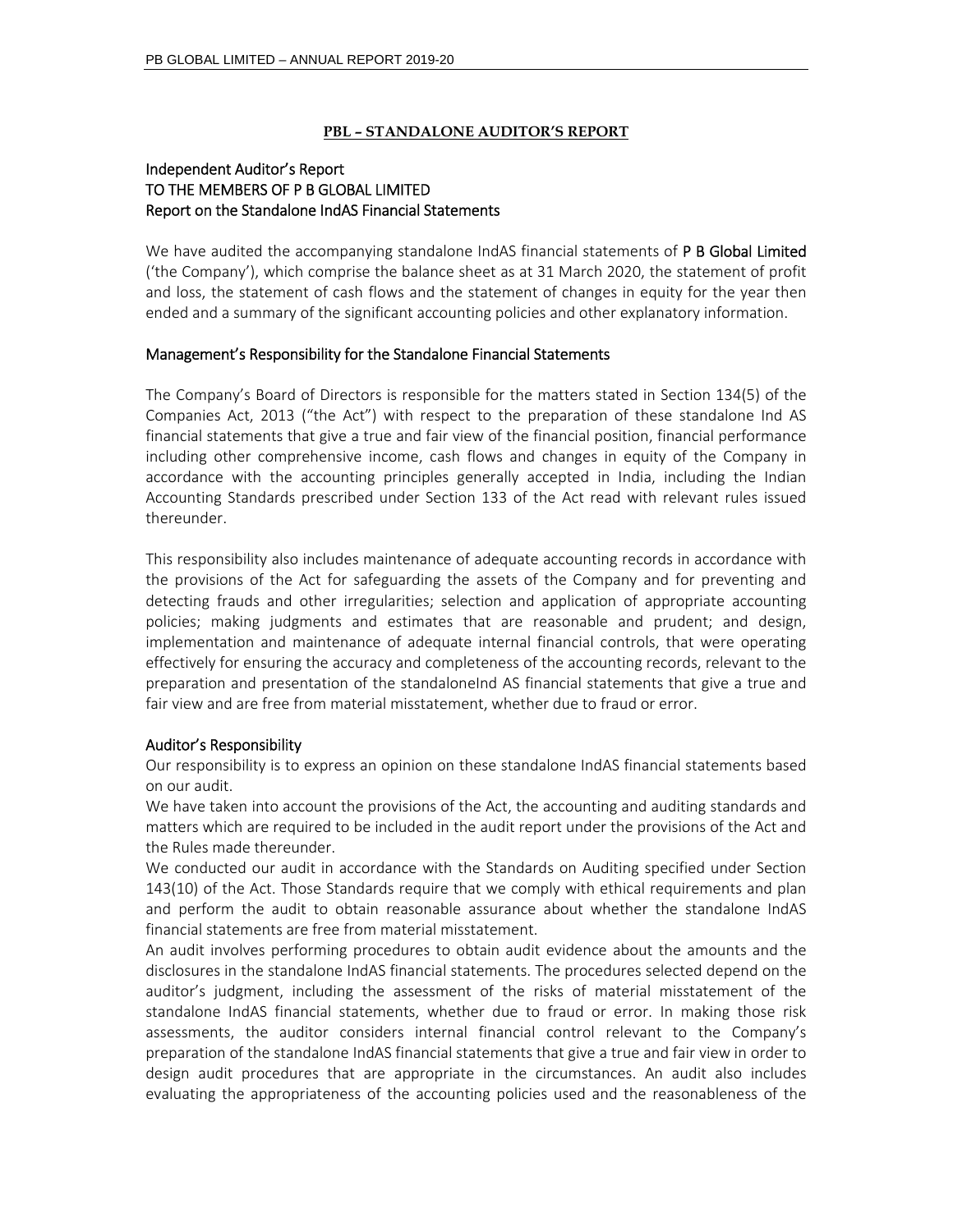accounting estimates made by the Company's Directors, as well as evaluating the overall presentation of the standalone IndAS financial statements.

We believe that the audit evidence we have obtained is sufficient and appropriate to provide a basis for our audit opinion on the standalone IndAS financial statements.

#### Basis of Qualified Opinion

As required by Ind AS 19, "Employee Benefits" the Company is not making any provisions for the Employee benefit accruing during the year. The Company has a policy to account for the same on Cash basis.

#### Qualified Opinion

In our Opinion and to the best of our information and according to explanations given to us except for the possible Effects of the matter described in the basis of Qualified Opinion paragraph above the aforesaid Standalone Ind AS financial statements give the information required by the Act in the manner so required and give a true & fair view in conformity with the accounting principles generally accepted in India of the state of affairs of the Company as at  $31<sup>st</sup>$ March , 2020 and its Profit total comprehensive income its cash flow and the changes in equity for the year ended on the date.

#### Report on Other Legal and Regulatory Requirements

- 1. As required by the Companies (Auditor's Report) Order, 2016 ("the Order") issued by the Central Government of India in terms of section 143(11) of the Act, we give in the "Annexure ‐ A", a statement on the matters specified in the paragraph 3 and 4 of the order.
- 2. As required by Section 143(3) of the Act, we report that:
	- A. We have sought and obtained all the information and explanations which to the best of our knowledge and belief were necessary for the purposes of our audit.
	- B. in our opinion proper books of account as required by law have been kept by the Company so far as it appears from our examination of those books;
	- C. the balance sheet, the statement of profit and loss, the statement of cash flows and the statement of changes in equity dealt with by this Report are in agreement with the books of account;
	- D. in our opinion, the aforesaid standalone IndAS financial statements comply with the Accounting Standards specified under Section 133 of the Act read with relevant rule issued thereunder;
	- E. On the basis of the written representations received from the directors as on 31 March 2020 taken on record by the Board of Directors, none of the directors is disqualified as on March 31, 2020 from being appointed as a director in terms of Section 164 (2) of the Act;
	- F. with respect to the adequacy of the internal financial controls over financial reporting of the Company and the operating effectiveness of such controls, refer to our separate report in "Annexure ‐ B"; and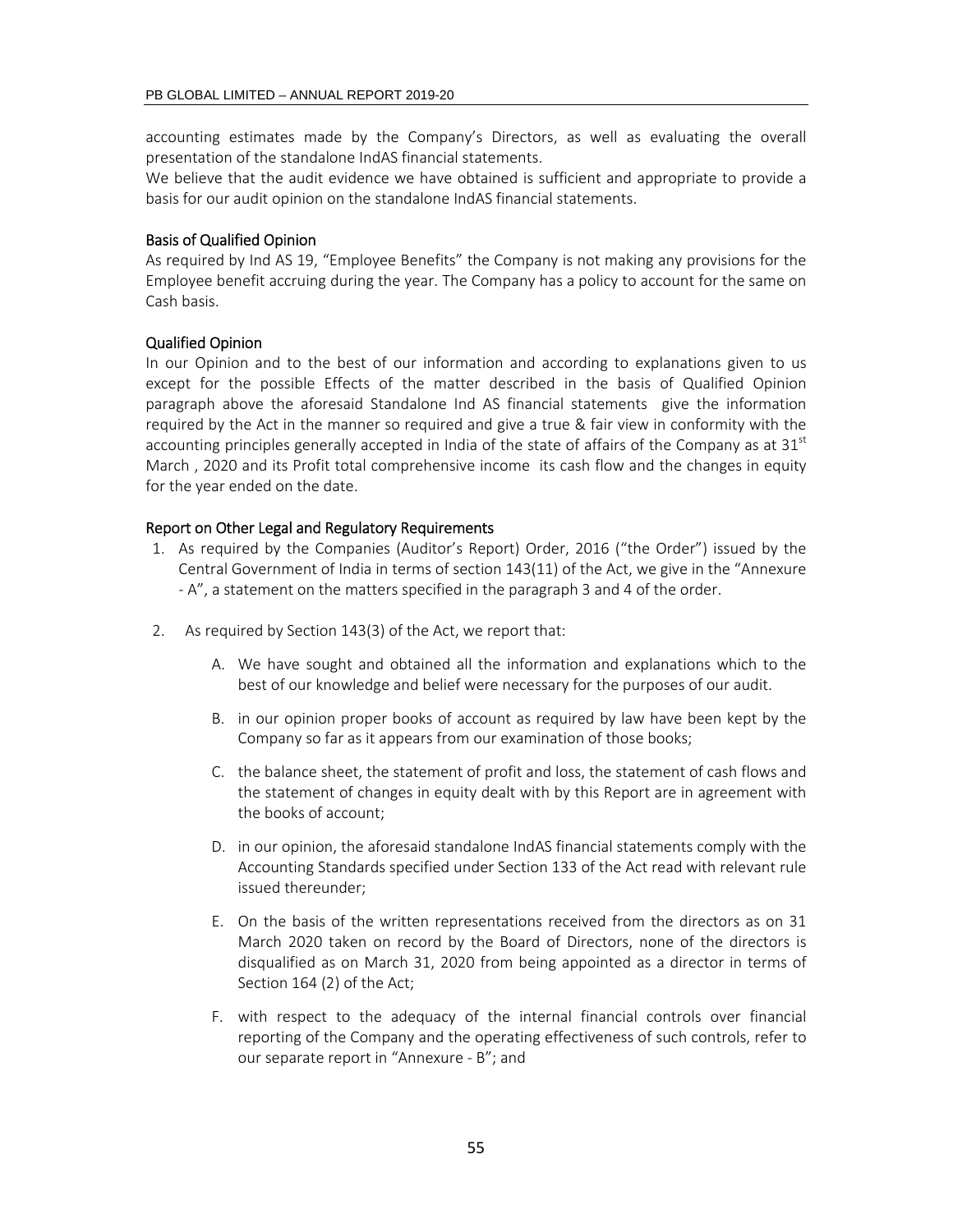- G. with respect to the other matters to be included in the Auditor's Report in accordance with Rule 11 of the Companies (Audit and Auditors) Rules, 2014, in our opinion and to the best of our information and according to the explanations given to us:
	- i. the Company has disclosed the impact of pending litigations on its financial position in its standalone Ind AS financial statements;
	- ii. the Company has made provision, as required under the applicable law or accounting standards, for material foreseeable losses, if any, on long-term contracts including derivative contracts;
	- iii. There were no amounts which were required to be transferred to the Investor Education and Protection Fund by the Company.

## For SSRV & ASSOCIATES

*Chartered Accountants*  FIRM NO. ‐ 135901W

 $SD/-$ 

#### VishnukantKabra

*Partner*  M.No : 403437 PLACE: ‐ MUMBAI DATE: 30/07/2020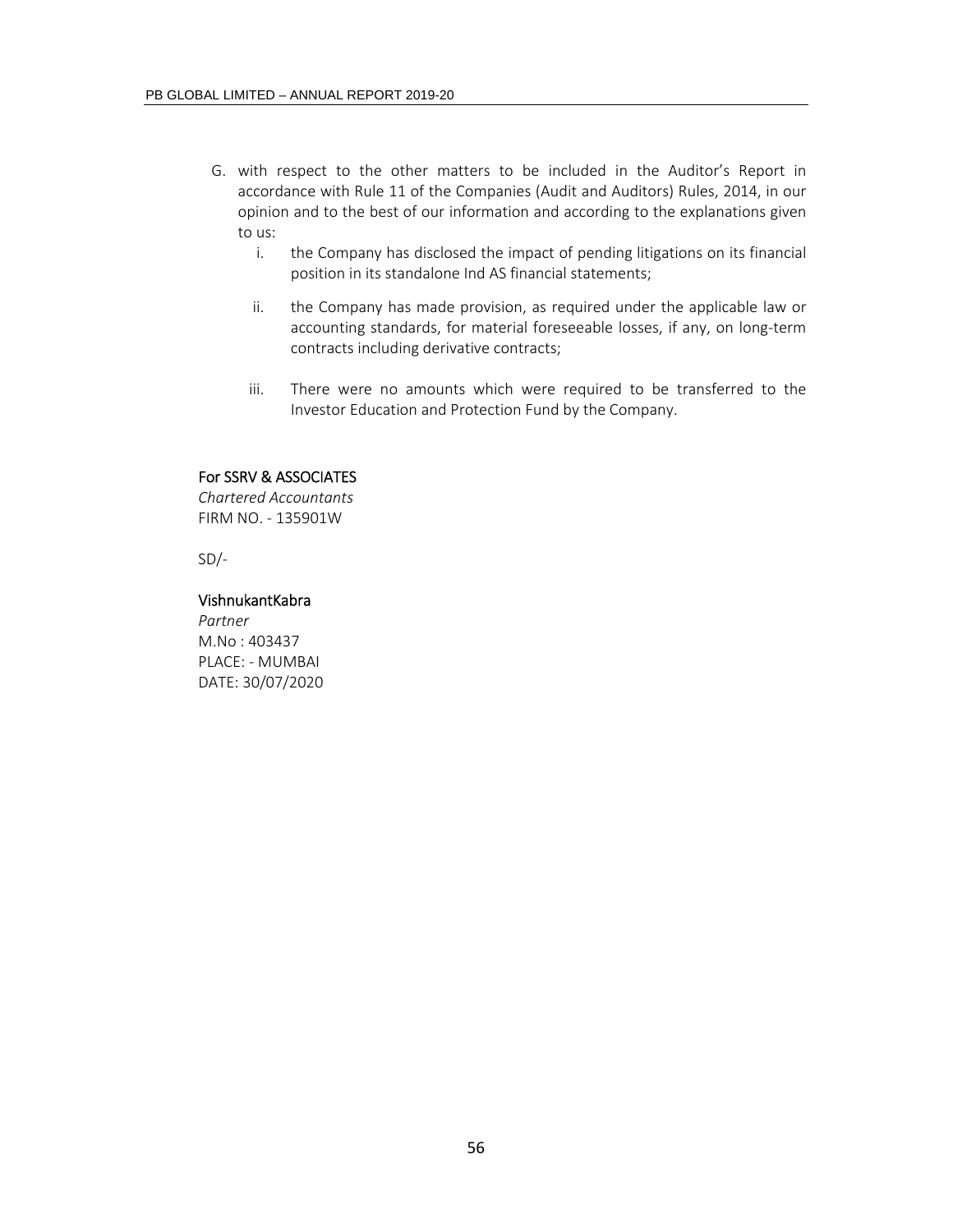#### Annexure ‐ A to the Auditors' Report

The Annexure referred to in Independent Auditors' Report to the members of the Company on the standalone IndAS financial statements for the year ended 31 March 2020, we report that:

- i. The Company has maintained proper records showing full particulars, including quantitative details and situation of fixed assets;
	- a. The Fixed Assets have been physically verified by the management in a phased manner, designed to cover all the items over a period of three years, which in our opinion, is reasonable having regard to the size of the company and nature of its business. Pursuant to the program, a portion of the fixed asset has been physically verified by the management during the year and no material discrepancies between the books records and the physical fixed assets have been noticed.
	- b. The title deeds of immovable properties are held in the name of the company.
- ii. As explanation to us, the inventory has been physically verified by the management at reasonable intervals during the year. In our opinion and according to the information and explanation given to us, no material discrepancies notice on physical verification
- iii. The Company has not availed loans from companies, firms, and other parties covered in the Register maintained under section 189 of the Companies Act, 2013"The Act".. Thus, paragraph 3(iii) of the Order is not applicable to the Company.
- iv. In our opinion and according to the information and explanations given to us, the Company has complied with the provisions of section 185 and 186 of the Act, with respect to the loans and investments made.
- v. The Company has not accepted any deposits from the public. Thus, paragraph  $3(v)$  of the Order is not applicable to the Company.
- vi. The Central Government has not prescribed the maintenance of cost records under section 148(1) of the Act, for any of the services rendered by the Company.. Thus, paragraph 3(vi) of the Order is not applicable to the Company.
- vii. According to the information and explanations given to us and on the basis of our examination of the records of the Company, amounts deducted/accrued in the books of account in respect of undisputed statutory dues including, Employee Provident Fund, Employee Stock Insurance statutory dues have not been regularly deposited during the year by the Company with the appropriate authorities.
- viii. Based on our audit process the Company has taken loans or borrowings from financial institution, banks. In our opinion and according to the information and explanations given to us, the Company has not defaulted in the repayment of dues to banks.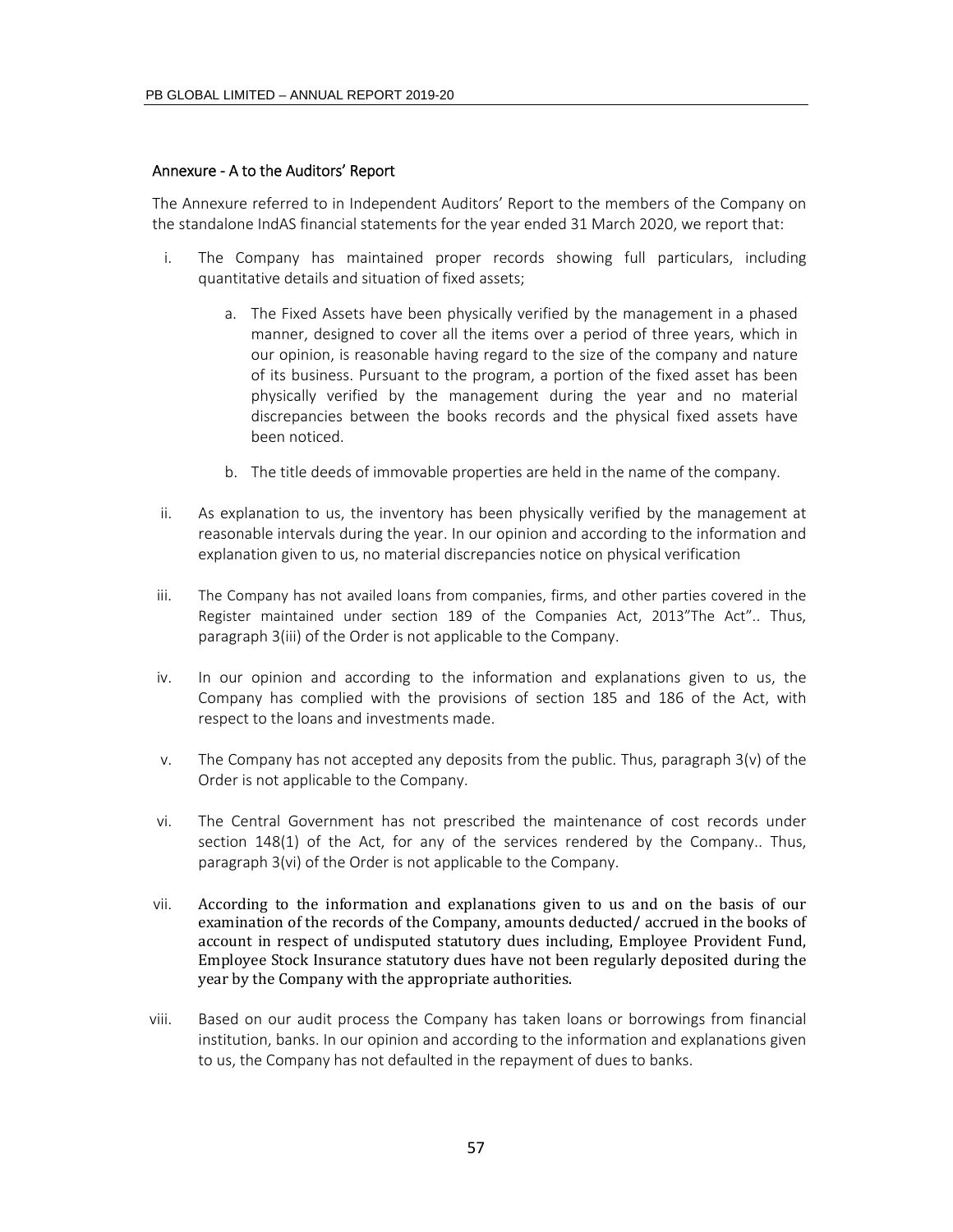- ix. Based upon the audit procedures performed and the information and explanations given by the management, the company has raised moneys by way of further public offer.
- x. According to the information and explanations given to us, no material fraud by the Company or on the Company by its officers or employees has been noticed or reported during the course of our audit.
- xi. According to the information given based on our examination of the records of the Company, the Company has been paid or provided in accordance with the requisite approvals mandated by the provisions of section 197 read with Schedule V to the Companies Act;
- xii. In our opinion and according to the information and explanations given to us, the Company is not a Nidhi company. Accordingly, paragraph 3(xii) of the Order is not applicable.
- xiii. According to the information and explanations given to us and based on our examination of the records of the Company, transactions with the related parties are in compliance with sections 177 and 188 of the Act where applicable and details of such transactions have been disclosed in the standalone IndAS financial statements as required by the applicable accounting standards.
- xiv. According to the information and explanations give to us and based on our examination of the records of the Company, the Company has made preferential allotment of Non‐ Convertible Redeemable Preference shares during the year.
- xv. According to the information and explanations given to us and based on our examination of the records of the Company, the Company has not entered into non‐cash transactions with directors or persons connected with him. Accordingly, paragraph 3(xv) of the Order is not applicable.
- xvi. The Company is not required to be registered under section 45‐IA of the Reserve Bank of India Act 1934. Accordingly, paragraph 3(xvi) of the Order is not applicable.

# For SSRV & ASSOCIATES

*Chartered Accountants*  FIRM NO. ‐ 135901W

 $SD/-$ 

#### VishnukantKabra

*Partner*  M.No : 403437 PLACE: ‐ MUMBAI DATE: 30/07/2020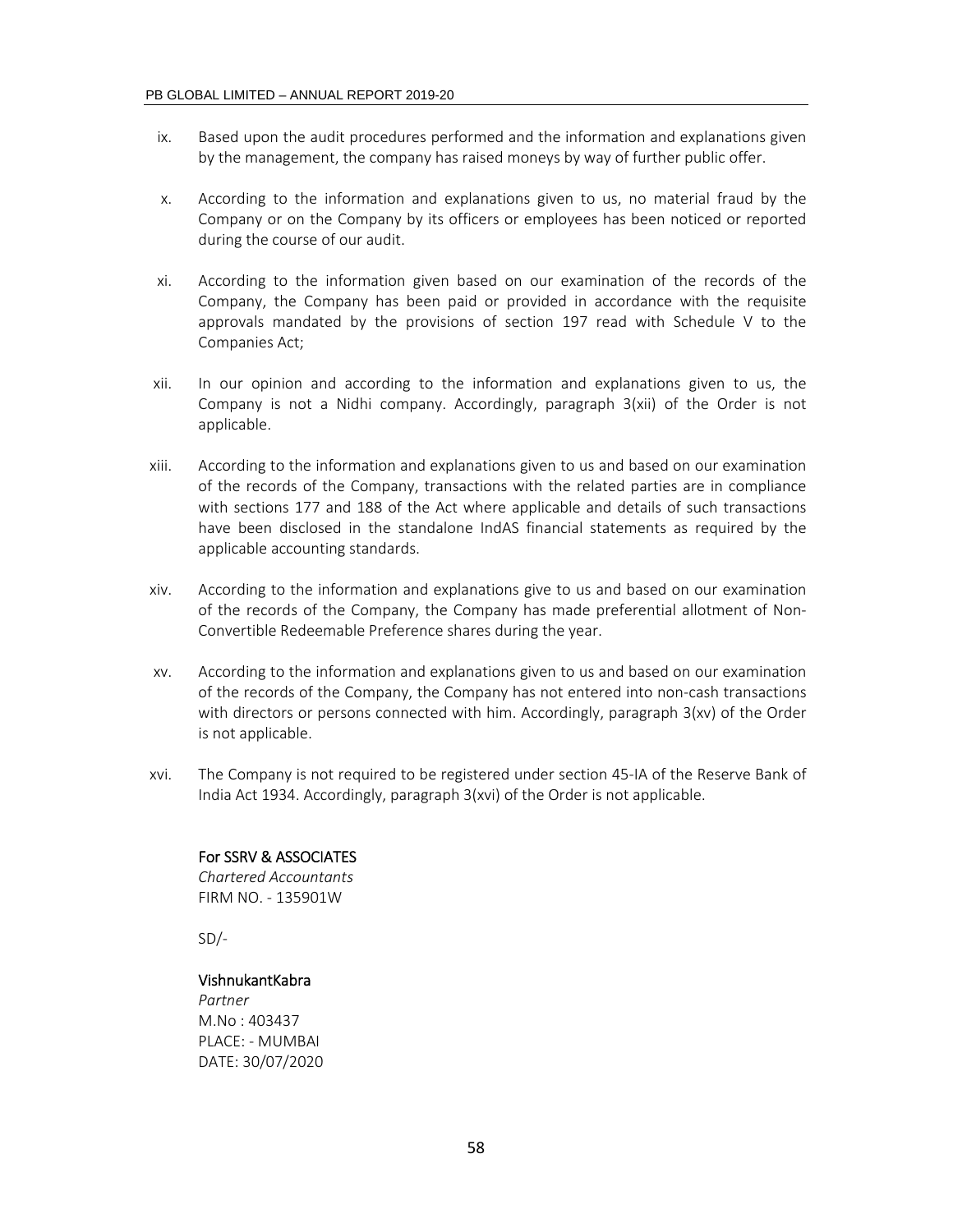## Annexure ‐ B to the Auditors' Report Report on the Internal Financial Controls under Clause (i) of Sub‐section 3 of Section 143 of the Companies Act, 2013 ("the Act")

We have audited the internal financial controls over financial reporting of **P B Global LIMITED** ("the Company") as of 31 March 2020 in conjunction with our audit of the standalone IndAS financial statements of the Company for the year ended on that date.

#### Management's Responsibility for Internal Financial Controls

The Company's management is responsible for establishing and maintaining internal financial controls based on the internal control over financial reporting criteria established by the Company considering the essential components of internal control stated in the Guidance Note on Audit of Internal Financial Controls over Financial Reporting issued by the Institute of Chartered Accountants of India ('ICAI'). These responsibilities include the design, implementation and maintenance of adequate internal financial controls that were operating effectively for ensuring the orderly and efficient conduct of its business, including adherence to company's policies, the safeguarding of its assets, the prevention and detection of frauds and errors, the accuracy and completeness of the accounting records, and the timely preparation of reliable financial information, as required under the Companies Act, 2013.

#### Auditors' Responsibility

Our responsibility is to express an opinion on the Company's internal financial controls over financial reporting based on our audit. We conducted our audit in accordance with the Guidance Note on Audit of Internal Financial Controls over Financial Reporting (the "Guidance Note") and the Standards on Auditing, issued by ICAI and deemed to be prescribed under section 143(10) of the Companies Act, 2013, to the extent applicable to an audit of internal financial controls, both applicable to an audit of Internal Financial Controls and, both issued by the Institute of Chartered Accountants of India. Those Standards and the Guidance Note require that we comply with ethical requirements and plan and perform the audit to obtain reasonable assurance about whether adequate internal financial controls over financial reporting was established and maintained and if such controls operated effectively in all material respects.

Our audit involves performing procedures to obtain audit evidence about the adequacy of the internal financial controls system over financial reporting and their operating effectiveness. Our audit of internal financial controls over financial reporting included obtaining an understanding of internal financial controls over financial reporting, assessing the risk that a material weakness exists, and testing and evaluating the design and operating effectiveness of internal control based on the assessed risk. The procedures selected depend on the auditor's judgment, including the assessment of the risks of material misstatement of the standalone IndAS financial statements, whether due to fraud or error.

We believe that the audit evidence we have obtained is sufficient and appropriate to provide a basis for our audit opinion on the Company's internal financial controls system over financial reporting.

#### Meaning of Internal Financial Controls over Financial Reporting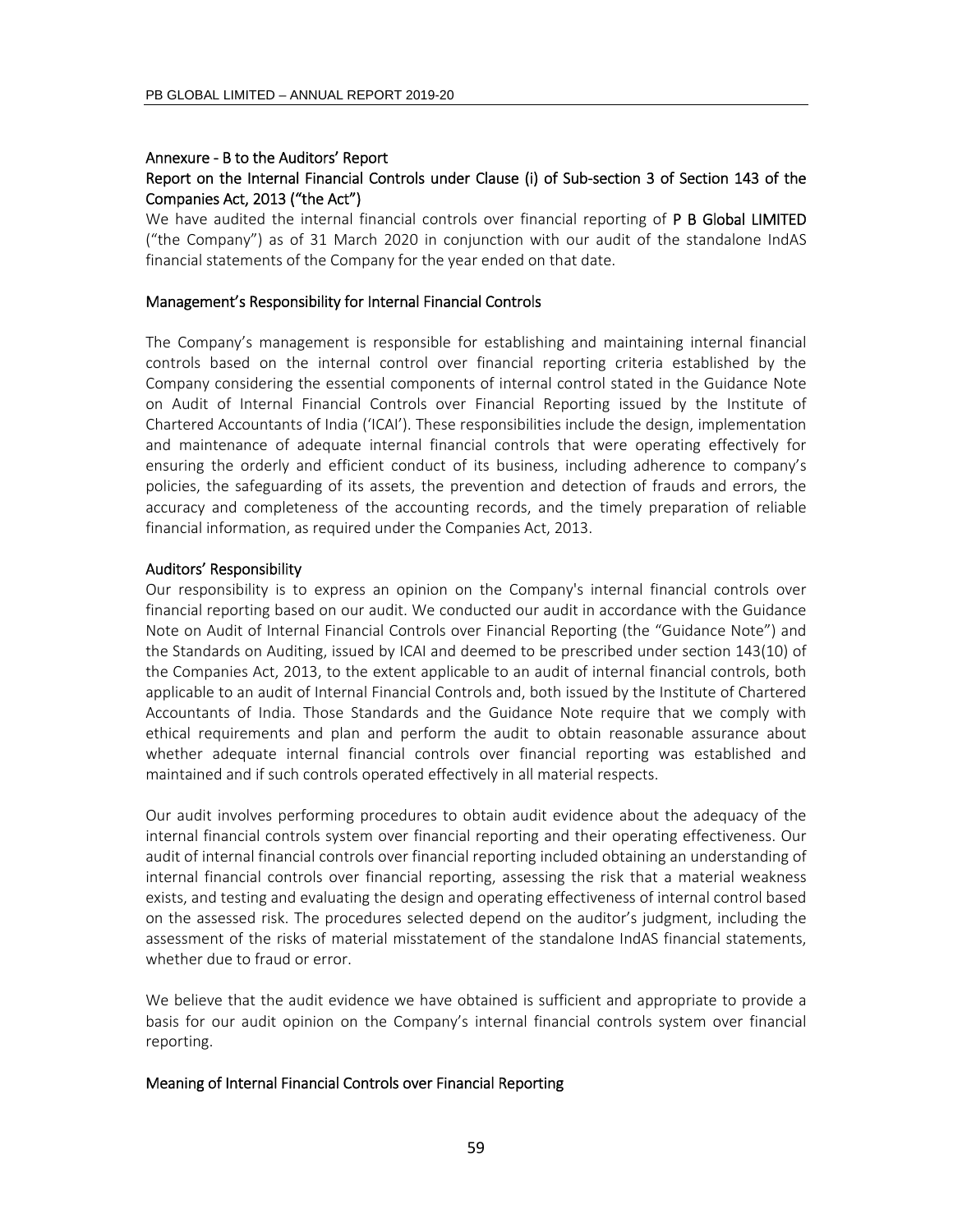A company's internal financial control over financial reporting is a process designed to provide reasonable assurance regarding the reliability of financial reporting and the preparation of financial statements for external purposes in accordance with generally accepted accounting principles. A company's internal financial control over financial reporting includes those policies and procedures that (1) pertain to the maintenance of records that, in reasonable detail, accurately and fairly reflect the transactions and dispositions of the assets of the company; (2) provide reasonable assurance that transactions are recorded as necessary to permit preparation of financial statements in accordance with generally accepted accounting principles, and that receipts and expenditures of the company are being made only in accordance with authorizations of management and directors of the company; and (3) provide reasonable assurance regarding prevention or timely detection of unauthorized acquisition, use, or disposition of the company's assets that could have a material effect on the financial statements.

#### Inherent Limitations of Internal Financial Controls Over Financial Reporting

Because of the inherent limitations of internal financial controls over financial reporting, including the possibility of collusion or improper management override of controls, material misstatements due to error or fraud may occur and not be detected. Also, projections of any evaluation of the internal financial controls over financial reporting to future periods are subject to the risk that the internal financial control over financial reporting may become inadequate because of changes in conditions, or that the degree of compliance with the policies or procedures may deteriorate.

#### Opinion

In our opinion, the Company has, in all material respects, an adequate internal financial controls system over financial reporting and such internal financial controls over financial reporting were operating effectively as at 31 March 2020, based on the internal control over financial reporting criteria established by the Company considering the essential components of internal control stated in the Guidance Note on Audit of Internal Financial Controls Over Financial Reporting issued by the Institute of Chartered Accountants of India.

#### For SSRV & ASSOCIATES

*Chartered Accountants*  Firm Registration No ‐ 135901W

 $SD/-$ 

#### VishnukantKabra

*Partner*  Membership No: 403437 PLACE: ‐ Mumbai DATE: 30/07/2020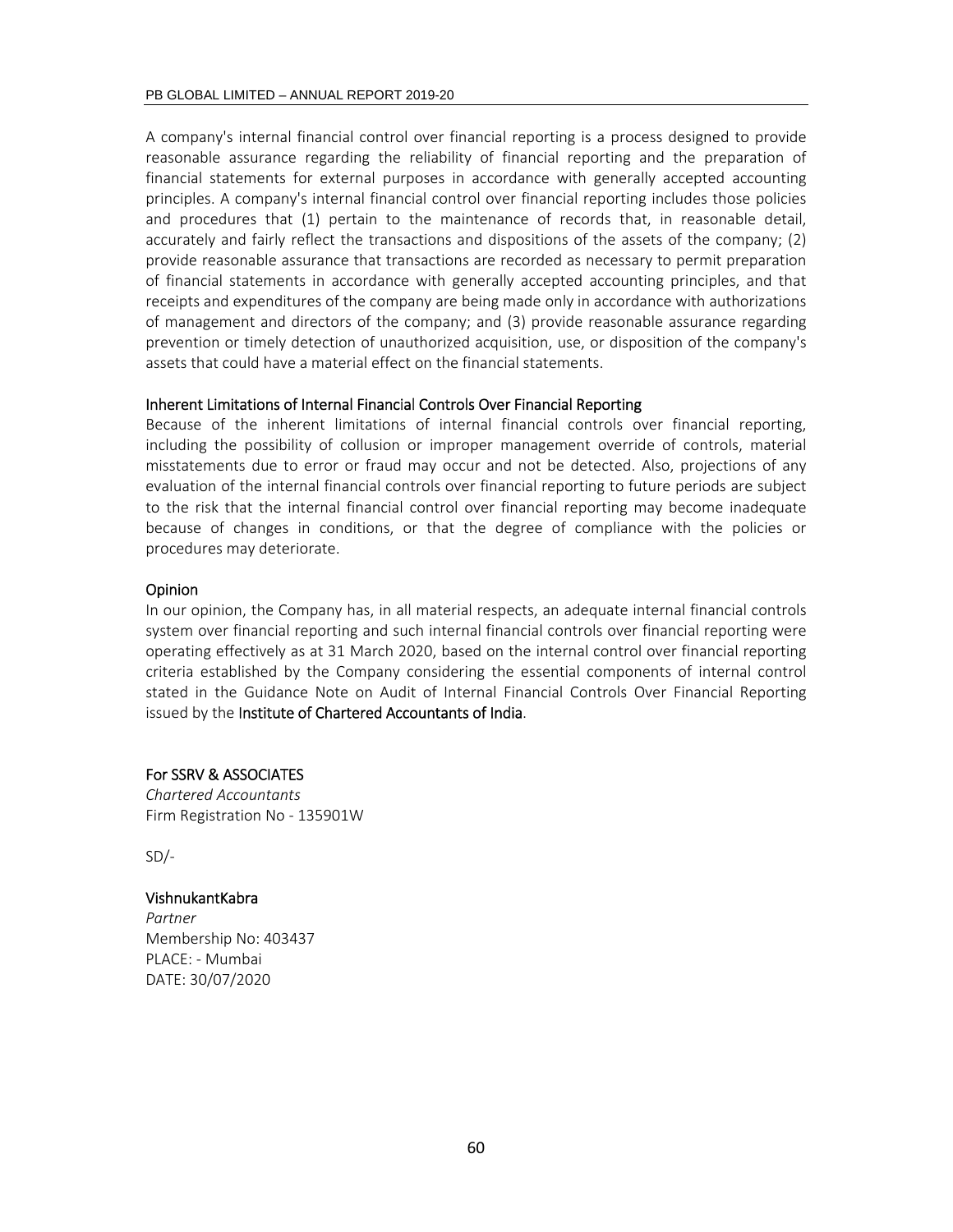# **PB GLOBAL LIMITED CIN: L99999MH1960PLC011864**

# **STANDALONE BALANCE SHEET AS AT 31ST MARCH 2020**

| Particulars                                 | Note No.                    |                  | $(A$ <i>mount in</i> $Rs$ <sup>*</sup> ) |
|---------------------------------------------|-----------------------------|------------------|------------------------------------------|
|                                             |                             | As at            | As at<br>31st March,                     |
| $\mathbf{1}$                                | $\overline{2}$              | 31st March, 2020 | 2019                                     |
| <b>ASSETS</b>                               |                             |                  |                                          |
| (1) Non-current assets                      |                             |                  |                                          |
| (a) Property, Plant and Equipment           | $\overline{2}$              | 24,267,079       | 27,258,979                               |
| (b) Other Intangible assets                 | $\overline{2}$              | 1,591,825        | 2,088,864                                |
| (c) Investments                             | $\ensuremath{\mathfrak{Z}}$ | 44,528,494       | 66,746,494                               |
| (d) Other non-current assets                | $\bf 4$                     | 31,418,519       | 41,188,511                               |
| (2) Current assets                          |                             |                  |                                          |
| (a) Inventories                             | $\overline{5}$              | 779,298,387      | 655,910,143                              |
| (b) Trade receivables                       | $\boldsymbol{6}$            | 388,827,177      | 530,303,898                              |
| (c) Cash and cash equivalents               | $\boldsymbol{7}$            | 41,857,748       | 22,478,944                               |
| (d) Advances                                | $\,8\,$                     | 2,657,275        | 4,008,590                                |
| (e) Other current assets                    | $\mathbf{9}$                | 29,485,123       | 48,423,455                               |
| <b>Total Assets</b>                         |                             | 1,343,931,626    | 1,398,407,877                            |
| <b>EQUITY AND LIABILITIES</b><br>(1) Equity |                             |                  |                                          |
| (a) Share capital                           | 10                          | 40,870,370       | 40,870,370                               |
| (b) Other Equity & Reserves                 | 11                          | 491,021,121      | 454,314,728                              |
| (2) LIABILITIES                             |                             |                  |                                          |
| (i) Non-current liabilities                 |                             |                  |                                          |
| (a) Long Term Borrowings                    | 12                          | 148,443,489      | 157,893,891                              |
| (b) Deferred tax liabilities (Net)          | 13                          | 1,337,887        | 1,171,350                                |
|                                             |                             |                  |                                          |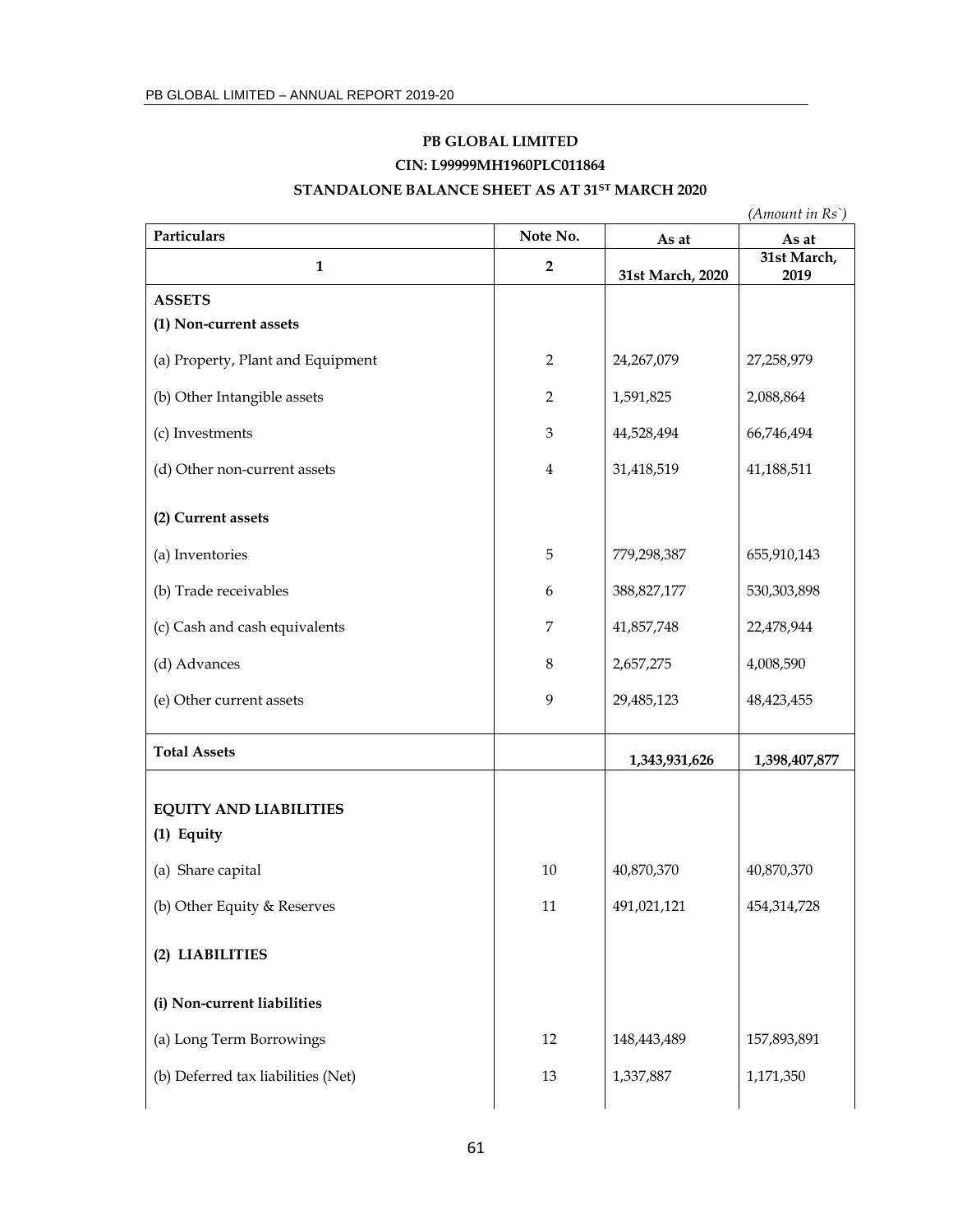# PB GLOBAL LIMITED – ANNUAL REPORT 2019-20

| (ii) Current liabilities                              |                  |                               |               |
|-------------------------------------------------------|------------------|-------------------------------|---------------|
| (a) Short Term Borrowings                             | 14               | 329,753,662                   | 333, 437, 357 |
|                                                       |                  |                               |               |
| (b) Trade payables                                    | 15               | 194,835,489                   | 341,207,370   |
| (c) Other financial liabilities                       | 16               | 92,127,678                    | 25,159,431    |
| (d) Other current liabilities                         | 17               | 34,078,071                    | 31,808,088    |
| (e) Short Term Provisions                             | 18               | 11,463,859                    | 12,545,293    |
|                                                       |                  |                               |               |
| <b>Total Equity and Liabilities</b>                   |                  | 1,343,931,626                 | 1,398,407,877 |
| See accompanying notes to the financial<br>statements | $\mathbf{1}$     |                               |               |
|                                                       |                  |                               |               |
|                                                       |                  |                               |               |
|                                                       |                  | For and On Behalf of Board of |               |
| As per our separate report of even date               |                  | <b>Directors</b>              |               |
| For SSRV and Associates                               |                  |                               |               |
| <b>Chartered Accountants</b>                          | $SD/-$           | $SD/-$                        |               |
| <b>ICAI FRN. 135901W</b>                              | <b>Director</b>  | Managing<br><b>Director</b>   |               |
| $SD/-$                                                | Riddhi Mehta     | <b>Parimal Mehta</b>          |               |
|                                                       | DIN:<br>07812697 | DIN: 03514645                 |               |
| VishnukantKabra                                       |                  |                               |               |
| Partner                                               |                  | $SD/-$                        |               |
| Membership No. 403437                                 |                  | Anuja More                    |               |
| Place: Mumbai                                         |                  | <b>Company Secretary</b>      |               |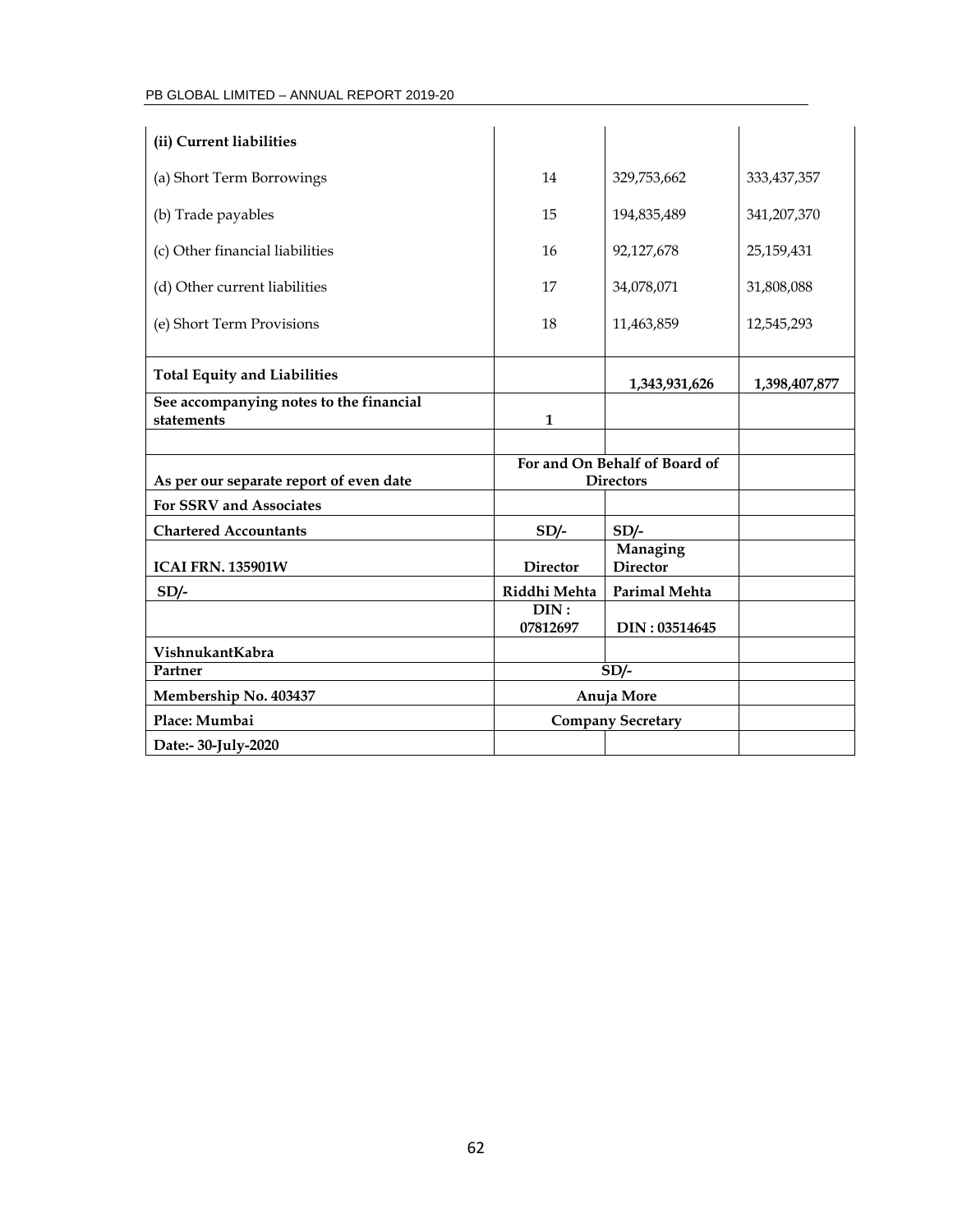|                             | PB GLOBAL LIMITED                                                                                                      |          |                                 |                                 |
|-----------------------------|------------------------------------------------------------------------------------------------------------------------|----------|---------------------------------|---------------------------------|
|                             | CIN: L99999MH1960PLC011864<br>Standalone Statement of Profit and Loss for the period ended 31 <sup>st</sup> March 2020 |          |                                 |                                 |
|                             |                                                                                                                        |          |                                 | (Amount in Rs)                  |
|                             | Particulars                                                                                                            | Note No. | As at                           | As at                           |
|                             |                                                                                                                        |          | 31 <sup>st</sup> March,<br>2020 | 31 <sup>st</sup> March,<br>2019 |
| I                           | Revenue From Operations                                                                                                | 19       | 5,213,924,342                   | 6, 163, 125, 963                |
| H                           | Other Income                                                                                                           | 20       | 4,668,785                       | 3,383,966                       |
| Ш                           | Total Income (I+II)                                                                                                    |          | 5,218,593,127                   | 6,166,509,929                   |
| IV                          | <b>EXPENSES</b>                                                                                                        |          |                                 |                                 |
|                             | Purchases of Stock-in-Trade                                                                                            | 21       | 5,002,956,627                   | 5,847,658,220                   |
|                             | Changes in inventories of finished goods,                                                                              | 22       | (123, 388, 244)                 | (90,070,862)                    |
|                             | Employee benefits expense                                                                                              | 23       | 39,335,890                      | 55,152,807                      |
|                             | Finance costs                                                                                                          | 24       | 60,685,258                      | 65,160,476                      |
|                             | Depreciation and amortization expense                                                                                  | 2        | 3,959,749                       | 3,556,142                       |
|                             | Administration and other expense                                                                                       | 25       | 186,707,058                     | 230,046,839                     |
|                             | Total expenses (IV)                                                                                                    |          | 5,170,256,338                   | 6,111,503,622                   |
| VI<br>I                     | Profit/(loss) before tax (V-VI)                                                                                        |          | 48,336,789                      | 55,006,307                      |
| VI<br>$\rm II$              | Tax expense:                                                                                                           |          |                                 |                                 |
|                             | $(1)$ Current tax                                                                                                      |          | 11,463,859                      | 12,545,297                      |
|                             | (2) Deferred tax                                                                                                       |          | 166,538                         | 560,082                         |
| IX                          | Profit (Loss) for the period from continuing<br>operations (VII-VIII)                                                  |          | 36,706,393                      | 41,900,928                      |
| $\mathbf{X}\mathbf{V}$<br>Ι | Earnings per equity share (for continuing                                                                              |          |                                 |                                 |
|                             | operation):                                                                                                            |          |                                 |                                 |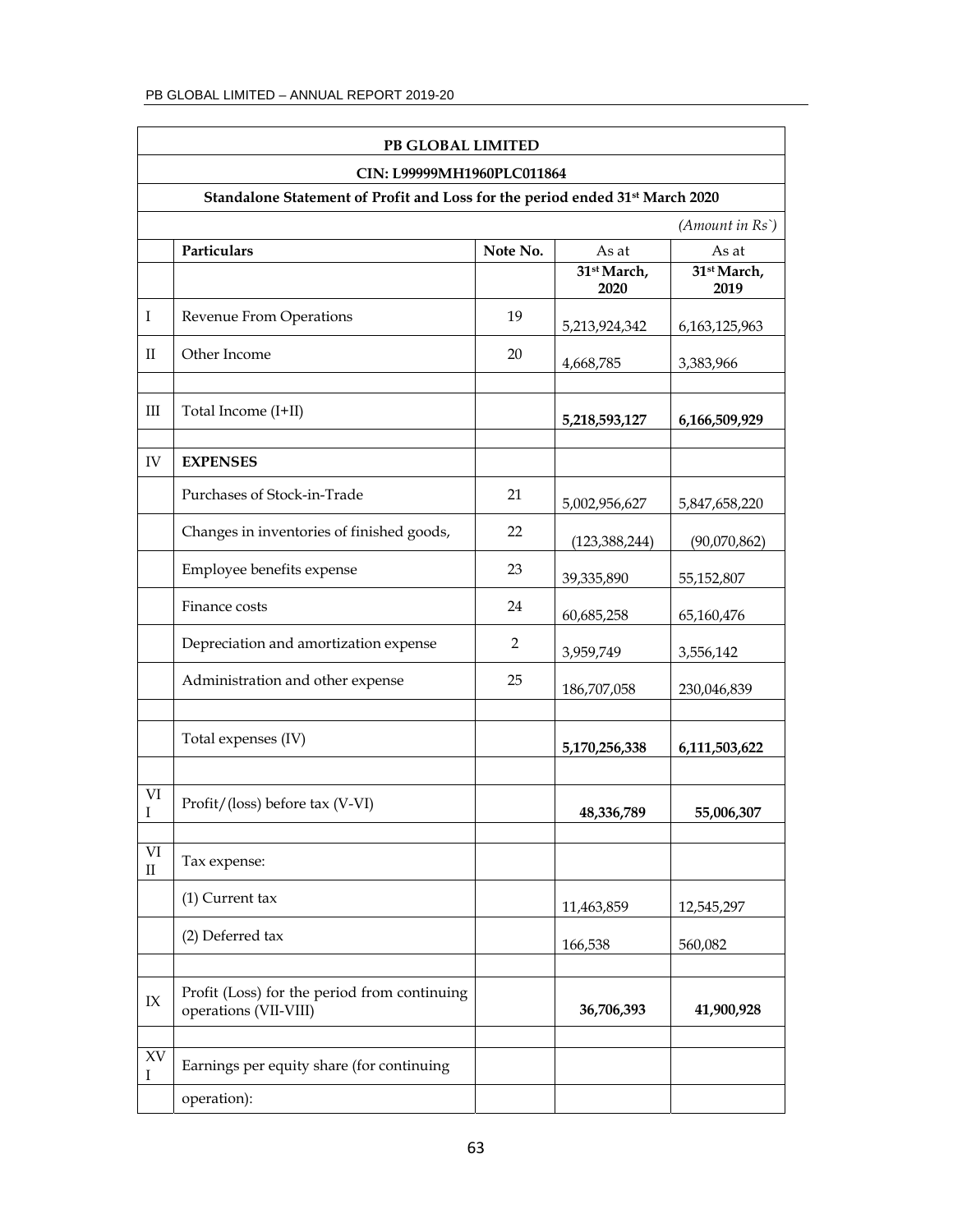## PB GLOBAL LIMITED – ANNUAL REPORT 2019-20

| $(1)$ Basic                                           |                  | 34.96                                   | 39.91                    |
|-------------------------------------------------------|------------------|-----------------------------------------|--------------------------|
| (2) Diluted                                           |                  | <b>Not</b><br>Applicable                | <b>Not</b><br>Applicable |
| See accompanying notes to the financial<br>statements | $\mathbf{1}$     |                                         |                          |
|                                                       |                  |                                         |                          |
| As per our separate report of even date               |                  | For and On Behalf of Board of Directors |                          |
| <b>For SSRV and Associates</b>                        |                  |                                         |                          |
| <b>Chartered Accountants</b>                          | $SD/-$           | $SD/-$                                  |                          |
| <b>ICAI FRN. 135901W</b>                              | Riddhi<br>Mehta  | <b>Parimal Mehta</b>                    |                          |
| $SD/-$                                                | DIN:<br>07812697 | DIN:<br>03514645                        |                          |
| VishnukantKabra                                       | <b>Director</b>  | Managing<br><b>Director</b>             |                          |
| Partner                                               |                  |                                         |                          |
| Membership No. 403437                                 |                  | $SD/-$                                  |                          |
| Place: Mumbai                                         | Anuja More       |                                         |                          |
| Date:- 30-July-2020                                   |                  | <b>Company Secretary</b>                |                          |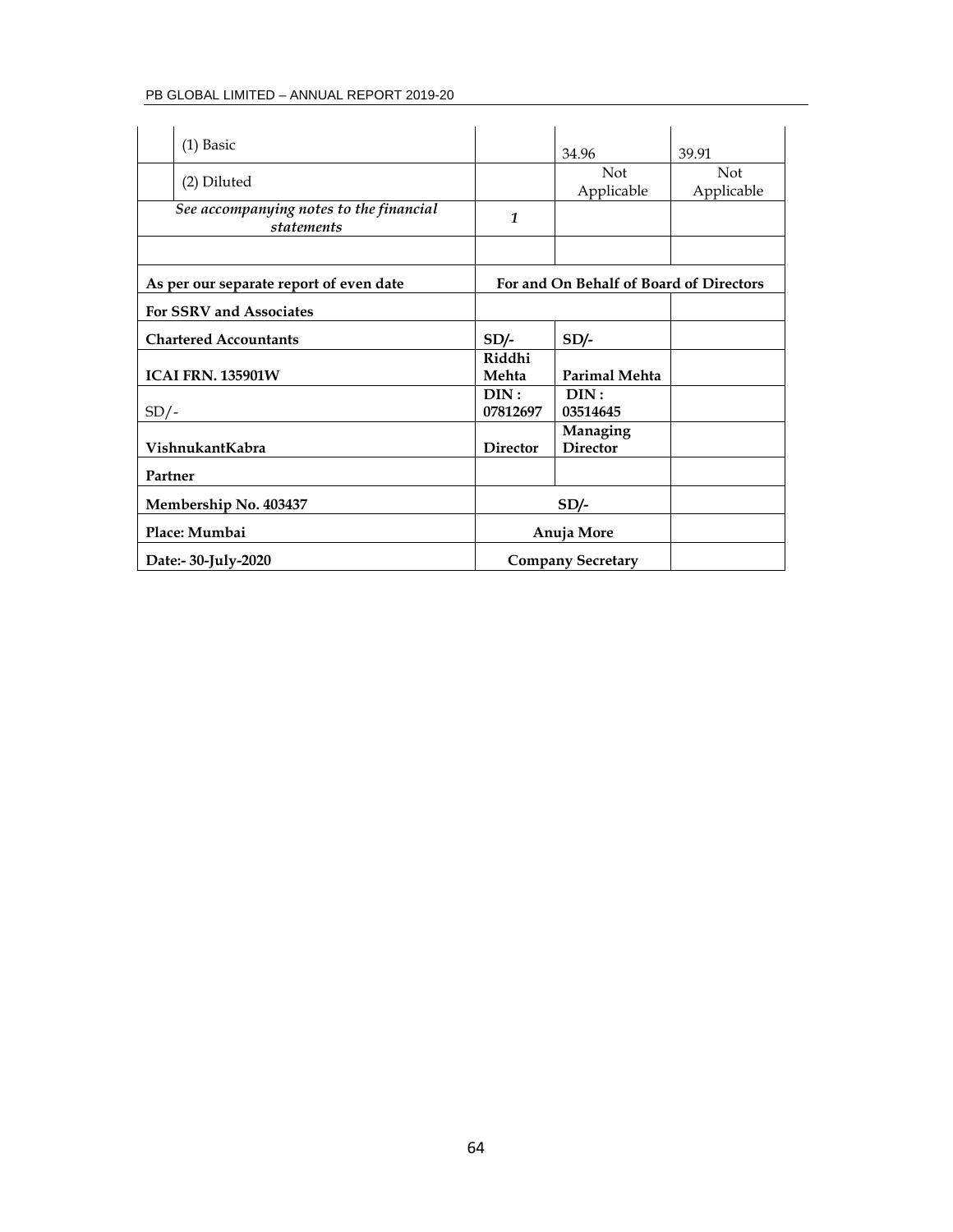# **PB GLOBAL LIMITED CIN: L99999MH1960PLC011864**

**Standalone Cash flow statement for the period ended 31st March, 2020** 

*(Amount in Rs`)*

|              | Particulars                                          | For the Year ended March 2020 | For the Year<br>ended March<br>2019 |
|--------------|------------------------------------------------------|-------------------------------|-------------------------------------|
|              |                                                      | Amount                        | Amount                              |
| A            | <b>Cash Flow from Operating Activities</b>           |                               |                                     |
|              | Profit before taxation                               | 48,336,789                    |                                     |
| 1            | Adjustments for:                                     |                               | 55,006,307                          |
|              | Depreciation                                         | 3,959,749                     |                                     |
|              |                                                      |                               | 3,556,142                           |
|              | Dividend Income                                      | 175                           | 306                                 |
|              | Interest Expenditure                                 | 60,685,258                    |                                     |
|              | Operating profit before working capital changes      | 112,981,971                   | 65,160,476                          |
|              |                                                      |                               | 123,723,231                         |
|              |                                                      |                               |                                     |
|              | Changes in Working Capital:                          |                               |                                     |
|              | Increase / (Decrease) in trade payables              | (146, 371, 881)               | 18,555,065                          |
|              | Increase / (Decrease) in other current liabilities   | 2,269,982                     |                                     |
|              | Increase / (Decrease) in Short term borrowings       | (3,683,695)                   | 2,044,397                           |
|              |                                                      |                               | (22, 166, 850)                      |
|              | Increase / (Decrease) in Other Financial Liabilities | 66,968,248                    |                                     |
|              | Increase / (Decrease) in Short term Provisions       | (1,081,434)                   | 9,152,605                           |
|              |                                                      |                               | (4, 275, 154)                       |
|              | (Increase) / Decrease in trade receivables           | 141,476,720                   | (99, 230, 821)                      |
|              | (Increase) / Decrease in Advances                    | 1,351,315                     |                                     |
|              |                                                      |                               | (2,090,046)                         |
|              | (Increase) / Decrease in inventories                 | (123, 388, 244)               | (90,070,863)                        |
|              | (Increase) / Decrease in Other Current Assets        | 18,938,333                    |                                     |
|              | <b>Cash Generated from Operations</b>                | 69,461,315                    | 8,652,092                           |
|              |                                                      |                               | (55, 706, 343)                      |
|              | Income Taxes paid (net of refunds)                   | 11,463,859                    | 12,545,297                          |
|              | Net cash generated from operating activities         | 57,997,457                    |                                     |
|              |                                                      |                               | (68, 251, 640)                      |
| $\, {\bf B}$ | <b>Cash flow from Investing Activities</b>           |                               |                                     |
|              | Purchase of tangible/intangible assets               | (470, 810)                    |                                     |
|              |                                                      |                               | (15, 937, 218)                      |
|              | (Investment)/ Sale of Subsidiaries                   | 9,318,000                     | (1,000,000)                         |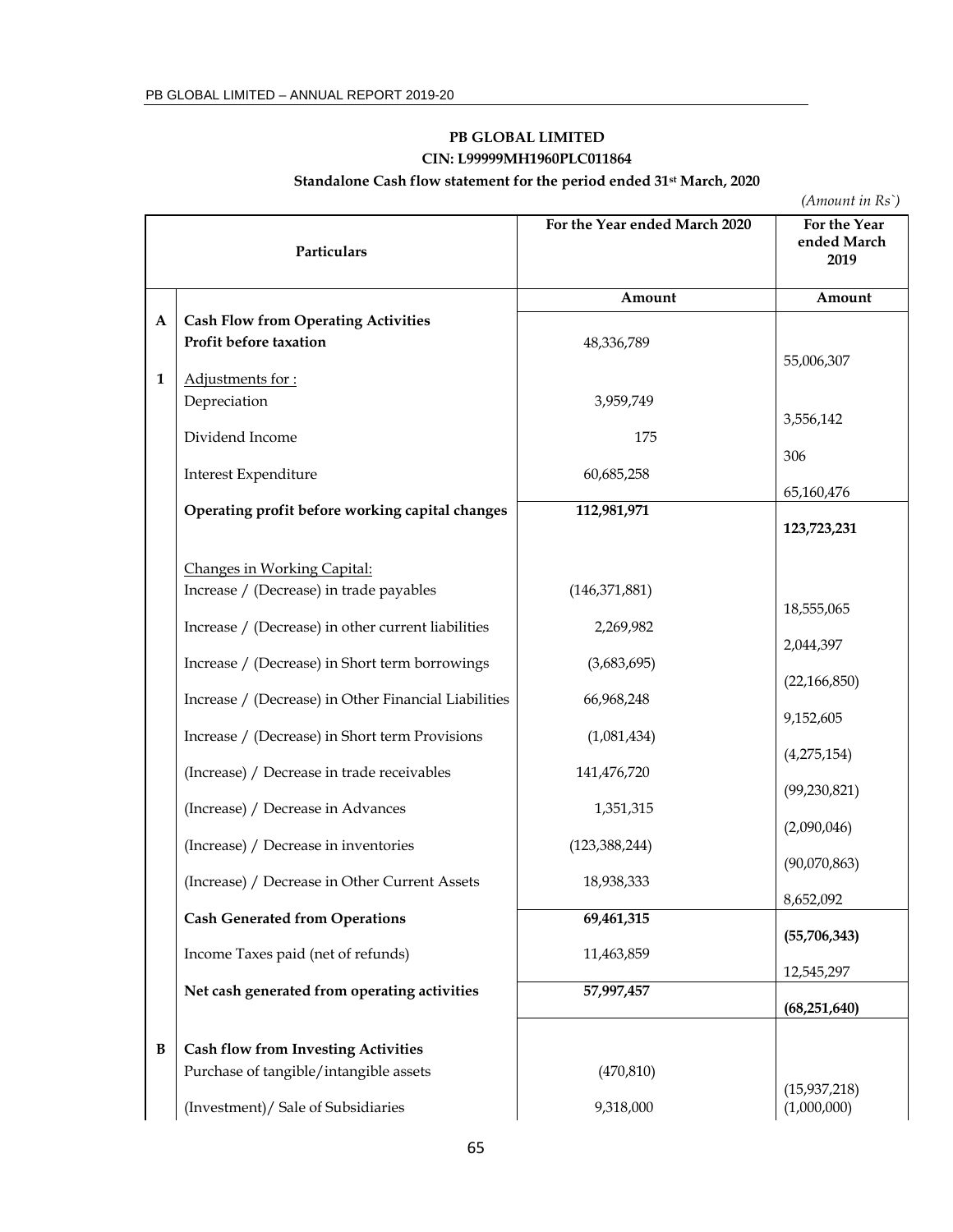|                     | (Purchase)/ Sale of Mutual Fund                             | 12,900,000                                        |                             |  |
|---------------------|-------------------------------------------------------------|---------------------------------------------------|-----------------------------|--|
|                     | Deposits Given                                              | 9,769,992                                         | 8,800,000                   |  |
|                     |                                                             |                                                   | (570, 366)                  |  |
|                     | Dividend received                                           | (175)                                             | (306)                       |  |
|                     | Net cash from investing activities                          | 31,517,007                                        | (8,707,890)                 |  |
| $\mathbf C$         | <b>Cash flow from Financing Activities</b>                  |                                                   |                             |  |
|                     | Interest paid                                               | (60, 685, 258)                                    | (65, 160, 476)              |  |
|                     | Loans borrowed/ (repaid)                                    | (9,450,401)                                       |                             |  |
|                     | Net cash used in Financing Activities                       | (70, 135, 659)                                    | 131,664,436                 |  |
|                     |                                                             |                                                   | 66,503,960                  |  |
| D                   | Net increase in cash and cash equivalents                   | 19,378,803                                        | (10, 455, 570)              |  |
| E                   | <b>Cash and Cash Equivalents</b>                            |                                                   |                             |  |
|                     | Cash and Cash equivalents at the beginning of the<br>year   | 22,478,944                                        | 32,934,515                  |  |
|                     | Cash and Cash equivalents at the end of the year            | 41,857,748                                        | 22,478,944                  |  |
| F                   | Cash and cash equivalents comprise of:                      |                                                   |                             |  |
|                     | Cash on Hand                                                | 14,303,969                                        |                             |  |
|                     | <b>Balances with Banks</b>                                  | 5,287,825                                         | 4,564,129                   |  |
|                     | <b>Fixed Deposits</b>                                       | 22,265,954                                        | 2,618,091                   |  |
|                     |                                                             |                                                   | 15,296,724                  |  |
|                     |                                                             | 41,857,748                                        | 22,478,944                  |  |
|                     |                                                             |                                                   |                             |  |
|                     | In terms of our report attached.<br>For SSRV and Associates | For and On Behalf of Board of<br><b>Directors</b> |                             |  |
|                     | <b>Chartered Accountants</b>                                |                                                   |                             |  |
|                     | <b>ICAI FRN. 135901W</b>                                    | $SD/-$                                            | $SD/-$                      |  |
| $SD/-$              |                                                             | Ridhhi Mehta                                      | Parimal Mehta               |  |
|                     | VishnukantKabra                                             | DIN: 07812697                                     | DIN: 03514645               |  |
| Partner             |                                                             | <b>Director</b>                                   | Managing<br><b>Director</b> |  |
|                     | Membership No. 403437                                       |                                                   |                             |  |
|                     |                                                             | $SD/-$                                            |                             |  |
|                     | Place: Mumbai                                               | Anuja More                                        |                             |  |
| Date:- 30-July-2020 |                                                             | <b>Company Secretary</b>                          |                             |  |

# **PB GLOBAL LIMITED**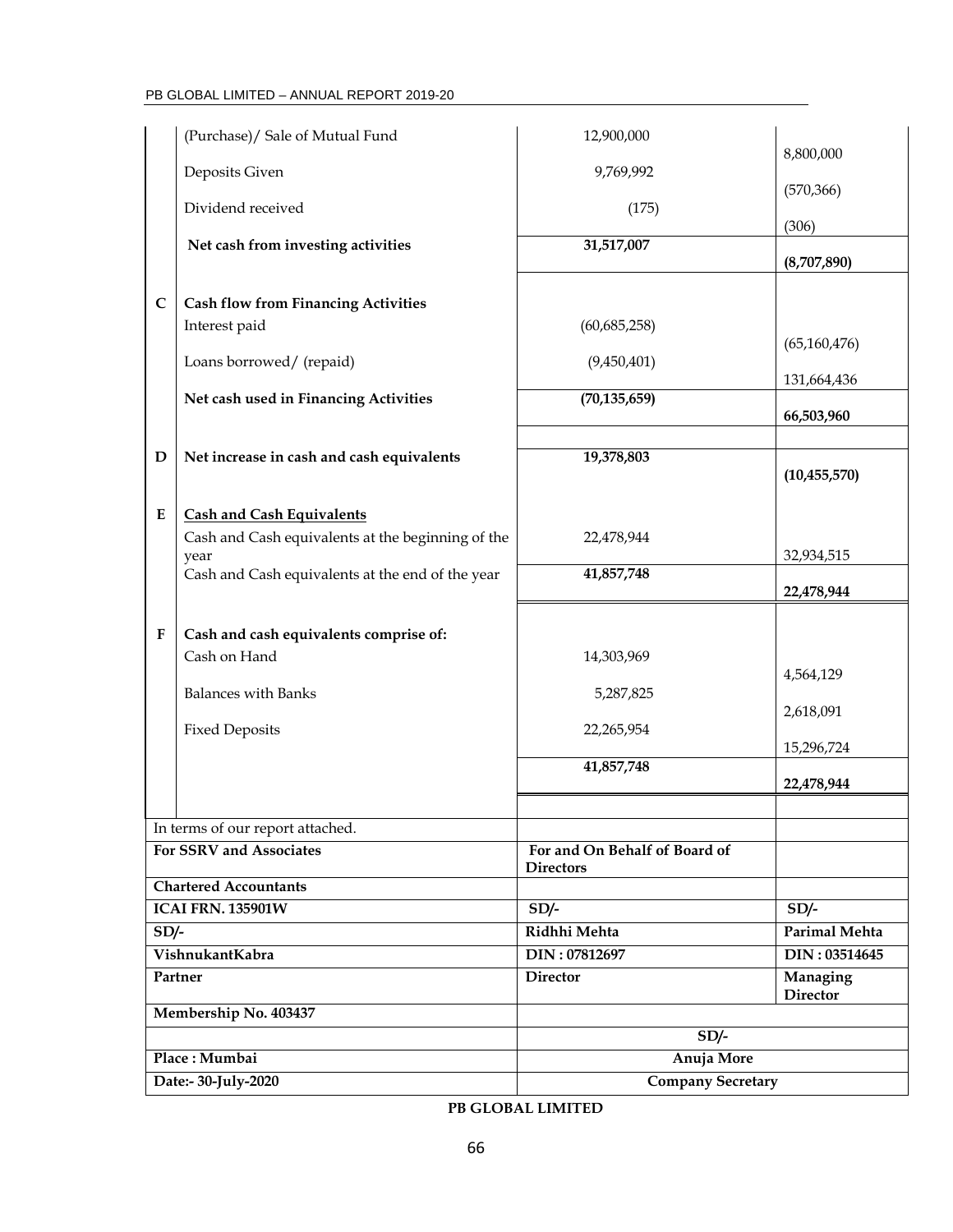#### **CIN: L99999MH1960PLC011864 Standalone notes forming part of the financial statements**

# **11 Reserves & Surplus**

| Particulars                                    | 31st March,<br>2020 | 31st<br>March,<br>2019                     |
|------------------------------------------------|---------------------|--------------------------------------------|
| <b>Securities Premium Account</b>              |                     |                                            |
| Opening balance                                | 297,629,630         | 297,629,630                                |
| Add:- Addition during the year                 |                     |                                            |
| Add:- Short Provision                          |                     |                                            |
| Less:-Fixed Assets Adjustments                 |                     |                                            |
|                                                | 297,629,630         | 297,629,630                                |
| <b>Surplus in Statement of Profit and Loss</b> |                     |                                            |
| Opening balance                                | 156,685,098         | 114,784,170                                |
| Add: Profit for the year                       | 36,706,393          | 41,900,928                                 |
| Closing balance                                | 193,391,491         | 156,685,098                                |
| <b>Total</b>                                   |                     |                                            |
|                                                | 491,021,121         | 454,314,728<br>$(A$ <i>mount in</i> $Rs$ ) |

## **12 Long-term borrowings**

| Particulars                                                          | 31st March,<br>2020 | 31st March, 2019 |
|----------------------------------------------------------------------|---------------------|------------------|
| Secured:                                                             |                     |                  |
| From Banks                                                           |                     |                  |
| Vehicle Loan                                                         | 12,775,073          | 15,086,672       |
| (Secured by way of hypothecation of Vehicles purchased thereagainst) |                     |                  |
| Unsecured:                                                           |                     |                  |
| From Banks                                                           | 2,879,047           | 15,227,585       |
| From NBFC's                                                          | 7,644,145           | 4,768,890        |
| From Others                                                          | 125,145,225         | 122,810,745      |
| Total                                                                | 148,443,489         | 157,893,891      |

# **13 Deferred Tax Liabilities**

| Gross deferred tax liability                                                | 1,171,350  | 611,267   |
|-----------------------------------------------------------------------------|------------|-----------|
| Deferred tax asset                                                          |            |           |
| Fixed assets: Impact of difference between tax depreciation and             | (166, 538) | (560,083) |
| depreciation/amortization charged for the financial reporting               |            |           |
| Disallowable $U/s$ 43B, 40(A)(7), 40(a) (Unpaid till the date of signing of | -          |           |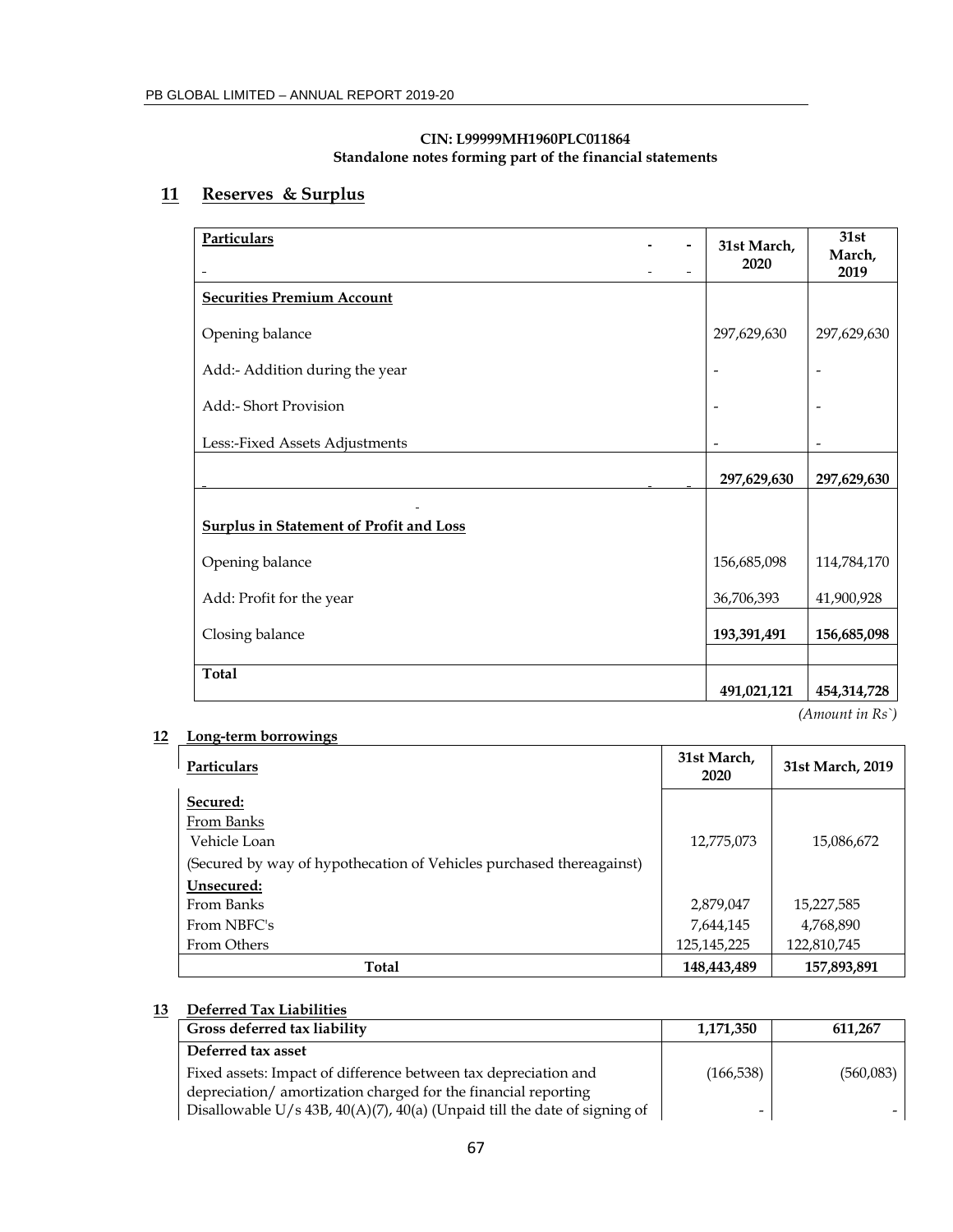| the report)<br>Less : Allowable $U/s$ 43B, Service tax Paid During the year | $\overline{\phantom{0}}$ |           |
|-----------------------------------------------------------------------------|--------------------------|-----------|
| Gross deferred tax asset                                                    | (166, 538)               | (560,083) |
| Deferred tax liability/(Asset)                                              | 1,337,887                | 1,171,350 |

# **14 Short-term borrowings**

| Particulars                          | 31st March,<br>2020 | 31st March, 2019 |
|--------------------------------------|---------------------|------------------|
| Secured:                             |                     |                  |
| Cash Credit from Union Bank of India | 329,753,662         | 333,437,357      |
|                                      | 329,753,662         | 333, 437, 357    |

# **15 Trade payables**

| Particulars                            | 31st March,<br>2020 | 31st March, 2019 |
|----------------------------------------|---------------------|------------------|
| Sundry Creditors [Refer Note No. 26.1] | 194,835,489         | 341,207,370      |
|                                        | 194,835,489         | 341,207,370      |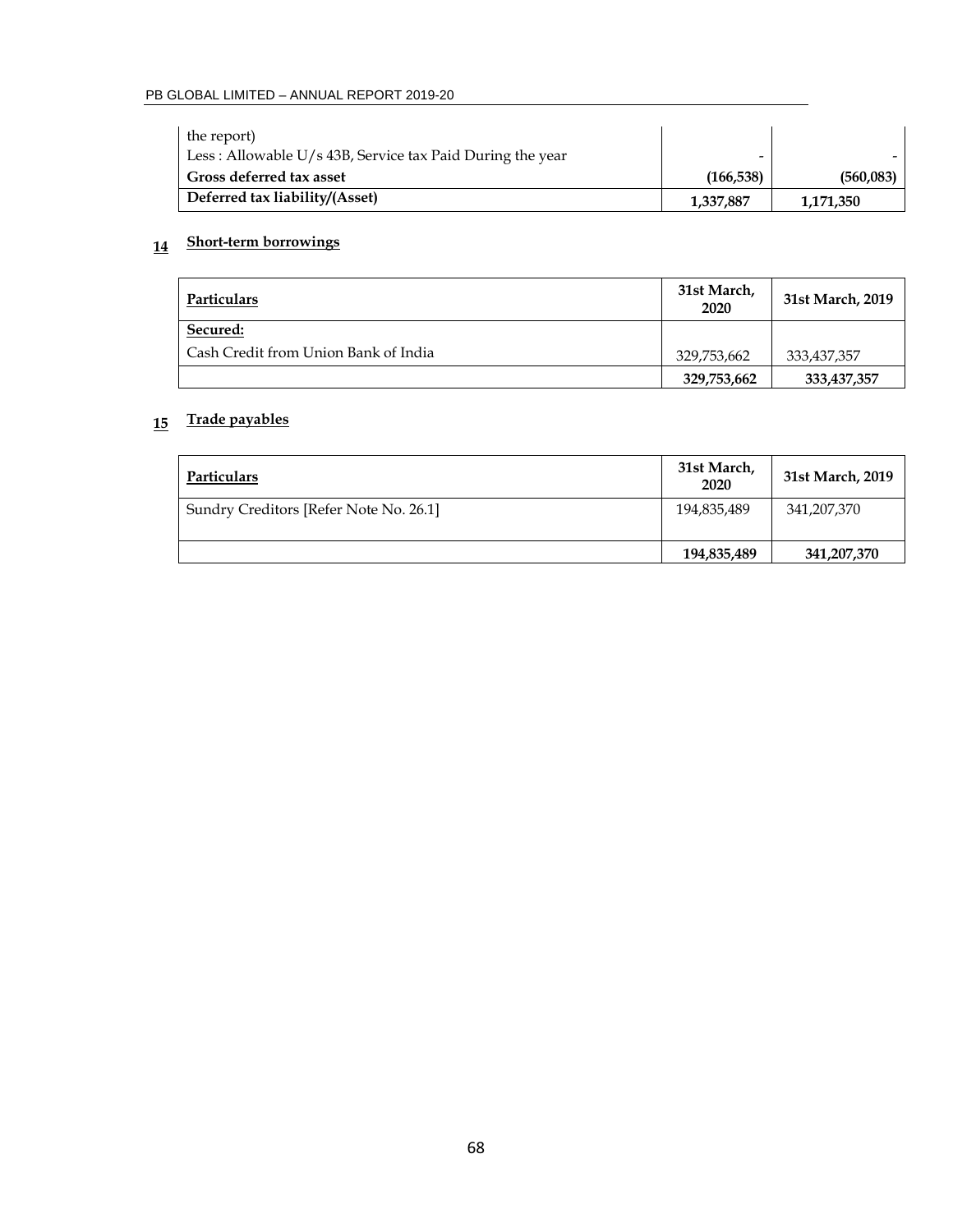# **16 Other Financial Liabilities**

| Particulars                                                                                           | 31st<br>March,<br>2020 | 31st<br>March,<br>2019 |
|-------------------------------------------------------------------------------------------------------|------------------------|------------------------|
| <b>Current Portion of Long Term Borrowings</b>                                                        |                        |                        |
| Secured:                                                                                              |                        |                        |
| From Banks                                                                                            |                        |                        |
| Vehicle Loan<br>(Secured by way of hypothecation of Vehicles purchased<br>thereagainst)<br>Unsecured: | 2,591,229              | 2,368,768              |
| From Banks                                                                                            | 79,846,151             | 5,908,488              |
| From NBFC's                                                                                           | 9,590,299              | 11,882,175             |
| From Others (Current)                                                                                 | 100,000                | 5,000,000              |
|                                                                                                       | 92,127,678             | 25,159,431             |

# **17 Other Current Liabilites**

| Particulars                 | 31st<br>March,<br>2020 | 31st<br>March,<br>2019 |
|-----------------------------|------------------------|------------------------|
| <b>Statutory Dues</b>       | 6,733,191              | 4,534,201              |
| <b>Outstanding Expenses</b> | 27,344,879             | 27,273,887             |
|                             | 34,078,071             | 31,808,088             |

# **18 Short Term Provisions**

| Particulars            | 31st<br>March,<br>2020 | 31st<br>March,<br>2019 |
|------------------------|------------------------|------------------------|
| Provision for Taxation | 11,463,859             | 12,545,293             |
|                        | 11,463,859             | 12,545,293             |

| 19 | <b>Revenue From Operations</b>       |                     |                  |
|----|--------------------------------------|---------------------|------------------|
|    | <b>Particulars</b>                   | 31st March,<br>2020 | 31st March, 2019 |
|    | Sale of products                     | 5,213,924,342       | 6, 163, 125, 963 |
|    | <b>Gross revenue from Operations</b> | 5,213,924,342       | 6, 163, 125, 963 |
|    |                                      |                     |                  |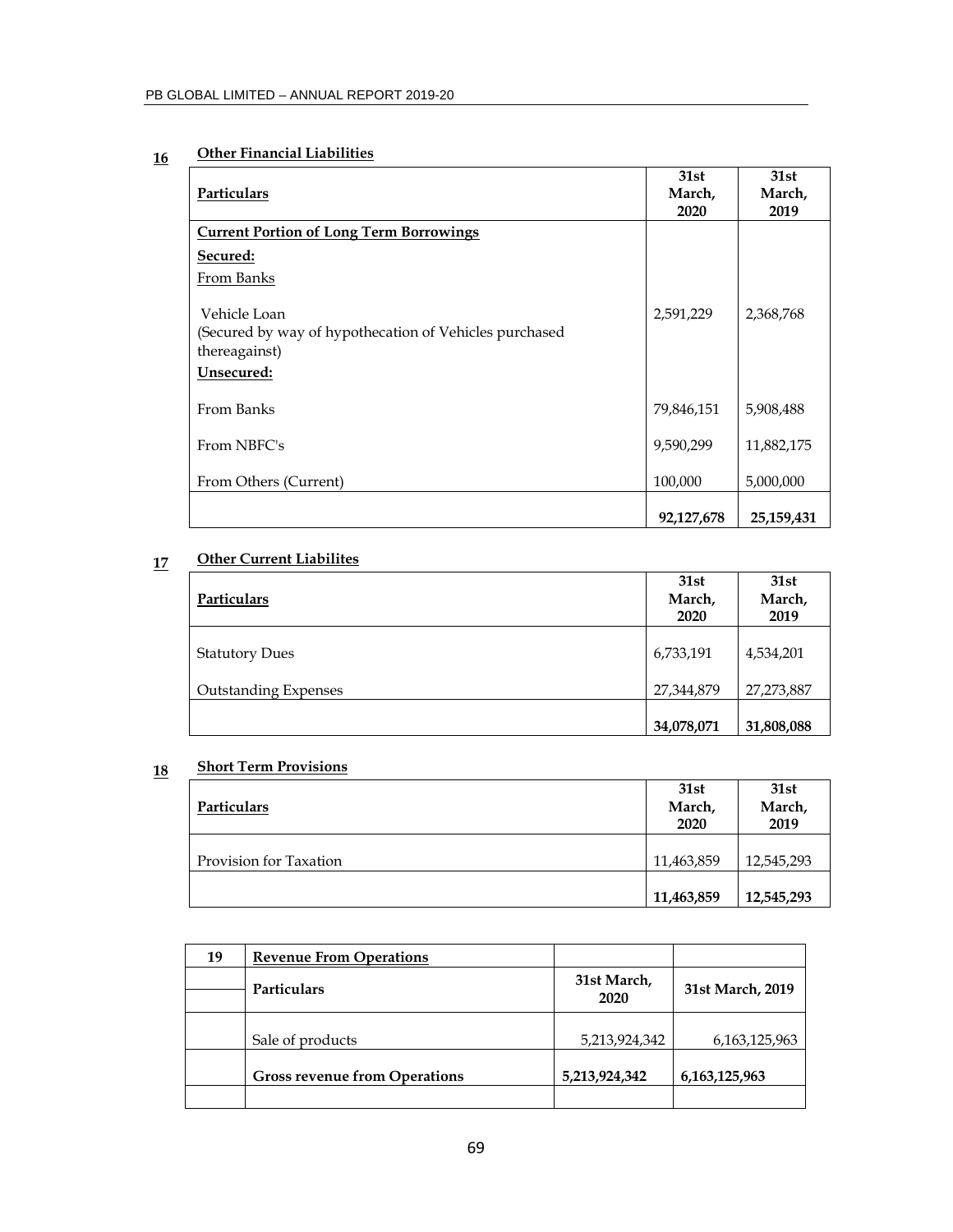| PB GLOBAL LIMITED – ANNUAL REPORT 2019-20 |  |
|-------------------------------------------|--|
|-------------------------------------------|--|

| 20 | Other income                             |                     |                  |
|----|------------------------------------------|---------------------|------------------|
|    |                                          | 31st March,<br>2020 | 31st March, 2019 |
|    | Dividend                                 | 175                 | 306              |
|    | Other Income                             | 4,668,610           | 3,383,661        |
|    |                                          | 4,668,785           | 3,383,967        |
| 21 | Purchase of stock in trade               |                     |                  |
|    |                                          | 31st March,<br>2020 | 31st March, 2019 |
|    | Traded goods                             | 5,002,956,627       | 5,847,658,220    |
|    | Total:                                   | 5,002,956,627       | 5,847,658,220    |
| 22 | <b>Changes in Inventories</b>            |                     |                  |
|    | Particulars                              | 31st March,<br>2020 | 31st March, 2019 |
|    | <b>Increase/ (Decrease) in inventory</b> |                     |                  |
|    | Stock at the beginning of the year       | 655,910,143         | 565,839,280      |
|    | Less: Stock at the year end              | 779,298,387         | 655,910,143      |
|    | Total:                                   | (123, 388, 244)     | (90,070,862)     |
| 23 | <b>Employee benefits expenses</b>        |                     |                  |
|    | Particulars                              | 31st March,<br>2020 | 31st March, 2019 |
|    | Salaries, Wages and Bonus                | 39,335,890          | 55,152,807       |
|    | total:                                   | 39,335,890          | 55,152,807       |

| 24 | <b>Finance Costs</b>             |                     |                  |
|----|----------------------------------|---------------------|------------------|
|    | Particular                       | 31st March,<br>2020 | 31st March, 2019 |
|    | Interest expense                 | 60,685,258          | 65,160,476       |
|    | Total                            | 60,685,258          | 65,160,476       |
|    |                                  |                     |                  |
| 25 | Administration and other expense |                     |                  |
|    | Particular                       | 31st March,<br>2020 | 31st March, 2019 |
|    | Power and Fuel                   | 1,895,948           | 2,678,471        |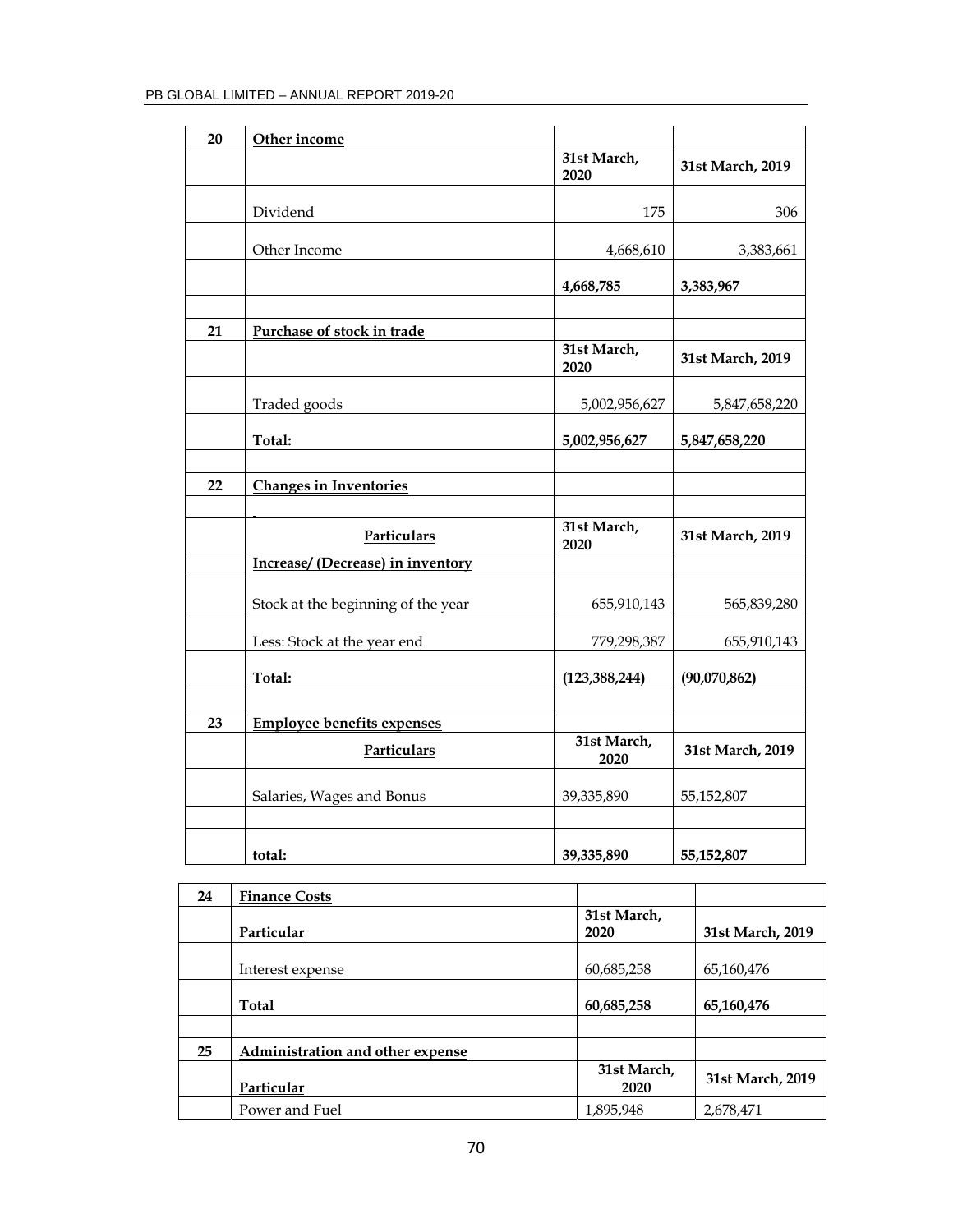|      | Rent                                                  | 16,684,997          | 18,683,533       |
|------|-------------------------------------------------------|---------------------|------------------|
|      | Rates and Taxes                                       | 367,104             | 2,714,475        |
|      |                                                       |                     |                  |
|      | <b>Warehousing Charges</b>                            | 850,980             | 1,443,395        |
|      | Loading & Unloading Charges                           | 8,490,427           | 9,338,946        |
|      | Insurance                                             | 396,560             | 1,143,980        |
|      | <b>Office Expenses</b>                                | 4,233,376           | 5,864,304        |
|      | Freight and Transport Charges                         | 17,703,600          | 17,914,828       |
|      | Travelling and Conveyance Expenses                    | 7,629,026           | 12,543,582       |
|      | Brokerage, Commision& Discounts                       | 32,611,020          | 33,530,054       |
|      | Printing & Stationery, Telephone & Postage<br>Charges | 2,640,565           | 2,995,121        |
|      | <b>Security Expenses</b>                              | 588,896             | 569,645          |
|      | Legal and Professional Fees                           | 9,197,717           | 11,983,050       |
|      | Miscellaneous Expenses                                | 83,056,844          | 108,283,454      |
|      |                                                       | 186, 347, 058       | 229,686,839      |
|      |                                                       |                     |                  |
| 25.1 | Other expenses contd.                                 |                     |                  |
|      |                                                       |                     |                  |
|      |                                                       | 31st March,<br>2020 | 31st March, 2019 |
|      | <b>Auditors Remuneration</b>                          |                     |                  |
|      | <b>Statutory Audit fees</b>                           | 200,000             | 200,000          |
|      | Tax Audit fees                                        | 160,000             | 160,000          |
|      |                                                       |                     |                  |
|      |                                                       | 360,000             | 360,000          |
|      |                                                       |                     |                  |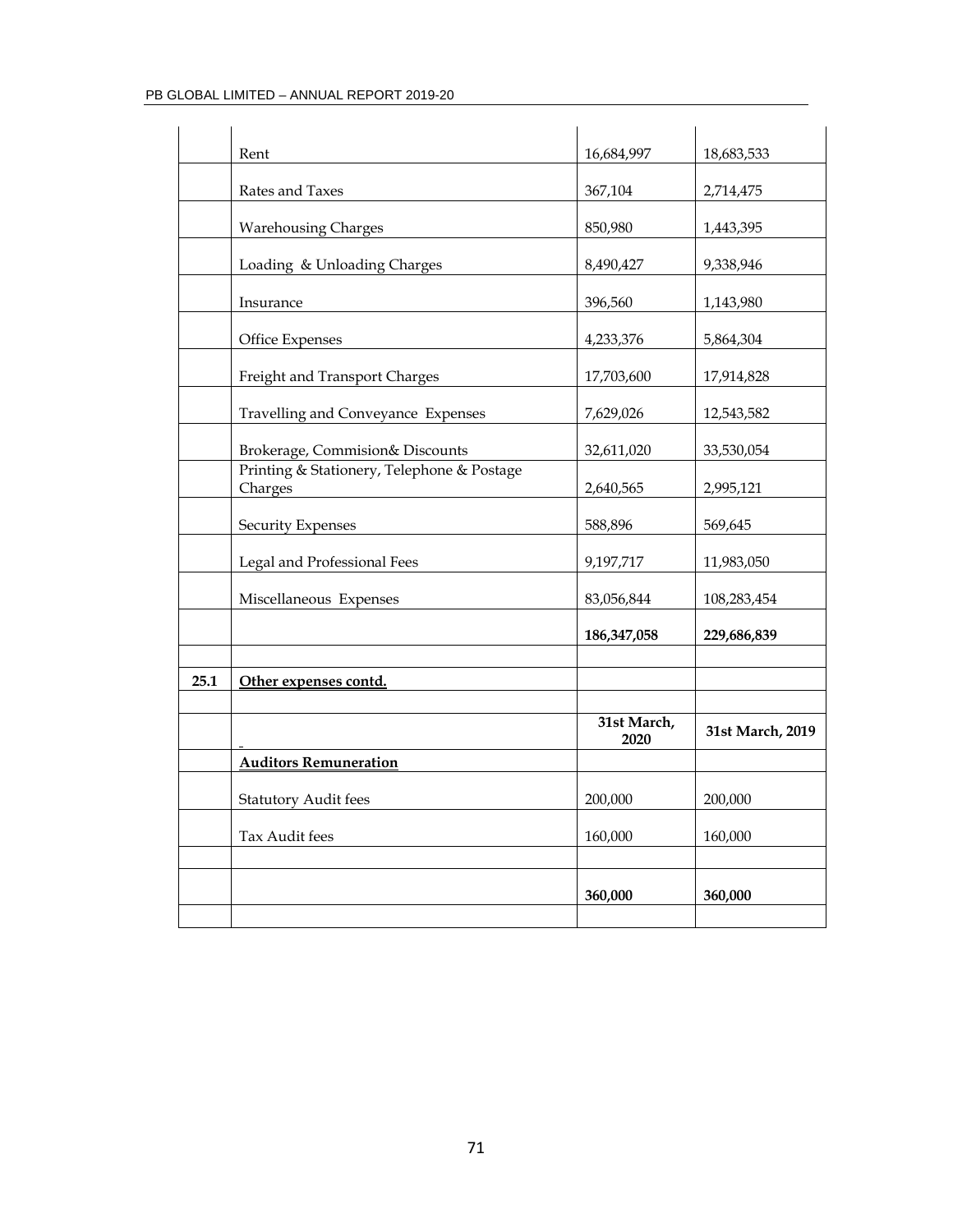#### **Additional information to the financial statements**

| <b>Not</b><br>e | Particulars                                                                                                                                                                                                                                                                                                           |                                      |                                              |  |  |
|-----------------|-----------------------------------------------------------------------------------------------------------------------------------------------------------------------------------------------------------------------------------------------------------------------------------------------------------------------|--------------------------------------|----------------------------------------------|--|--|
|                 |                                                                                                                                                                                                                                                                                                                       |                                      |                                              |  |  |
| 26.1            | The Company has neither received any intimation from its vendors regarding their "status"<br>under the Macro, Small and Medium Enterprises Development Act, 2006 nor there has been<br>any claim made for interest by the said enterprises, if any and hence the disclosure, under the<br>said Act has not been made. |                                      |                                              |  |  |
| 26.2            | Value of imports calculated on CIF<br>basis:                                                                                                                                                                                                                                                                          | For the year ended<br>31 March, 2020 | For the year ended 31<br><b>March</b> , 2019 |  |  |
|                 |                                                                                                                                                                                                                                                                                                                       | Amount                               | Amount                                       |  |  |
|                 | Traded goods                                                                                                                                                                                                                                                                                                          | 230,210,061                          | 728,590,413                                  |  |  |
|                 |                                                                                                                                                                                                                                                                                                                       | 230,210,061                          | 728,590,413                                  |  |  |
| 26.3            | No provision has been made for accruing gratuity liability and accruing leave salary payable<br>to employee, as the company charges the same in the year of payment. Such unprovided<br>liability has not been ascertained.                                                                                           |                                      |                                              |  |  |
| 26.4            | Sales of `521.39 Crores includes Non-Gst Sales of `272.17 crores of exports/deemed exports<br>etc.                                                                                                                                                                                                                    |                                      |                                              |  |  |
| 26.5            | Provision has not been made in the accounts:                                                                                                                                                                                                                                                                          |                                      |                                              |  |  |
|                 | For water charges of Rs. 2,83,585/- for past years as the same are disputed by the Company<br>(Previous Year Rs. 2,83,585).                                                                                                                                                                                           |                                      |                                              |  |  |
| 26.6            | Currently, trading in Company's security, i.e. equity shares continues to be suspended on<br>Bombay Stock Exchange.                                                                                                                                                                                                   |                                      |                                              |  |  |
| 26.7            | Non Current Investments are shown at cost.                                                                                                                                                                                                                                                                            |                                      |                                              |  |  |
|                 |                                                                                                                                                                                                                                                                                                                       |                                      |                                              |  |  |
| 26.8            | The Company has classified net payable of Rs. 11,55,00,000/-, payable at year end, to P.G.<br>Exim Private Limited, for goods traded with them as "short term deposit" without interest<br>after obtaining the necessary confirmation in this regard from them.                                                       |                                      |                                              |  |  |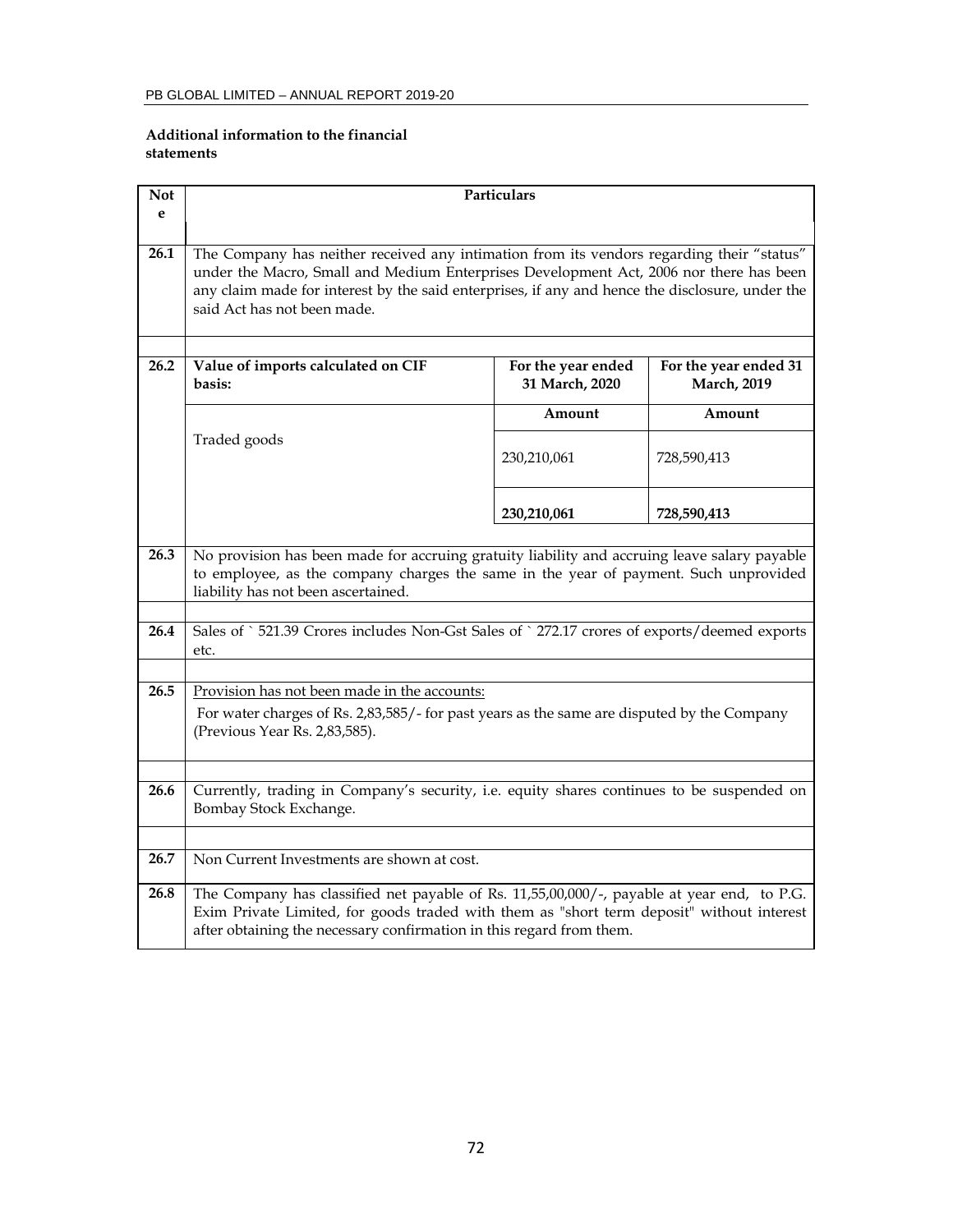### **Disclosures under Indian Accounting Standards**

| N <sub>0</sub><br>te                                                                                                                                                                                                                                                                                                                                                                                                                                | <b>Particulars</b>                                                                                                                                                                                             |                                                                                           |                |                                 |                                                          |  |
|-----------------------------------------------------------------------------------------------------------------------------------------------------------------------------------------------------------------------------------------------------------------------------------------------------------------------------------------------------------------------------------------------------------------------------------------------------|----------------------------------------------------------------------------------------------------------------------------------------------------------------------------------------------------------------|-------------------------------------------------------------------------------------------|----------------|---------------------------------|----------------------------------------------------------|--|
|                                                                                                                                                                                                                                                                                                                                                                                                                                                     | Related party transactions (Ind AS 24)                                                                                                                                                                         |                                                                                           |                |                                 |                                                          |  |
|                                                                                                                                                                                                                                                                                                                                                                                                                                                     | Details of related parties:                                                                                                                                                                                    |                                                                                           |                |                                 |                                                          |  |
|                                                                                                                                                                                                                                                                                                                                                                                                                                                     | Details of related parties:                                                                                                                                                                                    |                                                                                           |                |                                 |                                                          |  |
|                                                                                                                                                                                                                                                                                                                                                                                                                                                     | Description of relationship                                                                                                                                                                                    |                                                                                           |                | Names of related parties        |                                                          |  |
| <b>KEY MANAGEMENT PERSONNEL</b><br>Director<br>Mr. RajendraKishanlalAgarwal<br>Mr. Pratik Didwania<br>Director<br>Managing Director<br>Mr. ParimalVibhash Mehta<br>27<br>Director<br>Mrs. RiddhiParimal Mehta<br>Company Secretary<br>Ms. Anuja More (From June 2019)<br><b>Chief Financial Officer</b><br>Mr. Bharat Savla<br>Ms. HimgauriPalkar (Till June<br>Former Company Scretary<br>2019)<br>1) Techstar<br><b>SUBSIDIARIES</b><br>India Ltd |                                                                                                                                                                                                                |                                                                                           |                |                                 |                                                          |  |
|                                                                                                                                                                                                                                                                                                                                                                                                                                                     | 2) La Rambla Lifestyle Pvt Ltd<br>Note: Related parties have been identified by the Management relied upon by the auditors.                                                                                    |                                                                                           |                |                                 |                                                          |  |
| 27.<br>$\mathbf{1}$                                                                                                                                                                                                                                                                                                                                                                                                                                 | Details of Related Party Transactions during the Year<br>ended 31st March 2020<br>Particulars<br>ParimalVibhash Mehta<br>RiddhiParimal Mehta<br>Other Key Managerial Personnels<br>La Rambla Lifestyle Pvt Ltd | <b>Nature of Transaction</b><br>Remuneration<br>Remuneration<br>Remuneration<br>Sal<br>es |                |                                 | Amount<br>2,875,100<br>828,000<br>2,443,232<br>8,537,989 |  |
|                                                                                                                                                                                                                                                                                                                                                                                                                                                     | La Rambla Lifestyle Pvt Ltd                                                                                                                                                                                    | Purchases                                                                                 |                |                                 | 230,570                                                  |  |
|                                                                                                                                                                                                                                                                                                                                                                                                                                                     |                                                                                                                                                                                                                |                                                                                           |                |                                 |                                                          |  |
| 27.<br>$\mathbf{1}$                                                                                                                                                                                                                                                                                                                                                                                                                                 | Earnings Per Share (Ind AS - 33)<br><b>Basic Earnings Per Share</b><br>Particulars                                                                                                                             |                                                                                           |                | As at 31st<br><b>March 2020</b> | As at 31st<br><b>March 2019</b>                          |  |
|                                                                                                                                                                                                                                                                                                                                                                                                                                                     | Net Profit for the year<br>Weighted average number of equity                                                                                                                                                   |                                                                                           | Rs.<br>Numbers | 36,706,393<br>1,050,000         | 41,900,928<br>1,050,000                                  |  |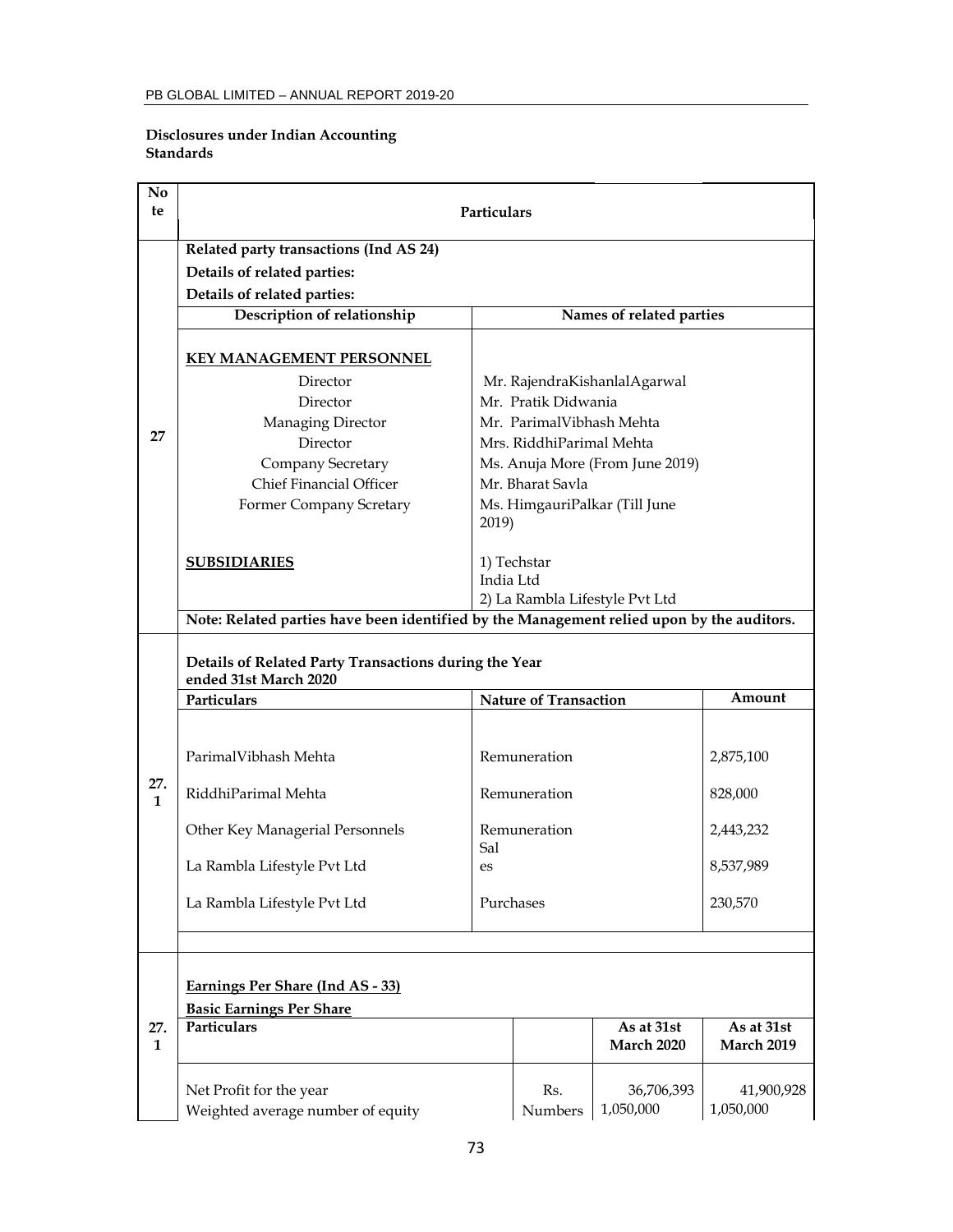|                       | shares<br>Nominal value of equity shares                                                                                              | Rupees | 10.00                           | 10.00                           |
|-----------------------|---------------------------------------------------------------------------------------------------------------------------------------|--------|---------------------------------|---------------------------------|
|                       | Basic earnings per equity share<br><b>Note:</b> There are no dilutive potential equity shares and hence, no quantification is made of | Rupees | 34.96                           | 39.91                           |
|                       | diluted earnings per equity share.                                                                                                    |        |                                 |                                 |
|                       | Deferred Tax: (Ind AS - 12)<br>Deferred Tax comprises of:                                                                             |        |                                 |                                 |
|                       | <b>Particulars</b>                                                                                                                    |        | As at 31st<br><b>March 2020</b> | As at 31st<br><b>March 2019</b> |
| 27.<br>$\overline{2}$ | <b>Deferred Tax Liability</b>                                                                                                         |        |                                 |                                 |
|                       | Depreciation                                                                                                                          |        | 1,337,887                       | 1,171,350                       |
|                       |                                                                                                                                       | Total  | 1,337,887                       | 1,171,350                       |
|                       |                                                                                                                                       |        |                                 |                                 |
|                       | <b>Net Deferred Tax Liabilities</b>                                                                                                   |        | 1,337,887                       | 1,171,350                       |
|                       |                                                                                                                                       |        |                                 |                                 |

| 3 | Non Current investments                                           |                                 |                                                           |                              |                              |
|---|-------------------------------------------------------------------|---------------------------------|-----------------------------------------------------------|------------------------------|------------------------------|
|   | <b>Particulars</b>                                                | As at<br>31st<br>March,<br>2020 | As<br>at<br>31s<br>ŧ<br>Ma<br>rch,<br>202<br>$\mathbf{0}$ | As at 31st<br>March,<br>2019 | As at 31st<br>March,<br>2019 |
|   |                                                                   | <b>Numbers</b>                  | Am<br>ou<br>nt                                            | <b>Numbers</b>               | Amount                       |
|   | Investment in equity shares                                       |                                 |                                                           |                              |                              |
|   | Quoted                                                            |                                 |                                                           |                              |                              |
|   | Equity Shares of Rs. 10 as fully paid-up of Reliance              | 1,378                           | 28,3<br>44                                                | 1,378                        | 28,344                       |
|   | Industries Ltd.                                                   |                                 |                                                           |                              |                              |
|   | (Market Value Rs. 15,18,501/- Previous Year Rs.<br>$18,78,283/-$  |                                 |                                                           |                              |                              |
|   |                                                                   |                                 |                                                           |                              |                              |
|   | Equity Shares of Rs. 5 as fully paid-up of Reliance               | 689                             | 21,0<br>94                                                | 689                          | 21,094                       |
|   | Communication Venture Ltd.                                        |                                 |                                                           |                              |                              |
|   | (Market Value Rs. 455/- Previous Year Rs.<br>$2,852/-$            |                                 |                                                           |                              |                              |
|   |                                                                   |                                 |                                                           |                              |                              |
|   | Equity Shares of Rs.10 as fully paid-up of Reliance<br>Infra Ltd. | 51                              | 3,97<br>9                                                 | 51                           | 3,979                        |
|   | (Market Value Rs. 515/- Previous Year Rs.                         |                                 |                                                           |                              |                              |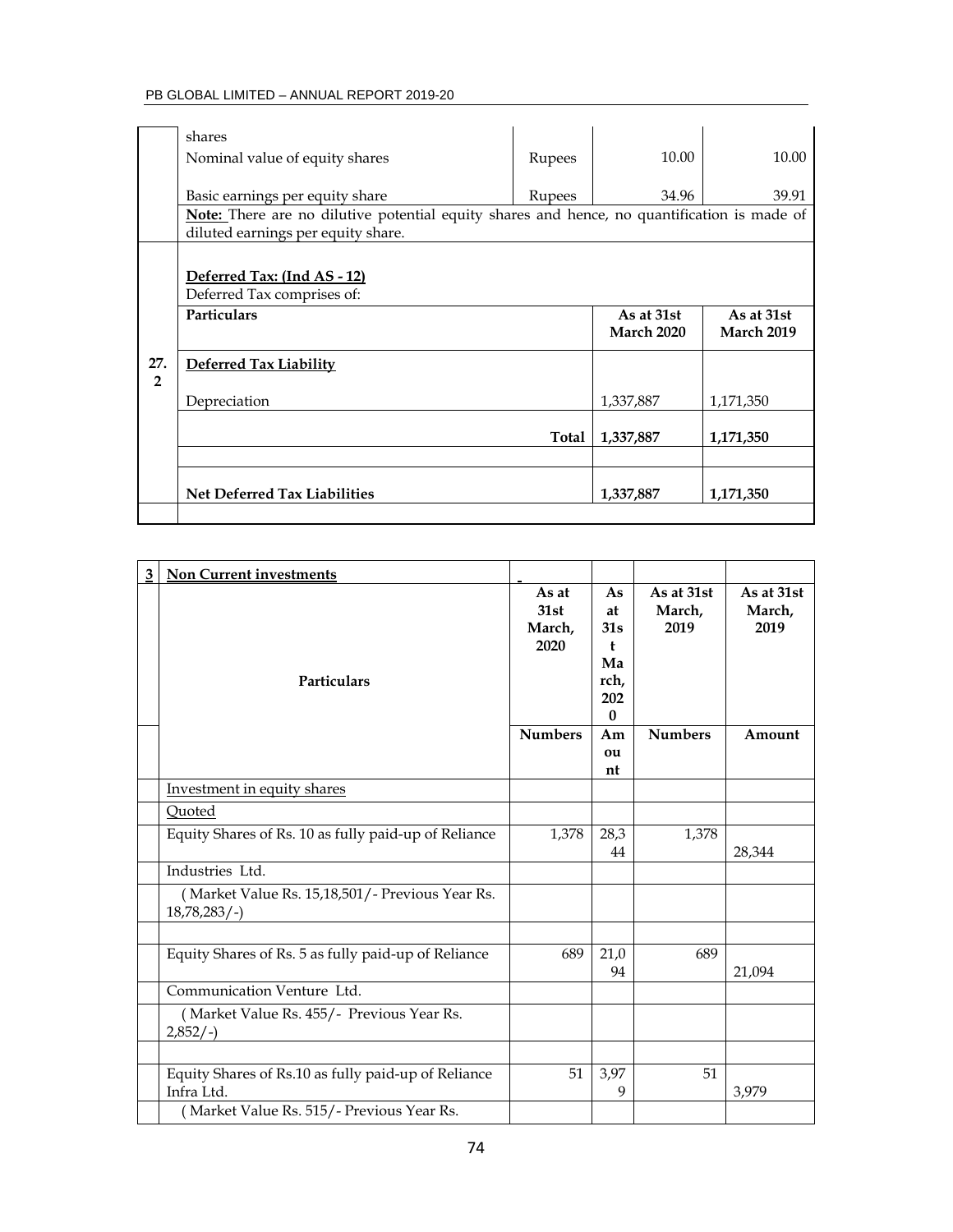| $6,666/-$                                                               |                          |                    |                              |                              |
|-------------------------------------------------------------------------|--------------------------|--------------------|------------------------------|------------------------------|
|                                                                         |                          |                    |                              |                              |
| Equity Shares of Rs.10 as fully paid-up of Reliance<br>Capital Ltd.     | 34                       | 709                | 34                           | 709                          |
| (Market Value Rs. 153/- Previous Year Rs.<br>$6,943/-$                  |                          |                    |                              |                              |
|                                                                         |                          |                    |                              |                              |
| Equity Shares of Rs. 5 as fully paid-up of Reliance<br>Power Ltd.       | 172                      | 382                | 172                          | 382                          |
| (Market Value Rs. 210/- Previous Year Rs.<br>$1,954/-$                  |                          |                    |                              |                              |
|                                                                         |                          |                    |                              |                              |
| Unquoted                                                                |                          |                    |                              |                              |
| Equity Shares of Rs. 100 as fully paid-up of Satvijay<br><b>Traders</b> | 211                      | 21,1<br>$00\,$     | 211                          | 21,100                       |
| Private Limited                                                         |                          |                    |                              |                              |
|                                                                         |                          |                    |                              |                              |
| Equity Shares of Rs. 100 as fully paid-up of Berelia                    | 100                      | 10,0               | 100                          |                              |
| Chemicals<br>& Traders Private Limited                                  |                          | 00                 |                              | 10,000                       |
|                                                                         |                          |                    |                              |                              |
| Equity Shares of Rs. 10 as fully paid-up of Wavin                       | 329,537                  | 1,93               | 329,537                      |                              |
| India Ltd.                                                              |                          | 0,37               |                              | 1,930,378                    |
| <b>Investment in Government Securities</b>                              |                          | 8                  |                              |                              |
| (With Bombay Municipal Corporation)                                     |                          |                    |                              |                              |
| Quoted                                                                  |                          | 12,3               |                              |                              |
|                                                                         |                          | 08                 |                              | 12,308                       |
| Unquoted                                                                |                          | 200                |                              |                              |
| Investment in Mutual Fund                                               |                          |                    |                              | 200                          |
| Union KBC                                                               |                          | 1,50               |                              |                              |
|                                                                         |                          | 0,00               |                              | 14,400,000                   |
|                                                                         |                          | 0                  |                              |                              |
| <b>Investment in Subsidiaries</b>                                       | $\overline{\phantom{a}}$ | 41,0<br>00,0       |                              | 50,318,000                   |
|                                                                         |                          | $00\,$             |                              |                              |
| <b>Total</b>                                                            |                          |                    |                              |                              |
|                                                                         | 332,172.00               | 44,5<br>28,4<br>94 | 332,172.00                   | 66,746,494                   |
|                                                                         |                          |                    |                              |                              |
| Other non current assets                                                |                          |                    |                              |                              |
| Particulars                                                             |                          |                    | As at 31st<br>March,<br>2020 | As at 31st<br>March,<br>2019 |
|                                                                         |                          |                    | Amount                       | Amount                       |
| Deposits                                                                |                          |                    |                              |                              |
|                                                                         |                          |                    | 7,212,524                    | 17,386,892                   |
|                                                                         |                          |                    |                              |                              |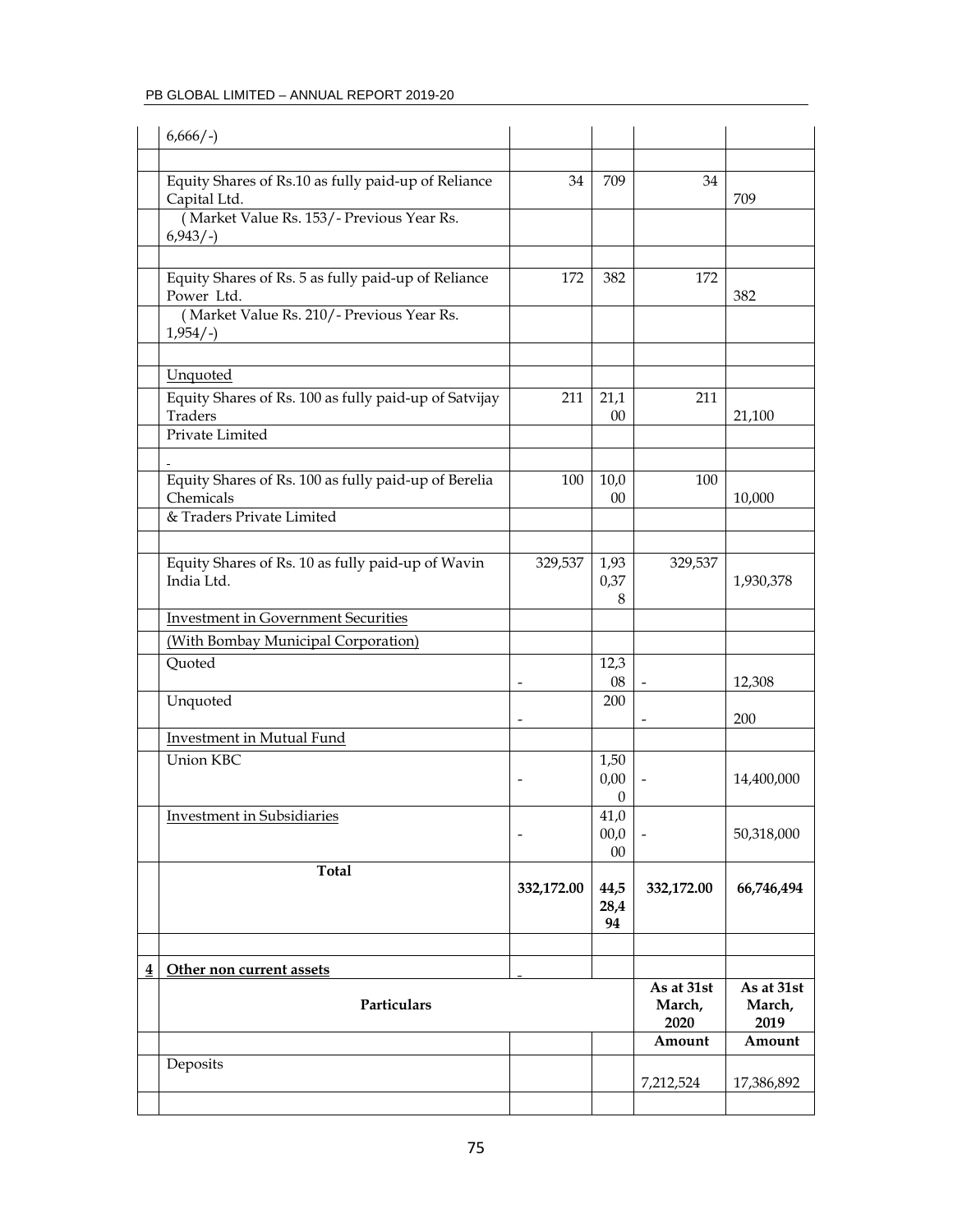| Total                                                                   |  | 31,418,519 | 41,188,511 |
|-------------------------------------------------------------------------|--|------------|------------|
|                                                                         |  |            |            |
| Long term deposit with bank with maturity period<br>more than 12 months |  | 10,000     | 10,000     |
|                                                                         |  |            |            |
| Tax Payments (Net of Provisions)                                        |  | 24,195,995 | 23,791,620 |
| Balance with Government Authorities:                                    |  |            |            |

| 5 | Invenotries                                                                   |        |                                   |                                   |                                   |
|---|-------------------------------------------------------------------------------|--------|-----------------------------------|-----------------------------------|-----------------------------------|
|   | Particulars                                                                   |        | As at 31st<br><b>March</b> , 2020 | As at 31st<br><b>March</b> , 2019 |                                   |
|   | Inventory in stock                                                            |        |                                   | 779,298,387                       | 655,910,143                       |
|   | Total:                                                                        |        |                                   | 779,298,387                       | 655,910,143                       |
|   |                                                                               |        |                                   |                                   |                                   |
| 6 | <b>Trade Receivable</b>                                                       |        |                                   |                                   |                                   |
|   | Particulars                                                                   |        |                                   | As at 31st<br><b>March</b> , 2020 | As at 31st<br><b>March</b> , 2019 |
|   | Unsecured, considered good                                                    |        |                                   | 387,738,016                       | 529,214,737                       |
|   | Outstanding for a period exceeding six<br>months from the due date of payment |        |                                   |                                   |                                   |
|   | Other debts.                                                                  |        |                                   |                                   |                                   |
|   | Doubtful                                                                      |        |                                   | 1,089,161                         | 1,089,161                         |
|   | Total:                                                                        |        |                                   | 388, 827, 177                     | 530,303,898                       |
|   |                                                                               |        |                                   |                                   |                                   |
| 7 | Cash and cash equivalents                                                     |        |                                   |                                   |                                   |
|   | Particulars                                                                   | $\sim$ | $\blacksquare$                    | As at 31st<br><b>March</b> , 2020 | As at 31st<br><b>March</b> , 2019 |
|   |                                                                               |        |                                   |                                   |                                   |
|   | Cash on hand                                                                  |        |                                   | 14,303,969                        | 4,564,129                         |
|   |                                                                               |        |                                   |                                   |                                   |
|   | <b>Balance with Banks</b>                                                     |        |                                   | 5,287,825                         | 2,618,091                         |
|   |                                                                               |        |                                   |                                   |                                   |
|   | FD With Union Bank                                                            |        |                                   | 22,265,954                        | 15,296,724                        |
|   | Total:                                                                        |        |                                   | 41,857,748                        | 22,478,944                        |

| 8 | Advances                                |  |                     |                     |
|---|-----------------------------------------|--|---------------------|---------------------|
|   | <b>Particulars</b>                      |  | As at 31st          | As at 31st          |
|   |                                         |  | <b>March</b> , 2020 | <b>March</b> , 2019 |
|   | Unsecured, considered good              |  |                     |                     |
|   | Advances recoverable in cash or in kind |  |                     |                     |
|   | Trade advances                          |  | 690,925             | 2,776,859           |
|   | Other receivables                       |  | 1,966,350           | 1,231,731           |
|   | Total:                                  |  | 2,657,275           | 4,008,590           |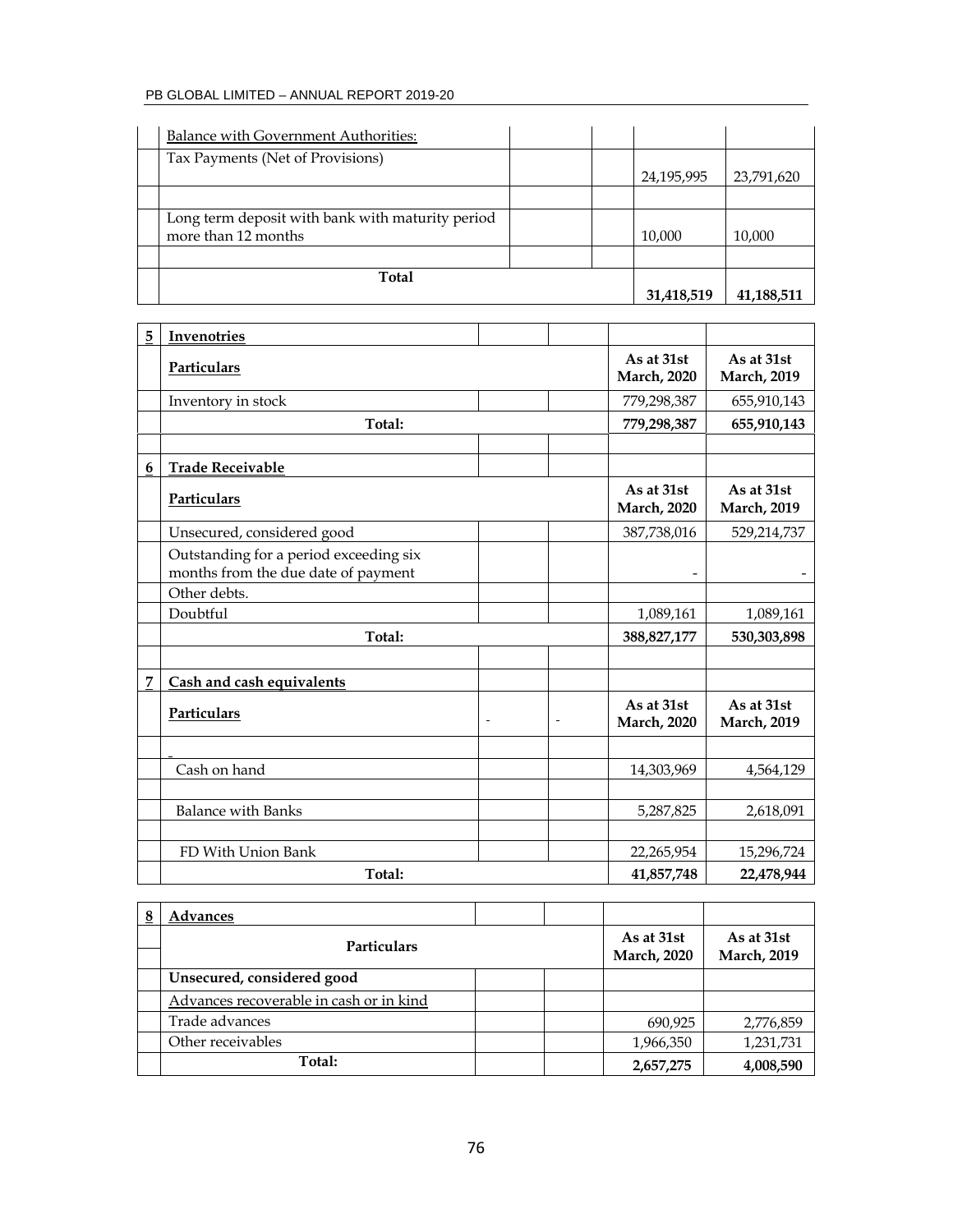| 9 | <b>Other Current Assets</b>          |                |                                   |                                   |
|---|--------------------------------------|----------------|-----------------------------------|-----------------------------------|
|   | Particulars                          | $\blacksquare$ | As at 31st<br><b>March</b> , 2020 | As at 31st<br><b>March</b> , 2019 |
|   | Balances with government authorities |                |                                   |                                   |
|   | VAT credit receivable                |                | 7,116,983                         | 7,116,983                         |
|   | <b>GST Credit Receivable</b>         |                | 22,206,210                        | 41,144,543                        |
|   | Mat Credit Receivable                |                | 161,930                           | 161,930                           |
|   | <b>TOTAL:</b>                        |                | 29,485,123                        | 48,423,455                        |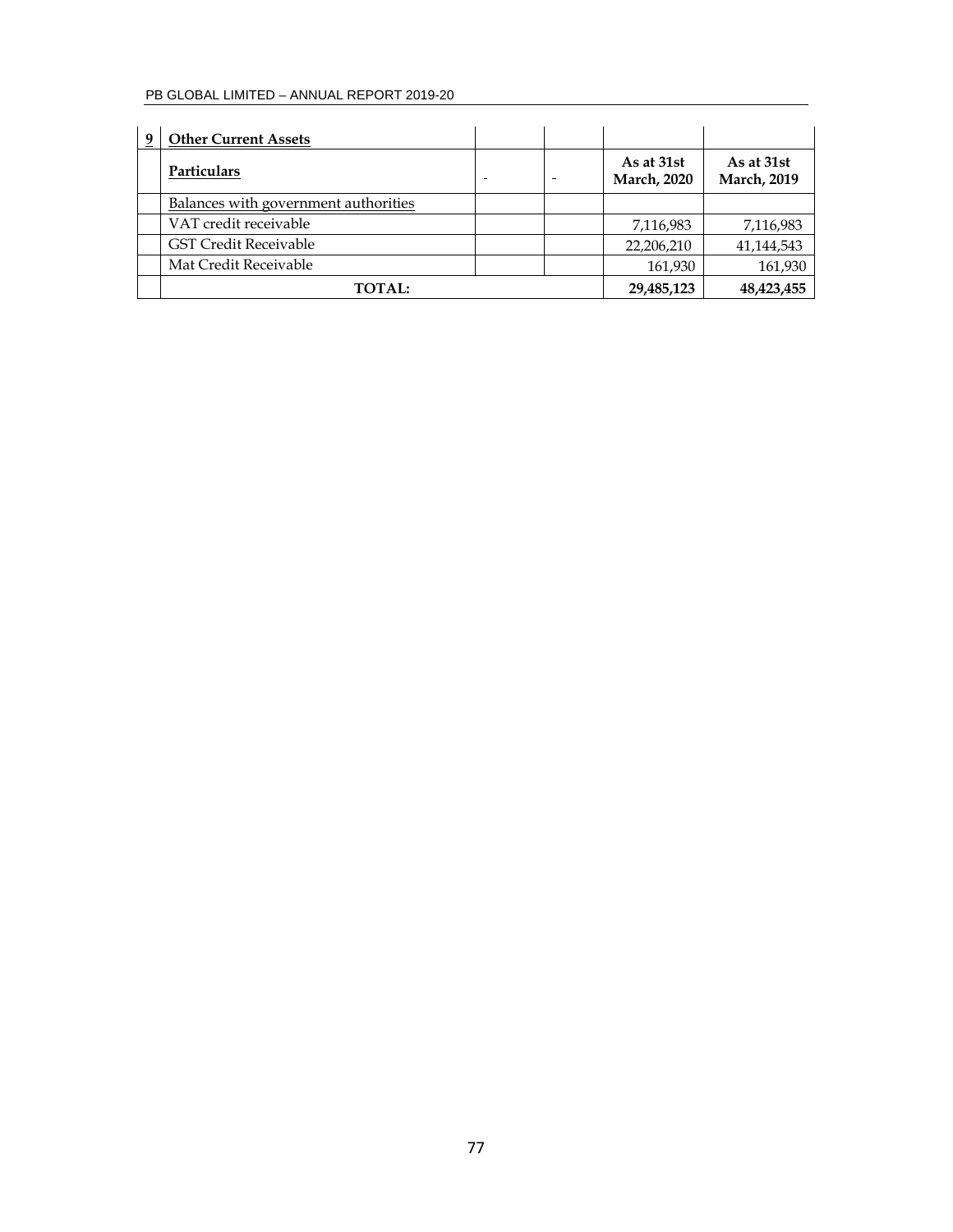### **PB GLOBAL LIMITED (STANDALONE) Note 1 – Significant Accounting Policies and Notes thereon**

### **Corporate information**

**P B Global Limited** (the company) is a Public limited company domiciled in India and incorporated under the provisions of the Companies Act, **Corporate Identity Number: L99999MH1960PLC011864,** the register office of the company is located at **Chitalsar, Manpada Swami Vivekananda Road , Thane- 400 607 , Maharashtra.**

The Company is engaged in the business of buying/selling and trading of Industrial chemicals, Salt and Electronic items and acting as agent for chemical business. The company is also engaged in the business of providing Warehousing services.

# **Note 1 –SUMMARY OF SIGNIFICANT ACCOUNTING POLICIES AND KEY ACCOUNTING ESTIMATES AND JUDGEMENTS:**

#### A. **Statement of compliance:**

The financial statements have been prepared in accordance with Indian Accounting standalone ('Ind AS') notified under the Companies (Indian Accounting Standalone) Rules, 2015 as amended by the Companies (Indian Accounting Standalone) (Amendment) Rules, 2016 and other relevant provisions of the Act..

The accounting policies adopted in the preparation of financial statements are consistent with those of previous period.

#### B. **Basis of preparation of financial statements**

In accordance with the notification issued by the Ministry of Corporate Affairs, the Company is required to prepare its Financial Statements as per the Indian Accounting Standalone ('Ind AS') prescribed under Section 133 of the Companies Act, 2013 read with rule 3 of the Companies (Indian Accounting Standards) Rules, 2015. Accordingly, the Company has prepared these Financial Statements which comprise the Balance Sheet as at 31st March, 2020, the Statement of Profit and Loss, the Statement of Cash Flows and the Statement of Changes in Equity for the year ended 31st March, 2020, and a summary of the significant accounting policies and other explanatory information (together hereinafter referred to as "Financial Statements".

These financial statements have been prepared and presented under the historical cost convention, on accrual basis of accounting except for certain financial assets and financial liabilities that are measured at fair values at the end of each reporting period, as stated in the accounting policies set out below. The accounting policies have been applied consistently over all the periods presented in these financial statements

The financial statements are presented in Indian Rupees ('INR') and all values are rounded to the nearest INR", except otherwise indicated.

# C. **Use of estimates and judgements**

The preparation of the financial statements requires that the Management to make estimates and assumptions that affect the reported amounts of assets and liabilities, disclosure of contingent liabilities as at the date of the financial statements and the reported amounts of revenue and expenses during the reporting period. The recognition, measurement, classification or disclosure of an item or information in the financial statements is made relying on these estimates.

The estimates and judgments used in the preparation of the financial statements are continuously evaluated by the Company and are based on historical experience and various other assumptions and factors (including expectations of future events) that the Company believes to be reasonable under the existing circumstances. Actual results could differ from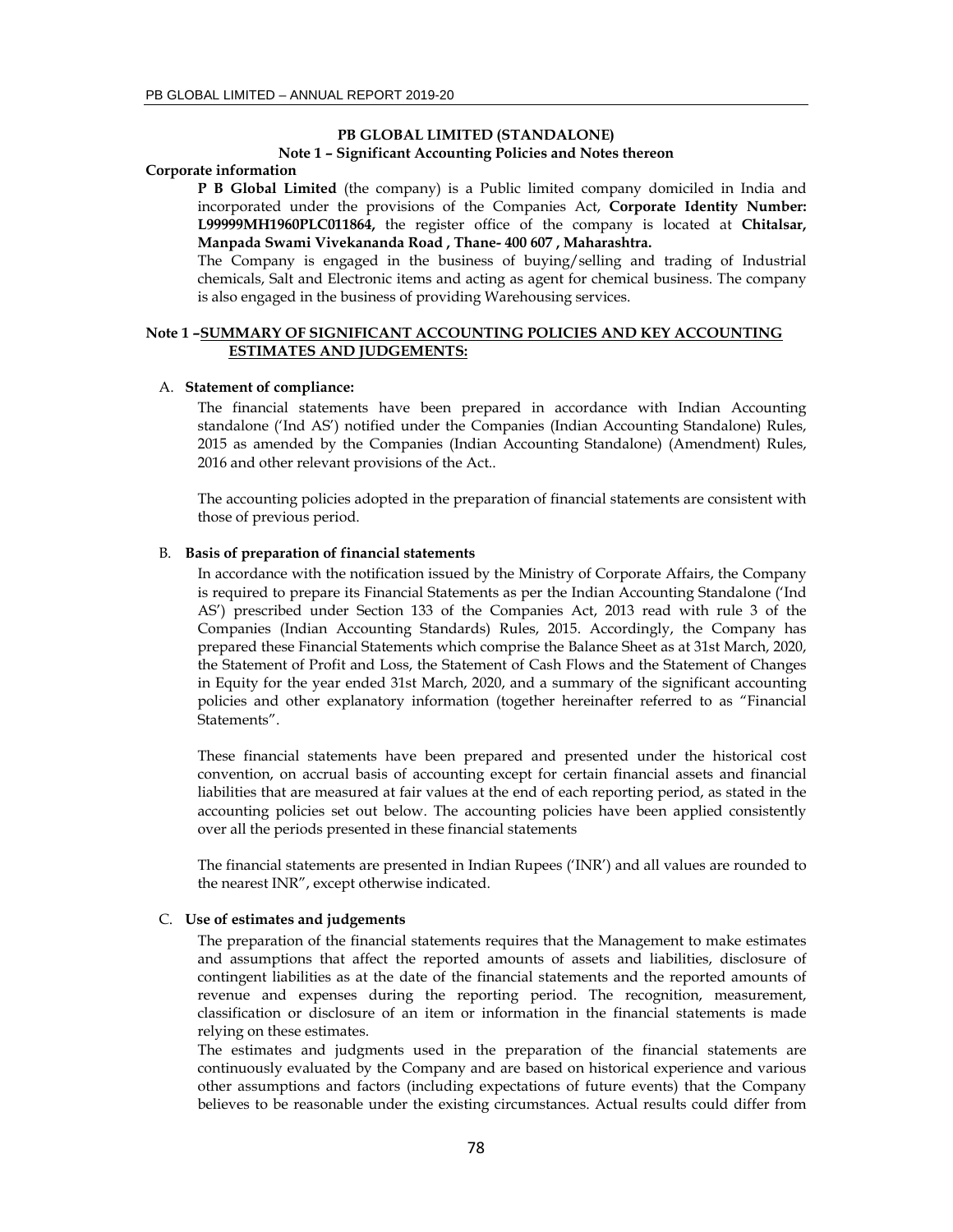those estimates. Any revision to accounting estimates is recognized prospectively in current and future periods.

### D. **Revenue Recognition**

Revenue is recognized to the extent that it is probable that the economic benefits will flow to the Company and the revenue can be reliably measured. Revenue from the sales, Warehousing Charges and other income being recognized on "accrual basis" upon transfer of property in goods and upon rendering of services

#### E. **Tangible fixed assets**

Fixed assets are stated at cost, less accumulated depreciation and impairment losses, if any. The cost comprises purchase price, borrowing costs if capitalization criteria are met and directly attributable cost of bringing the asset to its working condition for the intended use. Any trade discounts and rebates are deducted in arriving at the purchase price.

| Particular             | Estimated life in Years |
|------------------------|-------------------------|
| Computers & Printers   |                         |
| Plant and equipment's  |                         |
| Vehicle                |                         |
| Software               |                         |
| Furniture and fixtures |                         |

### F. **Depreciation**

Depreciation on fixed assets is provided on a straight-line basis using the rates arrived at based on the useful lives estimated by the management, or those prescribed under the Schedule II to the Companies Act, 2013, whichever is higher. However Management has not estimated the useful lives of assets and rate is used as per Company Act.

### G. **Borrowing**

Borrowings are initially recognized at fair value, net of transaction costs incurred. Borrowings are subsequently measured at amortized cost. Any difference between the proceeds (net of transaction costs) and the redemption amount is recognized in profit or loss over the period of the borrowings using the effective interest method. Borrowings are removed from the balance sheet when the obligation specified in the contract is discharged, cancelled or expired.

### H. **Borrowing costs**

Borrowing costs directly attributable to the acquisition, construction or production of qualifying assets, which are assets that necessarily take a substantial period of time to get ready for their intended use or sale, are added to the cost of those assets, until such time as the assets are substantially ready for their intended use or sale.

All other borrowing costs are recognized in Statement of Profit and Loss in the period in which they are incurred.

#### I. **Retirement and other employee benefits**

Retirement benefit in the form of provident fund is a defined contribution scheme. The company has does not contribute for provident fund. Gratuity payable under the Payment of Gratuity Act, 1972 is being charged on payment basis. The company does not provide for leave salaries, but charges in the year of payment as being not material.

### J. **Inventories**

Raw Material: Lower of cost or net realisable value. Cost is determined on first in first out ('FIFO') basis. Work in progress: At cost determined on FIFO basis upto estimated stage of completion. Finished goods: Lower of cost or net realisable value. Cost is determined on FIFO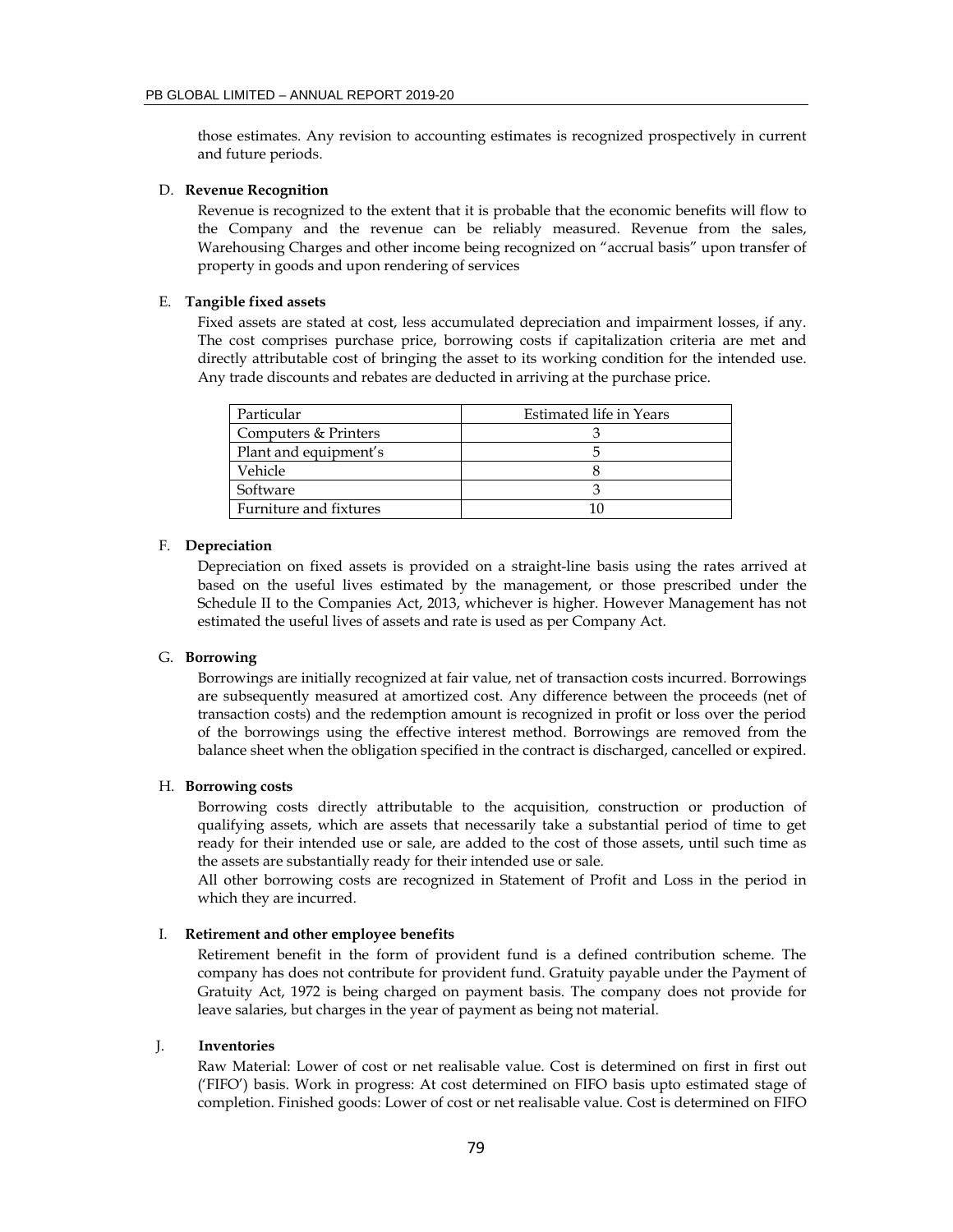basis, includes direct material and labour expenses and appropriate proportion of manufacturing overheads based on the normal capacity for manufactured goods. Net realisable value is the estimated selling price in the ordinary course of business less estimated costs of completion and estimated costs necessary to make the sale.

#### K. **Income taxes**

Tax expense comprises current and deferred tax. Current income tax is measured at the amount expected to be paid to the tax authorities in accordance with the Income Tax Act, 1961 enacted in India. The tax rates and tax Laws used to compute the amounts are those that are enacted, at the reporting date.Deferred Taxes reflect the impact of timing differences between taxable income and accounting income originating during the current year and reversal of timing differences for the earlier years. Deferred tax is measured using the tax rates and the tax laws enacted at the reporting date.

Deferred tax liabilities are recognized for all taxable timing differences. Deferred tax assets including the unrecognized deferred tax assets, if any, at each reporting date, are recognized for deductible timing differences only to the extent that there is reasonable certainty that sufficient future taxable income will be available against which deferred tax assets can be realized. The carrying amount of deferred tax assets are reviewed at each reporting date and are adjusted for its appropriateness.

Deferred tax assets and deferred tax liabilities are offset, if a legally enforceable right exists to set off current tax assets against current tax liabilities and deferred tax assets and deferred taxes relate to the same taxable entity and the same taxation authority.

Minimum Alternate Tax (MAT) paid in a year is charged to the Statement of Profit and Loss as current tax. The company recognizes MAT credit available as an asset only to the extent there is convincing evidence that the company will pay normal income tax during the specified period, i.e., the period for which MAT Credit is allowed to be carried forward. In the year in which the Company recognizes MAT Credit as an asset in accordance with the Guidance Note on Accounting for Credit Available in respect of Minimum Alternate Tax under the Income Tax Act, 1961, the said asset is created by way of credit to the statement of Profit and Loss and shown as "MAT Credit Entitlement." The Company reviews the "MAT Credit Entitlement" asset at each reporting date and writes down the asset to the extent the company does not have convincing evidence that it will pay normal tax during the sufficient period.

### L. **Earnings per share**

Basic earnings per share is computed by dividing the profit/(loss) for the year by the weighted average number of equity shares outstanding during the year. The weighted average number of equity shares outstanding during the year is adjusted for treasury shares, bonus issue, bonus element in a rights issue to existing shareholders, share split and reverse share split (consolidation of shares).

Diluted earnings per share is computed by dividing the profit/(loss) for the year as adjusted for dividend, interest and other charges to expense or income (net of any attributable taxes) relating to the dilutive potential equity shares, by the weighted average number of equity shares considered for deriving basic earnings per share and the weighted average number of equity shares which could have been issued on the conversion of all dilutive potential equity shares. Potential equity shares are deemed to be dilutive only if their conversion to equity shares would decrease the net profit per share from continuing ordinary operations. Potential dilutive equity shares are deemed to be converted as at the beginning of the period, unless they have been issued at a later date.

# M. **Cash flow statement**

Cash Flows are reported using the indirect method, whereby profit before tax is adjusted for the effects of transaction of a non-cash nature, any deferrals or accruals of past or future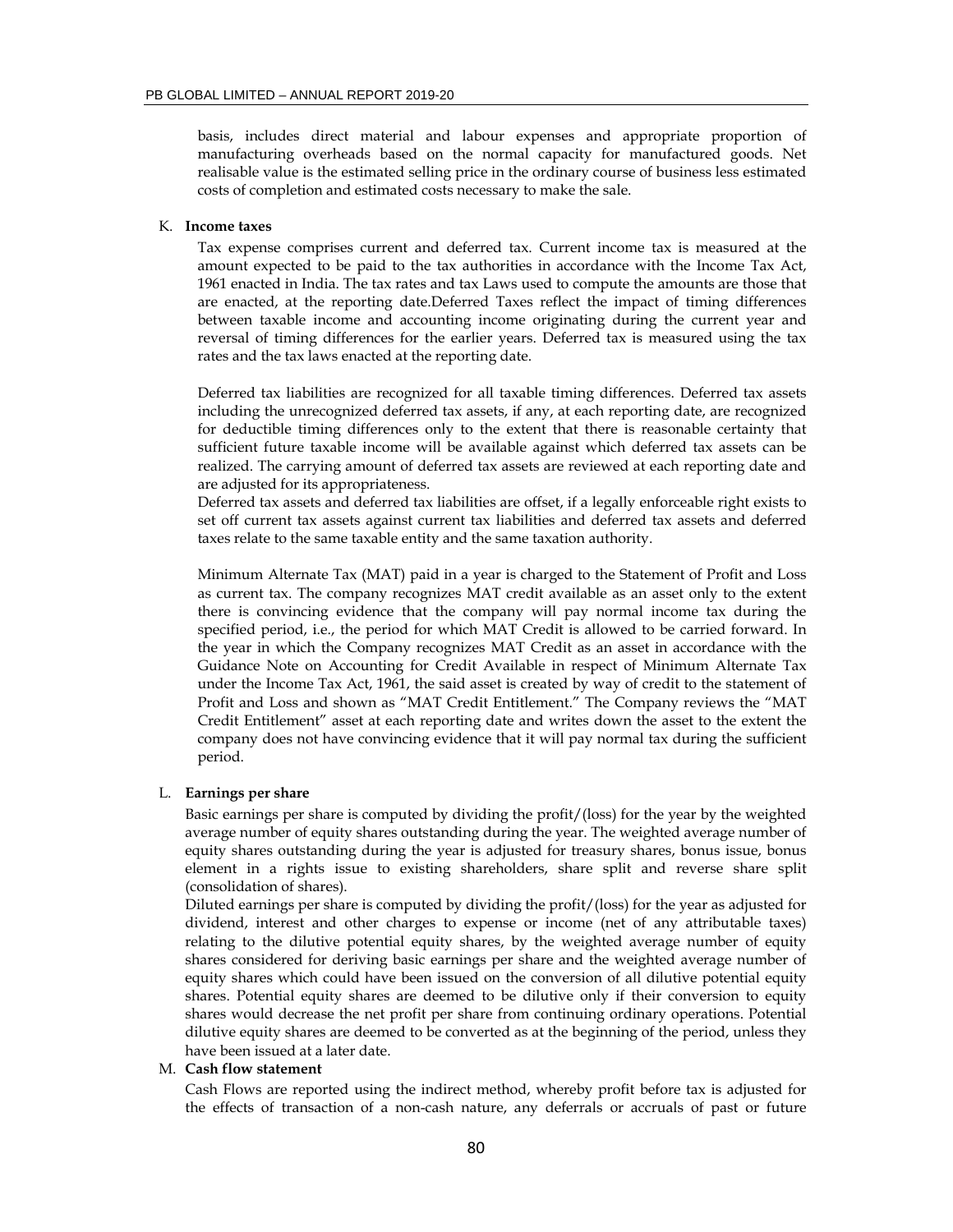operating cash receipts or payments and item of income and expenses associated with investing or financing cash flows. The cash flows from operating, investing and financing activities of the company are segregated.

#### N. **Provisions, Contingent Liabilities & Contingent Assets**

Provisions are recognized when the Company has a present obligation (legal or constructive) as a result of a past event, and it is probable that the Company will be required to settle the obligation, and a reliable estimate can be made of the amount of the obligation.

The amount recognized as a provision is the best estimate of the consideration required to settle the present obligation at the end of the reporting period, taking into account the risks and uncertainties surrounding the obligation. When a provision is measured using the cash flows estimated to settle the present obligation, its carrying amount is the present value of those cash flows (when the effect of the time value of money is material).

When some or all of the economic benefits required to settle a provision are expected to be recovered from a third party, a receivable is recognized as asset if it is virtually certain that reimbursement will be received and the amount of the receivable can be measured reliably.

# O. **cash and cash equivalent**

Cash and cash equivalents in the balance sheet comprise cash at banks and on hand and demand deposits with an original maturity of three months or less and highly liquid investments that are readily convertible into known amounts of cash and which are subject to an insignificant risk of changes in value net of outstanding bank overdrafts as they are considered an integral part of the Company's cash management.

The bank balances in India include both rupee accounts. On a standalone basis, balance in current and deposit, Fixed accounts stood at ` 4,18,57,748/-, as at March 31, 2020.

### P. **Foreign Currency Transactions**

Foreign Currency Transaction are stated the actual rate at which, being transacted. The exchange rate difference in respect of creditors & debtors are adjusted at the rate prevailing at the year-end.

- Q. The outstanding balance of debtors, Creditors, deposits and Advances are subject to confirmation and acknowledgement.
- R. In the Opinion of board the Value of realization of current assets, loan & Advances, in the ordinary course of business would not be less than the amount of which they are stated in the balance sheet & the provision for all known determinable liabilities is adequate and not in excess of the amount reasonably required.

### S. **Event occurring after the date of balance sheet**

Where material event occurring after the date of the balance sheet are considered up to the date of approval of accounts by the board of director.

| For SSRV AND ASSOCIATES  |                   | For and on behalf of Board of Directors |               |  |  |
|--------------------------|-------------------|-----------------------------------------|---------------|--|--|
| Chartered Accountants    |                   |                                         |               |  |  |
| <b>ICAI FRN. 135901W</b> |                   | $SD/-$                                  | $SD/-$        |  |  |
|                          |                   | Riddhi Mehta                            | Parimal Mehta |  |  |
| $SD/-$                   |                   | Director                                | Director      |  |  |
|                          |                   | DIN: 07812697                           | DIN: 03514645 |  |  |
| VishnukantKabra          |                   |                                         |               |  |  |
| Partner                  | SD/-              |                                         |               |  |  |
| Place: Mumbai            | Company Secretary |                                         |               |  |  |
| Date: 31-July-2020       |                   | Anuja More                              |               |  |  |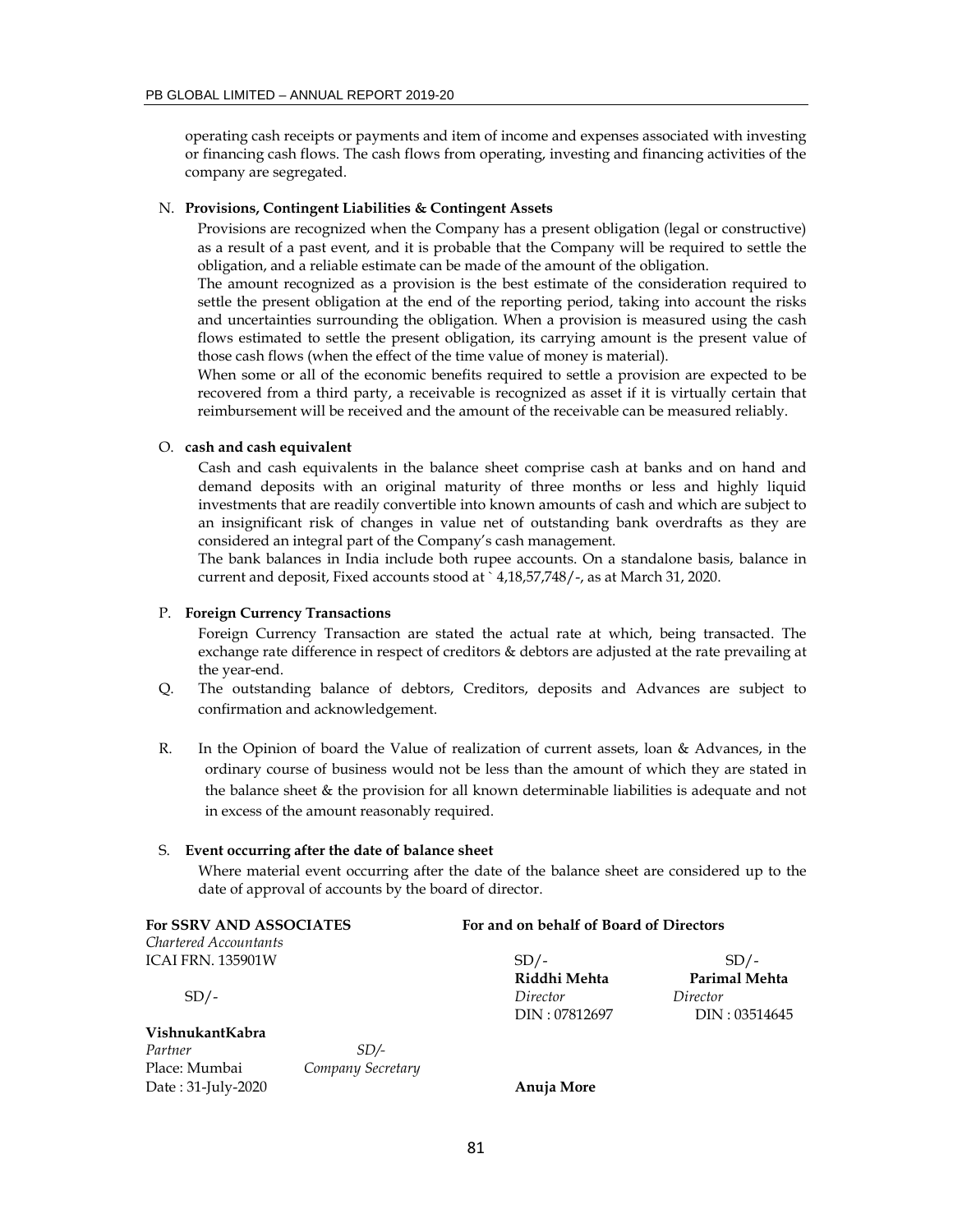| PB GLOBAL LIMITED                                |                |                  |                          |  |  |  |  |
|--------------------------------------------------|----------------|------------------|--------------------------|--|--|--|--|
| CIN: L99999MH1960PLC011864                       |                |                  |                          |  |  |  |  |
| CONSOLIDATED BALANCE SHEET AS AT 31ST MARCH 2020 |                |                  | $(A$ <i>mount</i> in $)$ |  |  |  |  |
| Particulars                                      | Note No.       | As at            | As at                    |  |  |  |  |
| $\mathbf{1}$                                     | $\overline{2}$ | 31st March, 2020 | 31st March,<br>2019      |  |  |  |  |
| <b>ASSETS</b>                                    |                |                  |                          |  |  |  |  |
| (1) Non-current assets                           |                |                  |                          |  |  |  |  |
| (a) Property, Plant and Equipment                | 2              | 24,388,577       | 27,539,579               |  |  |  |  |
| (b) Other Intangible assets                      | 2              | 1,601,968        | 2,098,412                |  |  |  |  |
| (c) Investments                                  | 3              | 3,528,494        | 25,746,494               |  |  |  |  |
| (d) Other non-current assets                     | $\overline{4}$ | 21,249,714       | 30,449,783               |  |  |  |  |
| (2) Current assets                               |                |                  |                          |  |  |  |  |
| (a) Inventories                                  | 5              | 790,177,559      | 662,323,379              |  |  |  |  |
| (b) Trade receivables                            | 6              | 387,250,535      | 539,746,645              |  |  |  |  |
| (c) Cash and cash equivalents                    | 7              | 44,110,987       | 26,366,939               |  |  |  |  |
| (d) Advances                                     | 8              | 11,266,671       | 10,474,980               |  |  |  |  |
| (e) Other current assets                         | 9              | 43,412,776       | 50,910,429               |  |  |  |  |
| <b>Total Assets</b>                              |                | 1,326,987,282    | 1,375,656,641            |  |  |  |  |
| <b>EQUITY AND LIABILITIES</b>                    |                |                  |                          |  |  |  |  |
| (1) Equity                                       |                |                  |                          |  |  |  |  |
| (a) Share capital                                | 10             | 40,870,370       | 40,870,370               |  |  |  |  |
| (b) Other Equity & Reserves                      | 11             | 492,545,539      | 455,801,204              |  |  |  |  |
| (2) LIABILITIES                                  |                |                  |                          |  |  |  |  |
|                                                  |                |                  |                          |  |  |  |  |
| (i) Non-current liabilities                      |                |                  |                          |  |  |  |  |
| (a) Borrowings                                   | 12             | 129,014,586      | 140,835,467              |  |  |  |  |
| (b) Deferred tax liabilities (Net)               | 13             | 1,295,482        | 1,156,111                |  |  |  |  |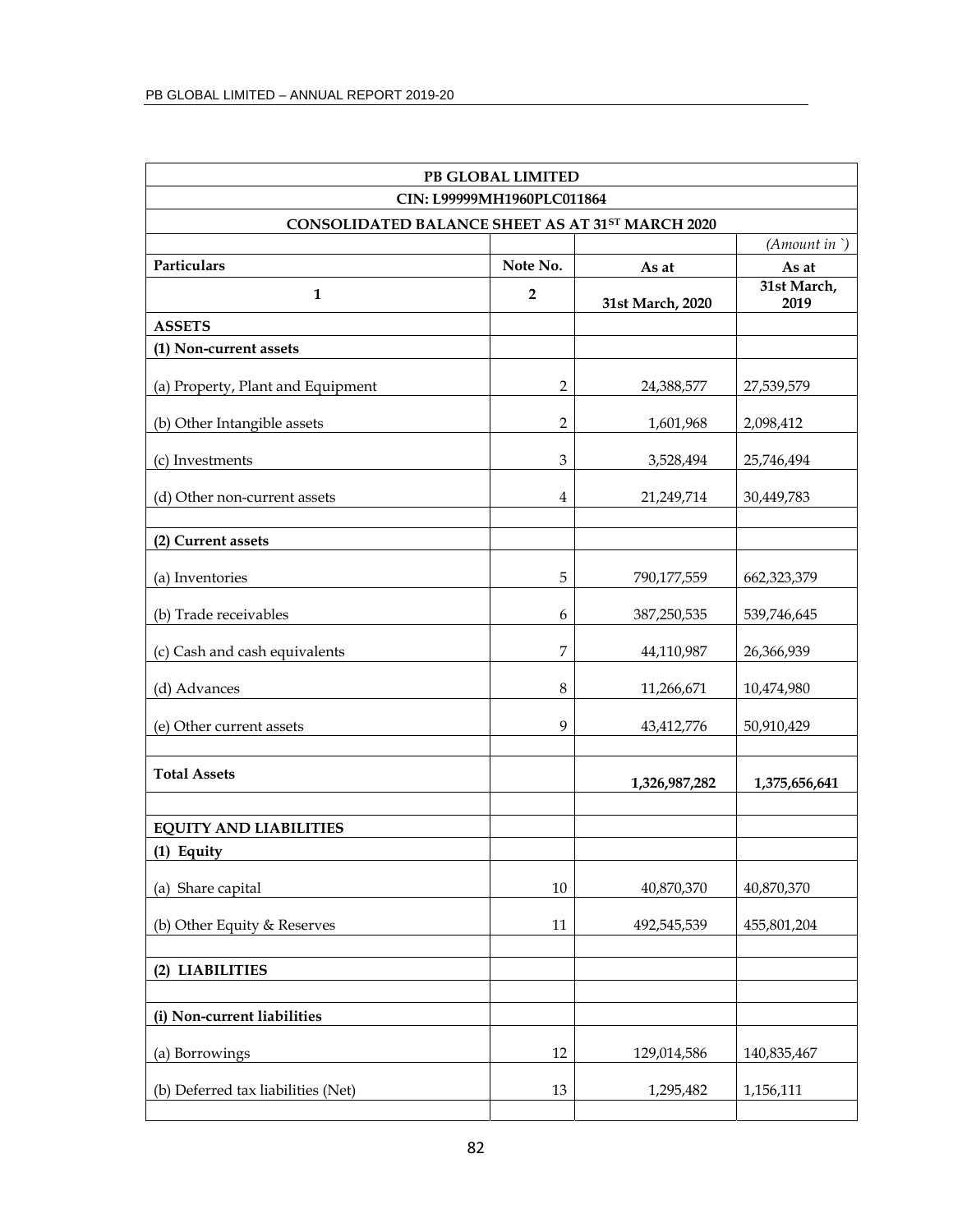| (ii) Current liabilities                              |                               |                          |               |
|-------------------------------------------------------|-------------------------------|--------------------------|---------------|
| (a) Short Term Borrowings                             | 14                            | 329,753,662              | 333, 437, 357 |
| (b) Trade payables                                    | 15                            | 204, 258, 212            | 344,130,075   |
| (c) Other financial liabilities                       | 16                            | 92,127,678               | 25,159,431    |
| (d) Other current liabilities                         | 17                            | 37,121,752               | 34,266,626    |
|                                                       |                               |                          |               |
| <b>Total Equity and Liabilities</b>                   |                               | 1,326,987,282            | 1,375,656,641 |
| See accompanying notes to the financial<br>statements | 1                             |                          |               |
|                                                       |                               |                          |               |
|                                                       | For and On Behalf of Board of |                          |               |
| As per our separate report of even date               |                               | <b>Directors</b>         |               |
| For SSRV and Associates                               |                               |                          |               |
| <b>Chartered Accountants</b>                          |                               |                          |               |
| <b>ICAI FRN. 135901W</b>                              | $SD/-$                        | $SD/-$                   |               |
| $SD/-$                                                | <b>Director</b>               | <b>Managing Director</b> |               |
|                                                       | Riddhi                        |                          |               |
|                                                       | Mehta                         | <b>Parimal Mehta</b>     |               |
| VishnukantKabra                                       | DIN:<br>07812697              | DIN: 03514645            |               |
| Partner                                               |                               |                          |               |
| Membership No. 403437                                 |                               |                          |               |
| Place: Mumbai                                         | <b>Company Secretary</b>      |                          |               |
| Date:- 30-July-2020                                   | Anuja More                    |                          |               |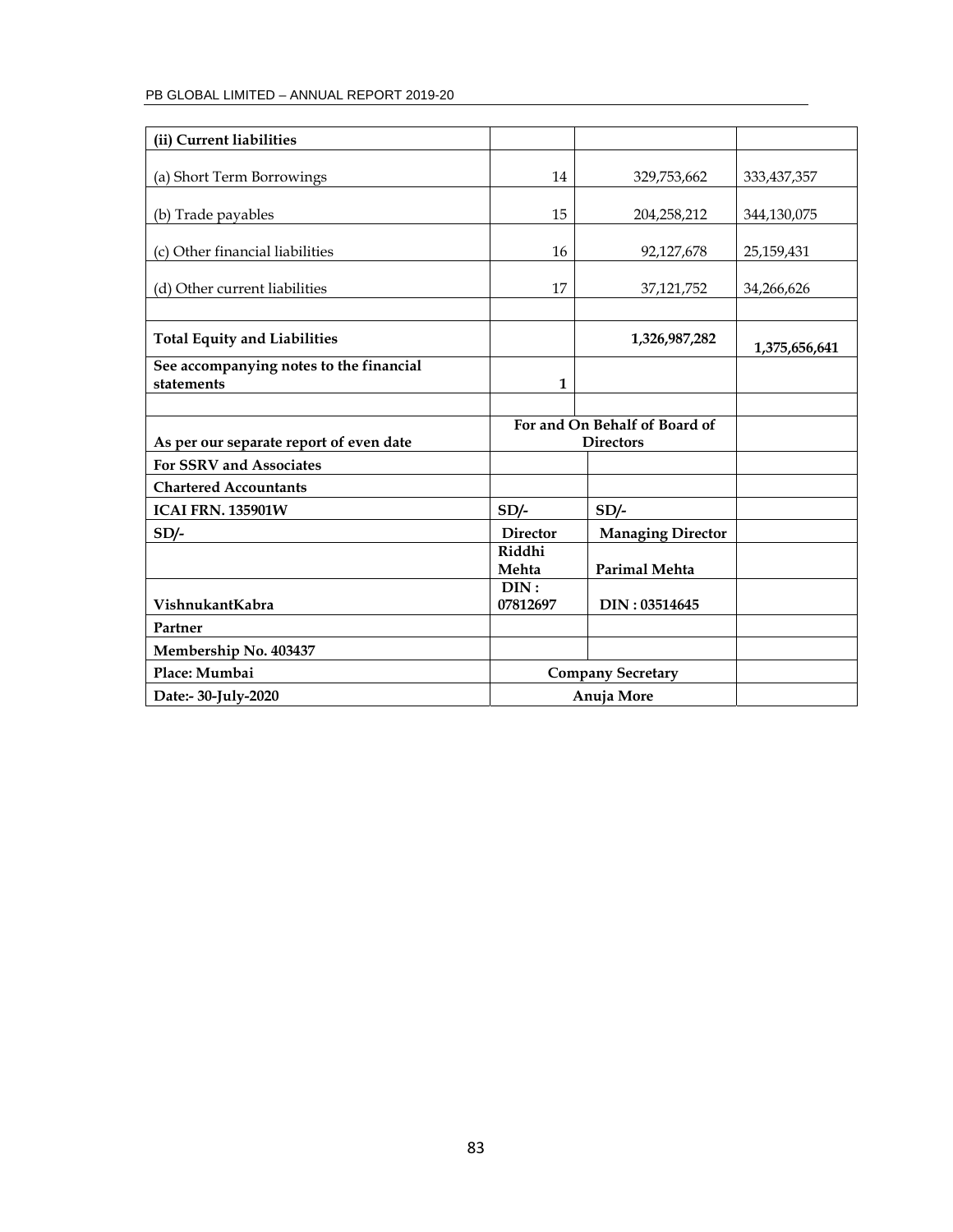|                         | PB GLOBAL LIMITED                                                              |                            |                  |                           |  |
|-------------------------|--------------------------------------------------------------------------------|----------------------------|------------------|---------------------------|--|
|                         |                                                                                | CIN: L99999MH1960PLC011864 |                  |                           |  |
|                         | Consolidated Statement of Profit and Loss for the period ended 31st March 2020 |                            |                  |                           |  |
|                         |                                                                                |                            |                  | (Amount<br>$in$ )         |  |
|                         | Particulars                                                                    | Note No.                   | As at            | As at                     |  |
|                         |                                                                                |                            | 31st March, 2020 | $31$ st<br>March,<br>2019 |  |
| $\rm I$                 | Revenue From Operations                                                        | 18                         | 5,224,058,061    | 6,320,94<br>7,783         |  |
| $\mathbf{I}$            | Other Income                                                                   | 19                         | 4,668,785        | 3,383,96<br>7             |  |
| Ш                       | Total Income (I+II)                                                            |                            | 5,228,726,847    | 6,324,33<br>1,750         |  |
| IV                      | <b>EXPENSES</b>                                                                |                            |                  |                           |  |
|                         | Purchases of Stock-in-Trade                                                    | 20                         | 5,014,491,881    | 5,996,19<br>7,548         |  |
|                         | Changes in inventories of finished goods,                                      | 21                         | (127, 854, 180)  | (85, 543,<br>619)         |  |
|                         | Employee benefits expense                                                      | 22                         | 40,143,251       | 58,002,0<br>31            |  |
|                         | Finance costs                                                                  | 23                         | 60,744,097       | 65,113,7<br>06            |  |
|                         | Depreciation and amortization expense                                          | $\overline{2}$             | 4,138,256        | 3,645,76<br>6             |  |
|                         | Other expenses                                                                 | 24                         | 188,710,079      | 231,768,<br>731           |  |
|                         | Total expenses (IV)                                                            |                            | 5,180,373,385    | 6,269,18<br>4,162         |  |
| $\mbox{VI}$<br>$\bf{I}$ | Profit/(loss) before tax (V-VI)                                                |                            | 48,353,462       | 55,147,5<br>88            |  |
|                         |                                                                                |                            |                  |                           |  |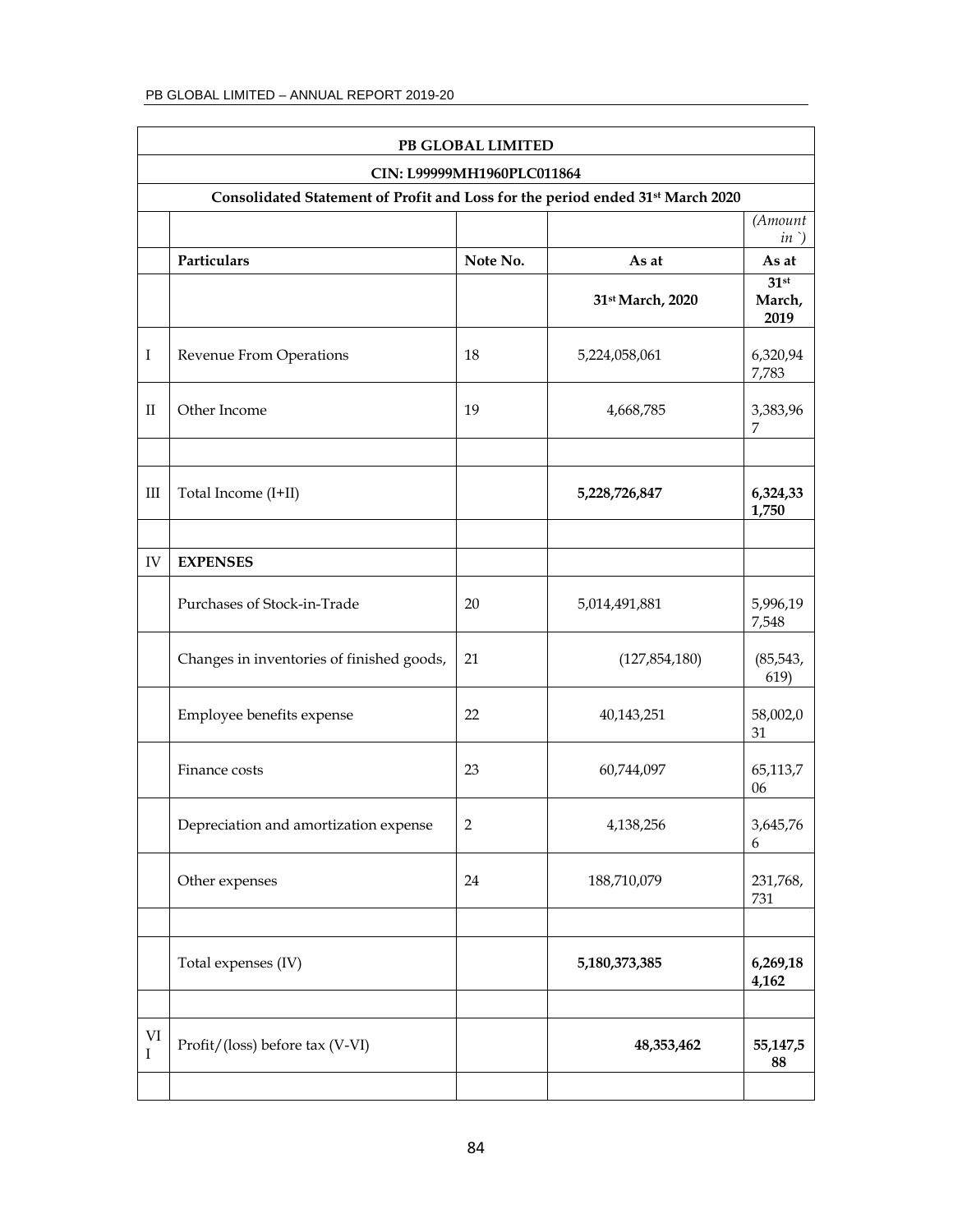| VI<br>$\mathbf{I}$ | Tax expense:                                                          |                 |                                      |                                         |                              |
|--------------------|-----------------------------------------------------------------------|-----------------|--------------------------------------|-----------------------------------------|------------------------------|
|                    | (1) Current tax                                                       |                 |                                      | 11,469,756                              | 12,592,6<br>79               |
|                    | (2) Deferred tax                                                      |                 |                                      | 139,371                                 | 548,624                      |
|                    |                                                                       |                 |                                      |                                         |                              |
| $\text{IX}$        | Profit (Loss) for the period from<br>continuing operations (VII-VIII) |                 |                                      | 36,744,335                              | 42,006,2<br>84               |
|                    |                                                                       |                 |                                      |                                         |                              |
| $\chi$<br>VI       | Earnings per equity share (for continuing                             |                 |                                      |                                         |                              |
|                    | operation):                                                           |                 |                                      |                                         |                              |
|                    | $(1)$ Basic                                                           |                 |                                      | 34.99                                   | 40.01                        |
|                    | (2) Diluted                                                           |                 |                                      | Not Applicable                          | <b>Not</b><br>Applica<br>ble |
|                    | See accompanying notes to the financial<br><i>statements</i>          | $\mathbf{1}$    |                                      |                                         |                              |
|                    | As per our separate report of even date                               |                 |                                      | For and On Behalf of Board of Directors |                              |
|                    | For SSRV and Associates                                               |                 |                                      |                                         |                              |
|                    | <b>Chartered Accountants</b>                                          | $SD/-$          |                                      | $SD/-$                                  |                              |
|                    | <b>ICAI FRN. 135901W</b>                                              | <b>Director</b> |                                      | <b>Managing Director</b>                |                              |
|                    |                                                                       |                 | <b>Parimal Mehta</b><br>Riddhi Mehta |                                         |                              |
| $SD/-$             |                                                                       | DIN: 07812697   |                                      | DIN: 03514645                           |                              |
|                    | Membership No. 403437                                                 |                 |                                      |                                         |                              |
|                    | Place: Mumbai                                                         |                 |                                      | $SD/-$                                  |                              |
|                    | Date:- 30-July-2020                                                   |                 |                                      | Anuja More                              |                              |
|                    | Place: Mumbai                                                         |                 |                                      | <b>Company Secretary</b>                |                              |
|                    | Date:- 30-July-2020                                                   |                 |                                      |                                         |                              |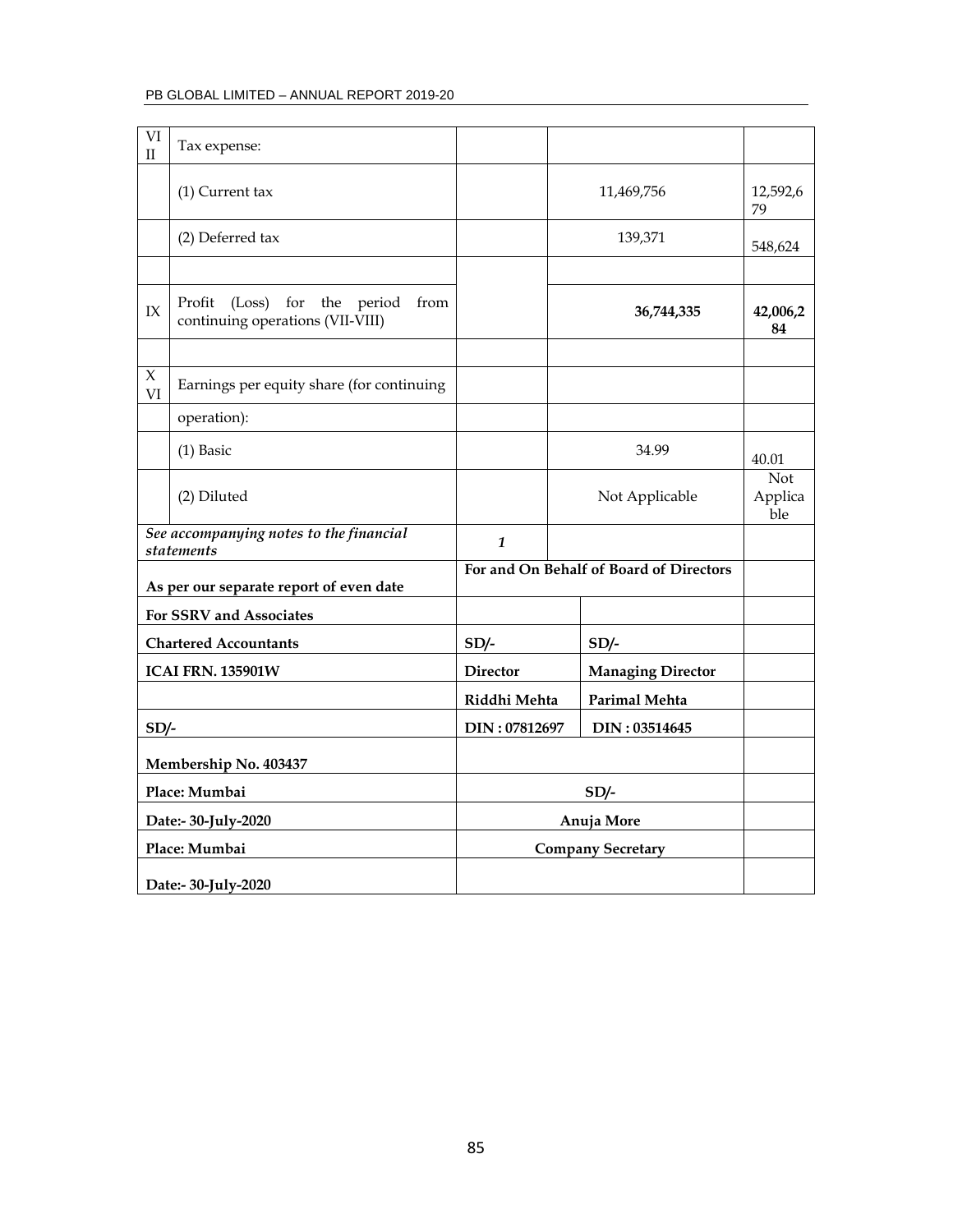|              | PB GLOBAL LIMITED                                                                  |                                     |                                                    |
|--------------|------------------------------------------------------------------------------------|-------------------------------------|----------------------------------------------------|
|              | CIN: L99999MH1960PLC011864                                                         |                                     |                                                    |
|              | Consolidated Cash flow statement for the period ended 31 <sup>st</sup> March, 2020 |                                     |                                                    |
|              | Particulars                                                                        | For the Year<br>ended March<br>2020 | (Amount in Rs)<br>For the Year ended<br>March 2019 |
|              |                                                                                    | Amount                              | Amount                                             |
| A            | <b>Cash Flow from Operating Activities</b>                                         |                                     |                                                    |
|              | Profit before taxation                                                             | 48, 353, 462                        | 55,147,588                                         |
| $\mathbf{1}$ | Adjustments for:                                                                   |                                     |                                                    |
|              | Depreciation                                                                       | 4,138,256                           | 3,645,766                                          |
|              | Dividend Income                                                                    | (175)                               | (306)                                              |
|              | (Profit)/ Loss on Sale of Investments                                              | (3,740,930)                         | (1,349,638)                                        |
|              | Interest Expenditure                                                               | 60,744,097                          | 65,113,706                                         |
|              | Operating profit before working capital<br>changes                                 | 109,494,709                         | 122,557,116                                        |
|              | Changes in Working Capital:                                                        |                                     |                                                    |
|              | Increase / (Decrease) in trade payables                                            | (139, 871, 863)                     | (57, 917, 183)                                     |
|              | Increase / (Decrease) in other current liabilities                                 | 2,855,127                           | 2,450,564                                          |
|              | Increase / (Decrease) in Short term borrowings                                     | (3,683,695)                         | (22, 166, 850)                                     |
|              | Increase / (Decrease) in Other Financial<br>Liabilities                            | 66,968,248                          | 9,152,605                                          |
|              | (Increase) / Decrease in trade receivables                                         | 152,496,110                         | (18,756,127)                                       |
|              | (Increase) / Decrease in Advances                                                  | (791, 691)                          | 17,184,177                                         |
|              | (Increase) / Decrease in inventories                                               | (127, 854, 180)                     | (85,543,619)                                       |
|              | (Increase) / Decrease in Other Current Assets                                      | 7,497,653                           | 9,811,323                                          |
|              | <b>Cash Generated from Operations</b>                                              | 67,110,418                          | (23, 227, 996)                                     |
|              | Income Taxes paid (net of refunds)                                                 | 11,469,756                          | 12,592,679                                         |
|              | Net cash generated from operating activities                                       | 55,640,662                          | (35,820,675)                                       |
| $\, {\bf B}$ | <b>Cash flow from Investing Activities</b>                                         |                                     |                                                    |
|              | Purchase of tangible/intangible assets                                             | (490, 810)                          | (16, 177, 659)                                     |
|              | Profit/ (Loss) on Sale of Investments                                              | 3,740,930                           | 1,349,638                                          |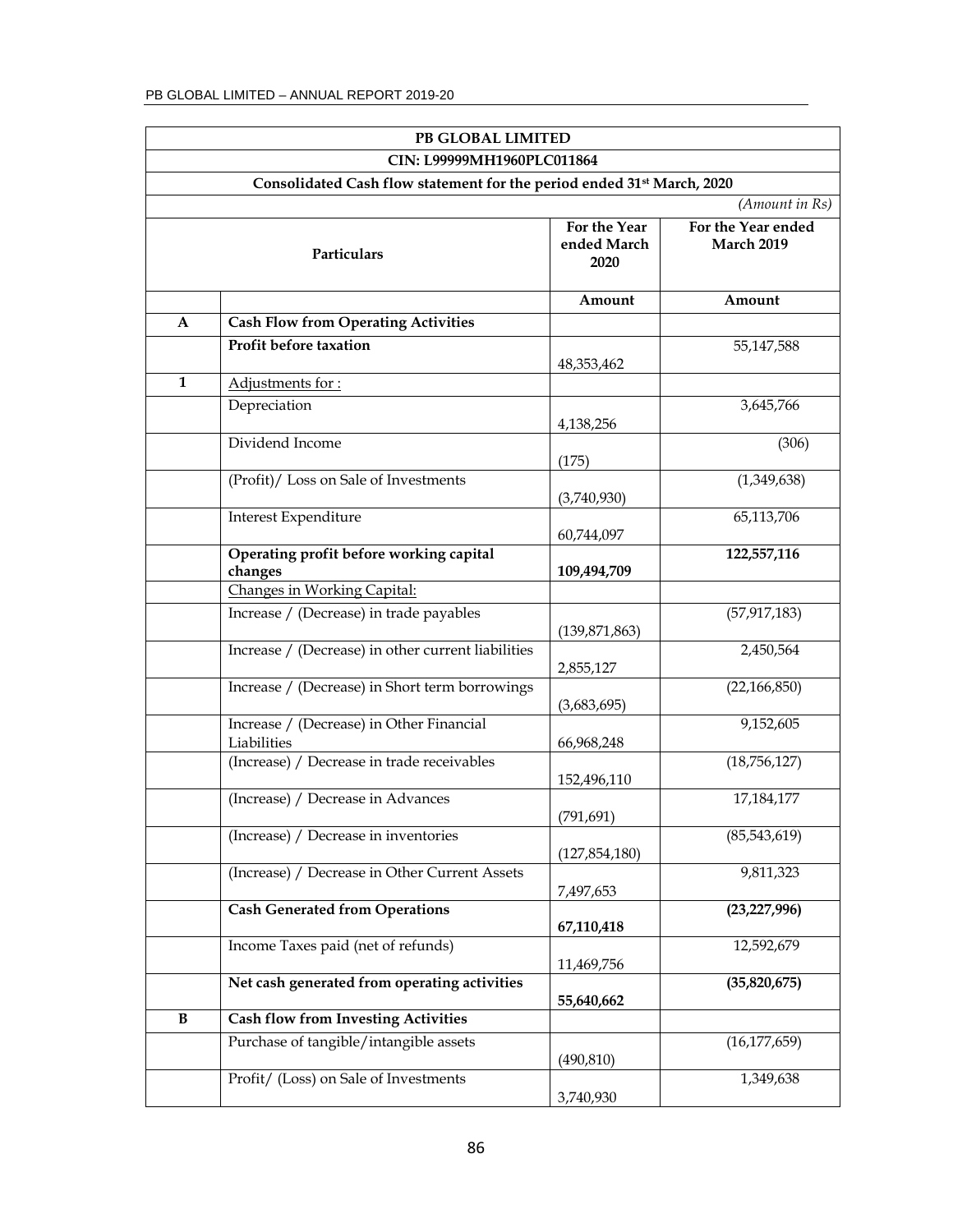|               | Sale / (Purchase) of Mutual Fund                    | 12,900,000      | (518,000)                               |
|---------------|-----------------------------------------------------|-----------------|-----------------------------------------|
|               | Sale of Investments                                 | 9,318,000       |                                         |
|               | Deposits Given                                      | 9,200,069       | (7,327,477)                             |
|               | Dividend received                                   | 175             | 306                                     |
|               | Net cash from investing activities                  | 34,668,364      | (22, 673, 193)                          |
| C             | <b>Cash flow from Financing Activities</b>          |                 |                                         |
|               | Interest paid                                       | (60, 744, 097)  | (65, 113, 706)                          |
|               | Loans borrowed/ (repaid)                            | (11,820,881)    | 114,606,013                             |
|               | Net cash used in Financing Activities               | (72, 564, 978)  | 49,492,307                              |
| D             | Net increase in cash and cash equivalents           | 17,744,048      | (9,001,561)                             |
| ${\bf E}$     | <b>Cash and Cash Equivalents</b>                    |                 |                                         |
|               | Cash and Cash equivalents at the beginning of       |                 | 35,368,500                              |
|               | the year                                            | 26,366,939      |                                         |
|               | Cash and Cash equivalents at the end of the<br>year | 44,110,987      | 26,366,939                              |
|               |                                                     |                 |                                         |
| ${\bf F}$     | Cash and cash equivalents comprise of:              |                 |                                         |
|               | Cash on Hand                                        | 15,968,588      | 6,092,740                               |
|               | <b>Balances with Banks</b>                          | 5,876,446       | 4,977,475                               |
|               | <b>Fixed Deposits</b>                               | 22,265,954      | 15,296,724                              |
|               |                                                     | 44,110,987      | 26,366,939                              |
|               | In terms of our report attached.                    |                 |                                         |
|               | For SSRV and Associates                             |                 | For and On Behalf of Board of Directors |
|               | <b>Chartered Accountants</b>                        |                 |                                         |
|               | <b>ICAI FRN. 135901W</b>                            | $SD/-$          | $SD/-$                                  |
|               |                                                     | <b>Director</b> | <b>Managing Director</b>                |
| $SD/-$        |                                                     | Riddhi Mehta    | <b>Parimal Mehta</b>                    |
|               | Vishnu Kant kabra                                   | DIN: 07812697   | DIN: 03514645                           |
|               | Membership No. 403437                               |                 |                                         |
| Place: Mumbai |                                                     |                 |                                         |
|               | Date:- 30-July-2020                                 |                 | $SD/-$                                  |
|               |                                                     |                 | <b>Company Secretary</b>                |
|               |                                                     |                 | Anuja More                              |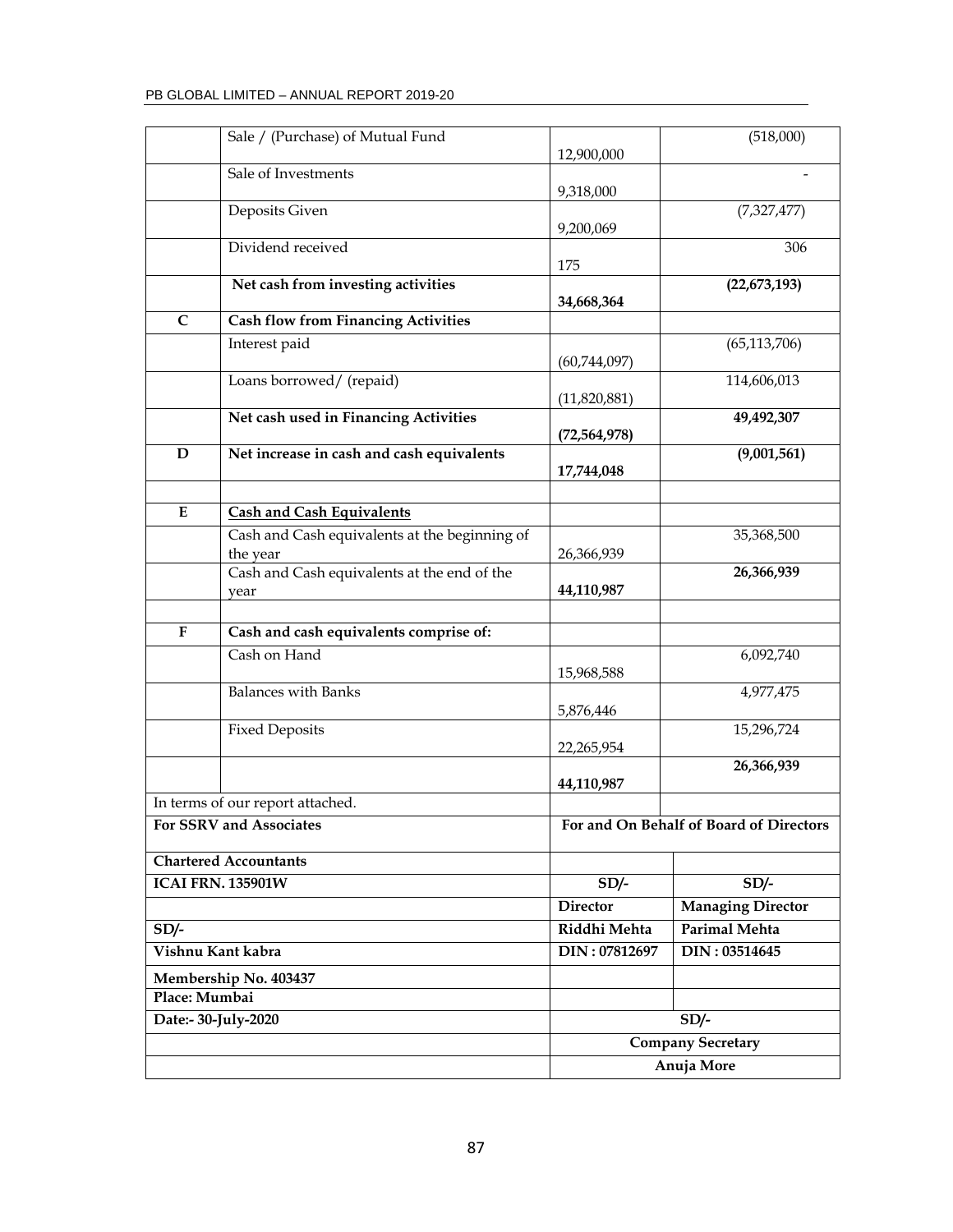| PB GLOBAL LIMITED |                                                                                                                             |                                                |                                           |                                                |                                        |
|-------------------|-----------------------------------------------------------------------------------------------------------------------------|------------------------------------------------|-------------------------------------------|------------------------------------------------|----------------------------------------|
|                   | CIN: L99999MH1960PLC011864                                                                                                  |                                                |                                           |                                                |                                        |
|                   | Consolidated notes forming part of the financial statements for the year ended 31st March 2020                              |                                                |                                           |                                                |                                        |
|                   |                                                                                                                             |                                                |                                           |                                                | (Amount<br>$in$ )                      |
| 3                 | <b>Non Current investments</b>                                                                                              |                                                |                                           |                                                |                                        |
|                   | Particulars                                                                                                                 | As at 31st<br>March,<br>2020<br><b>Numbers</b> | As at<br>31st<br>March,<br>2020<br>Amount | As at 31st<br>March,<br>2019<br><b>Numbers</b> | As at 31st<br>March,<br>2019<br>Amount |
|                   | Investment in equity shares                                                                                                 |                                                |                                           |                                                |                                        |
|                   | Quoted                                                                                                                      |                                                |                                           |                                                |                                        |
|                   | Equity Shares of Rs. 10 as fully paid-up of<br>Reliance<br>Industries Ltd.                                                  | 1,378                                          | 28,344                                    | 1,378                                          | 28,344                                 |
|                   | (Market Value Rs. 15,18,501/- Previous<br>Year Rs. 18,78,283/-)                                                             |                                                |                                           |                                                |                                        |
|                   | Equity Shares of Rs. 5 as fully paid-up of<br>Reliance<br>Communication Venture Ltd.                                        | 689                                            | 21,094                                    | 689                                            | 21,094                                 |
|                   | (Market Value Rs. 455/- Previous Year Rs.<br>$2,852/-$                                                                      |                                                |                                           |                                                |                                        |
|                   | Equity Shares of Rs.10 as fully paid-up of<br>Reliance Infra Ltd.<br>(Market Value Rs. 515/- Previous Year Rs.              | 51                                             | 3,979                                     | 51                                             | 3,979                                  |
|                   | $6,666/-$                                                                                                                   |                                                |                                           |                                                |                                        |
|                   | Equity Shares of Rs.10 as fully paid-up of<br>Reliance Capital Ltd.<br>(Market Value Rs. 153/- Previous Year Rs.            | 34                                             | 709                                       | 34                                             | 709                                    |
|                   | $6,943/-$                                                                                                                   |                                                |                                           |                                                |                                        |
|                   | Equity Shares of Rs. 5 as fully paid-up of<br>Reliance Power Ltd.<br>(Market Value Rs. 210/- Previous Year Rs.<br>$1,954/-$ | 172                                            | 382                                       | 172                                            | 382                                    |
|                   | <b>Unquoted</b><br>Equity Shares of Rs. 100 as fully paid-up of                                                             | 211                                            |                                           | 211                                            |                                        |
|                   | Satvijay Traders<br>Private Limited                                                                                         |                                                | 21,100                                    |                                                | 21,100                                 |
|                   | Equity Shares of Rs. 100 as fully paid-up of<br>Berelia Chemicals<br>& Traders Private Limited                              | 100                                            | 10,000                                    | 100                                            | 10,000                                 |
|                   |                                                                                                                             |                                                |                                           |                                                |                                        |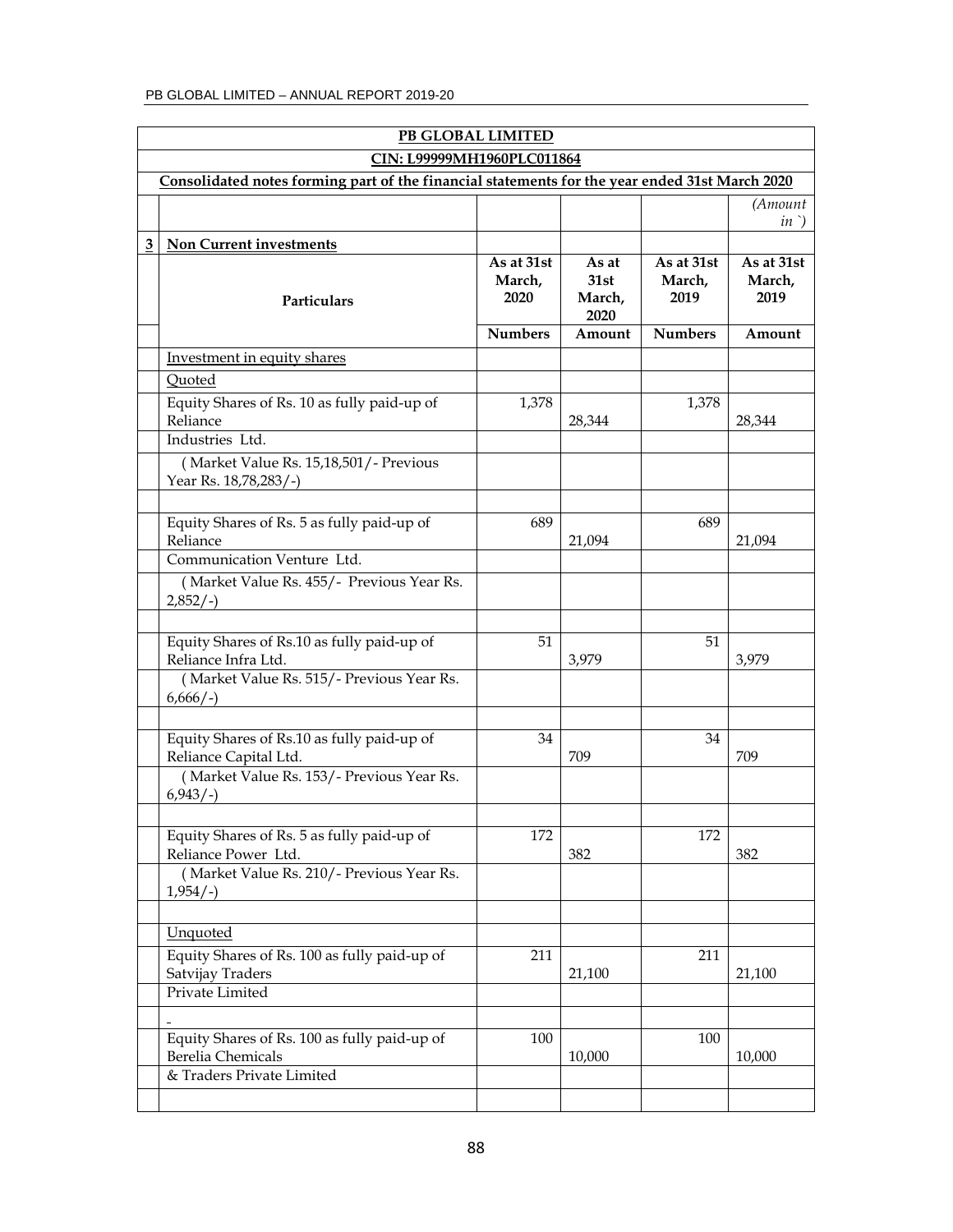| Equity Shares of Rs. 10 as fully paid-up of | 329,537                  |                              | 329,537                  |            |
|---------------------------------------------|--------------------------|------------------------------|--------------------------|------------|
| Wavin India Ltd.                            |                          | 1,930,378                    |                          | 1,930,378  |
| (Market Value Not available)                |                          |                              |                          |            |
|                                             |                          |                              |                          |            |
| <b>Investment in Government Securities</b>  |                          |                              |                          |            |
| (With Bombay Municipal Corporation)         |                          |                              |                          |            |
| Quoted                                      |                          |                              |                          |            |
|                                             |                          | 12,308                       | $\overline{\phantom{a}}$ | 12,308     |
| Unquoted                                    |                          |                              |                          |            |
|                                             | $\overline{\phantom{a}}$ | 200                          | $\overline{\phantom{a}}$ | 200        |
|                                             |                          |                              |                          |            |
| Investment in Mutual Fund                   |                          |                              |                          |            |
| Union KBC                                   |                          |                              |                          |            |
|                                             | $\overline{\phantom{0}}$ | 1,500,000                    | $\overline{\phantom{a}}$ | 14,400,000 |
|                                             |                          |                              |                          |            |
| Other Investments                           |                          |                              |                          |            |
|                                             | ٠                        | $\qquad \qquad \blacksquare$ | $\overline{\phantom{a}}$ | 9,318,000  |
|                                             |                          |                              |                          |            |
| <b>Total</b>                                |                          |                              |                          |            |
|                                             | 332,172.00               | 3,528,494                    | 332,172.00               | 25,746,494 |

| 4 | Other non current assets                                                |                                   |                                   |
|---|-------------------------------------------------------------------------|-----------------------------------|-----------------------------------|
|   |                                                                         |                                   |                                   |
|   | <b>Particulars</b>                                                      | As at 31st<br><b>March</b> , 2020 | As at 31st<br><b>March</b> , 2019 |
|   |                                                                         | Amount                            | Amount                            |
|   | Deposits                                                                | 8,513,475                         | 19,240,843                        |
|   | <b>Balance with Government Authorities:</b>                             |                                   |                                   |
|   | Tax Payments (Net of Provisions)                                        | 12,726,240                        | 11,198,941                        |
|   | Long term deposit with bank with maturity period more than 12<br>months | 10,000                            | 10,000                            |
|   |                                                                         |                                   |                                   |
|   | <b>Total</b>                                                            | 21,249,714                        | 30,449,783                        |
|   |                                                                         |                                   |                                   |
| 5 | Invenotries                                                             |                                   |                                   |
|   |                                                                         |                                   |                                   |
|   | Particulars                                                             | As at 31st<br><b>March</b> , 2020 | As at 31st<br><b>March</b> , 2019 |
|   |                                                                         |                                   |                                   |
|   | Inventory in stock                                                      | 790,177,559                       | 662,323,379                       |
|   |                                                                         | 790,177,559                       | 662,323,379                       |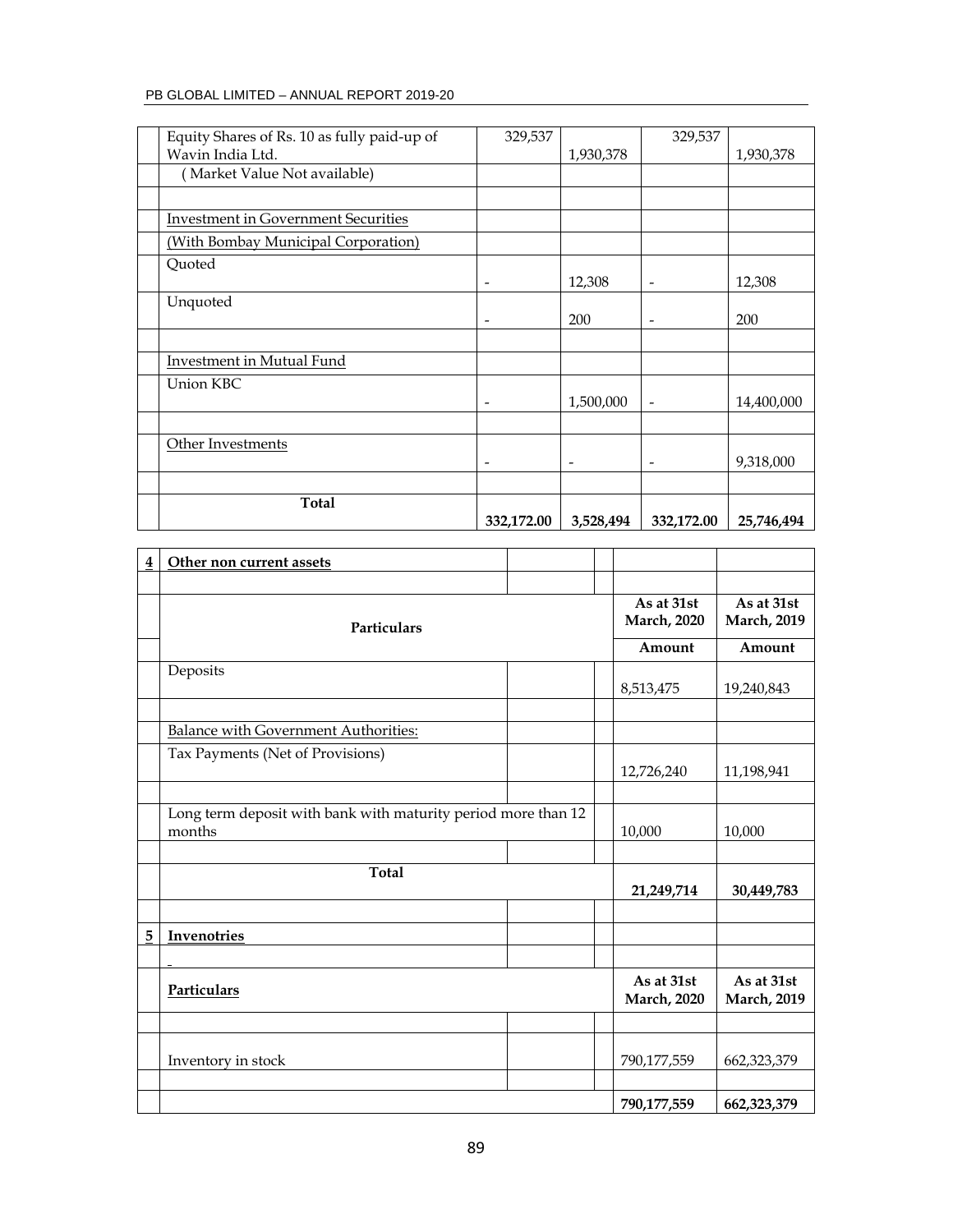| $\boldsymbol{6}$ | <b>Trade Receivable</b>                                                       |                                   |                                   |
|------------------|-------------------------------------------------------------------------------|-----------------------------------|-----------------------------------|
|                  |                                                                               |                                   |                                   |
|                  | <b>Particulars</b>                                                            | As at 31st<br><b>March</b> , 2020 | As at 31st<br><b>March</b> , 2019 |
|                  | Unsecured, considered good                                                    | 386,161,374                       | 538,657,484                       |
|                  | Outstanding for a period exceeding six months<br>from the due date of payment |                                   |                                   |
|                  | Other debts.                                                                  |                                   |                                   |
|                  | Doubtful                                                                      | 1,089,161                         | 1,089,161                         |
|                  |                                                                               | 387,250,535                       | 539,746,645                       |
|                  |                                                                               |                                   |                                   |
| 7                | Cash and cash equivalents                                                     |                                   |                                   |
|                  |                                                                               |                                   |                                   |
|                  | Particulars                                                                   | As at 31st<br><b>March</b> , 2020 | As at 31st<br><b>March</b> , 2019 |
|                  |                                                                               |                                   |                                   |
|                  | Cash on hand                                                                  | 15,968,588                        | 6,092,740                         |
|                  |                                                                               |                                   |                                   |
|                  | <b>Balance with Banks</b>                                                     | 5,876,446                         | 4,977,475                         |
|                  |                                                                               |                                   |                                   |
|                  | FD With Union Bank                                                            | 22,265,954                        | 15,296,724                        |
|                  |                                                                               |                                   |                                   |
|                  |                                                                               | 44,110,987                        | 26,366,939                        |
|                  |                                                                               |                                   |                                   |
| 8                | Advances                                                                      |                                   |                                   |
|                  |                                                                               |                                   |                                   |
|                  | Particulars                                                                   | As at 31st<br><b>March</b> , 2020 | As at 31st<br><b>March</b> , 2019 |
|                  | Unsecured, considered good                                                    |                                   |                                   |
|                  |                                                                               |                                   |                                   |
|                  | Advances recoverable in cash or in kind                                       |                                   |                                   |
|                  | Trade advances                                                                |                                   |                                   |
|                  |                                                                               | 1,230,165                         | 4,925,356                         |
|                  |                                                                               |                                   |                                   |
|                  | Other receivables                                                             | 10,036,506                        | 5,549,624                         |
|                  |                                                                               |                                   |                                   |
|                  |                                                                               | 11,266,671                        | 10,474,980                        |

**9 Other Current Assets**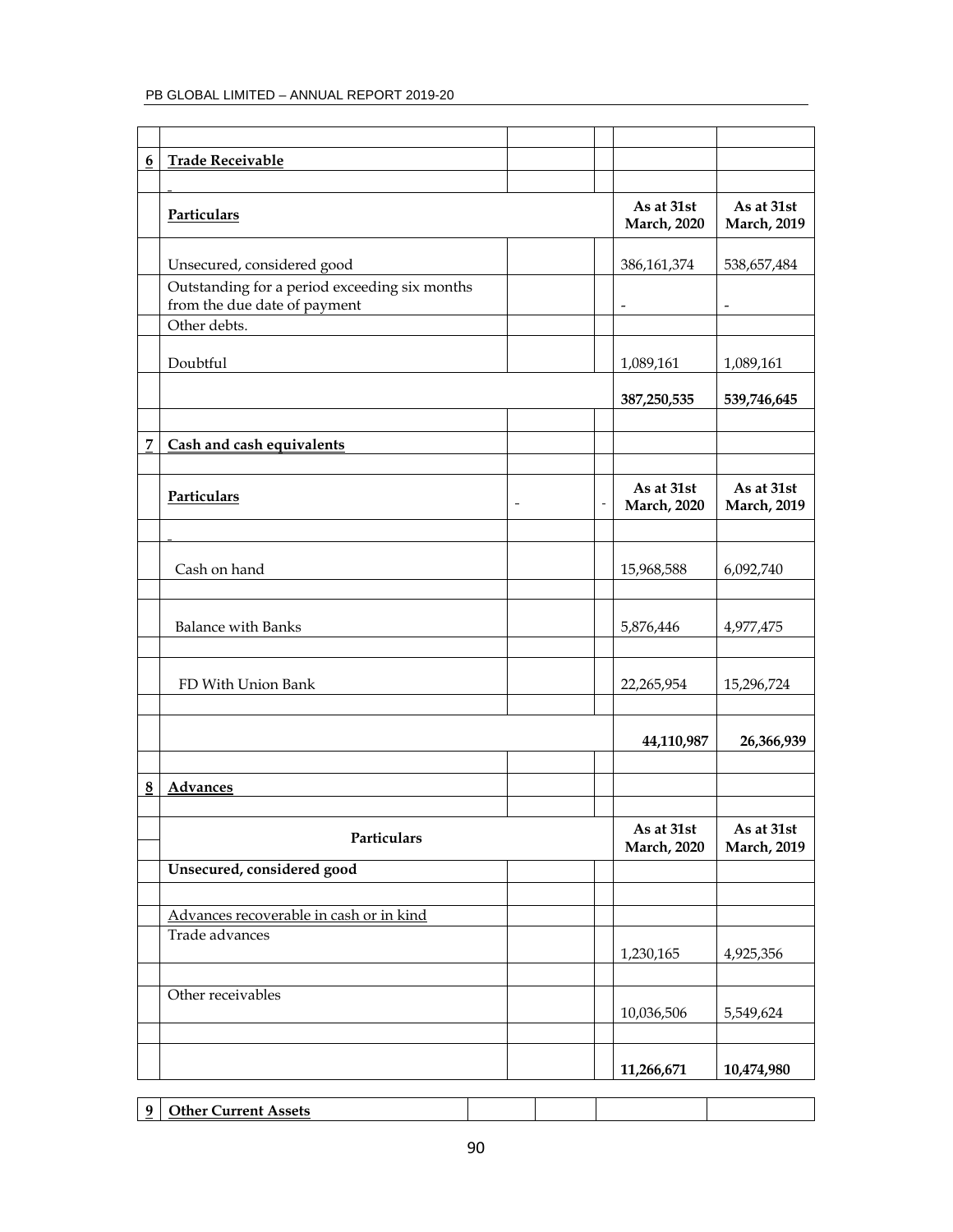| Particulars                          | $\overline{\phantom{0}}$ | As at 31st<br><b>March, 2020</b> | As at 31st<br><b>March</b> , 2019 |
|--------------------------------------|--------------------------|----------------------------------|-----------------------------------|
|                                      |                          |                                  |                                   |
| Balances with government authorities |                          |                                  |                                   |
| VAT credit receivable                |                          | 7,116,983                        | 7,116,983                         |
| <b>GST Credit Receivable</b>         |                          | 25,219,724                       | 43,102,956                        |
| Mat Credit Receivable                |                          | 161,930                          | 161,930                           |
| <b>Other Current Assets</b>          |                          | 10,914,139                       | 528,560                           |
|                                      |                          |                                  |                                   |
|                                      |                          | 43,412,776                       | 50,910,429                        |

# **11 Reserves & Surplus**

| Particulars                                    | 31st March,<br>2020 | 31st March,<br>2019 |
|------------------------------------------------|---------------------|---------------------|
| <b>Securities Premium Account</b>              |                     |                     |
| Opening balance                                | 297,629,630         | 297,629,630         |
| Add:- Addition during the year                 |                     |                     |
|                                                | 297,629,630         | 297,629,630         |
| <b>Surplus in Statement of Profit and Loss</b> |                     |                     |
| Opening balance                                | 158,171,574         | 116,165,290         |
| Add: Profit for the year                       | 36,744,335          | 42,006,284          |
| Closing balance                                | 194,915,909         | 158, 171, 574       |
| <b>Total</b>                                   | 492,545,539         | 455,801,204         |

| 12 | Long-term borrowings                                   |                     |                     |
|----|--------------------------------------------------------|---------------------|---------------------|
|    |                                                        |                     |                     |
|    | Particulars                                            | 31st March,<br>2020 | 31st March,<br>2019 |
|    | Secured:                                               |                     |                     |
|    | From Banks                                             |                     |                     |
|    | Vehicle Loan                                           | 12,775,073          | 15,086,672          |
|    | (Secured by way of hypothecation of Vehicles purchased |                     |                     |
|    | thereagainst)                                          |                     |                     |
|    |                                                        |                     |                     |
|    | Unsecured:                                             |                     |                     |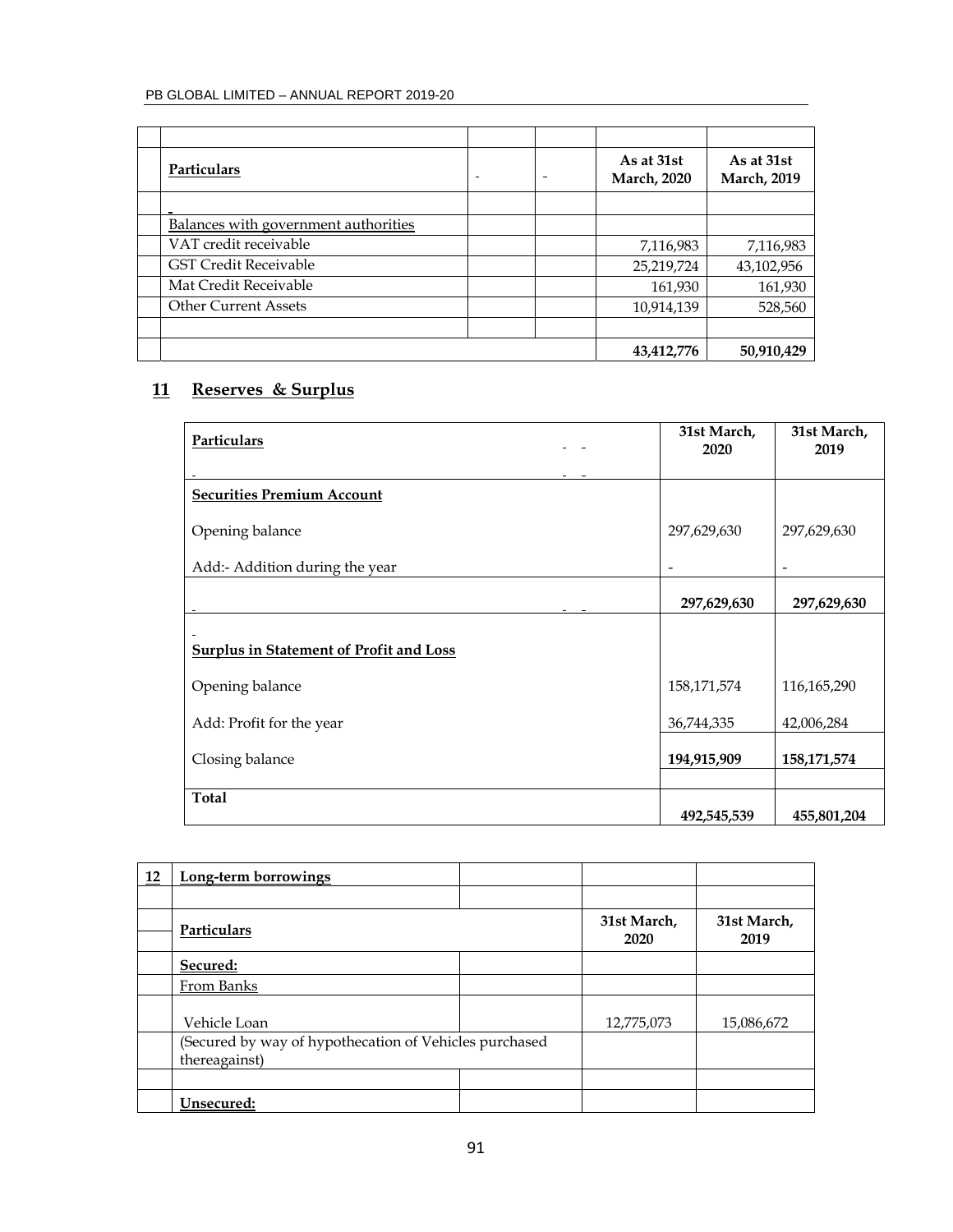|    | From Banks                                                            | 2,879,047   | 15,227,585    |
|----|-----------------------------------------------------------------------|-------------|---------------|
|    | From NBFC's                                                           | 7,644,145   | 4,768,890     |
|    | From Others                                                           | 105,716,321 | 105,752,321   |
|    | <b>Total</b>                                                          | 129,014,586 | 140,835,467   |
|    |                                                                       |             |               |
| 13 | <b>Deferred Tax Liabilities</b>                                       |             |               |
|    |                                                                       |             |               |
|    | Gross deferred tax liability                                          | 1,156,111   | 607,487       |
|    | Deferred tax asset                                                    |             |               |
|    | Fixed assets: Impact of difference between tax depreciation           |             |               |
|    | and depreciation/ amortization charged for the financial<br>reporting | (139, 371)  | (548, 624)    |
|    | Disallowable $U/s$ 43B, 40(A)(7), 40(a) (Unpaid till the date of      |             |               |
|    | signing of the report)                                                |             |               |
|    | Less: Allowable U/s 43B, Service tax<br>Paid During the year          |             |               |
|    | <b>Gross deferred tax asset</b>                                       |             |               |
|    |                                                                       | (139, 371)  | (548, 624)    |
|    | Deferred tax liability/(Asset)                                        |             |               |
|    |                                                                       | 1,295,482   | 1,156,111     |
|    |                                                                       |             |               |
| 14 | <b>Short-term borrowings</b>                                          |             |               |
|    |                                                                       |             |               |
|    |                                                                       | 31st March, | 31st March,   |
|    | <b>Particulars</b>                                                    | 2020        | 2019          |
|    | Secured:                                                              |             |               |
|    | Cash Credit from Union Bank of India                                  |             |               |
|    |                                                                       | 329,753,662 | 333, 437, 357 |
|    |                                                                       |             |               |
|    |                                                                       |             |               |
|    |                                                                       | 329,753,662 | 333,437,357   |
|    |                                                                       |             |               |
| 15 | Trade payables                                                        |             |               |
|    |                                                                       |             |               |
|    |                                                                       |             |               |
|    | Particulars                                                           | 31st March, | 31st March,   |
|    |                                                                       | 2020        | 2019          |
|    | Sundry Creditors [Refer Note No. 25.1]                                | 204,258,212 | 344,130,075   |
|    |                                                                       |             |               |
|    |                                                                       |             |               |
|    |                                                                       | 204,258,212 | 344,130,075   |
|    |                                                                       |             |               |
| 16 | <b>Other Financial Liabilities</b>                                    |             |               |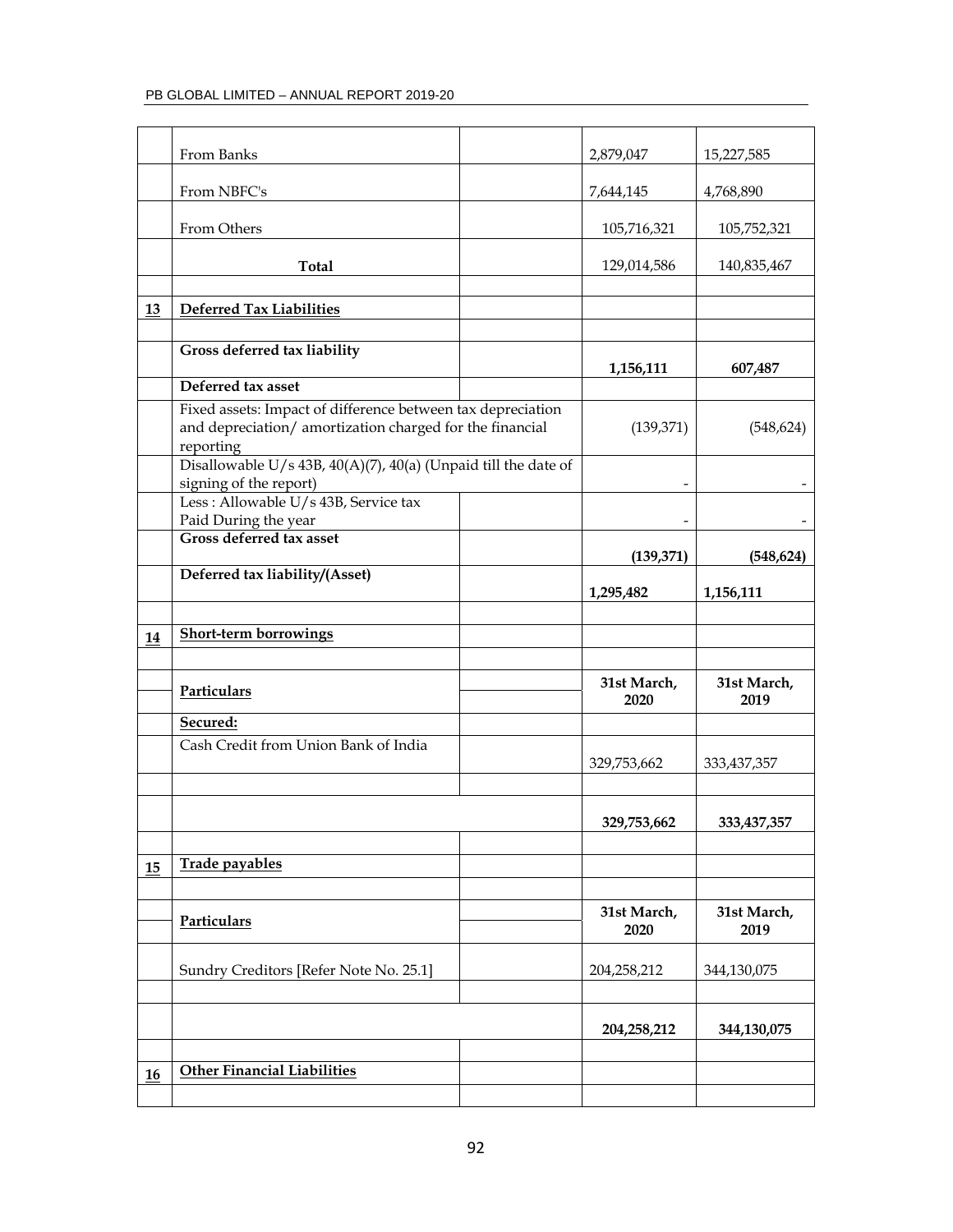| Particulars                                                             | 31st March,<br>2020 | 31st March,<br>2019 |
|-------------------------------------------------------------------------|---------------------|---------------------|
| <b>Current Portion of Long Term</b><br><b>Borrowings</b>                |                     |                     |
| Secured:                                                                |                     |                     |
| From Banks                                                              |                     |                     |
| Vehicle Loan                                                            | 2,591,229           | 2,368,768           |
| (Secured by way of hypothecation of Vehicles purchased<br>thereagainst) |                     |                     |
|                                                                         |                     |                     |
| Unsecured:                                                              |                     |                     |
| From Banks                                                              | 79,846,151          | 5,908,488           |
| From NBFC's                                                             | 9,590,299           | 11,882,175          |
| From Others (Current)                                                   | 100,000             | 5,000,000           |
|                                                                         | 92,127,678          | 25,159,431          |
|                                                                         |                     |                     |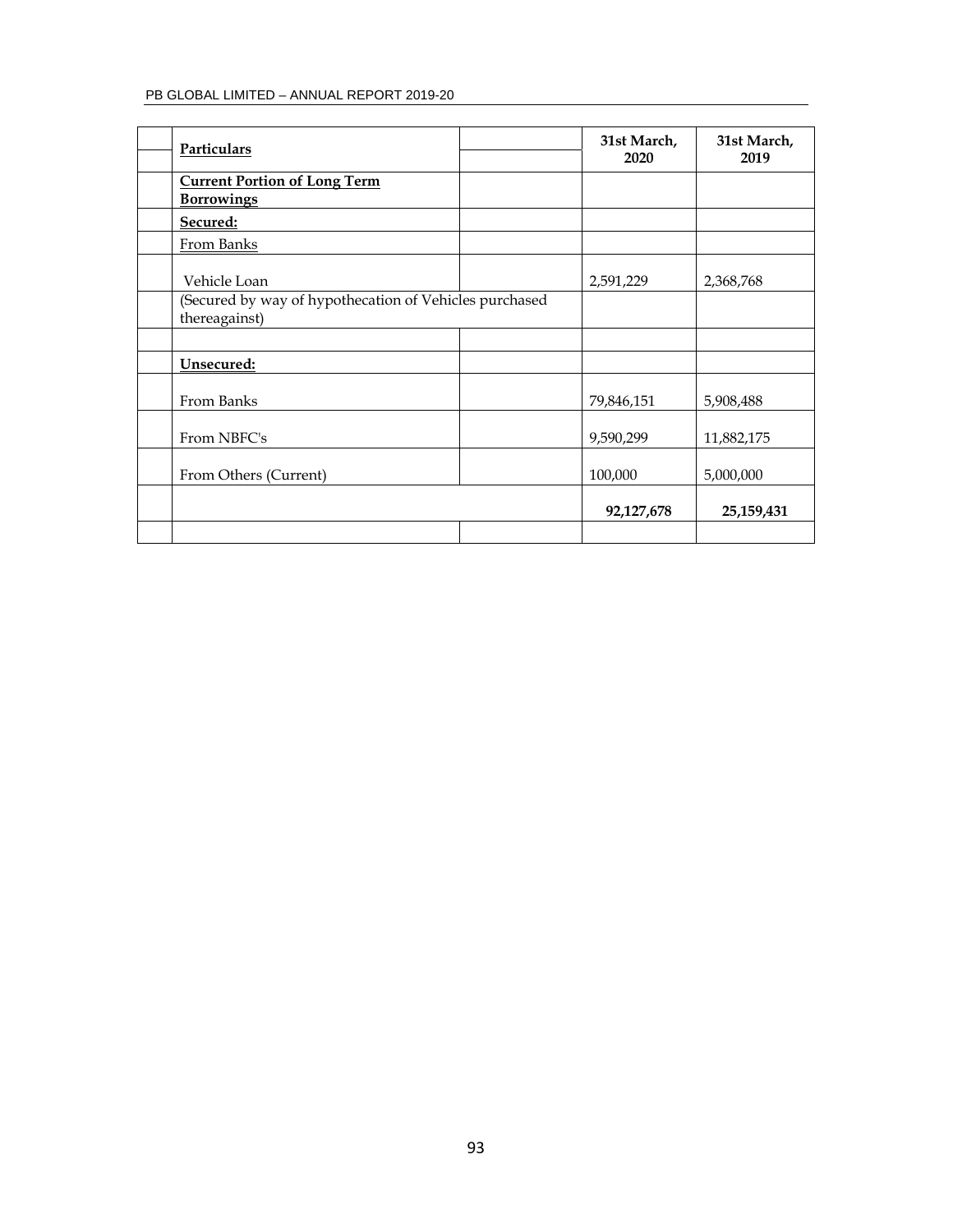| 17 | <b>Other Current Liabilites</b> |                     |                     |
|----|---------------------------------|---------------------|---------------------|
|    |                                 |                     |                     |
|    | Particulars                     | 31st March,<br>2020 | 31st March,<br>2019 |
|    |                                 |                     |                     |
|    | <b>Statutory Dues</b>           | 7,514,481           | 4,943,449           |
|    | <b>Outstanding Expenses</b>     | 29,607,271          | 29,323,177          |
|    |                                 |                     |                     |
|    |                                 | 37, 121, 752        | 34,266,626          |

| 18 | <b>Revenue From Operations</b>       |                  |                  |
|----|--------------------------------------|------------------|------------------|
|    |                                      |                  |                  |
|    | Particulars                          | 31st March, 2020 | 31st March, 2019 |
|    |                                      |                  |                  |
|    | Sale of products                     | 5,224,058,061    | 6,320,947,783    |
|    | <b>Gross revenue from Operations</b> | 5,224,058,061    | 6,320,947,783    |
|    |                                      |                  |                  |
| 19 | Other income                         |                  |                  |
|    |                                      | 31st March, 2020 | 31st March, 2019 |
|    |                                      |                  |                  |
|    |                                      |                  |                  |
|    | Dividend                             | 175              | 306              |
|    | Other Income                         | 4,668,610        | 3,383,661        |
|    |                                      | 4,668,785        | 3,383,967        |
|    |                                      |                  |                  |
| 20 | Purchase of stock in trade           |                  |                  |
|    |                                      |                  |                  |
|    |                                      | 31st March, 2020 | 31st March, 2019 |
|    |                                      |                  |                  |
|    | Traded goods                         | 5,014,491,881    | 5,996,197,548    |
|    |                                      | 5,014,491,881    | 5,996,197,548    |
|    |                                      |                  |                  |
| 21 | <b>Changes in Inventories</b>        |                  |                  |
|    |                                      |                  |                  |
|    | Particulars                          | 31st March, 2020 | 31st March, 2019 |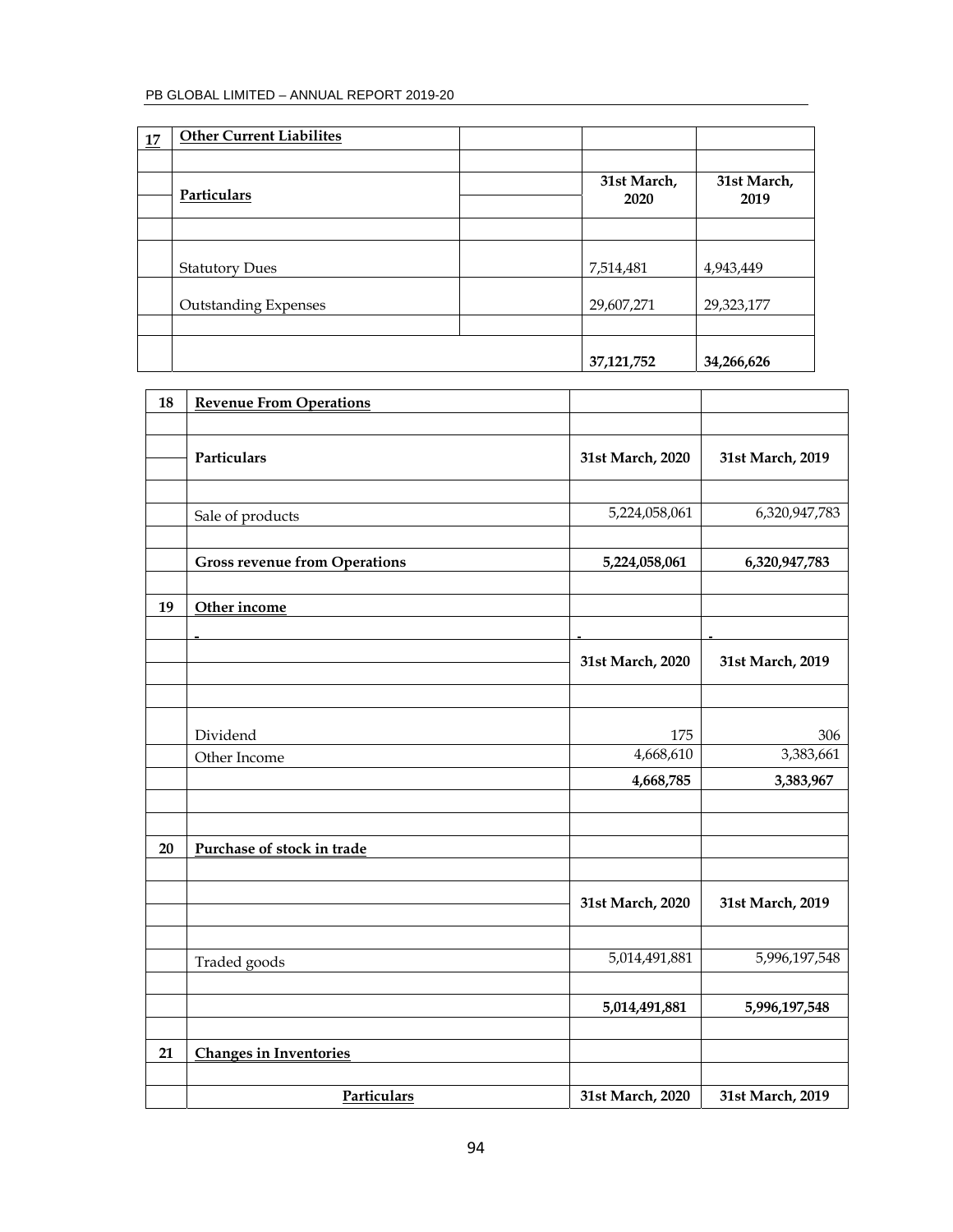|    | Increase/ (Decrease) in inventory                  |                  |                  |
|----|----------------------------------------------------|------------------|------------------|
|    | Stock at the beginning of the year                 | 662,323,379      | 576,779,760      |
|    | Less: Stock at the year end                        | 790,177,559      | 662,323,379      |
|    |                                                    | (127, 854, 180)  | (85,543,619)     |
|    |                                                    |                  |                  |
| 22 | <b>Employee benefits expenses</b>                  |                  |                  |
|    |                                                    |                  |                  |
|    |                                                    | 31st March, 2020 | 31st March, 2019 |
|    | Salaries, Wages and Bonus                          | 40,143,251       | 58,002,031       |
|    |                                                    |                  |                  |
|    |                                                    | 40,143,251       | 58,002,031       |
|    |                                                    |                  |                  |
| 23 | <b>Finance Costs</b>                               |                  |                  |
|    |                                                    |                  |                  |
|    |                                                    | 31st March, 2020 | 31st March, 2019 |
|    | Interest expense                                   | 60,744,097       | 65,113,706       |
|    |                                                    |                  |                  |
|    |                                                    | 60,744,097       | 65,113,706       |
|    |                                                    |                  |                  |
| 24 | Administration and other expense                   |                  |                  |
|    |                                                    |                  |                  |
|    |                                                    | 31st March, 2020 | 31st March, 2019 |
|    | Power and Fuel                                     | 1,904,898        | 2,726,569        |
|    | Rent                                               | 16,889,997       | 19,172,533       |
|    | Rates and Taxes                                    | 415,404          | 2,800,375        |
|    | <b>Warehousing Charges</b>                         | 850,980          | 1,443,395        |
|    | Loading & Unloading Charges                        | 8,490,427        | 9,338,946        |
|    | Insurance                                          | 396,560          | 1,207,550        |
|    | Office Expenses                                    | 4,371,501        | 5,864,304        |
|    | Freight and Transport Charges                      | 17,721,100       | 18,008,300       |
|    | Travelling and Conveyance Expenses                 | 7,711,830        | 12,773,129       |
|    | Brokerage, Commision& Discounts                    | 32,692,480       | 33,530,054       |
|    | Printing & Stationery, Telephone & Postage Charges | 2,917,128        | 3,205,792        |
|    | <b>Security Expenses</b>                           | 703,896          | 569,645          |
|    | Legal and Professional Fees                        | 9,221,457        | 12,046,890       |
|    | Preliminary Expenses Written off                   | 264,280          | 264,280          |
|    | Miscellaneous Expenses                             | 83,770,943       | 108,429,769      |
|    |                                                    | 188,322,879      | 231, 381, 531    |
|    |                                                    |                  |                  |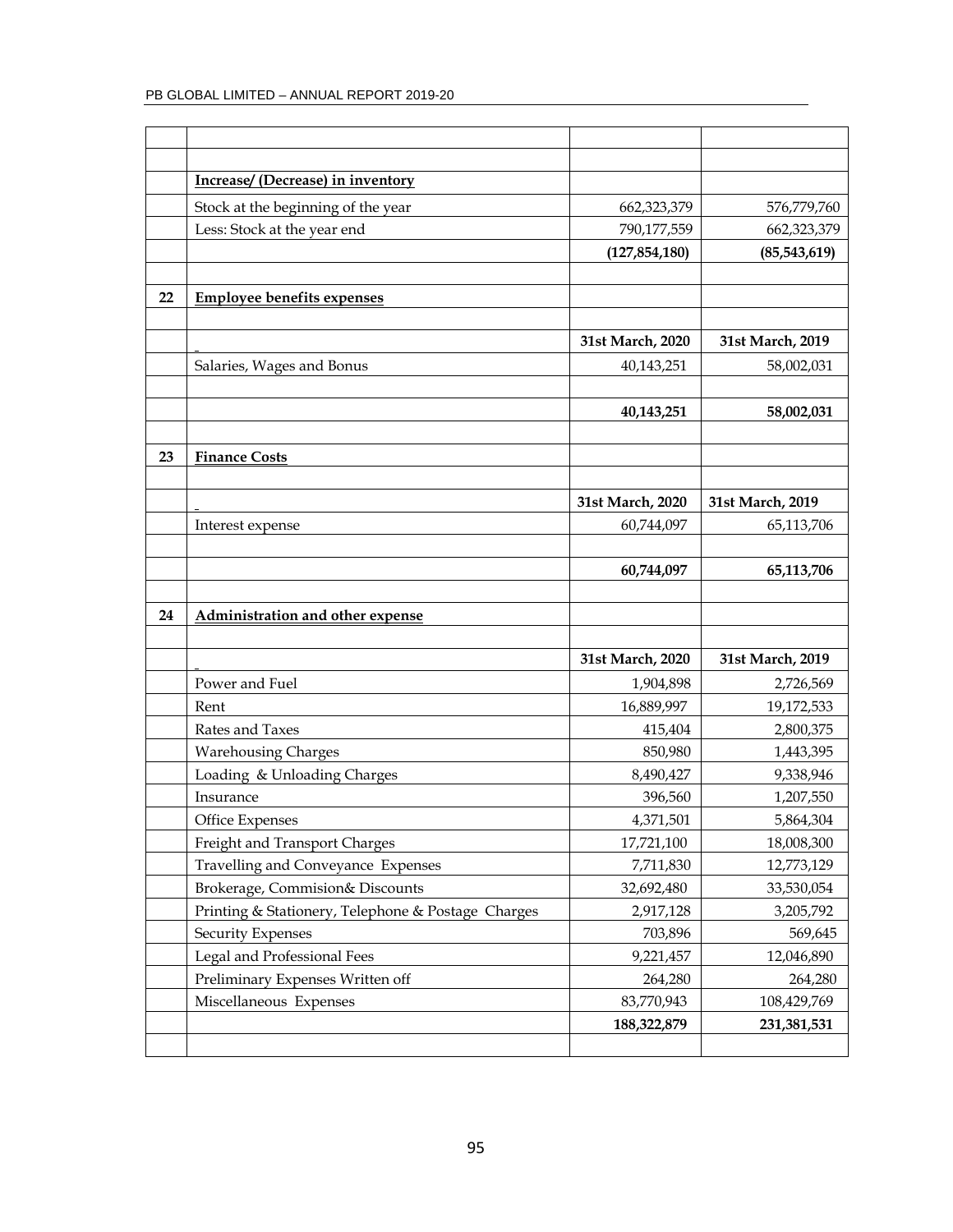| 24.1 | Other expenses contd.        |                  |                  |
|------|------------------------------|------------------|------------------|
|      |                              |                  |                  |
|      |                              | 31st March, 2020 | 31st March, 2019 |
|      | <b>Auditors Remuneration</b> |                  |                  |
|      | <b>Statutory Audit fees</b>  | 227,200          | 227,200          |
|      | Tax Audit fees               | 160,000          | 160,000          |
|      |                              |                  |                  |
|      |                              | 387,200          | 387,200          |
|      |                              |                  |                  |

٦

|             | Additional information to the financial statements                                                                                                                                                                                                                                                                    |                                              |                                              |
|-------------|-----------------------------------------------------------------------------------------------------------------------------------------------------------------------------------------------------------------------------------------------------------------------------------------------------------------------|----------------------------------------------|----------------------------------------------|
| <b>Note</b> |                                                                                                                                                                                                                                                                                                                       | Particulars                                  |                                              |
|             |                                                                                                                                                                                                                                                                                                                       |                                              |                                              |
| 25.1        | The Company has neither received any intimation from its vendors regarding their "status"<br>under the Macro, Small and Medium Enterprises Development Act, 2006 nor there has been<br>any claim made for interest by the said enterprises, if any and hence the disclosure, under the<br>said Act has not been made. |                                              |                                              |
|             |                                                                                                                                                                                                                                                                                                                       |                                              |                                              |
| 25.2        | Value of imports calculated on CIF<br>basis:                                                                                                                                                                                                                                                                          | For the year ended 31<br><b>March</b> , 2020 | For the year ended 31<br><b>March</b> , 2019 |
|             |                                                                                                                                                                                                                                                                                                                       | Amount                                       | Amount                                       |
|             | Traded goods                                                                                                                                                                                                                                                                                                          | 230,210,061                                  | 1,287,943,419                                |
|             |                                                                                                                                                                                                                                                                                                                       | 230,210,061                                  | 1,287,943,419                                |
|             |                                                                                                                                                                                                                                                                                                                       |                                              |                                              |
|             |                                                                                                                                                                                                                                                                                                                       |                                              |                                              |
| 25.3        | Sales of `522.40 Crores includes Non-Gst Sales of `272.17 crores of exports/deemed exports<br>etc.                                                                                                                                                                                                                    |                                              |                                              |
|             |                                                                                                                                                                                                                                                                                                                       |                                              |                                              |
| 25.4        | No provision has been made for accruing gratuity liability and accruing leave salary payable<br>to employee, as the company charges the same in the year of payment. Such unprovided<br>liability has not been ascertained.                                                                                           |                                              |                                              |
| 25.5        | Provision has not been made in the accounts:                                                                                                                                                                                                                                                                          |                                              |                                              |
|             | For water charges of Rs. 2,83,585/- for past years as the same are disputed by the Company                                                                                                                                                                                                                            |                                              |                                              |
|             | (Previous Year Rs. 2,83,585).                                                                                                                                                                                                                                                                                         |                                              |                                              |
| 25.6        | Currently, trading in Company's security, i.e. equity shares continues to be suspended on<br>Bombay Stock Exchange.                                                                                                                                                                                                   |                                              |                                              |
|             |                                                                                                                                                                                                                                                                                                                       |                                              |                                              |
| 25.7        | Non Current Investments are shown at cost.                                                                                                                                                                                                                                                                            |                                              |                                              |
| 25.0        | Clearing & forwarding charges are shown independent of cost of purchase                                                                                                                                                                                                                                               |                                              |                                              |
| 25.8        | The Company has classified net payable of Rs. 11,55,00,000/-, payable at year end, to P.G.<br>Exim Private Limited, for goods traded with them as "short term deposit" without interest<br>after obtaining the necessary confirmation in this regard from them.                                                       |                                              |                                              |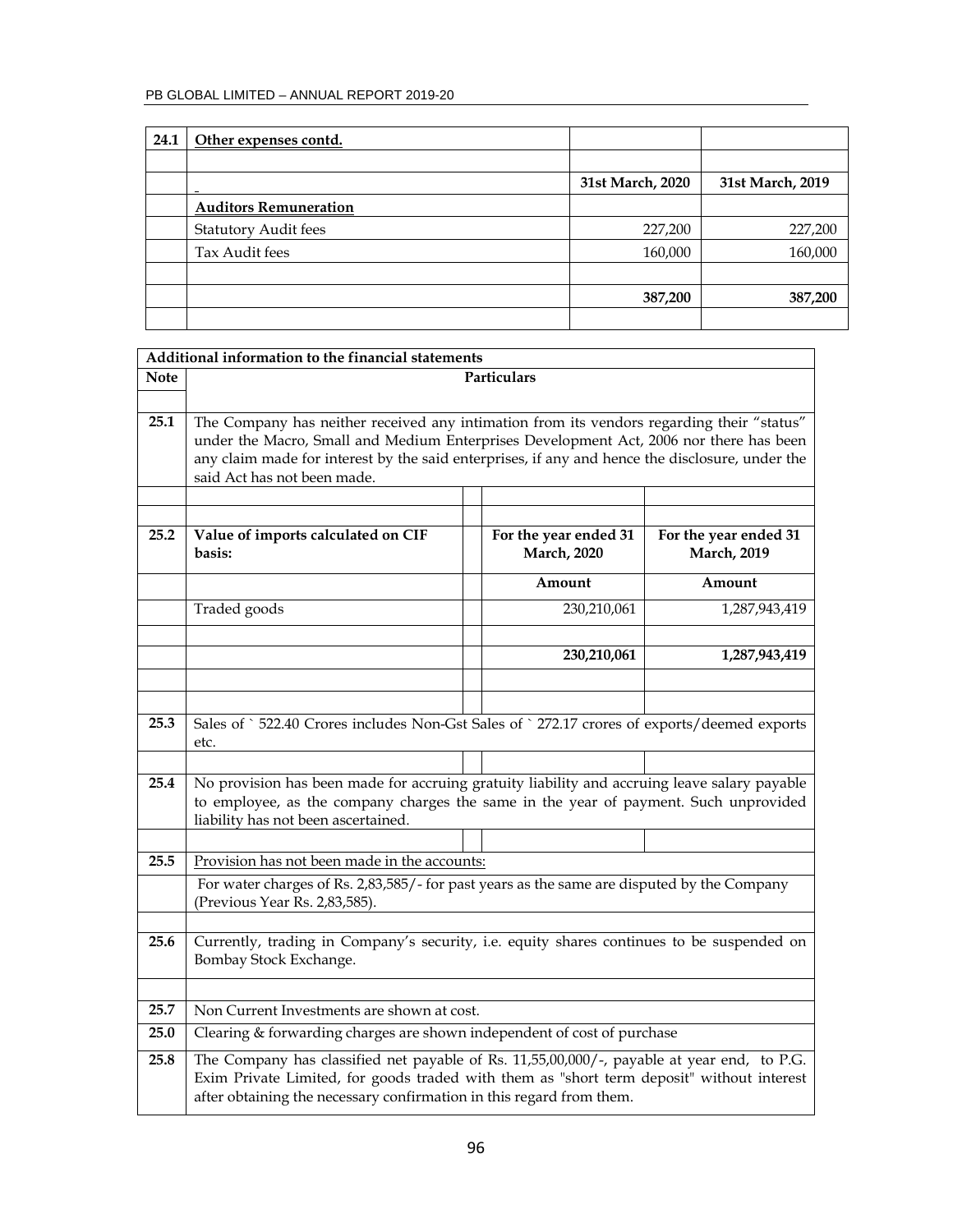|                | <b>Disclosures under Indian Accounting Standards</b> |                                                                                           |            |                   |                   |
|----------------|------------------------------------------------------|-------------------------------------------------------------------------------------------|------------|-------------------|-------------------|
| N <sub>0</sub> |                                                      |                                                                                           |            |                   |                   |
| te             |                                                      | <b>Particulars</b>                                                                        |            |                   |                   |
|                |                                                      |                                                                                           |            |                   |                   |
|                | Related party transactions<br>(Ind AS 24)            |                                                                                           |            |                   |                   |
|                | Details of related parties:                          |                                                                                           |            |                   |                   |
|                |                                                      |                                                                                           |            |                   |                   |
|                | Description of                                       | Names of related parties                                                                  |            |                   |                   |
|                | relationship                                         |                                                                                           |            |                   |                   |
|                |                                                      |                                                                                           |            |                   |                   |
|                | <b>KEY MANAGEMENT</b>                                |                                                                                           |            |                   |                   |
|                | <b>PERSONNEL</b>                                     | Mr. ParimalVibhash Mehta                                                                  |            |                   |                   |
|                | Managing Director<br>Director                        | Mrs. RiddhiParimal Mehta                                                                  |            |                   |                   |
| 26             | Director                                             | Mr. Pratik Didwania                                                                       |            |                   |                   |
|                | Director                                             | Mr.                                                                                       |            |                   |                   |
|                |                                                      | RajendraKishanlalAgarwal                                                                  |            |                   |                   |
|                | <b>Chief Finance Officer</b>                         | Mr. Bharat PremchandSavla                                                                 |            |                   |                   |
|                |                                                      | (Till June 2020)                                                                          |            |                   |                   |
|                | Company Secretary                                    | Ms. Himgauri Deepak                                                                       |            |                   |                   |
|                |                                                      | Palkar (Till May 2019)                                                                    |            |                   |                   |
|                | Company Secretary                                    | Ms. Anuja More (From June 2019)                                                           |            |                   |                   |
|                |                                                      |                                                                                           |            |                   |                   |
|                |                                                      | Note: Related parties have been identified by the Management relied upon by the auditors. |            |                   |                   |
|                |                                                      | Details of Related Party Transactions during the Year ended 31st                          |            |                   |                   |
|                | March 2020                                           |                                                                                           |            |                   |                   |
|                | Particulars                                          | <b>Nature of Transaction</b>                                                              |            |                   | Amount            |
|                |                                                      |                                                                                           |            |                   |                   |
|                |                                                      |                                                                                           |            |                   |                   |
|                | ParimalVibhash Mehta                                 | Remuneration                                                                              |            |                   | 2,875,100         |
|                |                                                      |                                                                                           |            |                   |                   |
|                | RiddhiParimal Mehta                                  | Remuneration                                                                              |            |                   | 828,000           |
|                | Other Key Managerial<br>Personnels                   | Remuneration                                                                              |            |                   | 2,443,232         |
|                |                                                      |                                                                                           |            |                   |                   |
| 26.            | <b>Earnings Per Share (Ind</b>                       |                                                                                           |            |                   |                   |
| $\mathbf{1}$   | $AS - 33$                                            |                                                                                           |            |                   |                   |
|                | <b>Basic Earnings Per Share</b>                      |                                                                                           |            |                   |                   |
|                | Particulars                                          |                                                                                           |            | As at 31st        | As at 31st        |
|                |                                                      |                                                                                           |            | <b>March 2020</b> | <b>March 2019</b> |
|                |                                                      |                                                                                           |            |                   |                   |
|                | Net Profit for the year                              |                                                                                           | Rs.        | 36,744,335        | 42,006,284        |
|                | Weighted average number                              |                                                                                           | Num        |                   |                   |
|                | of equity shares                                     |                                                                                           | bers       | 1,050,000         | 1,050,000         |
|                | Nominal value of equity<br>shares                    |                                                                                           | Rupe       | 10.00             | 10.00             |
|                | Basic earnings per equity                            |                                                                                           | es<br>Rupe |                   |                   |
|                | share                                                |                                                                                           | es         | 34.99             | 40.01             |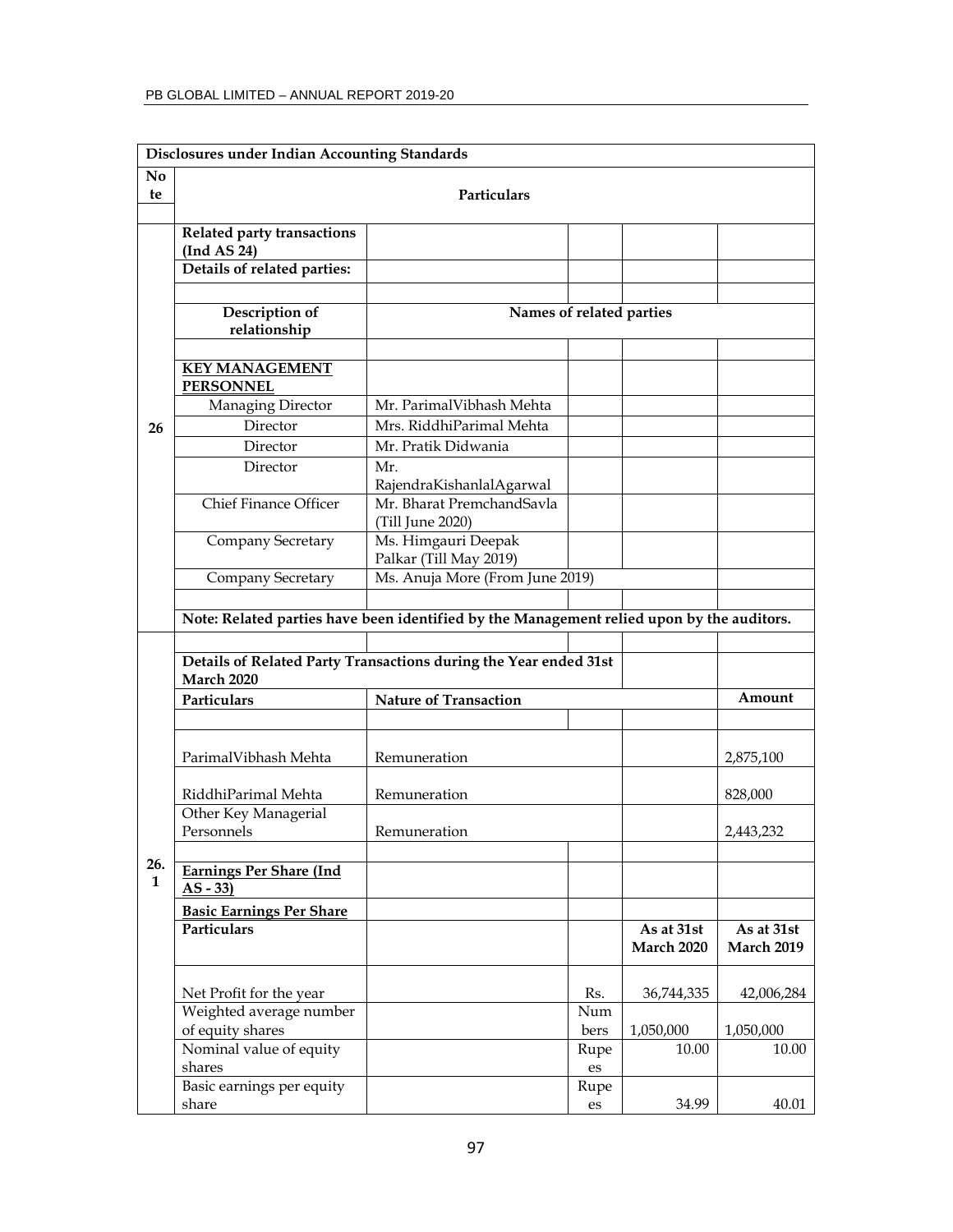|          | Note: There are no dilutive potential equity shares and hence, no quantification is made of |  |                   |                   |
|----------|---------------------------------------------------------------------------------------------|--|-------------------|-------------------|
|          | diluted earnings per equity share.                                                          |  |                   |                   |
|          |                                                                                             |  |                   |                   |
|          | Deferred Tax: (Ind AS -                                                                     |  |                   |                   |
|          | 12)                                                                                         |  |                   |                   |
|          | Deferred Tax comprises of:                                                                  |  |                   |                   |
|          | <b>Particulars</b>                                                                          |  | As at 31st        | As at 31st        |
| 26.<br>3 |                                                                                             |  | <b>March 2020</b> | <b>March 2019</b> |
|          | Deferred Tax Liability                                                                      |  |                   |                   |
|          |                                                                                             |  |                   |                   |
|          | Depreciation                                                                                |  | 1,295,482         | 1,156,111         |
|          | <b>Net Deferred Tax</b>                                                                     |  |                   |                   |
|          | Liabilities                                                                                 |  | 1,295,482         | 1,156,111         |
|          |                                                                                             |  |                   |                   |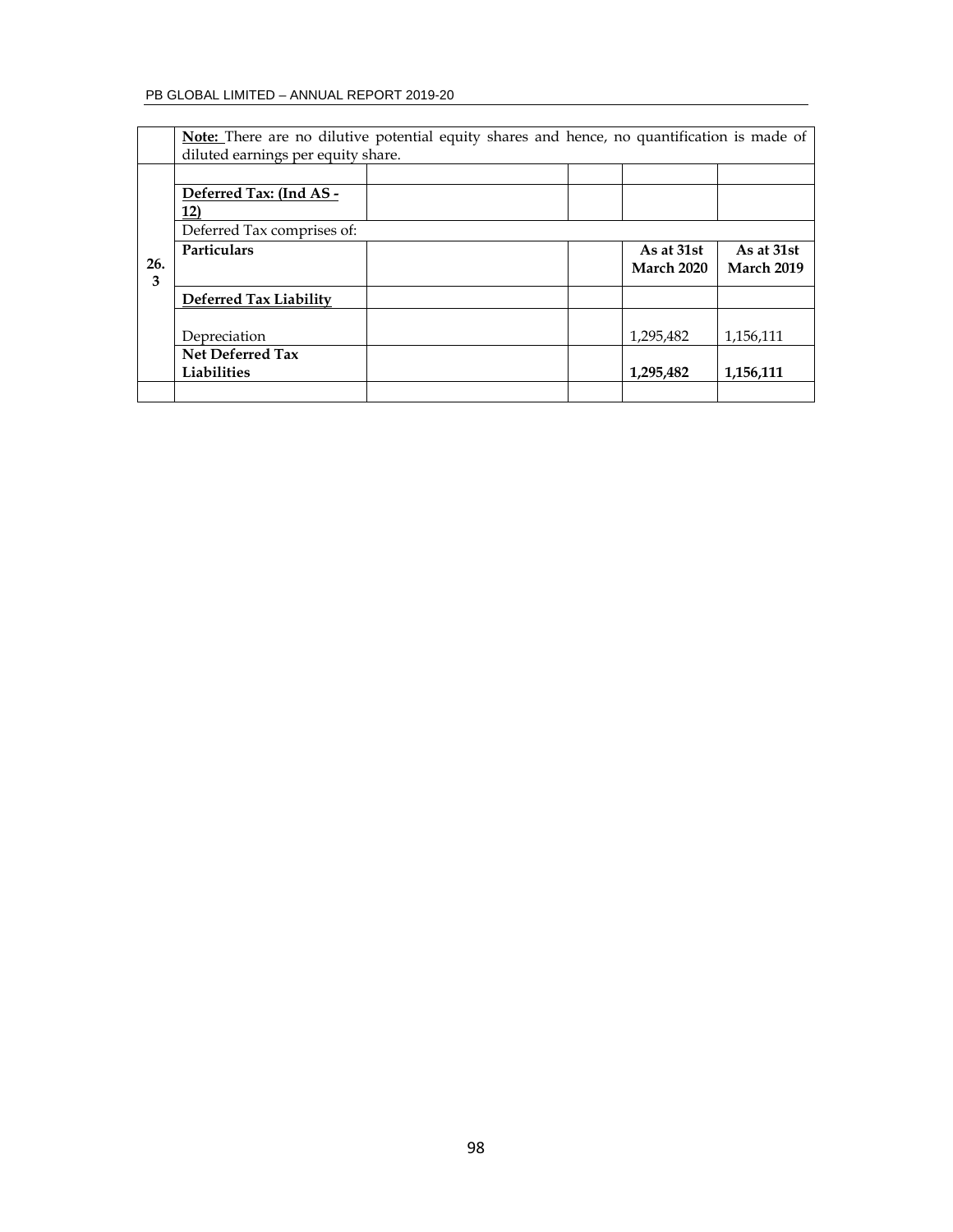### **PB GLOBAL LIMITED (CONSOLIDATED)**

# **Note 1 – Significant Accounting Policies and Notes thereon**

**Corporate information** 

**P B Global Limited** (the company) is a Public limited company domiciled in India and incorporated under the provisions of the Companies Act, **Corporate Identity Number: L99999MH1960PLC011864,** the register office of the company is located at **Chitalsar, Manpada Swami Vivekananda Road , Thane- 400 607 , Maharashtra.**

The Company is engaged in the business of buying/selling and trading of Industrial chemicals, Salt and Electronic items and acting as agent for chemical business. The company is also engaged in the business of providing Warehousing services.

# **Note 1 –SUMMARY OF SIGNIFICANT ACCOUNTING POLICIES AND KEY ACCOUNTING ESTIMATES AND JUDGEMENTS:**

#### A. **Statement of compliance:**

The financial statements have been prepared in accordance with Indian Accounting consolidated ('Ind AS') notified under the Companies (Indian Accounting Consolidated) Rules, 2015 as amended by the Companies (Indian Accounting Consolidated) (Amendment) Rules, 2016 and other relevant provisions of the Act..

The accounting policies adopted in the preparation of financial statements are consistent with those of previous period.

#### B. **Basis of preparation of financial statements**

In accordance with the notification issued by the Ministry of Corporate Affairs, the Company is required to prepare its Financial Statements as per the Indian Accounting Consolidated ('Ind AS') prescribed under Section 133 of the Companies Act, 2013 read with rule 3 of the Companies (Indian Accounting Consolidated) Rules, 2015 as amended by the Companies (Accounting Consolidated) Amendment Rules, 2016 with effect from 1st April 2016. Accordingly, the Company has prepared these Financial Statements which comprise the Balance Sheet as at 31st March, 2020, the Statement of Profit and Loss, the Statement of Cash Flows and the Statement of Changes in Equity for the year ended 31st March, 2020, and a summary of the significant accounting policies and other explanatory information (together hereinafter referred to as "Financial Statements".

These financial statements have been prepared and presented under the historical cost convention, on accrual basis of accounting except for certain financial assets and financial liabilities that are measured at fair values at the end of each reporting period, as stated in the accounting policies set out below. The accounting policies have been applied consistently over all the periods presented in these financial statements

The financial statements are presented in Indian Rupees ('INR') and all values are rounded to the nearest INR", except otherwise indicated.

# C. **Use of estimates and judgements**

The preparation of the financial statements requires that the Management to make estimates and assumptions that affect the reported amounts of assets and liabilities, disclosure of contingent liabilities as at the date of the financial statements and the reported amounts of revenue and expenses during the reporting period. The recognition, measurement, classification or disclosure of an item or information in the financial statements is made relying on these estimates.

The estimates and judgments used in the preparation of the financial statements are continuously evaluated by the Company and are based on historical experience and various other assumptions and factors (including expectations of future events) that the Company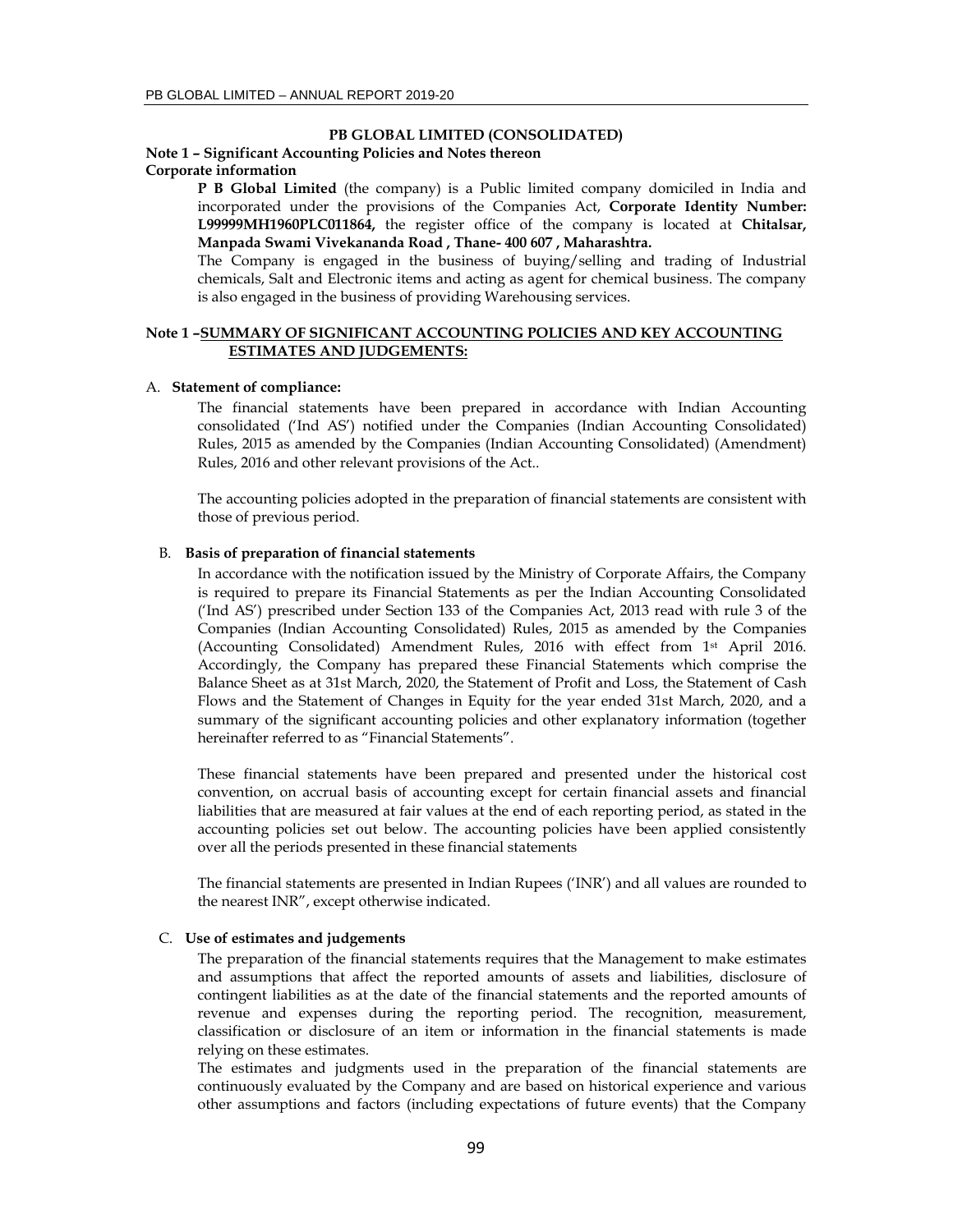believes to be reasonable under the existing circumstances. Actual results could differ from those estimates. Any revision to accounting estimates is recognized prospectively in current and future periods.

### D. **Revenue Recognition**

Revenue is recognized to the extent that it is probable that the economic benefits will flow to the Company and the revenue can be reliably measured. Revenue from the sales, Warehousing Charges and other income being recognized on "accrual basis" upon transfer of property in goods and upon rendering of services

#### E. **Tangible fixed assets**

Fixed assets are stated at cost, less accumulated depreciation and impairment losses, if any. The cost comprises purchase price, borrowing costs if capitalization criteria are met and directly attributable cost of bringing the asset to its working condition for the intended use. Any trade discounts and rebates are deducted in arriving at the purchase price.

| Particular             | Estimated life in Years |
|------------------------|-------------------------|
| Computers & Printers   |                         |
| Plant and equipment's  |                         |
| Vehicle                |                         |
| Software               |                         |
| Furniture and fixtures |                         |

### F. **Depreciation**

Depreciation on fixed assets is provided on a straight-line basis using the rates arrived at based on the useful lives estimated by the management, or those prescribed under the Schedule II to the Companies Act, 2013, whichever is higher. However Management has not estimated the useful lives of assets and rate is used as per Company Act.

### G. **Borrowing**

Borrowings are initially recognized at fair value, net of transaction costs incurred. Borrowings are subsequently measured at amortized cost. Any difference between the proceeds (net of transaction costs) and the redemption amount is recognized in profit or loss over the period of the borrowings using the effective interest method. Borrowings are removed from the balance sheet when the obligation specified in the contract is discharged, cancelled or expired.

### H. **Borrowing costs**

Borrowing costs directly attributable to the acquisition, construction or production of qualifying assets, which are assets that necessarily take a substantial period of time to get ready for their intended use or sale, are added to the cost of those assets, until such time as the assets are substantially ready for their intended use or sale.

All other borrowing costs are recognized in Statement of Profit and Loss in the period in which they are incurred.

### I. **Retirement and other employee benefits**

Retirement benefit in the form of provident fund is a defined contribution scheme. The company has does not contribute for provident fund. Gratuity payable under the Payment of Gratuity Act, 1972 is being charged on payment basis. The company does not provide for leave salaries, but charges in the year of payment as being not material.

### J. **Inventories**

Raw Material: Lower of cost or net realisable value. Cost is determined on first in first out ('FIFO') basis. Work in progress: At cost determined on FIFO basis upto estimated stage of completion. Finished goods: Lower of cost or net realisable value. Cost is determined on FIFO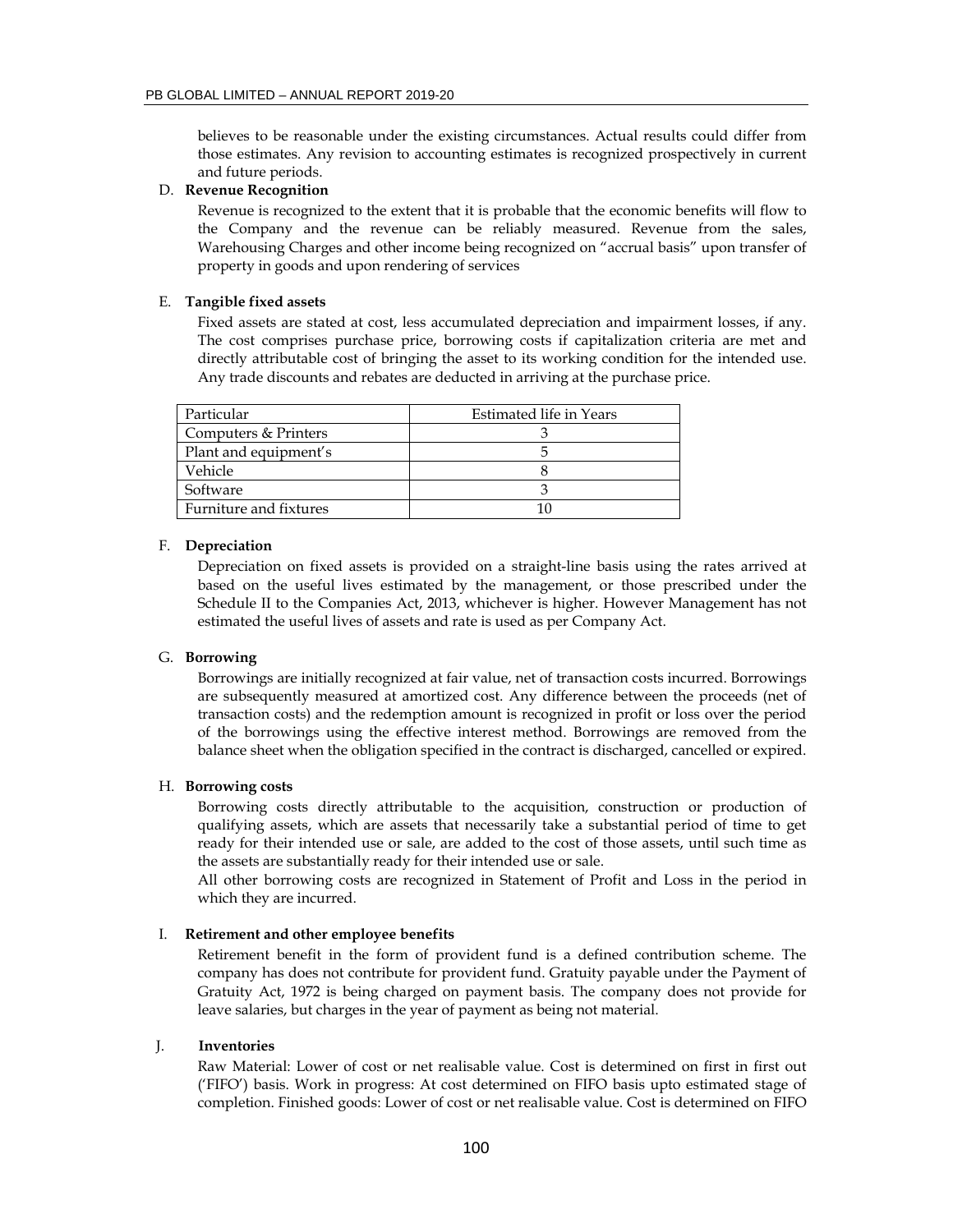basis, includes direct material and labour expenses and appropriate proportion of manufacturing overheads based on the normal capacity for manufactured goods. Net realisable value is the estimated selling price in the ordinary course of business less estimated costs of completion and estimated costs necessary to make the sale.

#### K. **Income taxes**

Tax expense comprises current and deferred tax. Current income tax is measured at the amount expected to be paid to the tax authorities in accordance with the Income Tax Act, 1961 enacted in India. The tax rates and tax Laws used to compute the amounts are those that are enacted, at the reporting date.

Deferred Taxes reflect the impact of timing differences between taxable income and accounting income originating during the current year and reversal of timing differences for the earlier years. Deferred tax is measured using the tax rates and the tax laws enacted at the reporting date.

Deferred tax liabilities are recognized for all taxable timing differences. Deferred tax assets including the unrecognized deferred tax assets, if any, at each reporting date, are recognized for deductible timing differences only to the extent that there is reasonable certainty that sufficient future taxable income will be available against which deferred tax assets can be realized.

The carrying amount of deferred tax assets are reviewed at each reporting date and are adjusted for its appropriateness.

Deferred tax assets and deferred tax liabilities are offset, if a legally enforceable right exists to set off current tax assets against current tax liabilities and deferred tax assets and deferred taxes relate to the same taxable entity and the same taxation authority.

Minimum Alternate Tax (MAT) paid in a year is charged to the Statement of Profit and Loss as current tax. The company recognizes MAT credit available as an asset only to the extent there is convincing evidence that the company will pay normal income tax during the specified period, i.e., the period for which MAT Credit is allowed to be carried forward. In the year in which the Company recognizes MAT Credit as an asset in accordance with the Guidance Note on Accounting for Credit Available in respect of Minimum Alternate Tax under the Income Tax Act, 1961, the said asset is created by way of credit to the statement of Profit and Loss and shown as "MAT Credit Entitlement." The Company reviews the "MAT Credit Entitlement" asset at each reporting date and writes down the asset to the extent the company does not have convincing evidence that it will pay normal tax during the sufficient period.

### L. **Earnings per share**

Basic earnings per share is computed by dividing the profit/(loss) for the year by the weighted average number of equity shares outstanding during the year. The weighted average number of equity shares outstanding during the year is adjusted for treasury shares, bonus issue, bonus element in a rights issue to existing shareholders, share split and reverse share split (consolidation of shares).

Diluted earnings per share is computed by dividing the profit/(loss) for the year as adjusted for dividend, interest and other charges to expense or income (net of any attributable taxes) relating to the dilutive potential equity shares, by the weighted average number of equity shares considered for deriving basic earnings per share and the weighted average number of equity shares which could have been issued on the conversion of all dilutive potential equity shares. Potential equity shares are deemed to be dilutive only if their conversion to equity shares would decrease the net profit per share from continuing ordinary operations. Potential dilutive equity shares are deemed to be converted as at the beginning of the period, unless they have been issued at a later date.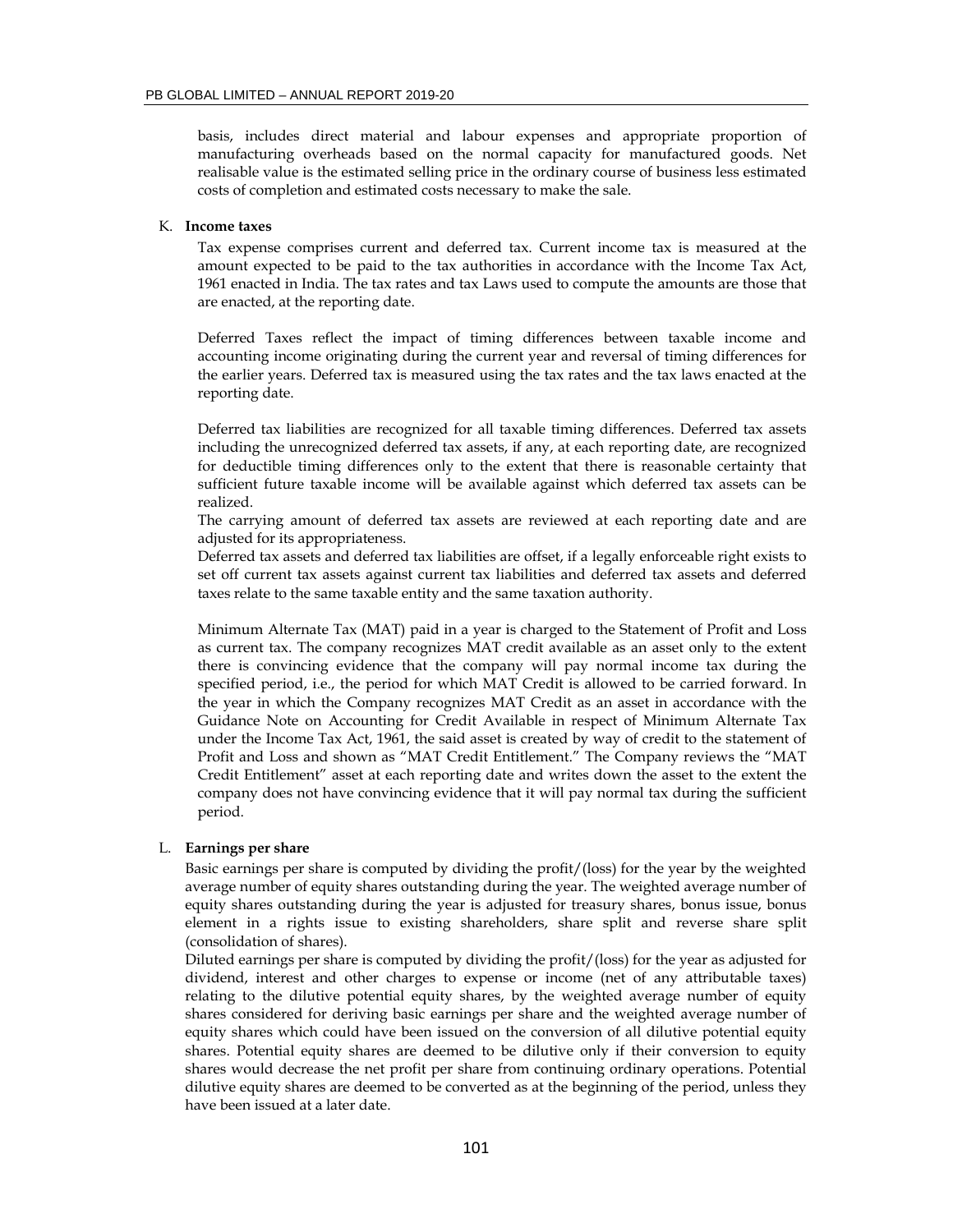### M. **Cash flow statement**

Cash Flows are reported using the indirect method, whereby profit before tax is adjusted for the effects of transaction of a non-cash nature, any deferrals or accruals of past or future operating cash receipts or payments and item of income and expenses associated with investing or financing cash flows. The cash flows from operating, investing and financing activities of the company are segregated.

### N. **Provisions, Contingent Liabilities & Contingent Assets**

Provisions are recognized when the Company has a present obligation (legal or constructive) as a result of a past event, and it is probable that the Company will be required to settle the obligation, and a reliable estimate can be made of the amount of the obligation.

The amount recognized as a provision is the best estimate of the consideration required to settle the present obligation at the end of the reporting period, taking into account the risks and uncertainties surrounding the obligation. When a provision is measured using the cash flows estimated to settle the present obligation, its carrying amount is the present value of those cash flows (when the effect of the time value of money is material).

When some or all of the economic benefits required to settle a provision are expected to be recovered from a third party, a receivable is recognized as asset if it is virtually certain that reimbursement will be received and the amount of the receivable can be measured reliably.

### O. **cash and cash equivalent**

Cash and cash equivalents in the balance sheet comprise cash at banks and on hand and demand deposits with an original maturity of three months or less and highly liquid investments that are readily convertible into known amounts of cash and which are subject to an insignificant risk of changes in value net of outstanding bank overdrafts as they are considered an integral part of the Company's cash management.

The bank balances in India include both rupee accounts. On a consolidated basis, balance in current and deposit, Fixed accounts stood at ` 4,41,10,987/-, as at March 31, 2020.

#### P. **Foreign Currency Transactions**

Foreign Currency Transaction are stated the actual rate at which, being transacted. The exchange rate difference in respect of creditors & debtors are adjusted at the rate prevailing at the year-end.

- Q. The outstanding balance of debtors, Creditors, deposits and Advances are subject to confirmation and acknowledgement.
- R. In the Opinion of board the Value of realization of current assets, loan & Advances, in the ordinary course of business would not be less than the amount of which they are stated in the balance sheet & the provision for all known determinable liabilities is adequate and not in excess of the amount reasonably required.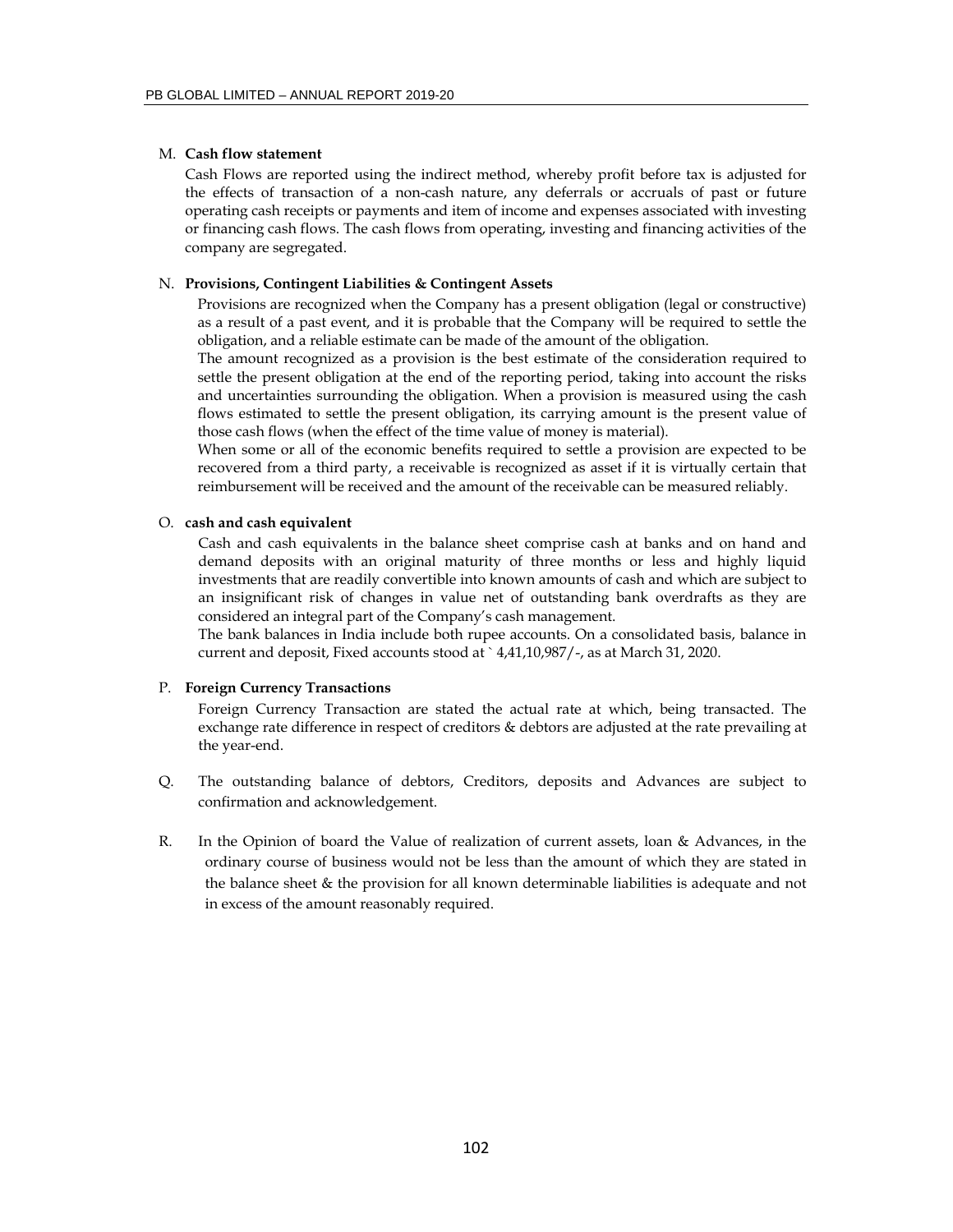# S. **Event occurring after the date of balance sheet**

Where material event occurring after the date of the balance sheet are considered up to the date of approval of accounts by the board of director.

| <b>For SSRV AND ASSOCIATES</b>                    | For & on Behalf of Board of Directors |               |
|---------------------------------------------------|---------------------------------------|---------------|
| Chartered Accountants<br><b>ICAI FRN. 135901W</b> | $SD/-$                                | $SD/-$        |
|                                                   | Riddhi Mehta                          | Parimal Mehta |
| $SD/-$                                            | Director                              | Director      |
|                                                   | DIN: 07812697                         | DIN: 03514645 |

### **VishnukantKabra**

Partner **SD**/-Place: Mumbai **Anuja More** Date : 30-July-2020 *Company Secretary*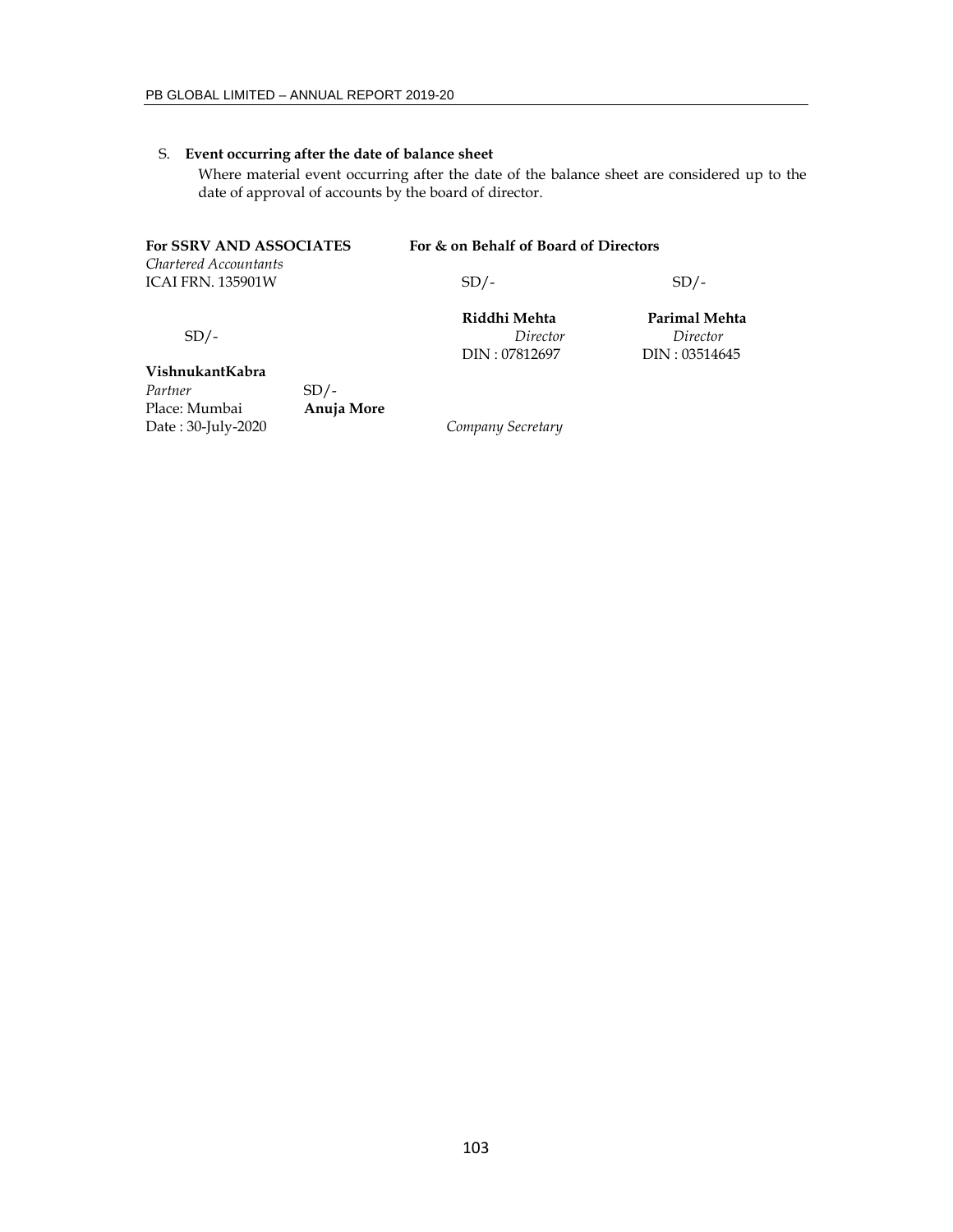# **ATTENDANCE SLIP**

**60th Annual General Meeting, on 30thDecember, 2020 at Chitalsar, Manpada, S.V. road, Thane West, Thane- 400607** 

| Regd. Folio No.      |  |
|----------------------|--|
| No. of Equity Shares |  |
| held                 |  |

| Name of the Shareholder |  |
|-------------------------|--|
| Name of Proxy           |  |

I certify that I am a registered shareholder/proxy for the registered Shareholder of the Company and hereby record my presence at the 59th Annual General Meeting of the Company on Wednesday, 30<sup>th</sup> December, 2019 at Chitalsar, Manpada, S.V. road, Thane West, Thane- 400607 at 10.00 am

### **SIGNATURE OF THE MEMBER OR THE PROXY ATTENDING THE MEETING**

**\_\_\_\_\_\_\_\_\_\_\_\_\_\_\_\_\_\_\_\_\_\_\_\_ \_\_\_\_\_\_\_\_\_\_\_\_\_\_\_\_\_\_\_\_\_\_\_**  If Member, please sign here **If Proxy**, please sign here

**Note: This form should be signed and handed over at the Meeting Venue.**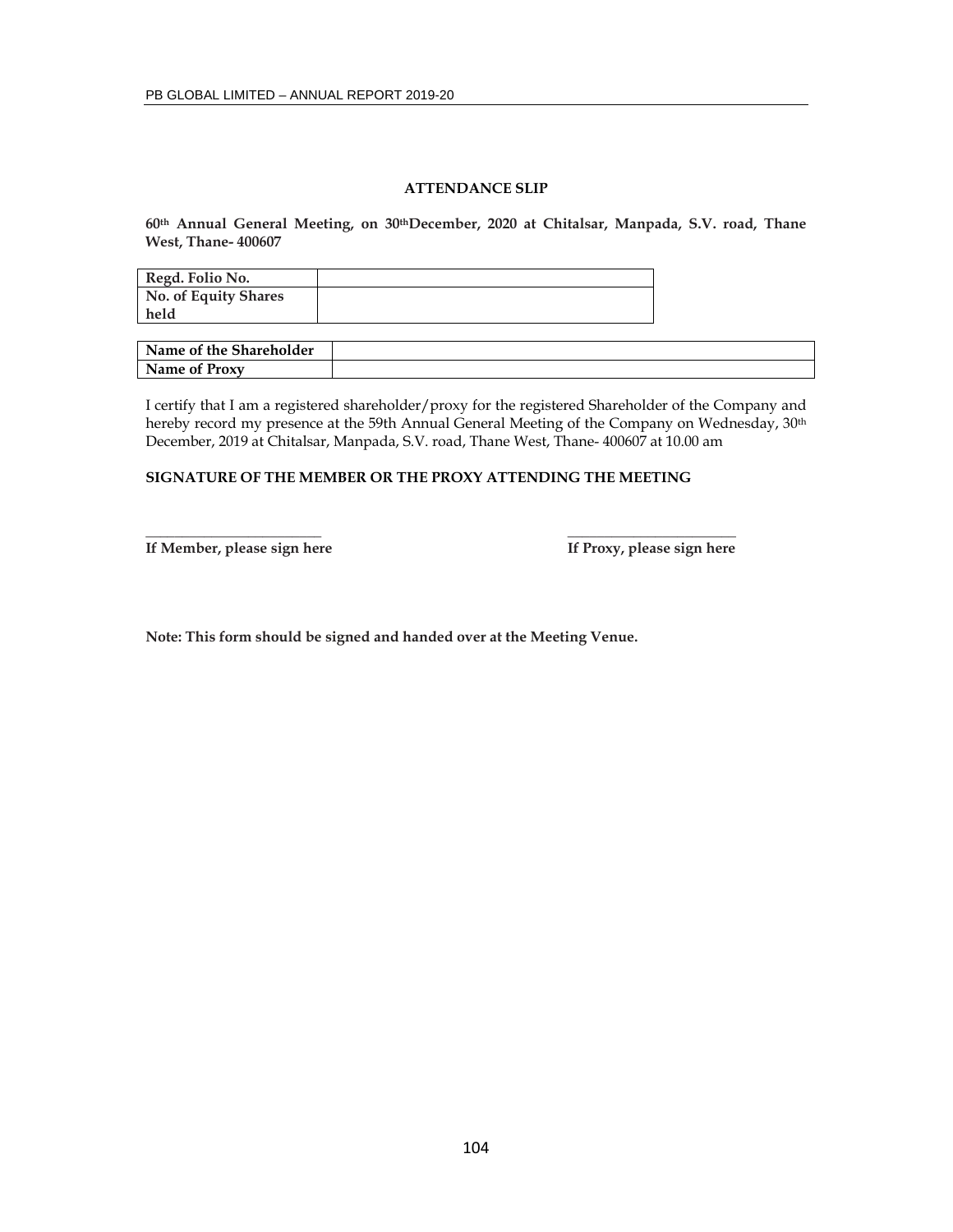### **Form No. MGT – 11 PROXY FORM [Pursuant to Section 105(6) of the Companies Act, 2013 (the Act) and Rule 19(3) of the Companies (Management and Administration) Rules, 2014]**

# **CIN: L99999MH1960PLC011864 Name of the company: PB GLOBAL LIMITED Registered Office: Chitalsar, Manpada, S. V road, Thane West, Thane - 400607**

| Name of the                |  |
|----------------------------|--|
| member(s):                 |  |
| <b>Registered address:</b> |  |
| Email Id:                  |  |
| <b>Folio No.:</b>          |  |

I/We, being the member(s) holding \_\_\_\_\_\_\_\_\_\_\_\_\_\_\_\_\_\_\_\_\_ shares of the above named Company, hereby appoint:

| 1. Name:        |                  |
|-----------------|------------------|
| <b>Address:</b> |                  |
| E-mail Id:      |                  |
| Signature:      | , or failing him |

| 2. Name:        |                  |
|-----------------|------------------|
| <b>Address:</b> |                  |
| E-mail Id:      |                  |
| Signature:      | , or failing him |

| 3. <b>Name:</b> |                  |
|-----------------|------------------|
| <b>Address:</b> |                  |
| E-mail Id:      |                  |
| Signature:      | , or failing him |

As my/our Proxy to attend and vote (on a poll) for me/us and on my/our behalf at the  $60<sup>th</sup>$  Annual General Meeting of the Company, to be held on Wednesday 30thDecember, 2020 at 10.00 am at Chitalsar, Manpada, S V road, thane West, Thane – 400607 and at any adjournment thereof in respect of such resolutions as are indicated below: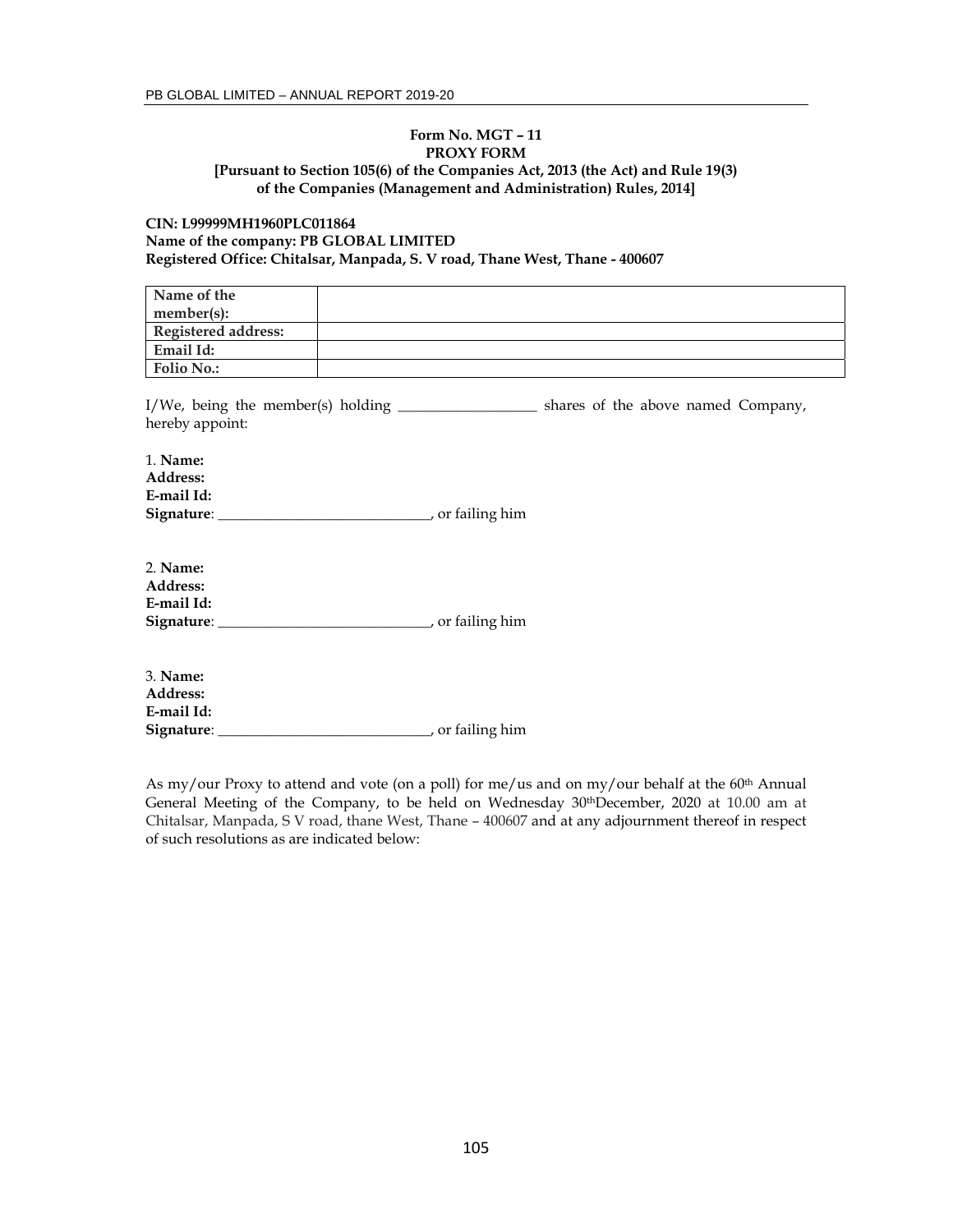| <b>Resolution No.</b>     | <b>Particulars</b>                                                                |
|---------------------------|-----------------------------------------------------------------------------------|
| <b>Ordinary Business:</b> |                                                                                   |
|                           | To receive, consider and adopt the Audited Standalone and Consolidated Financial  |
|                           | Statements consisting of the Balance Sheet as at March 31, 2020, the Statement of |
|                           | Profit and Loss and Cash Flow Statement for the year ended on that date and the   |
|                           | Explanatory Notes annexed to, and forming part of, any of the above documents     |
|                           | together with the reports of the Board of Directors and the Auditors thereon.     |
| $\mathcal{D}$             | Re-appointment of M/s. S S R V & Associates, Auditors to hold office from the     |
|                           | conclusion of this Annual General Meeting until the conclusion of the next Annual |
|                           | General Meeting and to fix their remuneration                                     |
| 3                         | Re-appointment of Mr.RajendraAgarwal by retires by rotation                       |
| 4                         | Re-appointment of Ms.LavnyaPatil as a Director                                    |

**Signed this ……………. day of ……………………………….……, 2020** 

**……………………………………………………… Signature of the Member** 

Please Affix Re.1/‐ Revenue Stamp and sign across

**……………………………………………………….. Signature of Proxy holder(s)** 

**Note:** This form of proxy in order to be effective should be duly completed and deposited at the Registered Office of the Company, not less than 48 hours before the commencement of the Annual General Meeting.